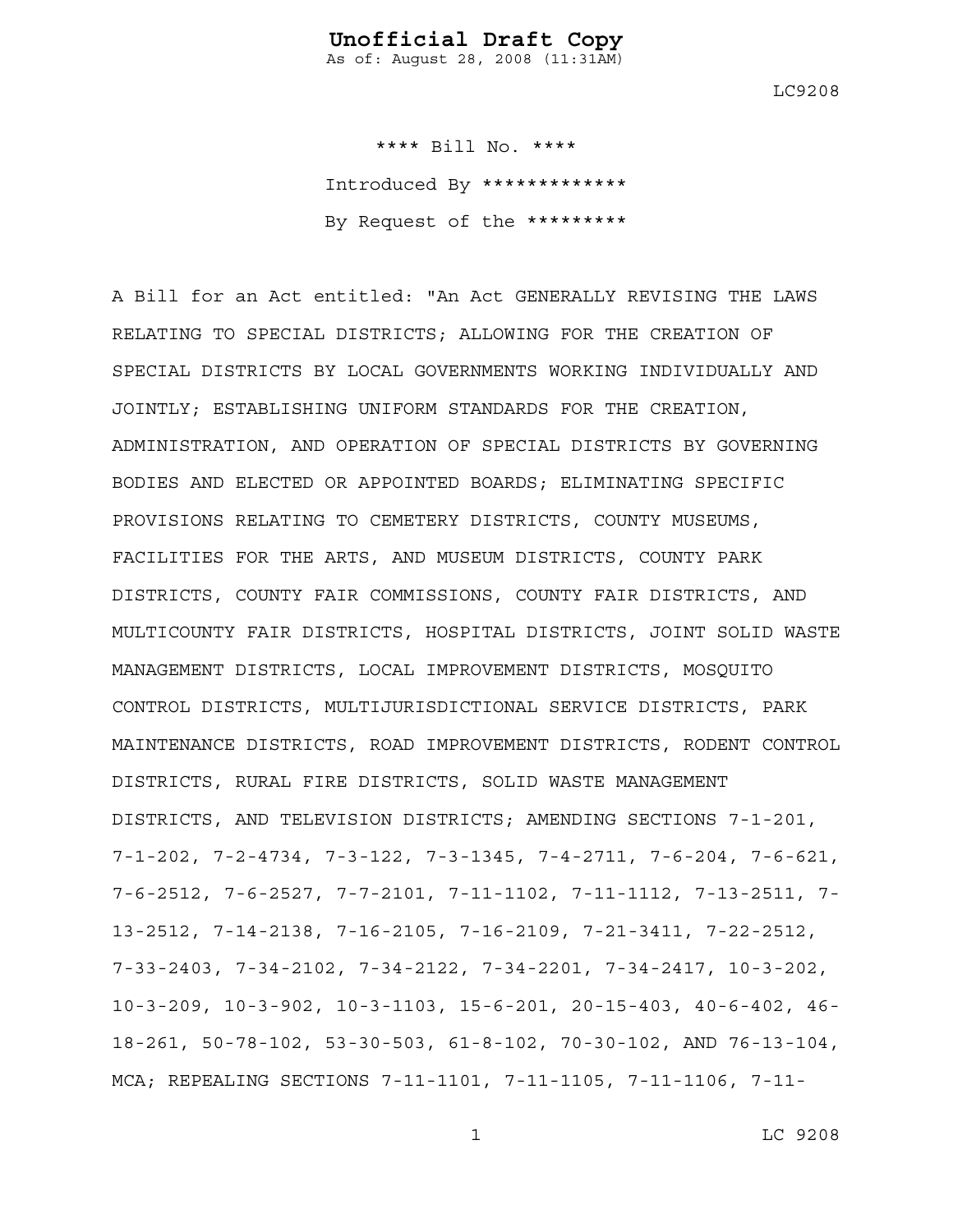As of: August 28, 2008 (11:31AM)

1107, 7-11-1111, 7-12-4001, 7-13-201, 7-13-202, 7-13-203, 7-13- 204, 7-13-205, 7-13-206, 7-13-207, 7-13-208, 7-13-209, 7-13-210, 7-13-211, 7-13-212, 7-13-213, 7-13-215, 7-13-216, 7-13-217, 7-13- 218, 7-13-231, 7-13-232, 7-13-233, 7-13-234, 7-13-235, 7-13-236, 7-13-237, 7-13-301, 7-13-302, 7-13-303, 7-13-304, 7-13-305, 7-13- 306, 7-13-307, 7-13-308, 7-13-309, 7-13-310, 7-13-311, 7-13-2501, 7-13-2502, 7-13-2503, 7-13-2504, 7-13-2505, 7-13-2506, 7-13-2507, 7-13-2508, 7-13-2509, 7-13-2510, 7-13-2521, 7-13-2527, 7-13-2528, 7-13-2529, 7-13-2541, 7-13-2542, 7-14-2701, 7-14-2702, 7-14-2703, 7-14-2704, 7-14-2705, 7-14-2706, 7-14-2707, 7-14-2708, 7-14-2709, 7-14-2710, 7-14-2711, 7-14-2712, 7-14-2713, 7-14-2714, 7-14-2715, 7-14-2716, 7-14-2717, 7-14-2718, 7-14-2719, 7-14-2720, 7-14-2721, 7-14-2731, 7-14-2732, 7-14-2733, 7-14-2734, 7-14-2735, 7-14-2736, 7-14-2737, 7-14-2738, 7-14-2739, 7-14-2740, 7-14-2741, 7-14-2742, 7-14-2743, 7-14-2744, 7-14-2745, 7-14-2746, 7-14-2751, 7-14-2752, 7-14-2753, 7-14-2754, 7-14-2755, 7-14-2756, 7-14-2757, 7-14-2758, 7-14-2759, 7-14-2760, 7-14-2761, 7-14-2762, 7-14-2763, 7-14-2901, 7-14-2902, 7-14-2903, 7-14-2907, 7-14-2908, 7-16-2201, 7-16-2202, 7-16-2203, 7-16-2205, 7-16-2211, 7-16-2212, 7-16-2213, 7-16-2214, 7-16-2215, 7-16-2216, 7-16-2217, 7-16-2218, 7-16-2219, 7-16-2401, 7-16-2402, 7-16-2403, 7-16-2411, 7-16-2412, 7-16-2413, 7-16-2421, 7-16-2422, 7-16-2423, 7-16-2431, 7-16-2433, 7-16-2441, 7-16-2442, 7-16-2443, 7-21-3401, 7-21-3406, 7-21-3407, 7-21-3408, 7-21-3409, 7-21-3410, 7-21-3412, 7-21-3413, 7-21-3421, 7-21-3422, 7-21-3423, 7-21-3424, 7-21-3425, 7-21-3426, 7-21-3427, 7-21-3428, 7-21-3429, 7-21-3430, 7-21-3431, 7-21-3432, 7-21-3433, 7-21-3434, 7-21-3435,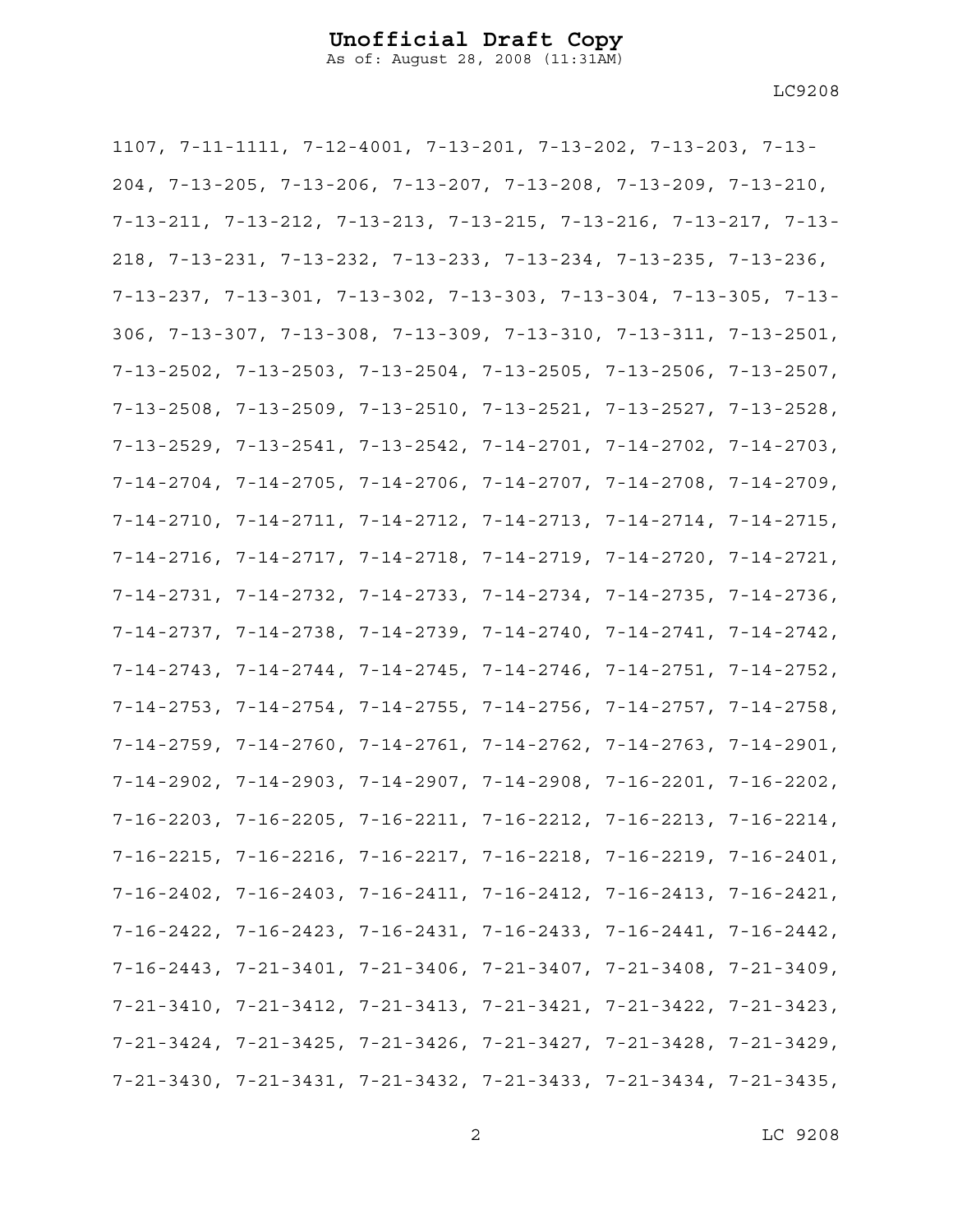As of: August 28, 2008 (11:31AM)

| 7-21-3451, 7-21-3452, 7-21-3453, 7-21-3454, 7-21-3455, 7-21-3456,                   |  |  |
|-------------------------------------------------------------------------------------|--|--|
| 7-21-3457, 7-21-3458, 7-22-2207, 7-22-2208, 7-22-2209, 7-22-2210,                   |  |  |
| 7-22-2211, 7-22-2212, 7-22-2213, 7-22-2214, 7-22-2215, 7-22-2216,                   |  |  |
| 7-22-2221, 7-22-2222, 7-22-2223, 7-22-2224, 7-22-2225, 7-22-2226,                   |  |  |
| $7-22-2231$ , $7-22-2232$ , $7-22-2233$ , $7-22-2401$ , $7-22-2402$ , $7-22-2403$ , |  |  |
| $7-22-2405$ , $7-22-2408$ , $7-22-2409$ , $7-22-2410$ , $7-22-2411$ , $7-22-2415$ , |  |  |
| 7-22-2416, 7-22-2417, 7-22-2418, 7-22-2419, 7-22-2420, 7-22-2431,                   |  |  |
| 7-22-2432, 7-22-2433, 7-22-2434, 7-22-2441, 7-22-2442, 7-22-2443,                   |  |  |
| $7-22-2444$ , $7-22-2445$ , $7-22-2446$ , $7-22-2447$ , $7-22-2448$ , $7-33-2101$ , |  |  |
| $7-33-2102$ , $7-33-2103$ , $7-33-2104$ , $7-33-2105$ , $7-33-2106$ , $7-33-2107$ , |  |  |
| $7-33-2108$ , $7-33-2109$ , $7-33-2110$ , $7-33-2111$ , $7-33-2120$ , $7-33-2125$ , |  |  |
| $7-33-2126$ , $7-33-2127$ , $7-33-2128$ , $7-33-2129$ , $7-33-2141$ , $7-33-2142$ , |  |  |
| $7-33-2143$ , $7-33-2144$ , $7-34-2101$ , $7-34-2103$ , $7-34-2104$ , $7-34-2105$ , |  |  |
| $7-34-2106$ , $7-34-2107$ , $7-34-2108$ , $7-34-2109$ , $7-34-2110$ , $7-34-2111$ , |  |  |
| $7-34-2112$ , $7-34-2113$ , $7-34-2114$ , $7-34-2115$ , $7-34-2116$ , $7-34-2117$ , |  |  |
| $7-34-2118$ , $7-34-2119$ , $7-34-2120$ , $7-34-2121$ , $7-34-2123$ , $7-34-2131$ , |  |  |
| 7-34-2132, 7-34-2133, 7-34-2137, 7-34-2138, 7-34-2151, 7-34-2152,                   |  |  |
| $7-34-2153$ , $7-34-2154$ , $7-34-2155$ , $7-34-2156$ , $7-34-2157$ , $7-34-2158$ , |  |  |
| 7-34-2159, 7-34-2160, 7-34-2161, 7-34-2162, 7-34-2163, 7-34-2164,                   |  |  |
| $7-35-101$ , $7-35-102$ , $7-35-2101$ , $7-35-2102$ , $7-35-2103$ , $7-35-2104$ ,   |  |  |
| 7-35-2105, 7-35-2106, 7-35-2107, 7-35-2108, 7-35-2109, 7-35-2110,                   |  |  |
| $7-35-2111$ , $7-35-2112$ , $7-35-2113$ , $7-35-2114$ , $7-35-2115$ , $7-35-2116$ , |  |  |
| 7-35-2121, 7-35-2122, 7-35-2123, 7-35-2124, 7-35-2125, 7-35-2201,                   |  |  |
| $7-35-2202$ , $7-35-4101$ , $7-35-4103$ , $7-35-4105$ , $7-35-4106$ , $7-35-4107$ , |  |  |
| 7-35-4108, AND 7-35-4109, MCA; AND PROVIDING AN EFFECTIVE DATE."                    |  |  |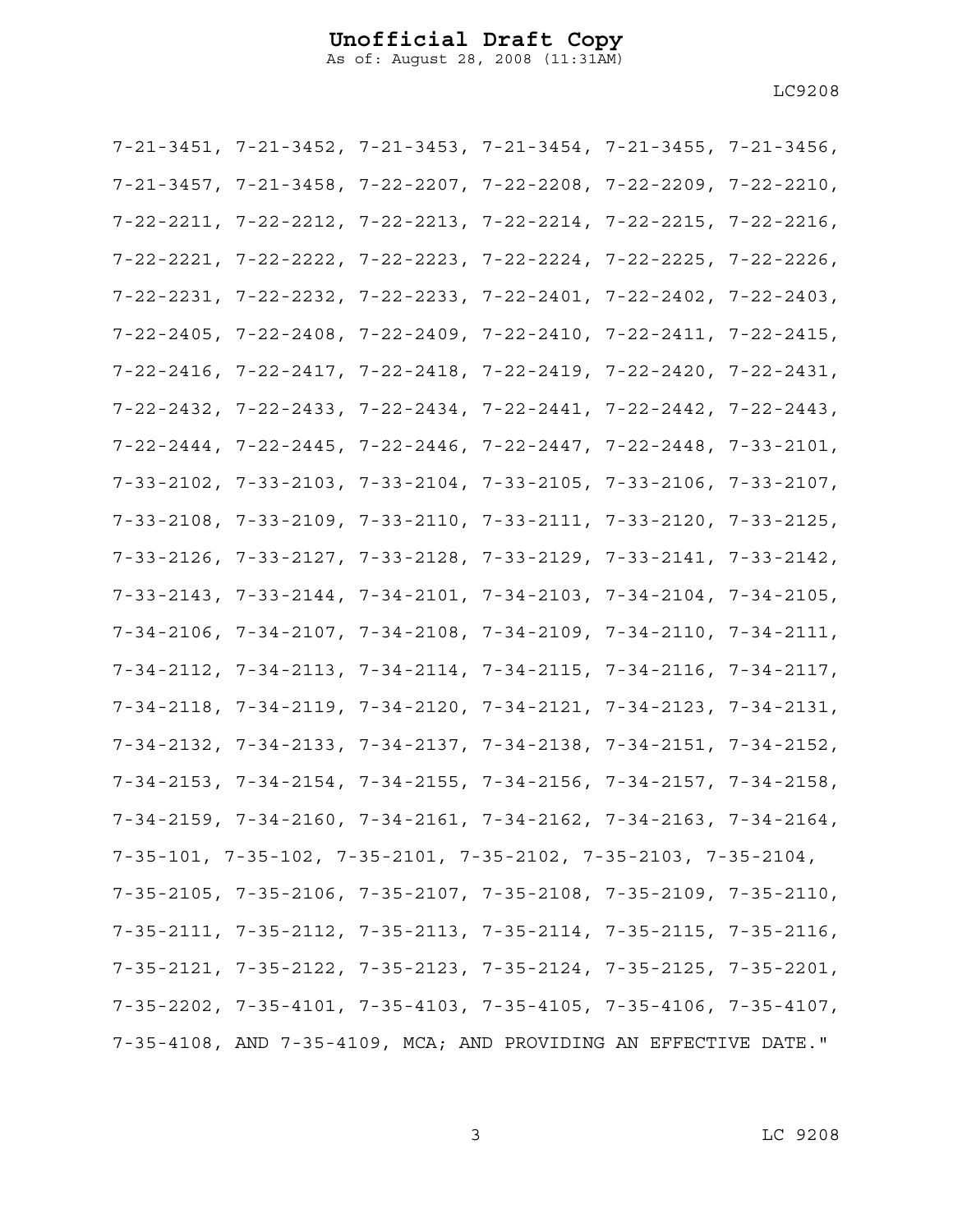Be it enacted by the Legislature of the State of Montana:

NEW SECTION. **Section 1. Purpose.** The purpose of [sections 1 through 20] is to allow for the creation and governance of special districts.

NEW SECTION. **Section 2. Definitions.** As used in [sections 1 through 20 and 62], the following definitions apply:

(1) "Governing body" means the legislative authority of a local government.

(2) "Local government" means any city, town, county, or consolidated city-county government or any combination of these acting jointly.

(3) "Special district" means a unit of local government, authorized by law to perform a single function or a limited number of functions. The term includes but is not limited to conservation districts, weed management districts, irrigation districts, fire districts, hospital districts, and districts created for any public or governmental purpose not specifically prohibited by law. The term also includes any district or other entity formed to perform a single or limited number of functions by interlocal agreement.

NEW SECTION. **Section 3. Authorization to create special districts.** (1) Whenever the public convenience and necessity may require: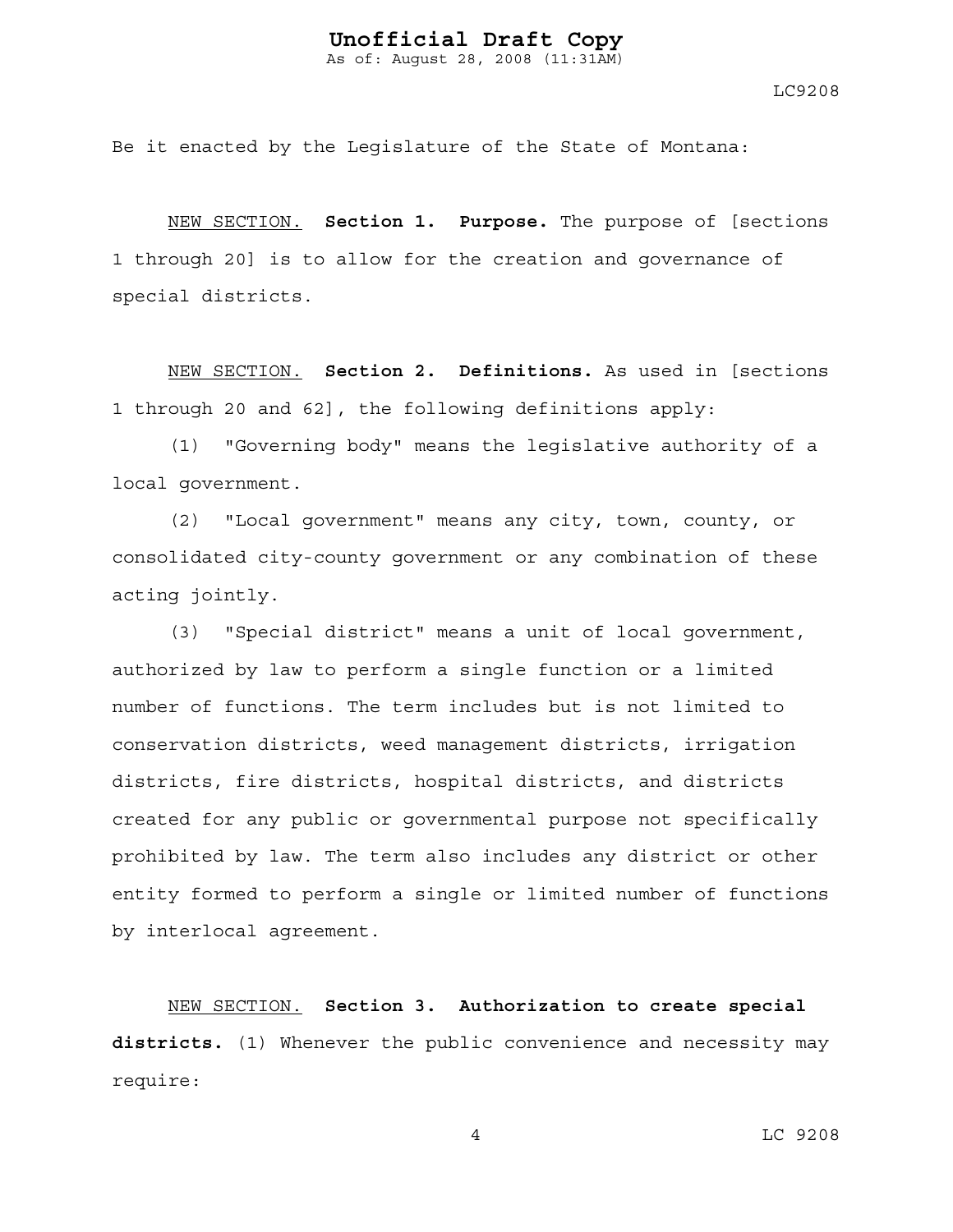LC9208

(a) the governing body may create a special district to serve the inhabitants of the special district; or

(b) petitioners may initiate the creation of a special district to serve inhabitants of the special district.

 $(2)$  (a) Subject to subsection  $(2)$  (b), a petition to institute the creation of a special district must be signed by 40% of registered voters or owners of real property within the boundary of the proposed special district and submitted to the clerk of the governing body.

(b) If a proposed special district would be financed by a mill levy, then a petition to institute the creation of the special district must be signed by 40% of registered voters or property taxpayers within the boundary of the proposed district.

(3) Within 15 days of receipt of a petition to create a special district, the clerk of the governing body shall:

(a) certify that the petition is sufficient under the provisions of subsection (2) and present it to the governing body at its next meeting; or

(b) reject the petition if it is insufficient under the provisions of subsection (2).

(4) A defect in the contents of the petition, or in its title, form of notice, or signatures may not invalidate the petition and subsequent proceedings as long as the petition has a sufficient number of qualified signatures attached.

NEW SECTION. **Section 4. Determining special district**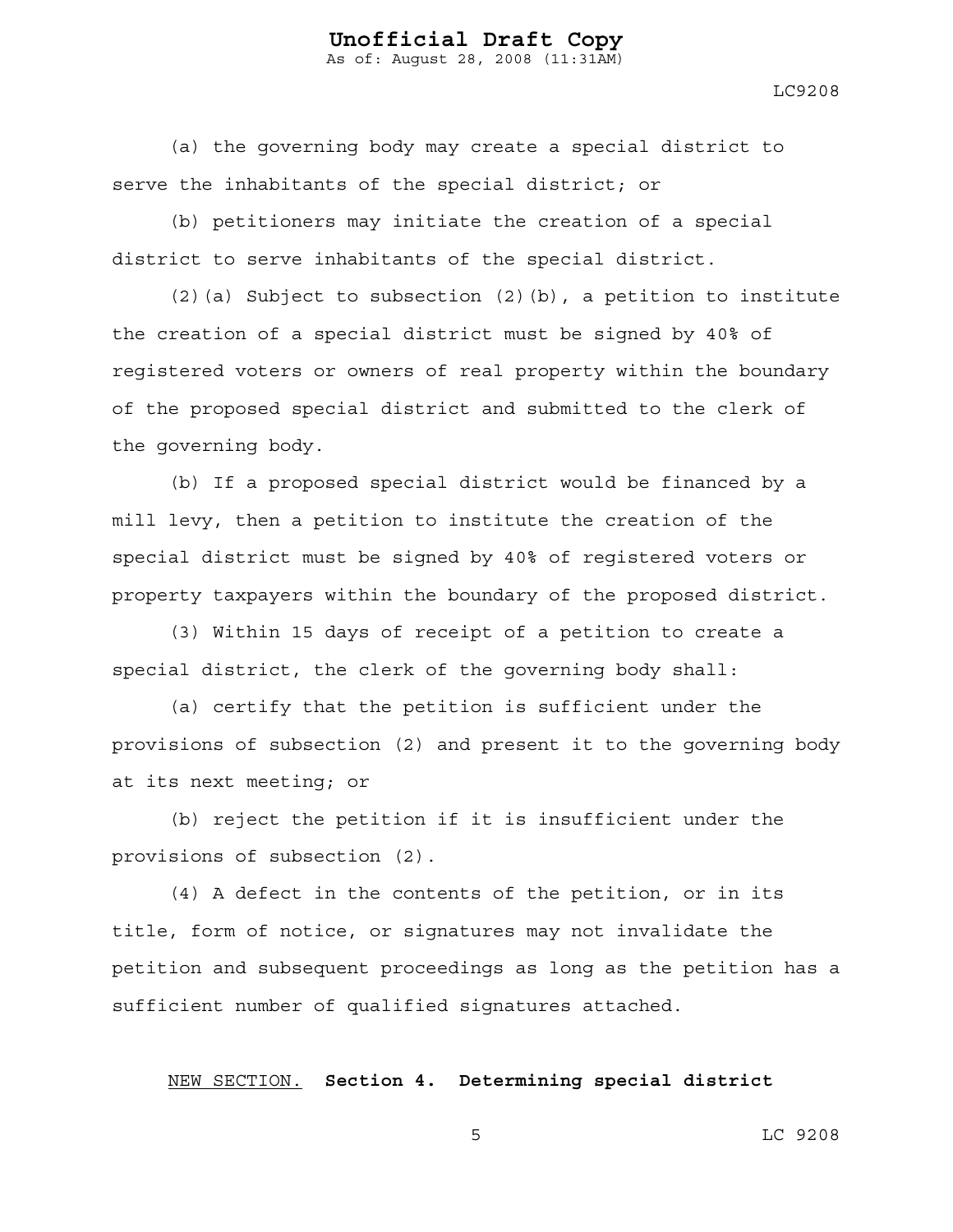As of: August 28, 2008 (11:31AM)

LC9208

**boundaries.** The boundaries of the proposed special district must be mapped and clearly described before the district may be approved.

(1) The governing body or petitioners shall consult with a professional land surveyor, as defined in 37-67-101, to prepare a legal description of the boundaries for the proposed special district.

(2) The boundaries must follow property ownership, precinct, school district, municipal, and county lines as far as practical.

NEW SECTION. **Section 5. Public hearing -- resolution of intention to create special district.** (1) The governing body shall hold at least one public hearing concerning the creation of a proposed special district prior to the passage of a resolution of intention to create the special district. A resolution of intention to create a special district may be based upon a decision of the governing body or upon a petition that contains the required number of signatures.

- (2) The resolution must designate:
- (a) the proposed name of the special district;
- (b) the necessity for the proposed special district;

(c) a general description of the territory or lands to be included within the proposed special district, giving the boundaries of the proposed special district;

(d) the general character of any proposed improvements and the proposed location for the proposed program or improvements;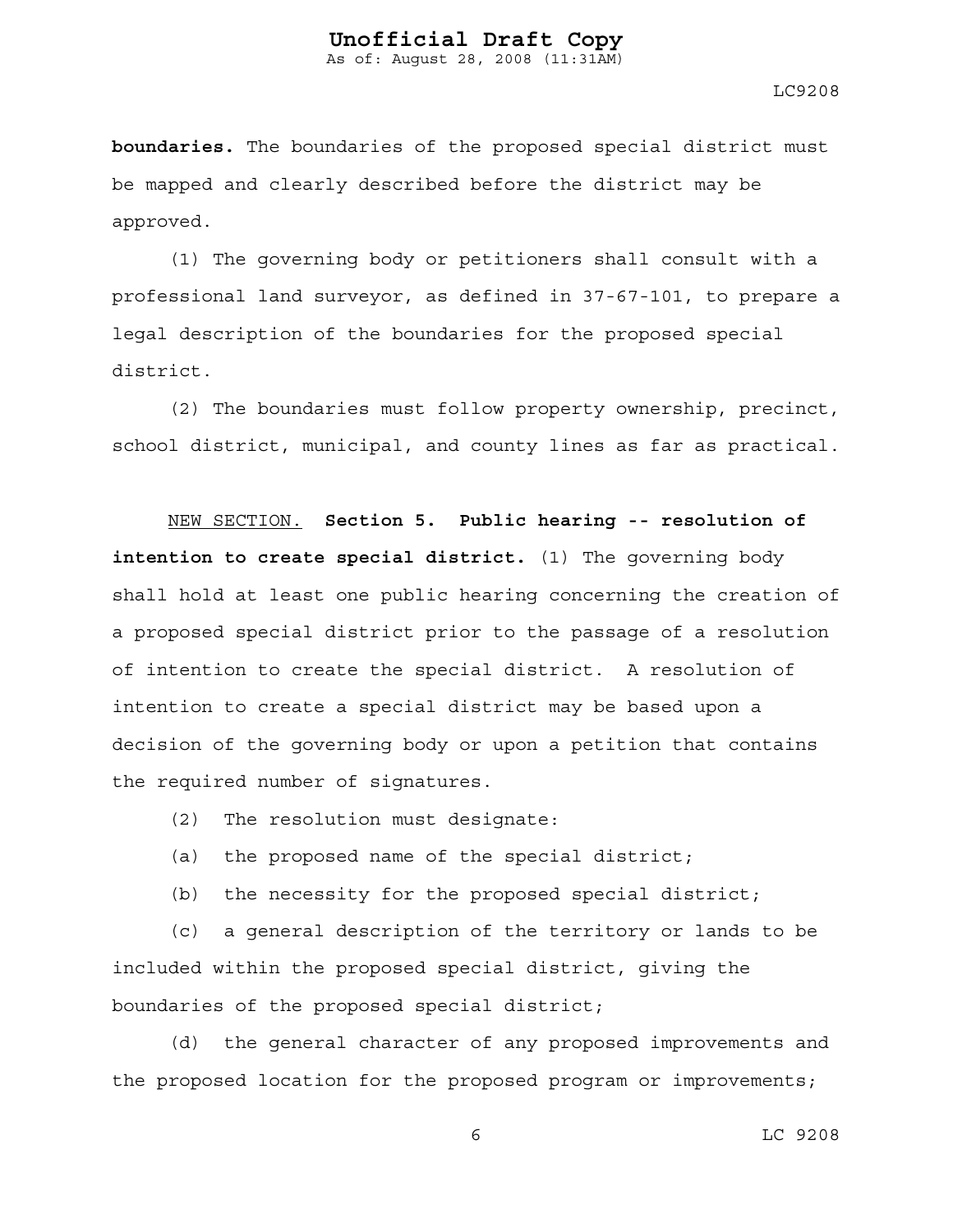LC9208

(e) the estimated cost of the proposed program or improvements; and

(f) any requirements specifically applicable to the type of special district.

(3) (a) The governing body shall publish notice of passage of the resolution of intention to create a special district as provided in 7-1-2121 and 7-1-2122 or 7-1-4127 and 7-1-4129, as applicable. The notice must contain a notice of a hearing and the time and place where the hearing will be held.

(b) At the same time that notice is published pursuant to subsection (3)(a), the governing body must provide a list of those persons subject to potential assessment, fees, or taxation under the creation of the proposed special district. The list may not be distributed or sold for use as a mailing list in accordance with 2-6-109.

NEW SECTION. **Section 6. Right to protest -- procedure - hearing.** (1) An owner of property liable to be assessed for the program or improvements in the proposed special district has 30 days from the date of the first publication of the notice of passage of the resolution of intention to make a written protest against the proposed program or improvements.

(2) The protest must be in writing, identify the property in the district owned by the protestor, be signed by all of the property owners, and be delivered to the appropriate county clerk or city clerk, who shall endorse on the protest the date of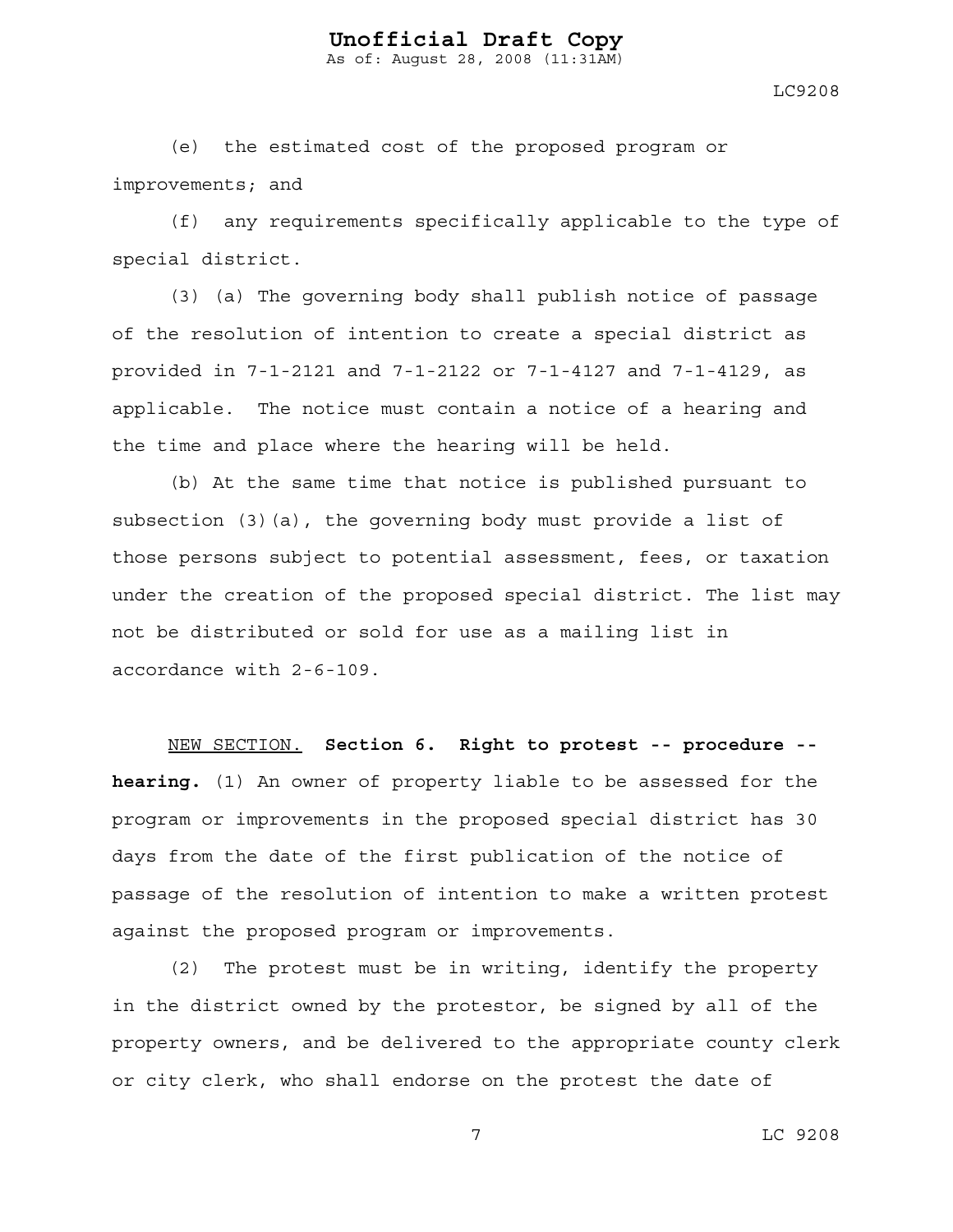LC9208

receipt.

(3) (a) For purposes of this section, "owner" means, as of the date a protest is filed, the record owner of fee simple title to the property. (b) The term does not include a tenant of or other holder of a leasehold interest in the property.

(4) An owner of property created as a condominium may protest pursuant to the provisions in [section 18].

(5)(a) At the hearing provided for in [section 5], the governing body shall consider all protests.

(b) In determining the sufficiency of protest, each protest must be weighted in proportion to the amount of the assessment to be levied against the lot or parcel with respect to which it is made. (c) If the protest against the proposed program or improvements is made by the owners of more than 50% of the area in the proposed special district, further proceedings may not be taken by the governing body for at least 12 months.

(d) In determining whether or not sufficient protests have been filed in the proposed special district to prevent further proceedings, property owned by a governmental entity must be considered the same as any other property in the district.

(e) The decision of the governing body is final and conclusive.

(f) The governing body may adjourn the hearing from time to time.

NEW SECTION. **Section 7. Referendum -- election.** (1) The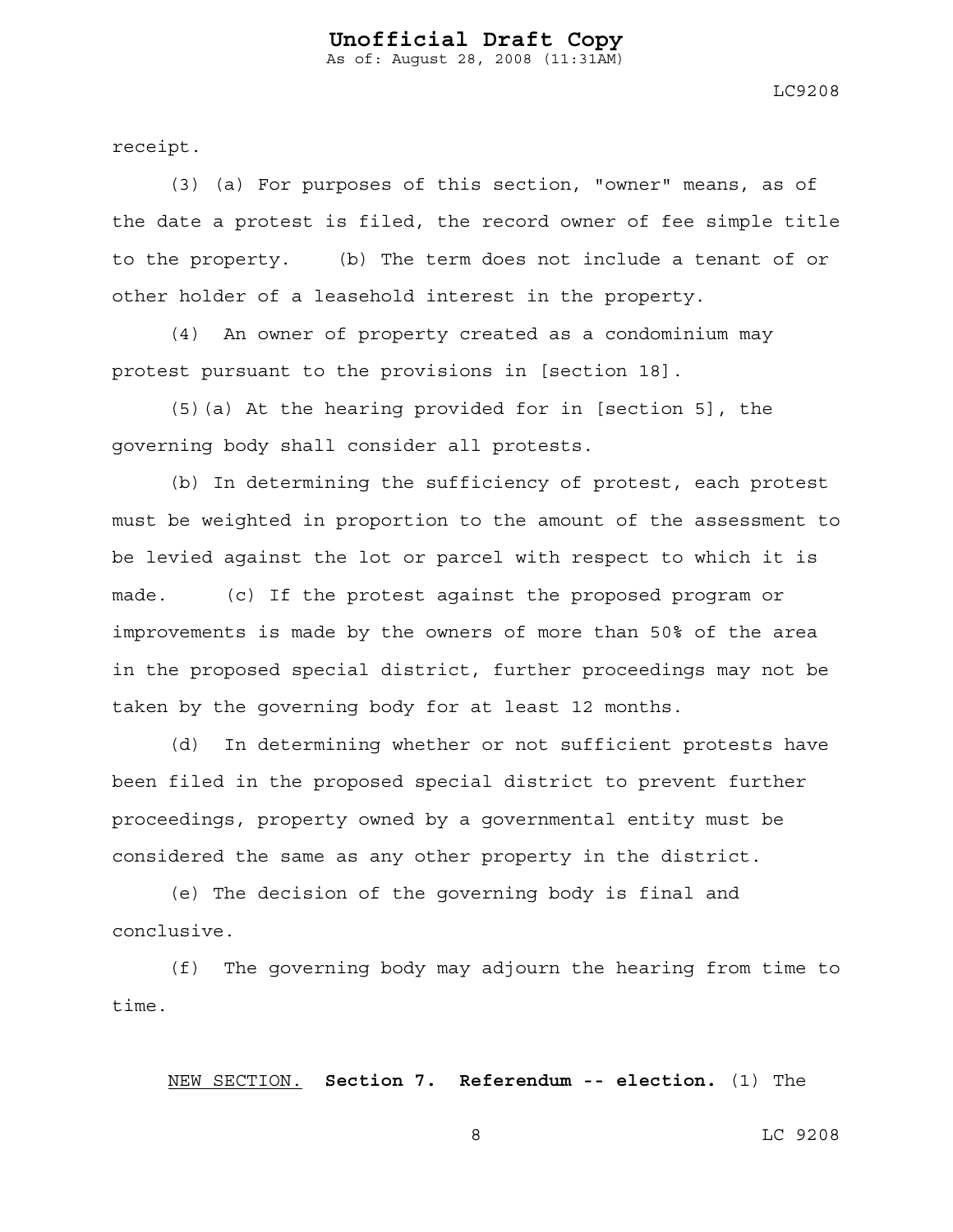LC9208

governing body may order a referendum on the creation of the proposed special district to be submitted to the registered voters who reside within the proposed special district and the individuals qualified to vote pursuant to subsections (5) and (6).

(2) The referendum must state:

(a) the type and maximum rate of the initial proposed assessments or fees that would be imposed, consistent with the requirements of [sections  $5(2)(e)$ ,  $12(3)$ , and  $15$ ];

(b) the type of activities proposed to be financed, including a general description of the program or improvements; and

(c) a general description of the areas included in the proposed special district.

(3) The referendum must be held in conjunction with a regular or primary election or must be conducted by mail ballot election as provided in Title 13, chapter 19.

(4) The proposition to be submitted to the electorate must read: "Shall the proposition to organize (name of proposed special district) be adopted?"

(5) An individual is entitled to vote on the proposition if the individual:

(a) meets all qualifications required of electors under the general election laws of the state; and

(b) is a resident of or owner of taxable real property in the area subject to the proposed special district.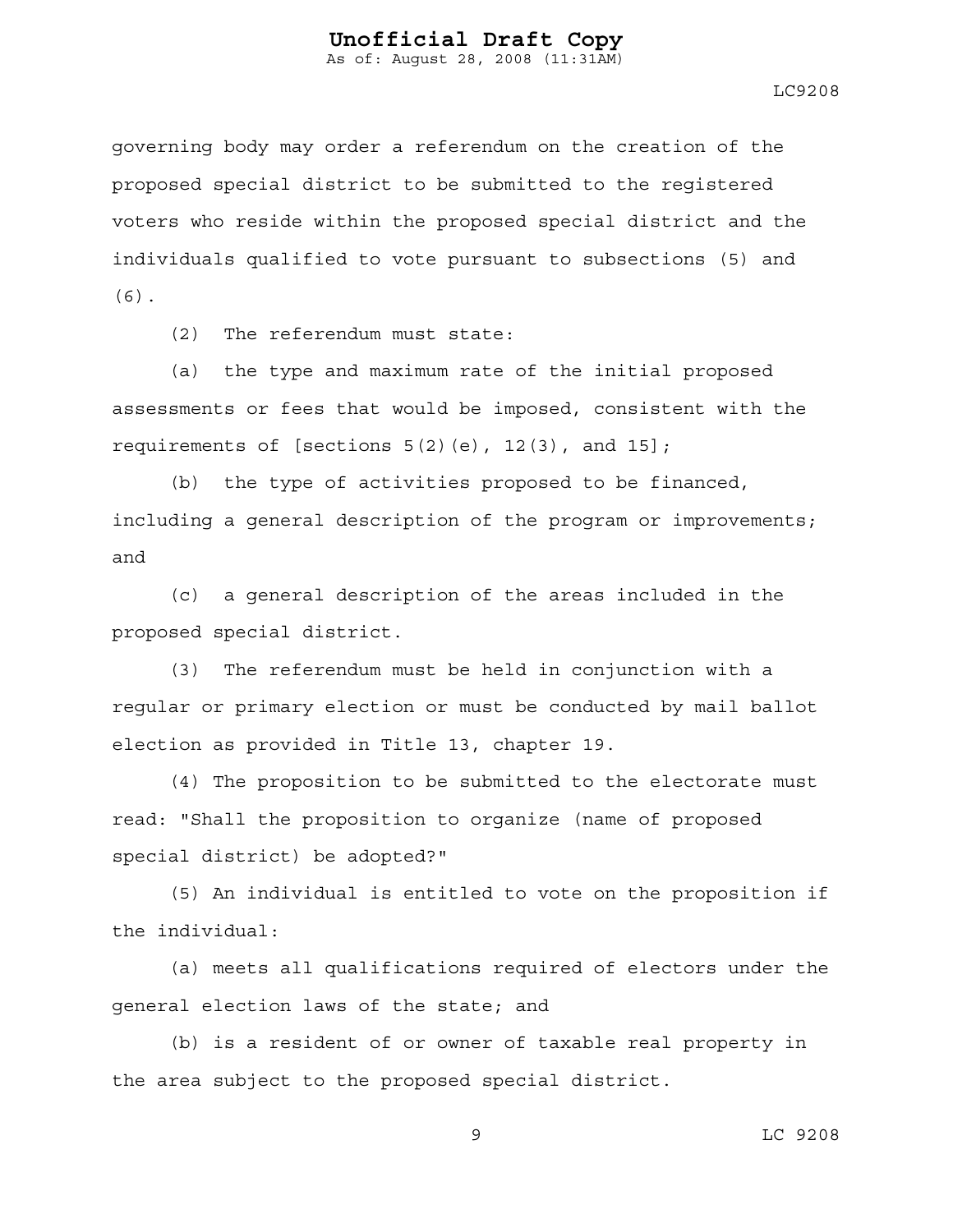LC9208

(6) An individual who is the owner of real property described in subsection (5)(b) need not possess the qualifications required of an elector in subsection (5)(a) if the individual is qualified to vote in any county of the state and files proof of registration with the election administrator at least 20 days prior to the referendum in which the individual intends to vote.

(7) The referendum must be conducted, the vote canvassed, and the result declared in the same manner as provided by Title 13 in respect to general elections, so far as it is applicable, except as provided in subsection (3).

(8) The election administrator of each county shall immediately file with the secretary of state a certificate stating that the proposition was adopted and record the certificate in the office of the clerk and recorder of the county or counties in which the special district is situated.

NEW SECTION. **Section 8. Certificate of establishment.** (1) Upon receipt of the certificate referred to in [section 7(8)], the secretary of state shall, within 10 days, issue a certificate reciting that the specified district has been established according to the laws of the state of Montana. A copy of the certificate must be transmitted to and filed with the clerk of the county or counties in which the district is situated. (2) When the certificate is issued by the secretary of state, the district named in the certificate is established with all the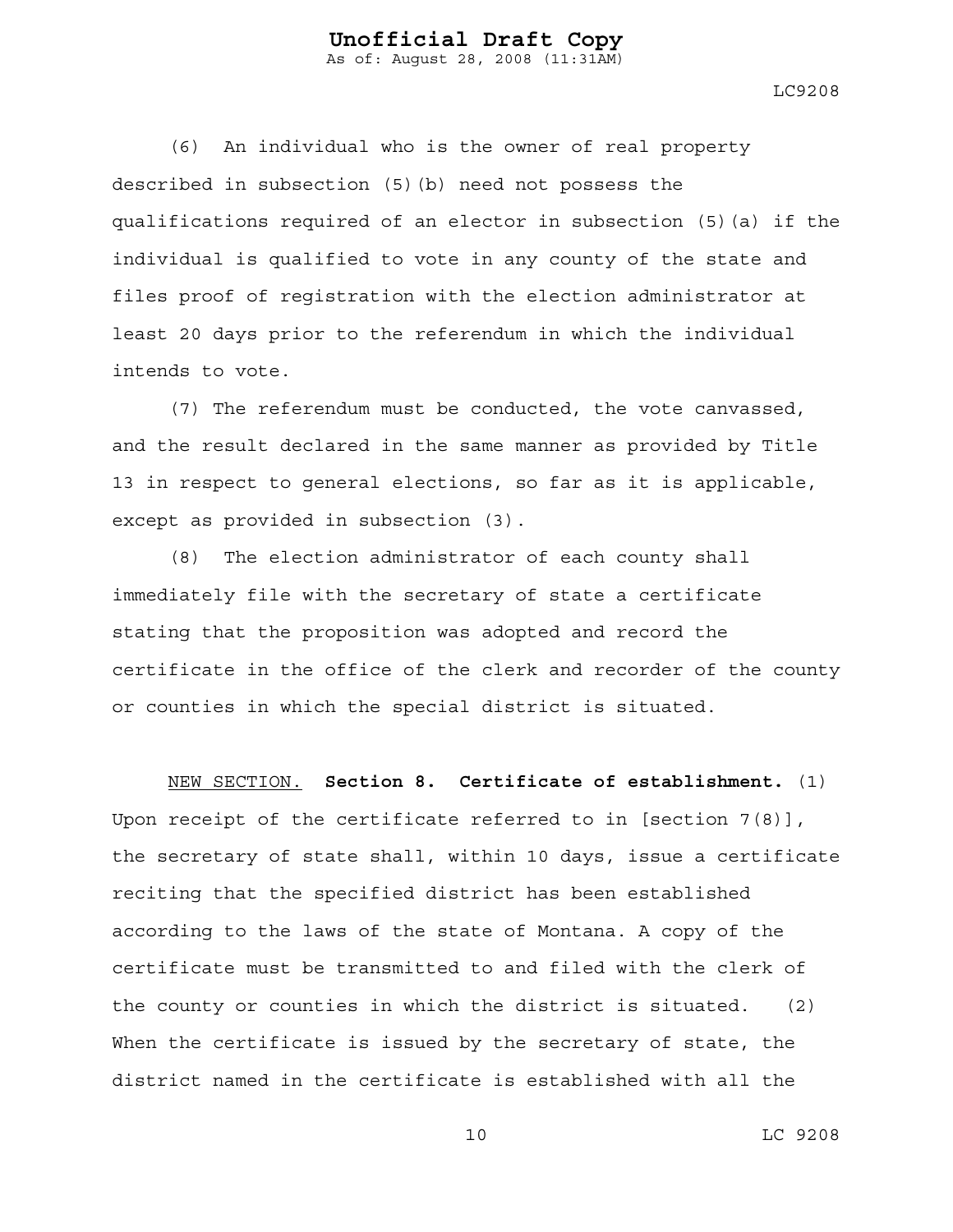As of: August 28, 2008 (11:31AM)

LC9208

rights, privileges, and powers set forth in [section 12].

NEW SECTION. **Section 9. Order creating district -- power to implement program.** (1) The governing body may create a special district and establish assessments or fees if the governing body finds that insufficient protests have been made in accordance with [section 6] or if the eligible registered voters have approved a referendum as provided in [section 7].

(2) To create a special district, the governing body shall issue an order or pass an ordinance in accordance with the resolution of intention introduced and passed by the governing body or in accordance with the terms of the referendum. This must be done within 30 days of the end of the protest period or the referendum.

(3) If the governing body creates the special district of its own accord and without a referendum being held, a copy of the order or ordinance creating the district, certified by the clerk of the governing body, must be delivered to the clerk and recorder of the county or counties in which the special district is situated and to the secretary of state, who shall issue a certificate of establishment in accordance with [section 8].

NEW SECTION. **Section 10. Additional reporting procedures - - coordination of information collection, transfer, and accessibility.** (1) Within 60 days of the creation of a special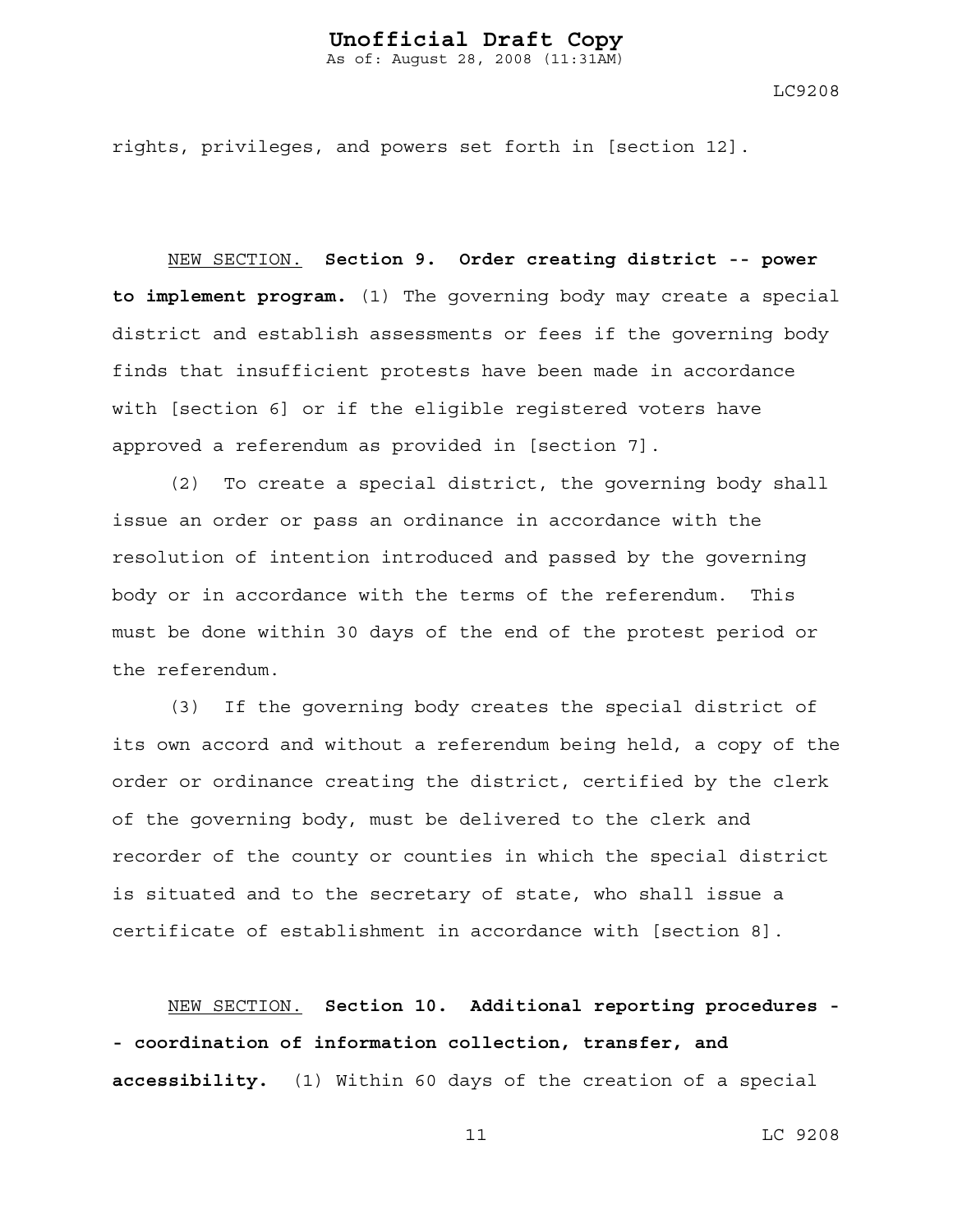As of: August 28, 2008 (11:31AM)

district or by the following January first, whichever comes first, the governing body shall provide:

(a) a legal description of the special district;

(b) a map of its boundaries; and

(c) a list of the property taxpayers or owners of real property within the special district's boundaries to the department of revenue.

(2) The department of revenue shall review the legal description and map of the boundaries for the approved special district and record the:

(a) legal description of the special district;

(b) date of the creation of the special district; and

(c) book and page or document number as provided for in 7-4- 2617.

(3) (a) The department of revenue shall transfer information collected pursuant to this section to the department of administration.

(b) The department of revenue shall coordinate with the department of administration to develop procedures regarding the collection and transfer of special district information between the two agencies.

(c) The department of administration shall convert special district information received from the department of revenue to a digital format for land information purposes authorized in Title 90, chapter 1, part 4, that can be accessed through the department's Base Map Service Center's website and discovered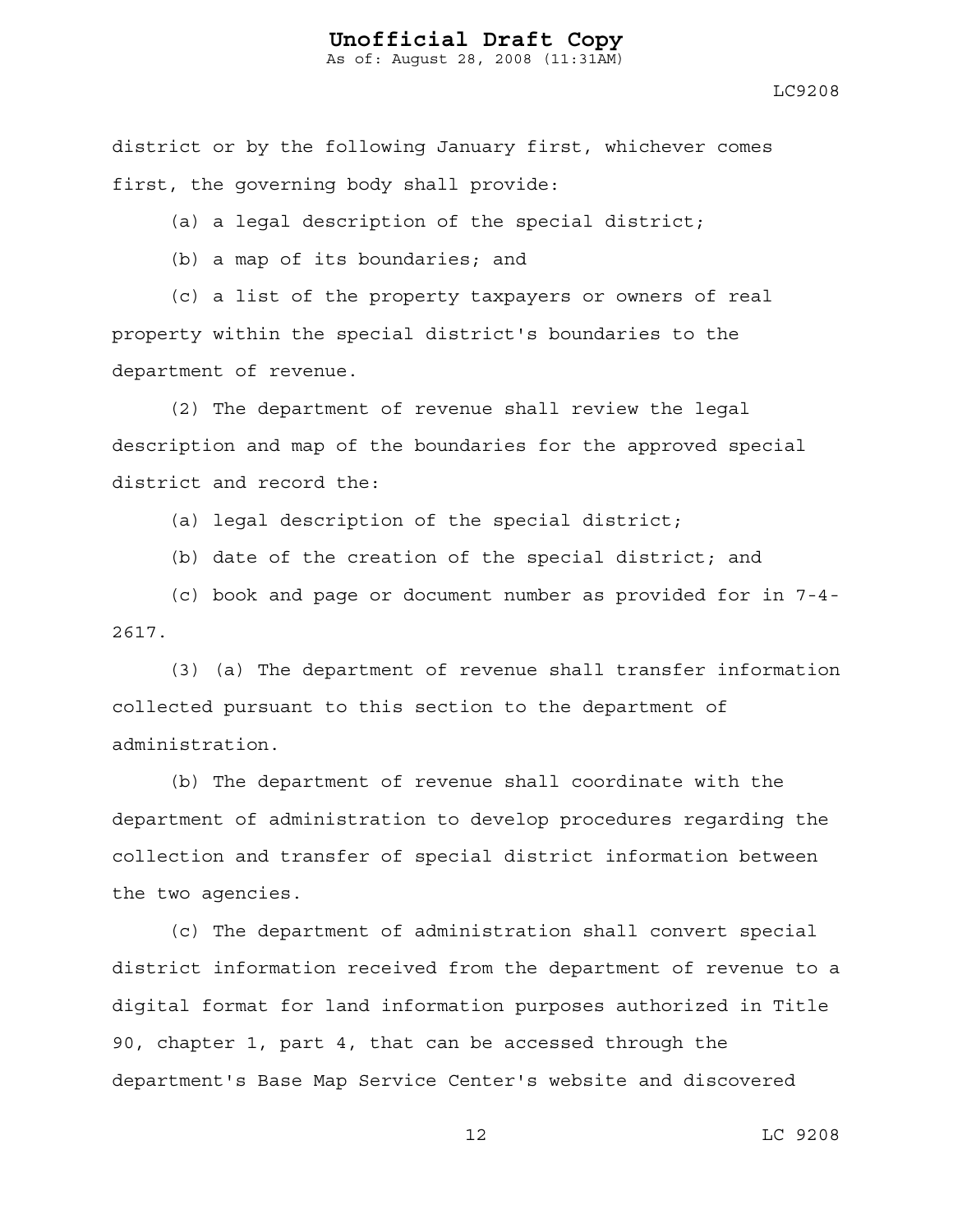LC9208

through the Montana Geographical Information System portal at the Montana State Library.

NEW SECTION. **Section 11. Limitations on lawsuits.** (1) A finding of the governing body in favor of the genuineness and sufficiency of the petition or election is final and conclusive against all persons except the state of Montana upon suit brought by the attorney general.

(2) A lawsuit filed by the attorney general must be filed by the earlier of:

(a) 1 year after the order or ordinance creating the special district is approved by the governing body; or

(b) the issuance of bonds to implement the program or improvements approved for the special district.

NEW SECTION. **Section 12. Governance -- powers and duties.**

(1) A special district must be administered and operated either by the governing body or by a separate elected or appointed board as determined by the governing body.

(2) (a) If the special district is governed by a separate board, the board must be established in accordance with Title 7, chapter 1, part 2, and specific powers and duties granted to the board and those specifically withheld must be stated.

(b) The governing body may grant additional powers to the board. This includes the authorization to use legal counsel, either by private contract or the county attorney.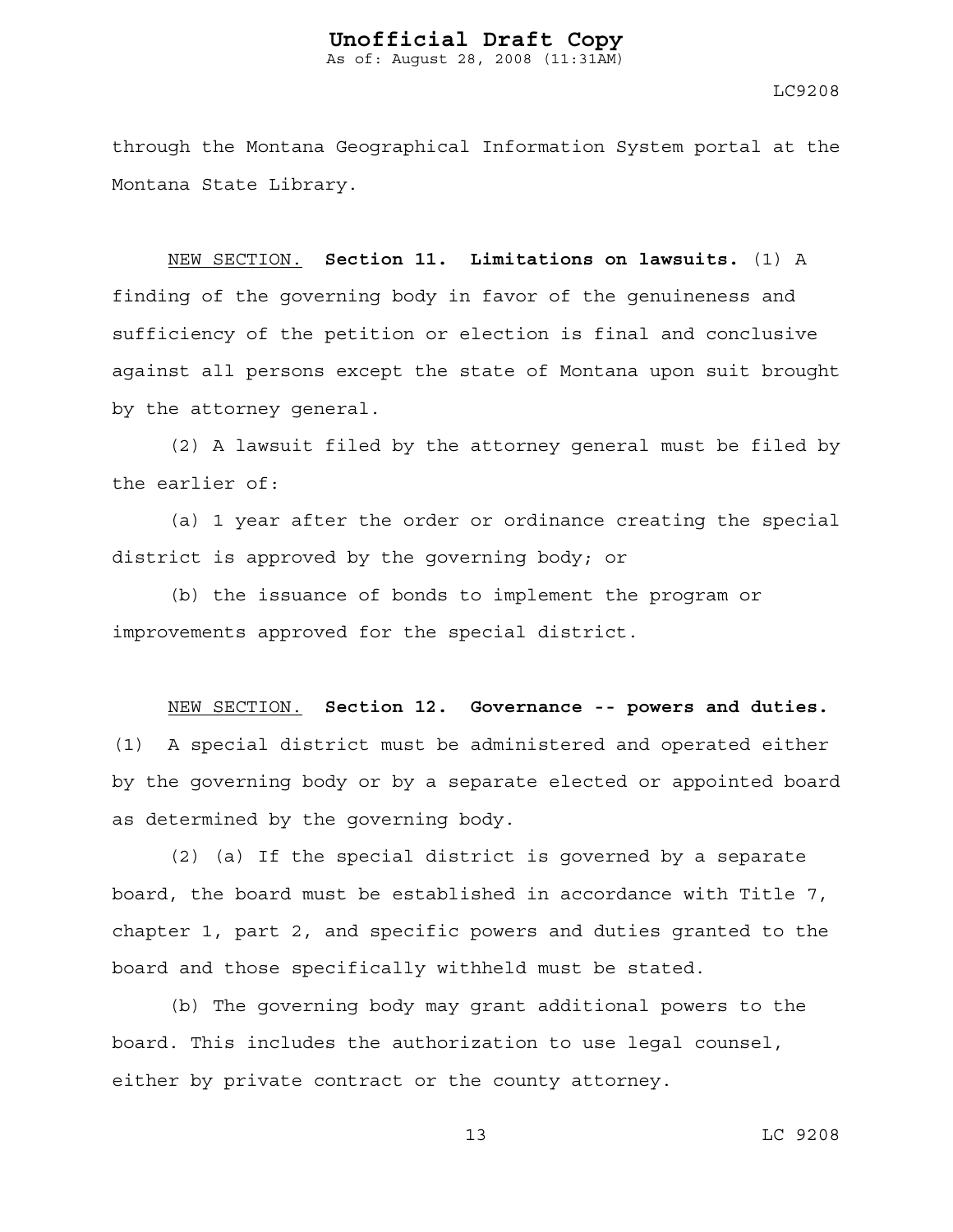As of: August 28, 2008 (11:31AM)

LC9208

(c) The governing body has ultimate authority under this subsection.

(3) The entity chosen to administer the special district, as provided in subsection (1), may:

(a) implement a program and order improvements for the special district designed to fulfill the purposes of the special district;

(b) administer the budget of the special district;

(c) employ personnel;

(d) purchase, rent, or lease equipment, personal property, and material necessary to develop and implement an effective program;

(e) cooperate or contract with any corporation, association, individual, or group of individuals, including any agency of federal, state, or local government, in order to develop and implement an effective program;

(f) receive gifts, grants, or donations for the purpose of advancing the program and, by gift, deed, devise, or purchase, acquire land, facilities, buildings and material necessary to implement the purposes of the special district;

(g) construct and maintain facilities and buildings necessary to accomplish the purposes of the special district;

(h) provide grants to private, nonprofit entities as part of implementing an effective program;

(i) adopt a seal and alter it at the entity's pleasure;

(j) administer local ordinances as appropriate;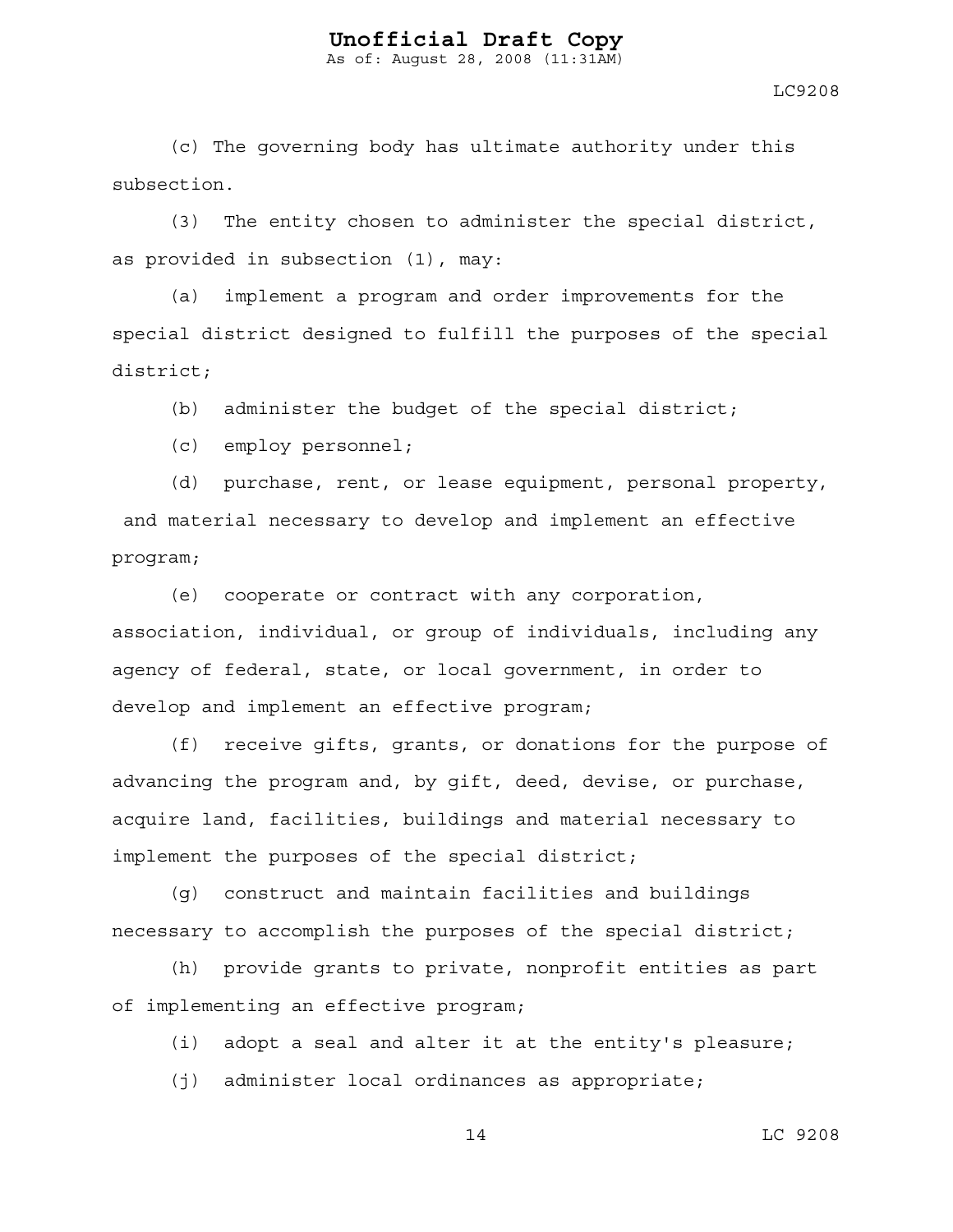As of: August 28, 2008 (11:31AM)

LC9208

(k) establish district capital improvement funds, pursuant to 7-6-616, and maintenance and debt service funds; and

(l) borrow money by the issuance of:

(i) general obligation bonds as authorized by the governing body pursuant to chapter 6, part 40, of this title and the appropriate provisions of Title 7, chapter 7, part 22 or part 42; or

(ii) revenue bonds for the lease, purchase, and maintenance of land, facilities, and buildings and the funding of projects in the manner and subject to the appropriate provisions of Title 7, chapter 7, part 25 or part 44.

(4) The entity chosen to administer the special district, as provided in subsection (1), must submit budget and work plans to the governing body for review and approval.

(5) The right to exercise eminent domain pursuant to 70-30- 102 is limited to cemetery districts.

NEW SECTION. **Section 13. Multiple jurisdictions.** (1) A special district created by a combination of local governments acting together must be administered according to an interlocal agreement. The interlocal agreement may determine whether the administrative body of the special district consists of the entire membership of all governing bodies from the participating jurisdictions or representatives of each governing body or jurisdiction.

(2) A special district created by a combination of local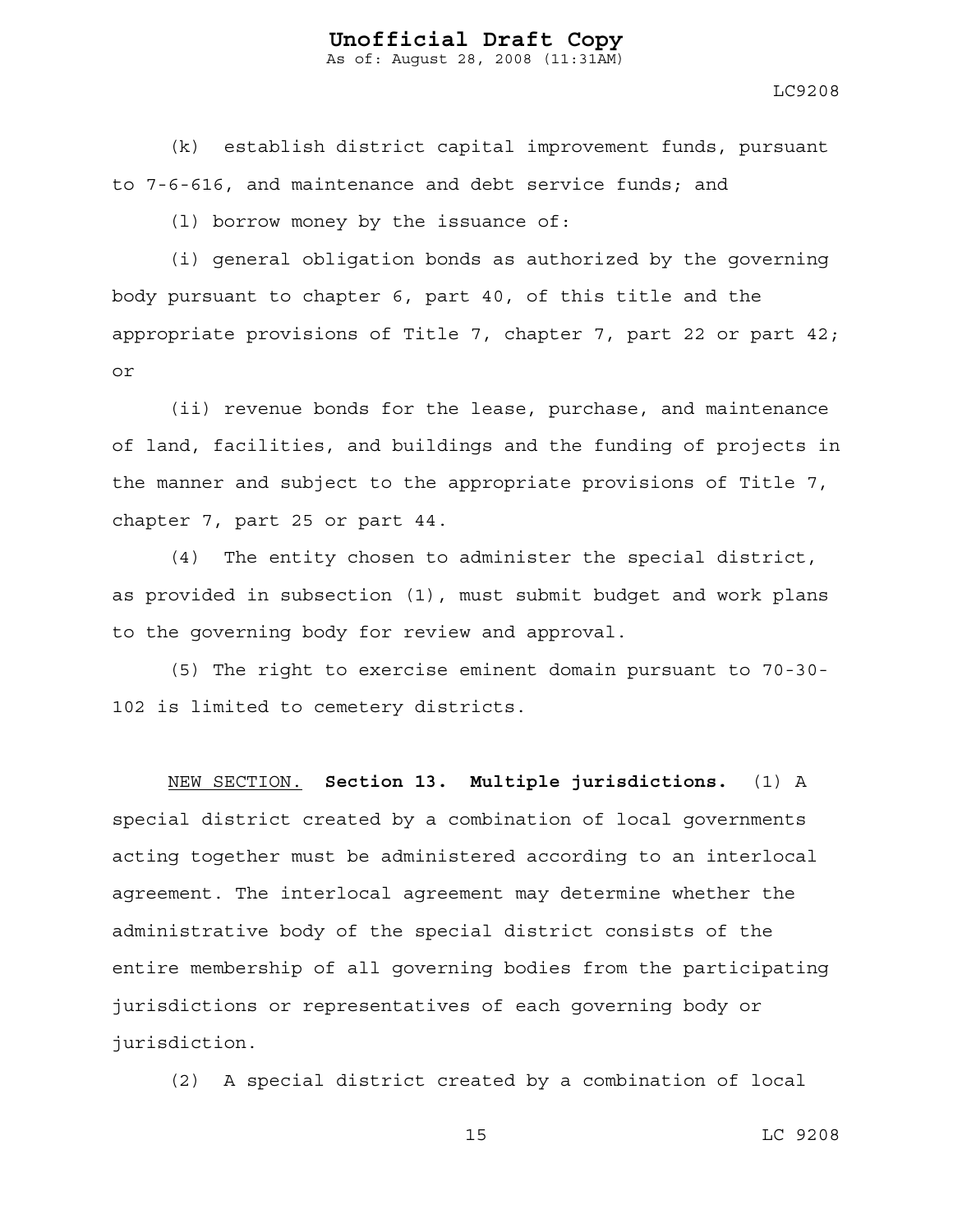LC9208

governments acting together may enlarge an existing service district, but may not supersede or void an existing contract, district, or interlocal agreement under which the same service is currently provided to residents of one or more of the participating jurisdictions. The local governments acting together may agree to alter an existing contract, district, or interlocal agreement as necessary.

(3) The local governments shall proportionally share the ownership of real or personal property acquired by the district pursuant to their interlocal agreement.

NEW SECTION. **Section 14. Alteration of special districts.** (1) The governing body may change by resolution the boundaries of any special district.

(2) The boundaries may be altered by petition, by complying with the requirements for petitions as provided in [section 3].

(3) Alteration is also subject to procedures for public notice, protest, referendum, certification, reporting and establishment of assessment set forth in [sections 4 through 11 and 15].

(4) Changes made to the boundaries may not:

(a) occur more than once per year, unless the governing body makes a special finding that an alteration is necessary;

(b) delete any portion of the area if the deletion will create an island of included or excluded lands;

(c) delete any portion of the area that is negatively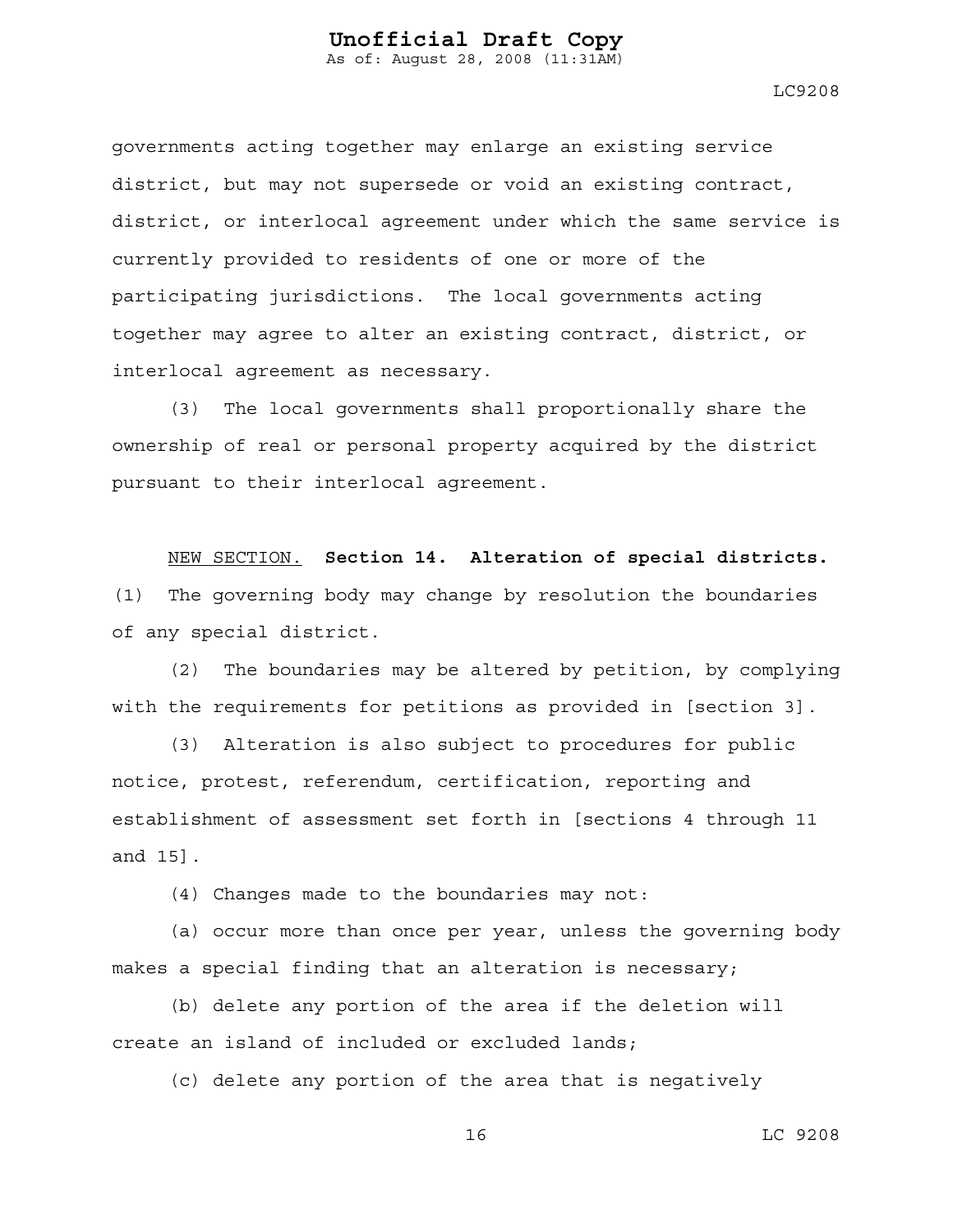As of: August 28, 2008 (11:31AM)

LC9208

contributing or may reasonably be expected to negatively contribute to environmental impacts that fall within the scope of the special district's program; and

(d) affect indebtedness existing at the time of the change.

NEW SECTION. **Section 15. Financing for special district.** (1) The governing body shall make assessments or impose fees for the costs and expenses of the special district based upon a budget proposed by the governing body or separate board administering the district pursuant to [section 12].

(2) For the purposes of this section, "assessable area" means the portion of a lot or parcel of land that is benefitted by the special district. The assessable area may be less than but may not exceed the actual area of the lot or parcel.

(3) The governing body shall assess the percentage of the cost of the program or improvements against the entire district as follows:

(a) each lot or parcel of land within the special district may be assessed for that part of the cost that its assessable area bears to the assessable area of the entire special district, exclusive of roads, streets, avenues, alleys, and public places;

(b) if the governing body determines that the benefits derived from the program or improvements by each lot or parcel are substantially equivalent, the cost may be assessed equally to each lot or parcel located within the special district without regard to the assessable area of the lot or parcel;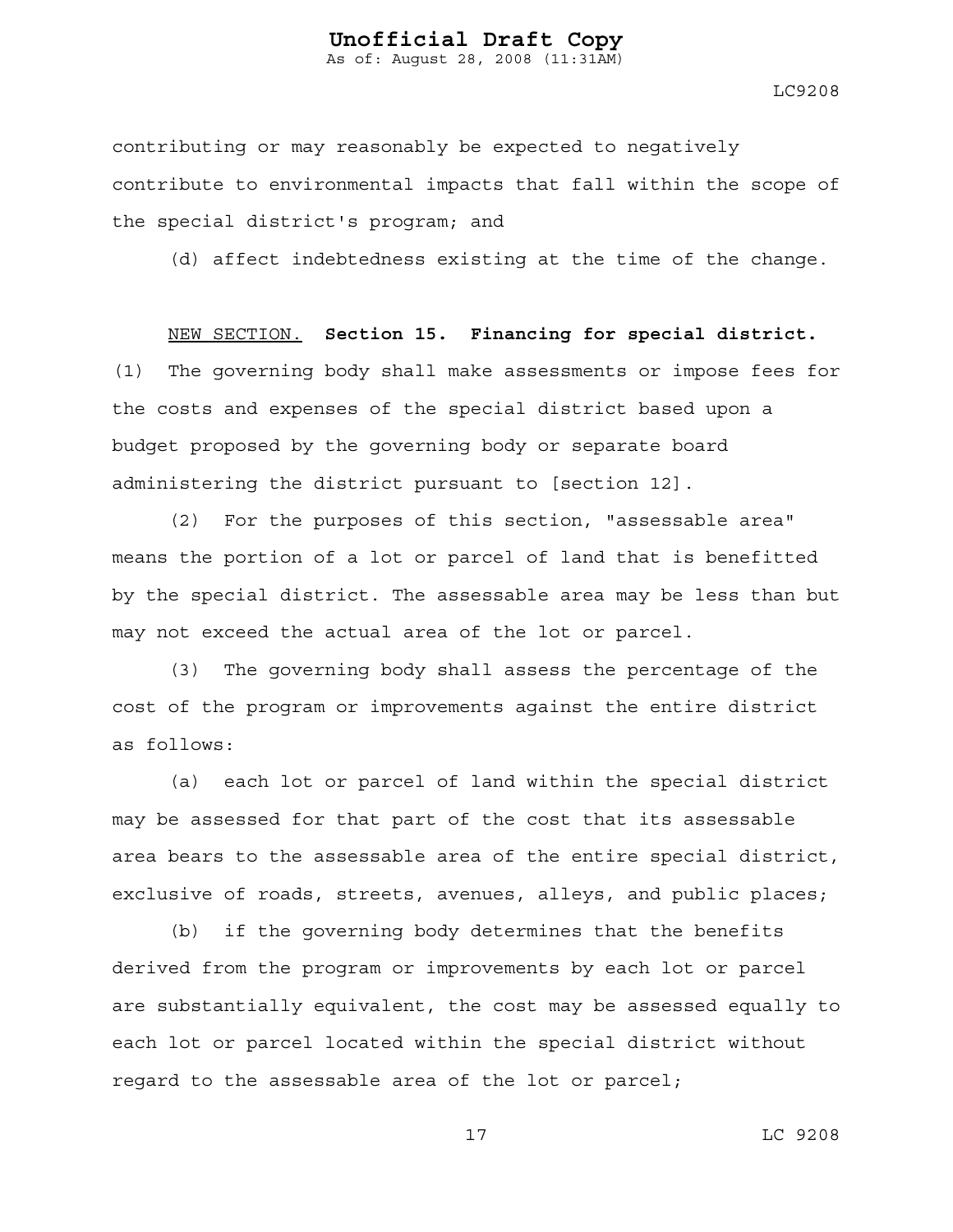LC9208

(c) each lot or parcel of land, including the improvements on the lot or parcel, may be assessed for that part of the cost of the special district that its taxable valuation bears to the total taxable valuation of the property of the district;

(d) each lot or parcel of land may be assessed based on the lineal front footage of any part of the lot or parcel which is in the district and abuts the area to be improved or maintained;

 (e) each lot or parcel of land within the district may be assessed for that part of the cost that the reasonably estimated vehicle trips generated for a lot or parcel of its size in its zoning classification bear to the reasonably estimated vehicle trips generated for all lots in the district based on their size and zoning classification; or

(f) any combination of the assessment options provided in subsections  $(3)(a)$ ,  $(3)(c)$ ,  $(3)(d)$  and  $(3)(e)$  may be used for the special district as a whole or for any lot or parcel within the special district.

(4) If property created as a condominium is subject to assessment, each unit within the condominium is considered a separate parcel of real property subject to separate assessment and the lien of the assessment. Each unit must be assessed for the unit's percentage of undivided interest in the common elements of the condominium. The percentage of the undivided ownership interest must be as set forth in the condominium declaration.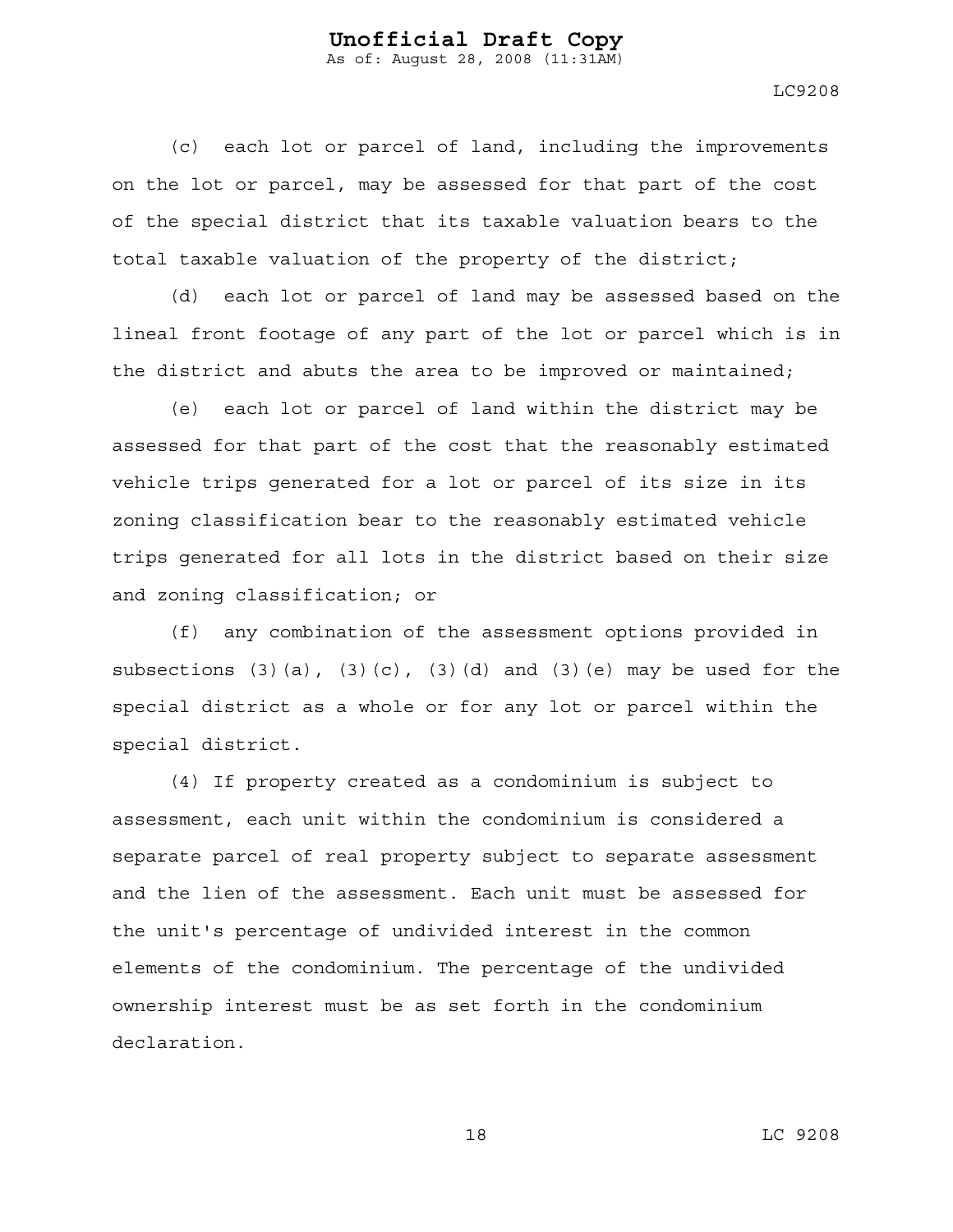As of: August 28, 2008 (11:31AM)

LC9208

NEW SECTION. **Section 16. Notice of resolution for assessment -- assessment.** (1) The governing body shall estimate, as near as practicable, the cost of each established special district annually by the later of the second Monday in August or within 45 calendar days after receiving certified taxable values from the department of revenue.

(2) The governing body shall pass and finally adopt a resolution specifying the special district assessment option and levying and assessing all the property within the special district with an amount equal to the annual cost of the program and improvements.

(3) The resolution levying the assessment to defray the cost of the special district must contain or refer to a list that describes the lot or parcel of land assessed with the name of the owner of the lot or parcel, if known, and the amount assessed.

(4) The resolution must be kept on file in the office of the clerk of the governing body.

(5) A notice, signed by the clerk of the governing body, stating that the resolution levying a special assessment or changing the method of assessment to defray the cost of the special district is on file in the clerk's office and subject to inspection must be published as provided in 7-1-2121 or 7-1-4127. The notice must state the time and place at which objections to the final adoption of the resolution will be heard by the governing body and must contain a statement setting out the method of assessment being proposed for adoption or the change in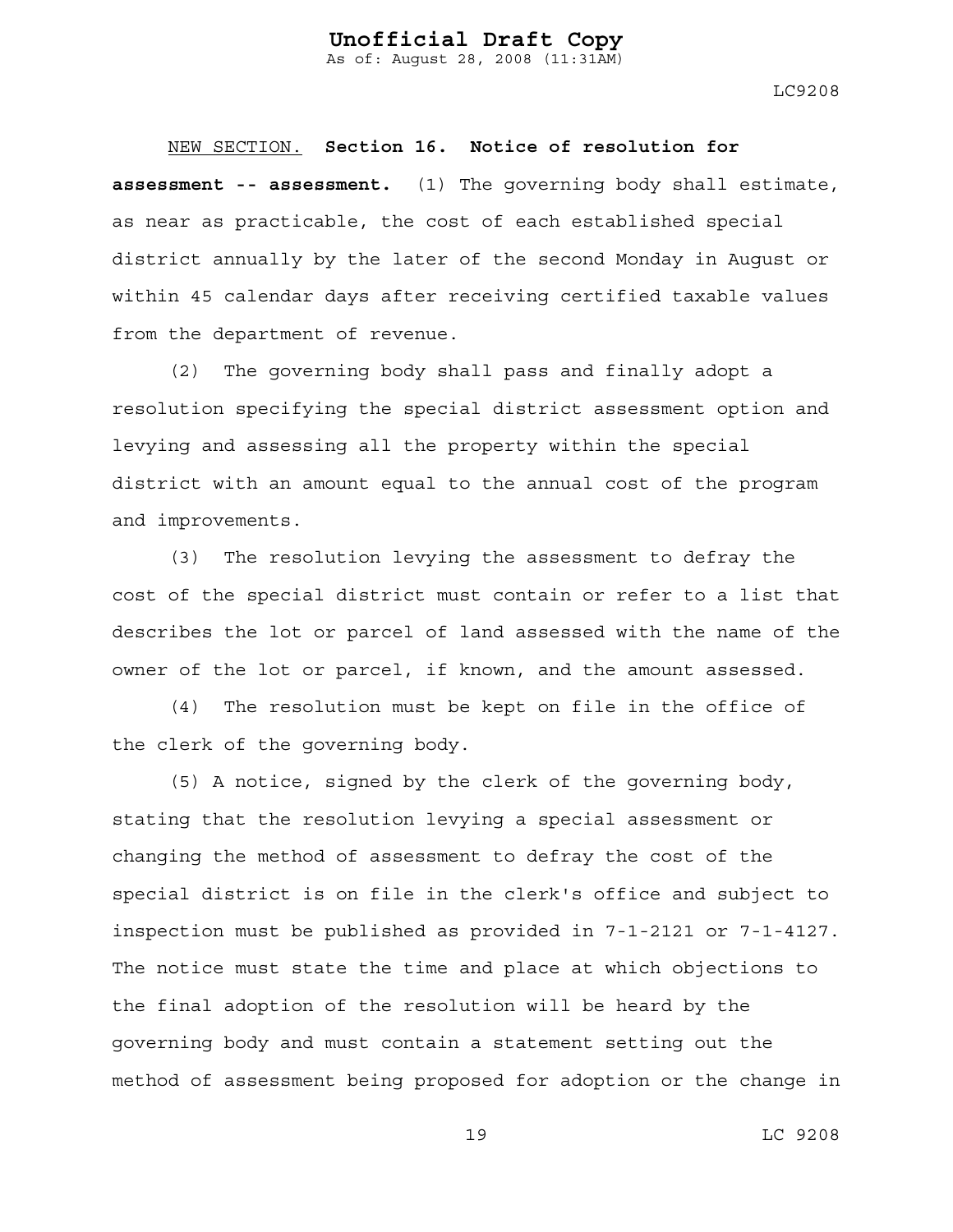As of: August 28, 2008 (11:31AM)

LC9208

assessment being proposed for adoption. The time for the hearing must be at least 5 days after the final publication of the notice.

(6) The notice and hearing process may be included in the local government's general budgeting process as provided in Title 7, chapter 6, part 40.

(7) At the time set, the governing body shall meet and hear all objections that may be made to the assessment or any part of the assessment, may adjourn from time to time for that purpose, and may by resolution modify the assessment.

(8) A copy of the resolution, certified by the clerk of the governing body, must be delivered to the department of revenue at the same time and in the same manner as other taxes and assessments are provided and to the treasurer or financial officer of the local government.

NEW SECTION. **Section 17. Collection of special district assessments.** (1) When a resolution of assessment has been certified by the clerk of the local government, the county treasurer or the city treasurer or town clerk, as provided in 7- 12-4182, shall collect the assessment in the same manner and at the same time as taxes for general purposes are collected.

(2) All money received by the special district, including interest and earnings accrued, must be deposited in an account held only for the special district by the county or city treasurer's office.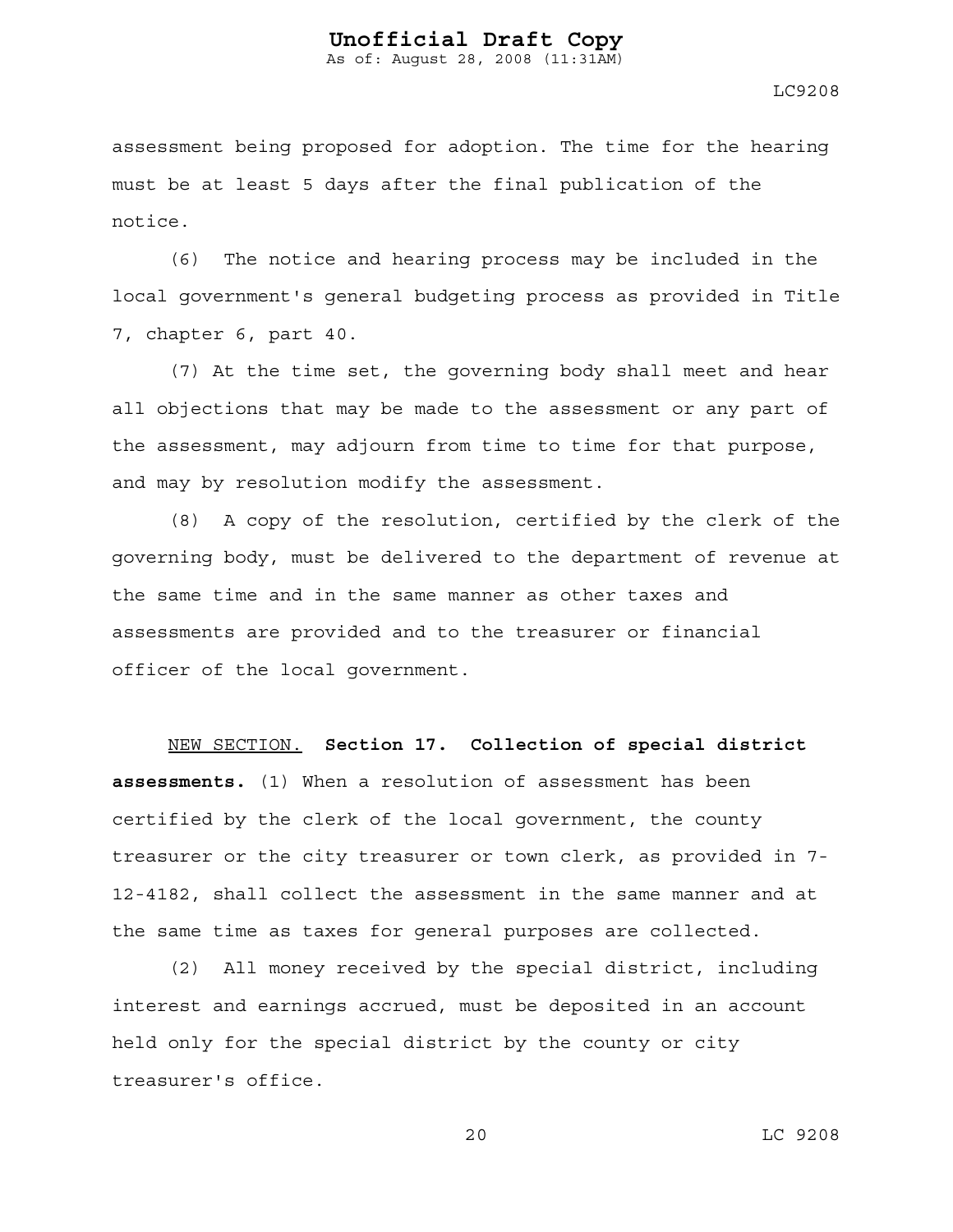LC9208

NEW SECTION. **Section 18. Payment of assessment under protest -- action to recover.** (1) When an assessment made under [sections 1 through 20] is considered unlawful by the party whose property is charged or from whom the payment is demanded, the person may pay the assessment or any part of the assessment considered to be unlawful under protest to the county treasurer.

(2) The party paying under protest or the party's legal representative may bring an action in any court of competent jurisdiction against the officer to whom the assessment was paid or against the local government in whose behalf the assessment was collected to recover the assessment or any portion of the assessment paid under protest. An action instituted to recover the assessment paid under protest must be commenced within 90 days after the date of payment.

(3) The assessment paid under protest must be held by the county treasurer until the determination of an action brought for the recovery of the assessment.

(4) If the assessment considered to be unlawful pertains to property created as a condominium and the property is not solely a certain unit in the condominium, then the owner of the property created as a condominium that is entitled to protest is considered to be the collective owners of all units having an undivided ownership interest in the common elements of the condominium. (5) An owner of property created as a condominium may protest against the method of assessment or vote at an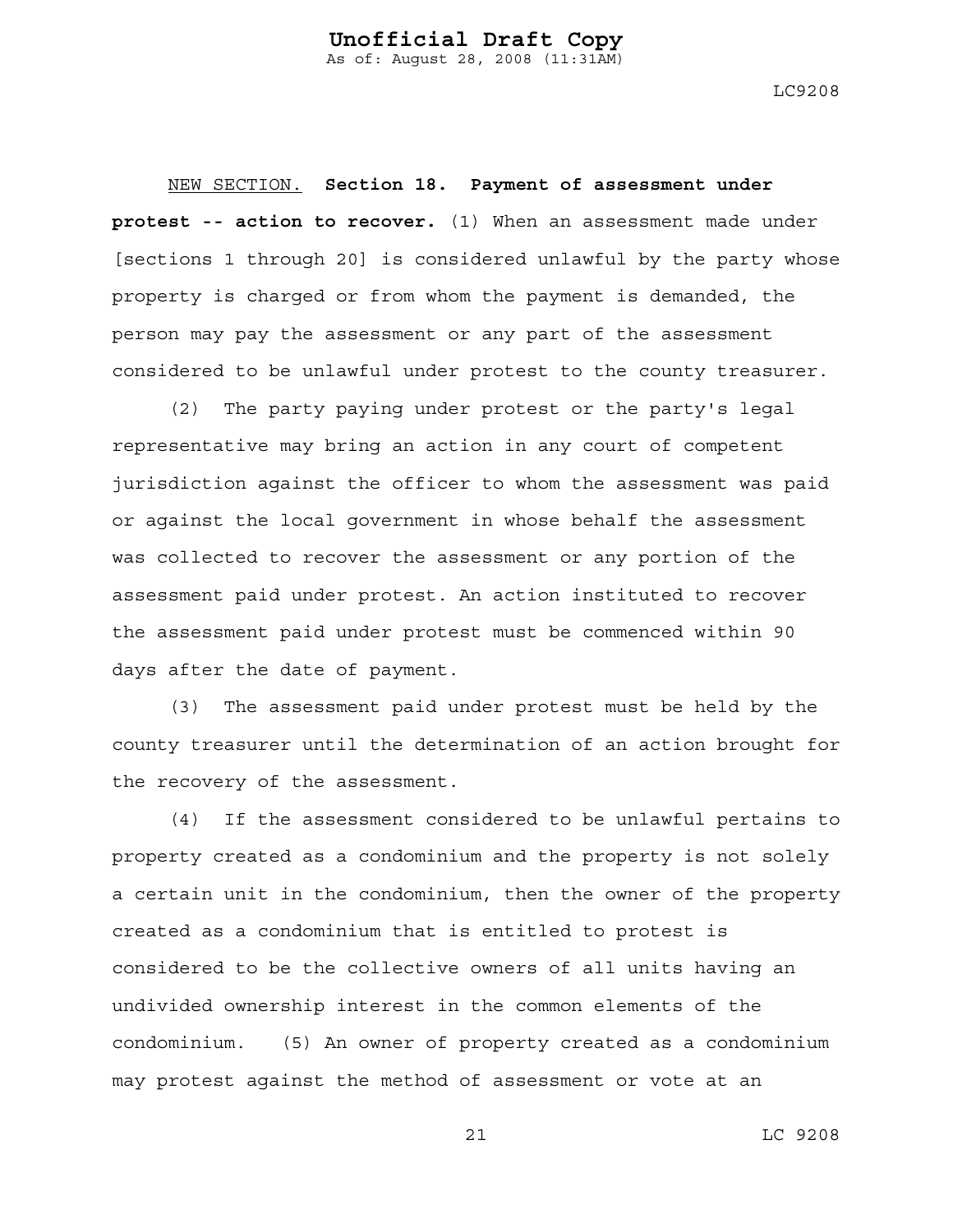LC9208

election of the special district only through a president, vice president, secretary, or treasurer of the condominium owners' association who timely presents to the secretary of the special district the following: (a) a writing identifying the condominium property; (b) the condominium declaration or other condominium document that shows how votes of unit owners in the condominium are calculated; (c) original signatures of owners of units in the condominium having an undivided ownership interest in the common elements of the condominium sufficient to constitute an affirmative vote for an undertaking relating to the common elements under the condominium declaration; and (d) a certificate signed by the president, vice president, secretary, or treasurer of the condominium owners' association certifying that the votes of the unit owners, as evidenced by the signatures of the owners, are sufficient to constitute an affirmative vote of the condominium owners' association to protest against the method of assessment.

NEW SECTION. **Section 19. Assessments as liens.** (1) An assessment made and levied to defray the cost and expenses of the program or improvements, together with any percentages imposed for delinquency and for cost of collection, constitutes a lien upon the property on which the assessment is made and levied from the date of the passage of the resolution levying the assessment. This lien may be extinguished only by payment of the assessment, with all penalties, costs, and interest, or by sale of the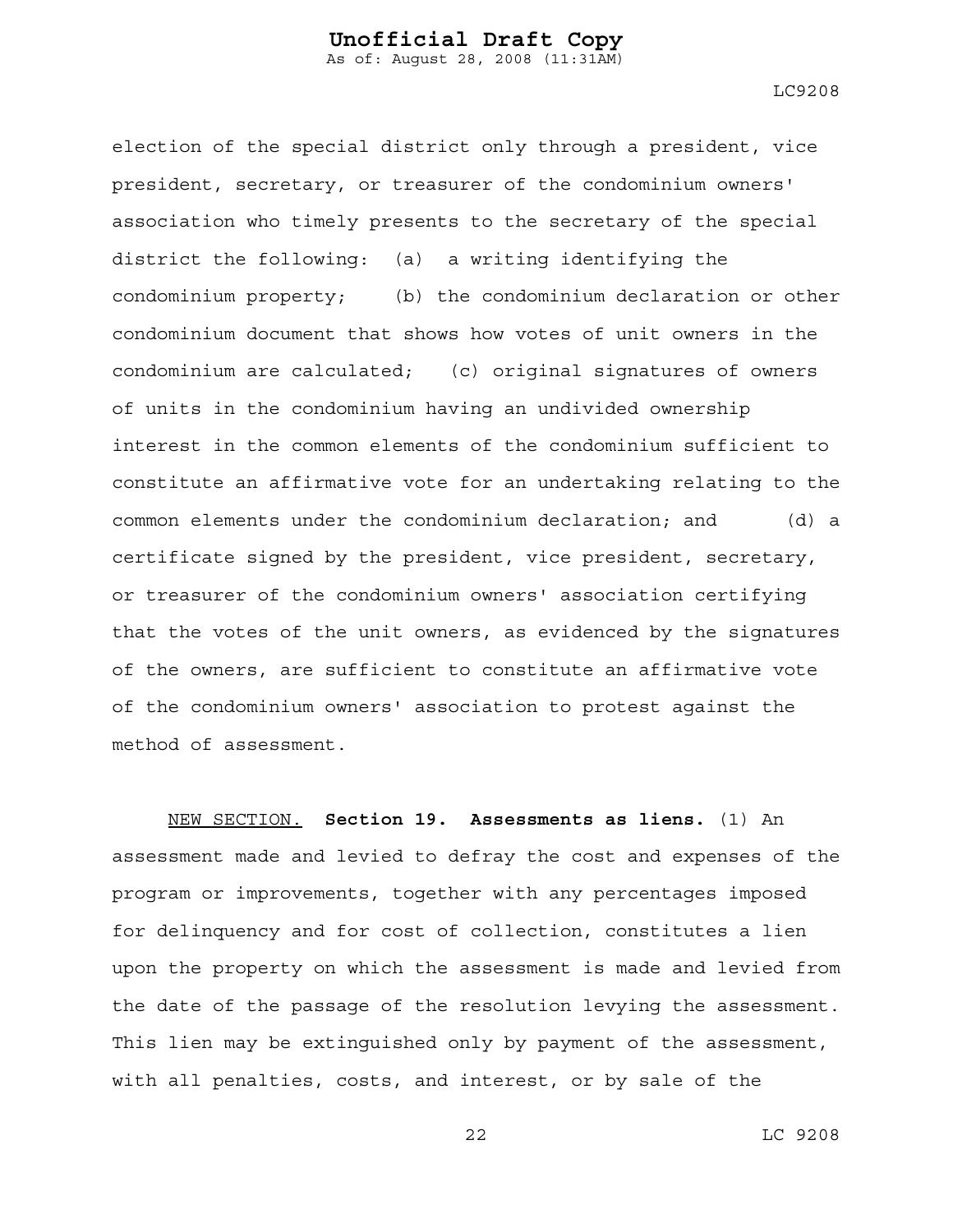LC9208

property as provided in subsection (2).

(2) When the payment of an installment of an assessment becomes delinquent, all payments of subsequent installments of the assessment may, at the option of the governing body and upon adoption of the appropriate resolutions, become delinquent. Upon delinquency in one or all installments, the whole property must be sold in the same manner as other property is sold for taxes. The enforcement of the lien of any installment of a special assessment by any method authorized by law does not prevent the enforcement of the lien of any subsequent installment when it becomes delinquent.

NEW SECTION. **Section 20. Dissolution of special district.**

(1) A special district may be dissolved if it is considered to be in the best interest of a local government or the inhabitants of the local government or if the purpose for creating the special district has been fulfilled and the special district is not needed in perpetuity.

(2) The governing body may pass a resolution of intention to dissolve a special district upon its own request or upon request of the separate board administering the special district.

(3) After the passage of the resolution provided for in subsection (2), the clerk of the local government that established the special district shall publish a notice, as provided in 7-1-2121 or 7-1-4127, of the intention to dissolve the district.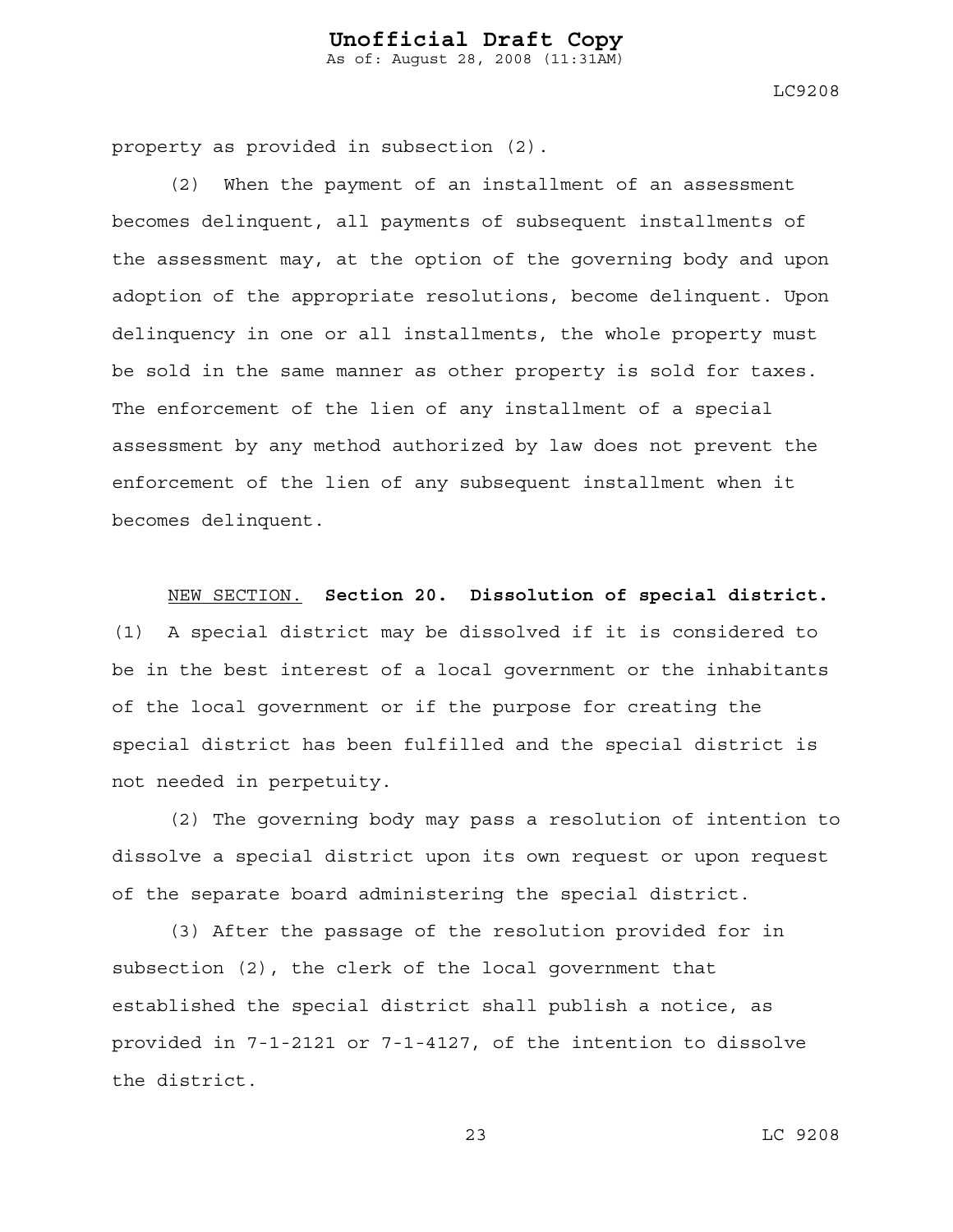LC9208

(4) The notice must specify the boundaries of the special district to be dissolved, the date of the passage of the resolution of intention to dissolve, the date set for the passage of the resolution of dissolution, and that the resolution will be passed unless the clerk of the local government receives written protest in advance from:

(a) 40% of the owners of real property in the district; or

(b) 40% of the property taxpayers, if the district program or improvements have been financed through a mill levy.

(5) If the special district is dissolved, the clerk of the local government shall immediately send written notice to:

(a) the secretary of state; and

(b) the department of revenue, providing the same information required in [section 10] when a district is created. The department of revenue and the department of administration shall respond to the dissolution in the same manner they respond to the creation of a district, as described in [section 10].

(6) The dissolution of a special district may not relieve the property owners from the assessment and payment of a sufficient amount to liquidate all charges existing against the special district prior to the date of dissolution.

(7) Any assets remaining after all debts and obligations of the special district have been paid, discharged, or irrevocably settled must be:

(a) deposited in the general fund of the local government;

(b) in the case of multiple local governments, divided in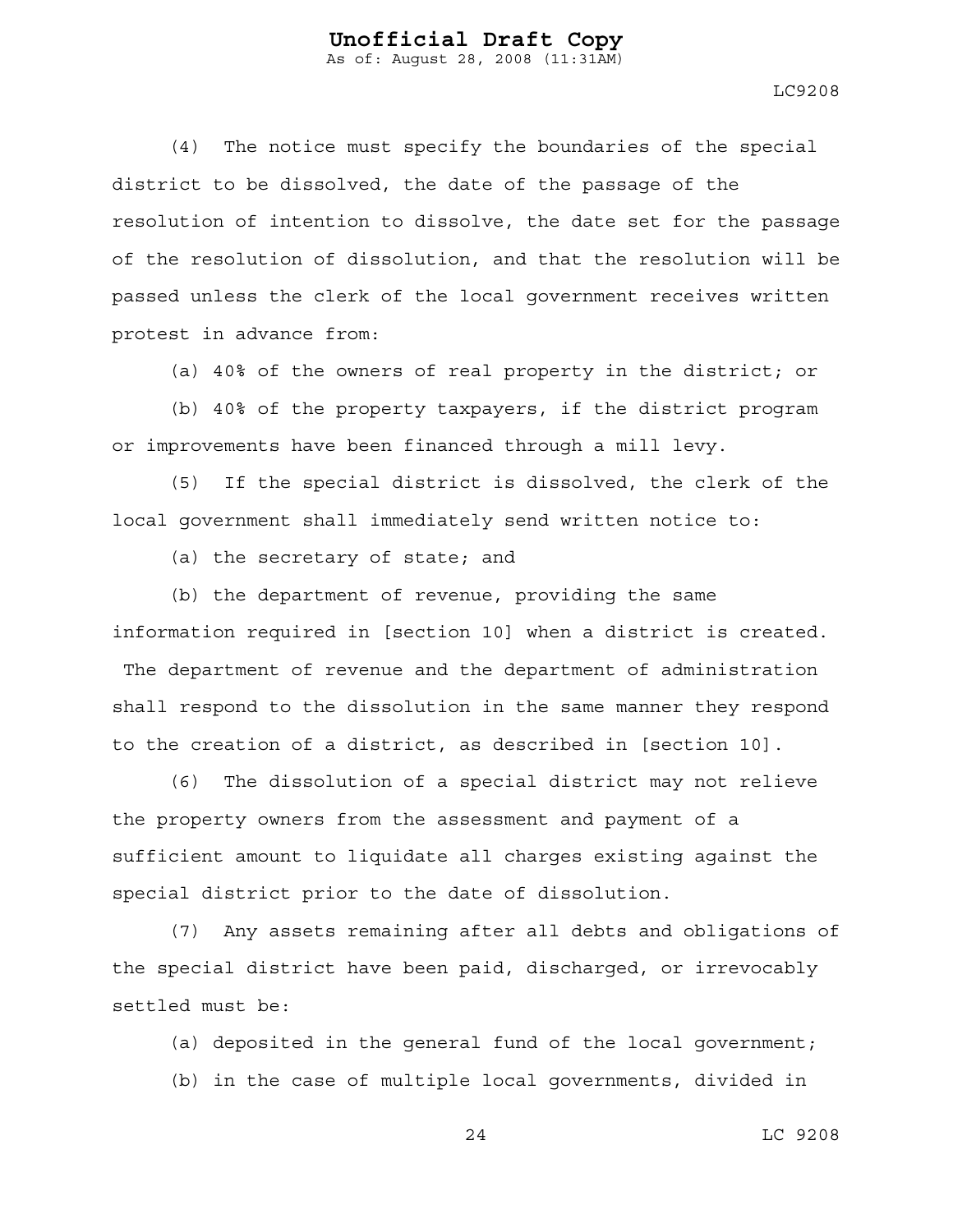LC9208

accordance with their interlocal agreement and deposited in the general fund of each local government; or

(c) transferred to a new special district that has been created to provide substantially the same service as provided by the dissolved special district.

(8) If the remaining assets are derived from private grants or gifts that restrict the use of those funds, the funds must be returned to the grantor or donor.

**Section 21.** Section 7-1-201, MCA, is amended to read:

**"7-1-201. Boards.** (1) A board of county commissioners may by resolution establish the administrative boards, districts, or commissions allowed by law or required by law to be established pursuant to 7-1-202, 7-1-203, [sections 1 through 20] and this section and listed in 7-1-202. The resolution creating an administrative board, district, or commission must specify:

(a) the number of board, district, or commission members;

(b) the terms of the members;

(c) whether members are entitled to mileage, per diem, expenses, and salary; and

(d) any special qualifications for membership in addition to those established by law.

(2) (a) An administrative board, district, or commission may be assigned responsibility for a department or service district.

(b) An administrative board, district, or commission may: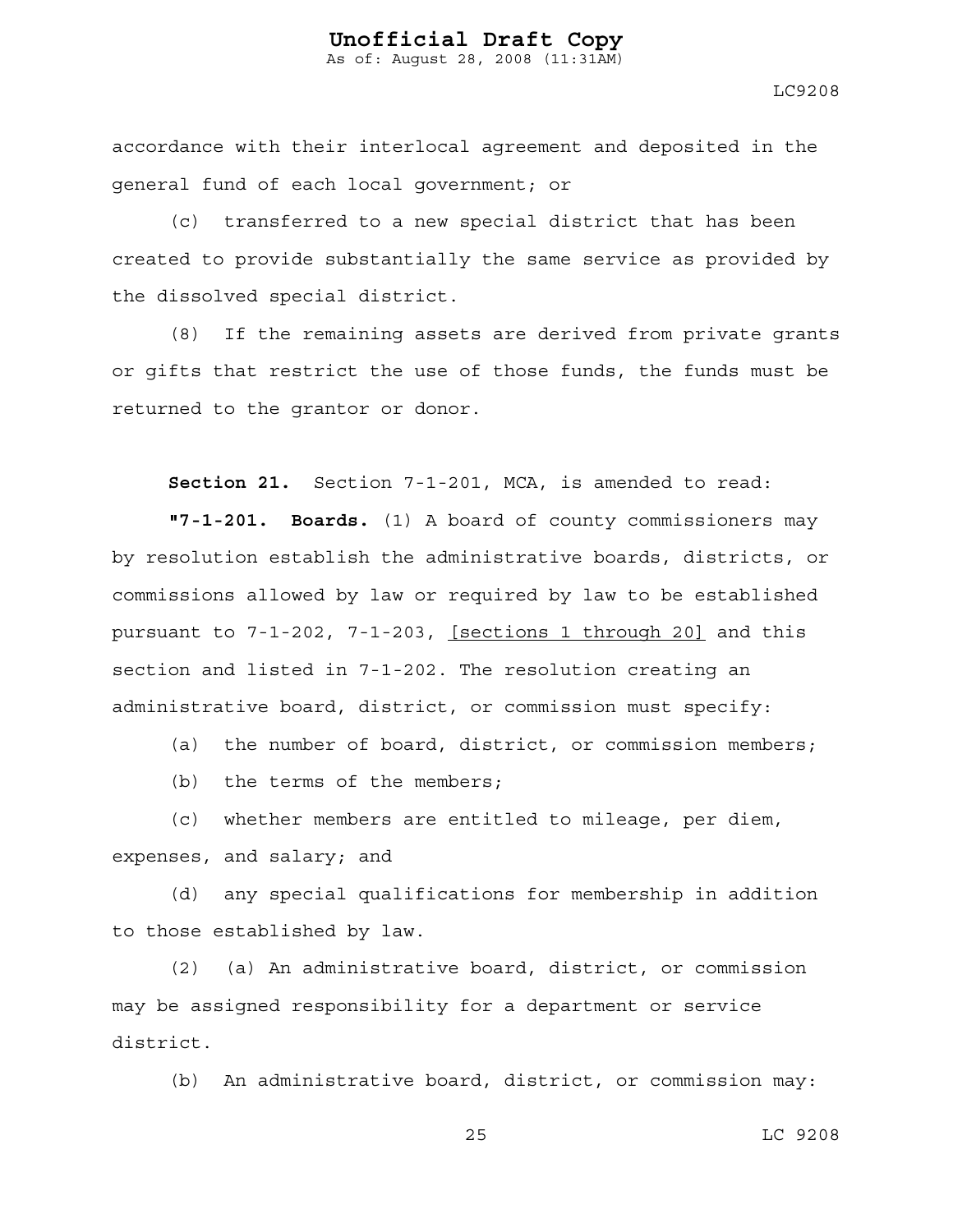As of: August 28, 2008 (11:31AM)

LC9208

(i) exercise administrative powers as granted by resolution, except that it may not pledge the credit of the county or impose a tax unless specifically authorized by state law;

(ii) administer programs, establish policy, and adopt administrative and procedural rules.

(c) The resolution creating an administrative board, district, or commission must grant the board, district, or commission all powers necessary and proper to the establishment, operation, improvement, maintenance, and administration of the department or district.

(d) If authorized by resolution, an administrative board, district, or commission may employ personnel to assist in its functions.

(3) (a) Administrative boards, districts, and commissions may be made elective.

(b) If an administrative board is made elective and if the number of candidates is equal to or less than the number of positions to be elected, the election administrator may cancel the election in accordance with 13-1-304. A position for which there were no nominees must be filled by appointment by the county commissioners for the same term as if the position were filled by election. If there is only one nominee for a position, the nominee may be declared elected by acclamation.

(4) Administrative boards, districts, and commissions may not sue or be sued independently of the local government unless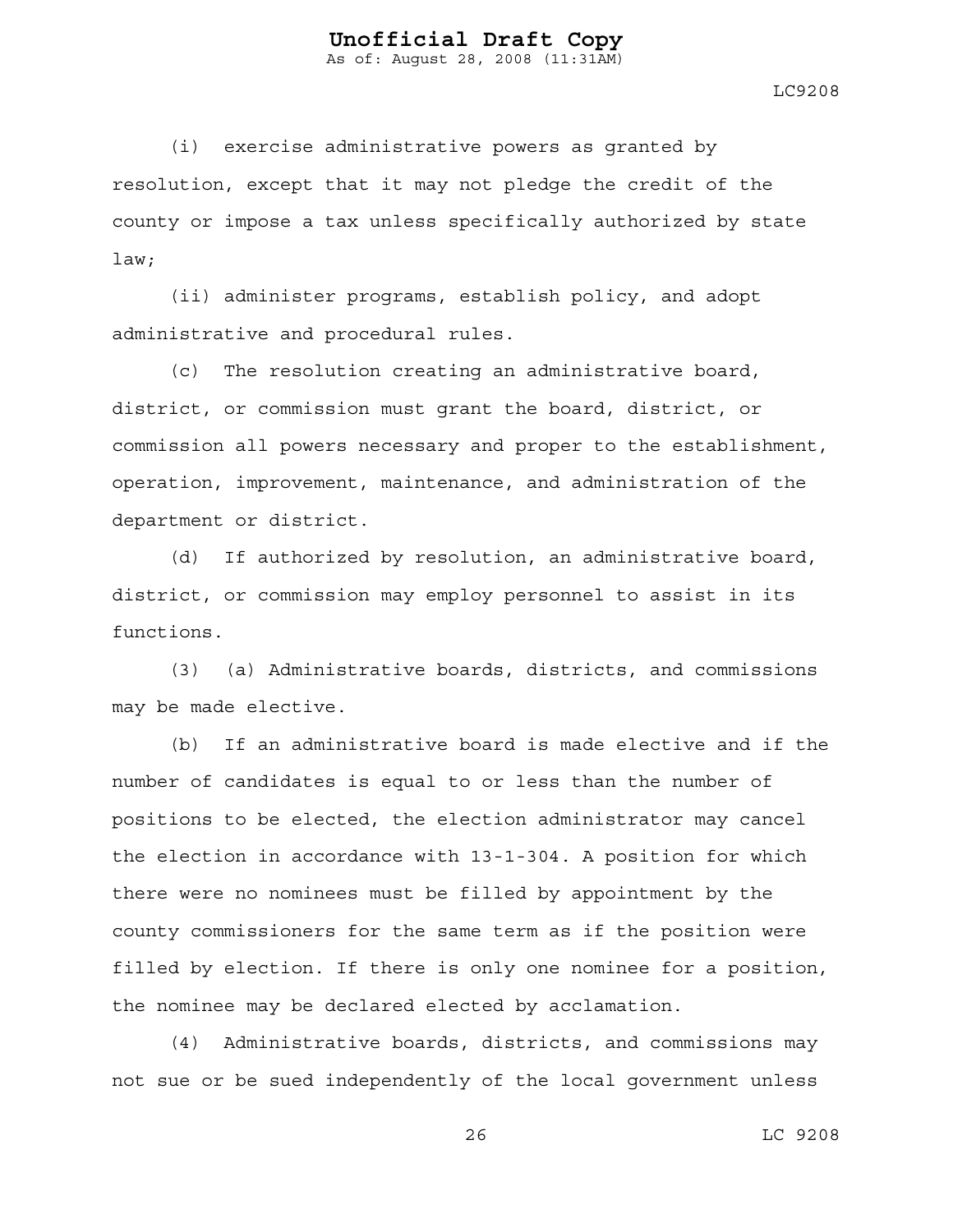LC9208

authorized by state law.

(5) Members must be appointed by the county commissioners. The county commissioners shall post prospective membership vacancies at least 1 month prior to filling the vacancy.

(6) The county commissioners shall maintain a register of appointments, including:

(a) the name of the board, district, or commission;

(b) the date of appointment and confirmation, if any is required;

(c) the length of term;

(d) the name and term of the presiding officer and other officers of each administrative board, district, or commission; and

(e) the date, time, and place of regularly scheduled meetings.

(7) Terms of all members, except elected members, may not exceed 4 years. Unless otherwise provided by resolution, members shall serve terms beginning on July 1 and shall serve at the pleasure of the county commissioners.

(8) An administrative board, district, or commission must consist of a minimum of 3 members and must have an odd number of members.

(9) The resolution creating an administrative board, district, or commission may provide for voting or nonvoting ex officio members.

(10) Two or more local governments may provide for joint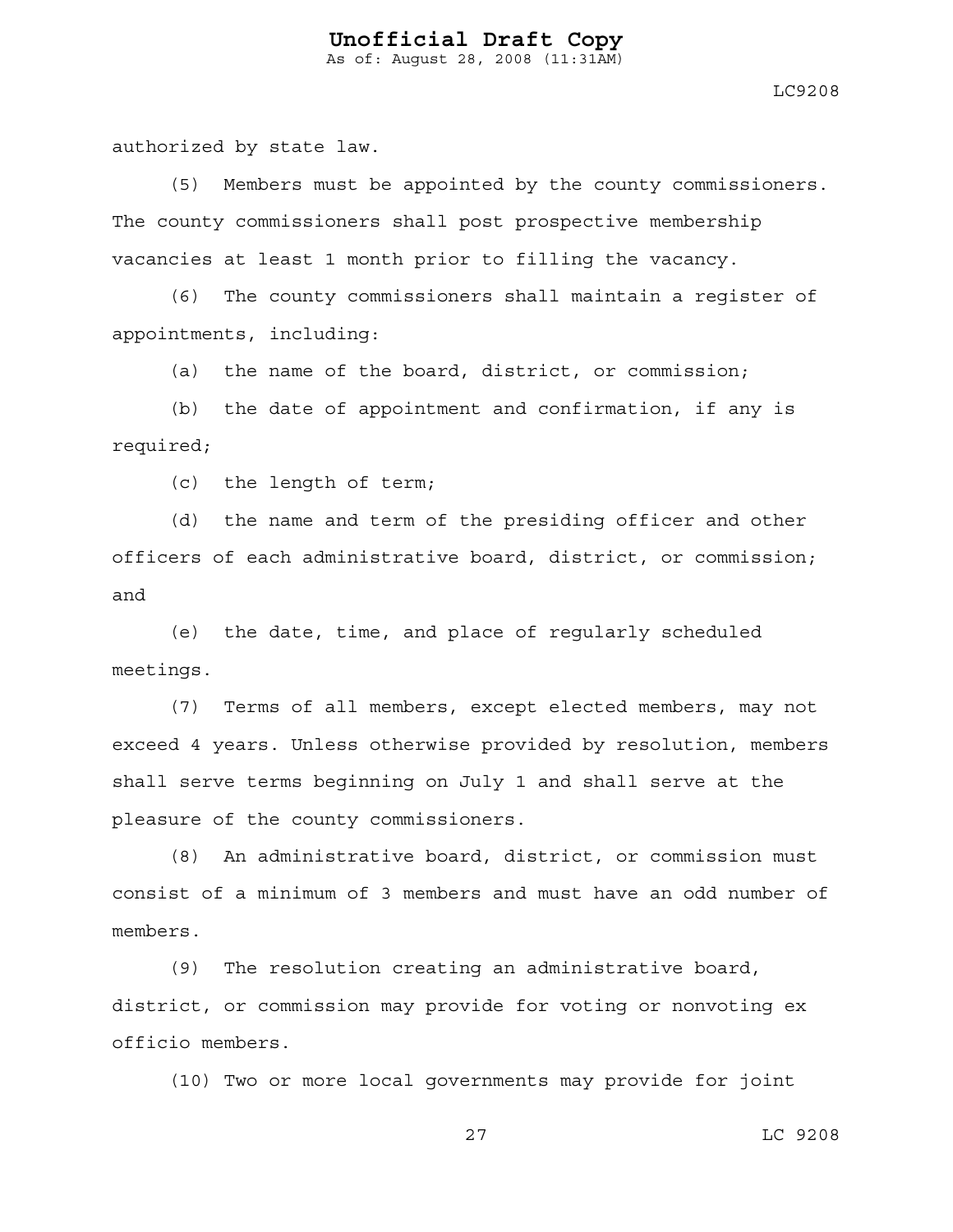LC9208

boards, districts, or commissions to be established by interlocal agreements.

(11) A majority of members constitutes a quorum for the purposes of conducting business and exercising powers and responsibilities. Action may be taken by a majority vote of members present and voting, unless the resolution creating the board, district, or commission specifies otherwise.

(12) An administrative board, district, or commission shall provide for the keeping of written minutes, including the final vote on all actions and the vote of each member.

(13) An administrative board, district, or commission shall provide by rule for the date, time, and place of regularly scheduled meetings and file the information with the county commissioners.

(14) Unless otherwise provided by law, a person must be a resident of the county to be eligible for appointment to an administrative board, district, or commission. The county commissioners may prescribe by resolution additional qualifications for membership.

(15) A person may be removed from an administrative board, district, or commission for cause by the county commissioners or as provided by resolution.

(16) A resolution creating an administrative board, district, or commission must contain, if applicable, budgeting and accounting requirements for which the board, district, or commission is accountable to the county commissioners.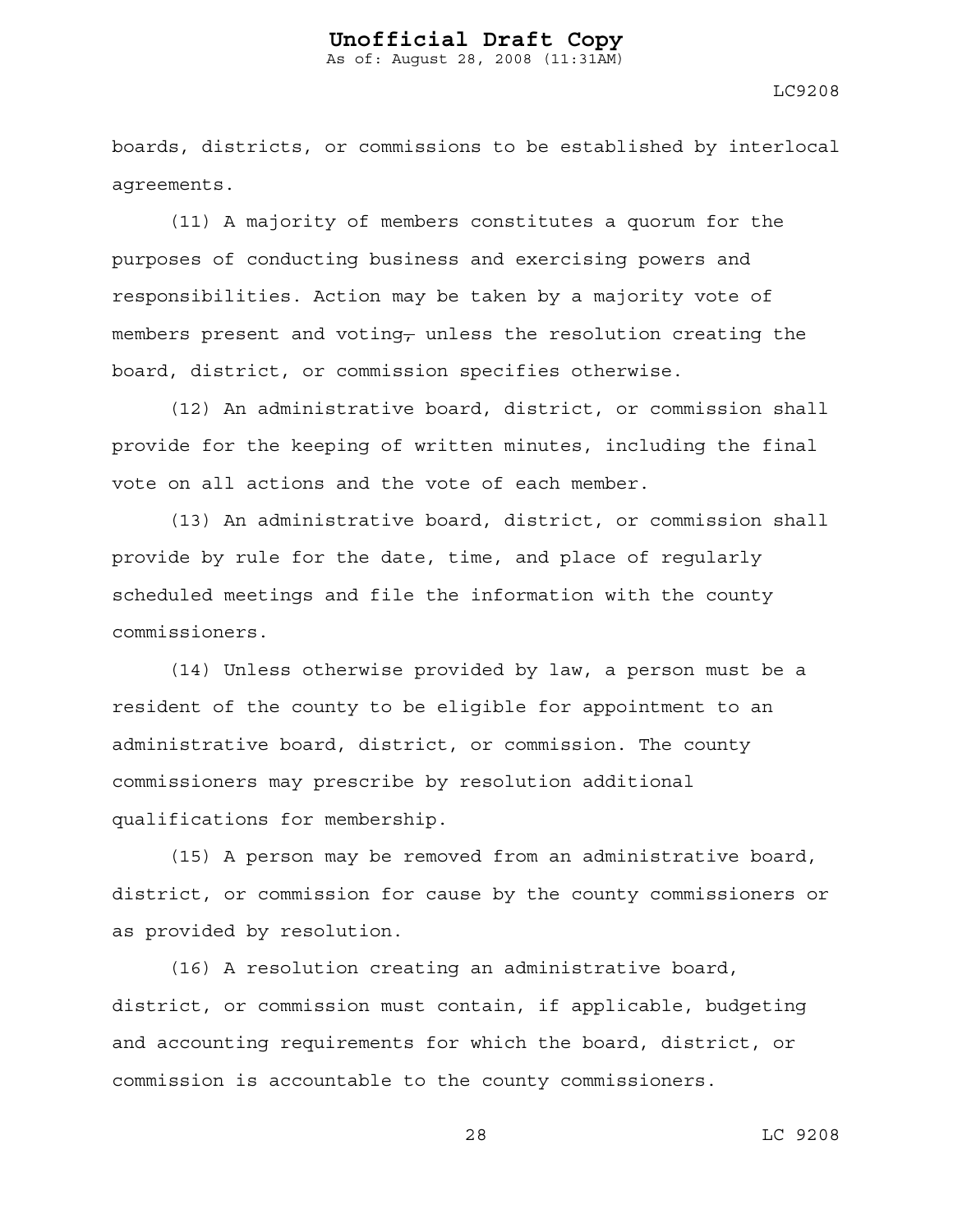As of: August 28, 2008 (11:31AM)

LC9208

(17) A municipality creating a special district in

accordance with [sections 1 through 20] must comply with this

section if the governing body chooses to have the special

district governed by a separate board."

|                  | $\{Internal References to 7-1-201:$ |                  |                  |
|------------------|-------------------------------------|------------------|------------------|
| $7 - 1 - 202$    | $7 - 8 - 2103*$                     | $7 - 13 - 213*$  | $7 - 13 - 2510$  |
| $7 - 13 - 2521*$ | $7 - 16 - 2203*$                    | $7 - 16 - 2217*$ | $7 - 16 - 2301*$ |
| 7-16-4201        | $7 - 21 - 3401*$                    | $7 - 22 - 2103*$ | $7 - 22 - 2215*$ |
| $7 - 22 - 2411*$ | $7 - 35 - 2108*$                    |                  |                  |

**Section 22.** Section 7-1-202, MCA, is amended to read:

**"7-1-202. Creation of new boards.** Subject to 7-1-201 and 7-1-203 and in addition to the following, a county may create administrative boards, districts, and commissions that are not otherwise provided for by law:

- (1) county building commission;
- (2) cemetery districts;
- (3) county fair commission;
- (4) hospital district;
- $\frac{(4)(5)}{2}$  mosquito control board;
- $\overline{(5)(6)}$  museum board;
- $(6)(7)$  board of park commissioners;
- (8) road district;
- $(7)$ (9) rodent control board;
- (10) rural fire district;
- $(8)(11)$  solid waste district;
- $(9)$  $(12)$  television district;
- (10)(13) weed management district."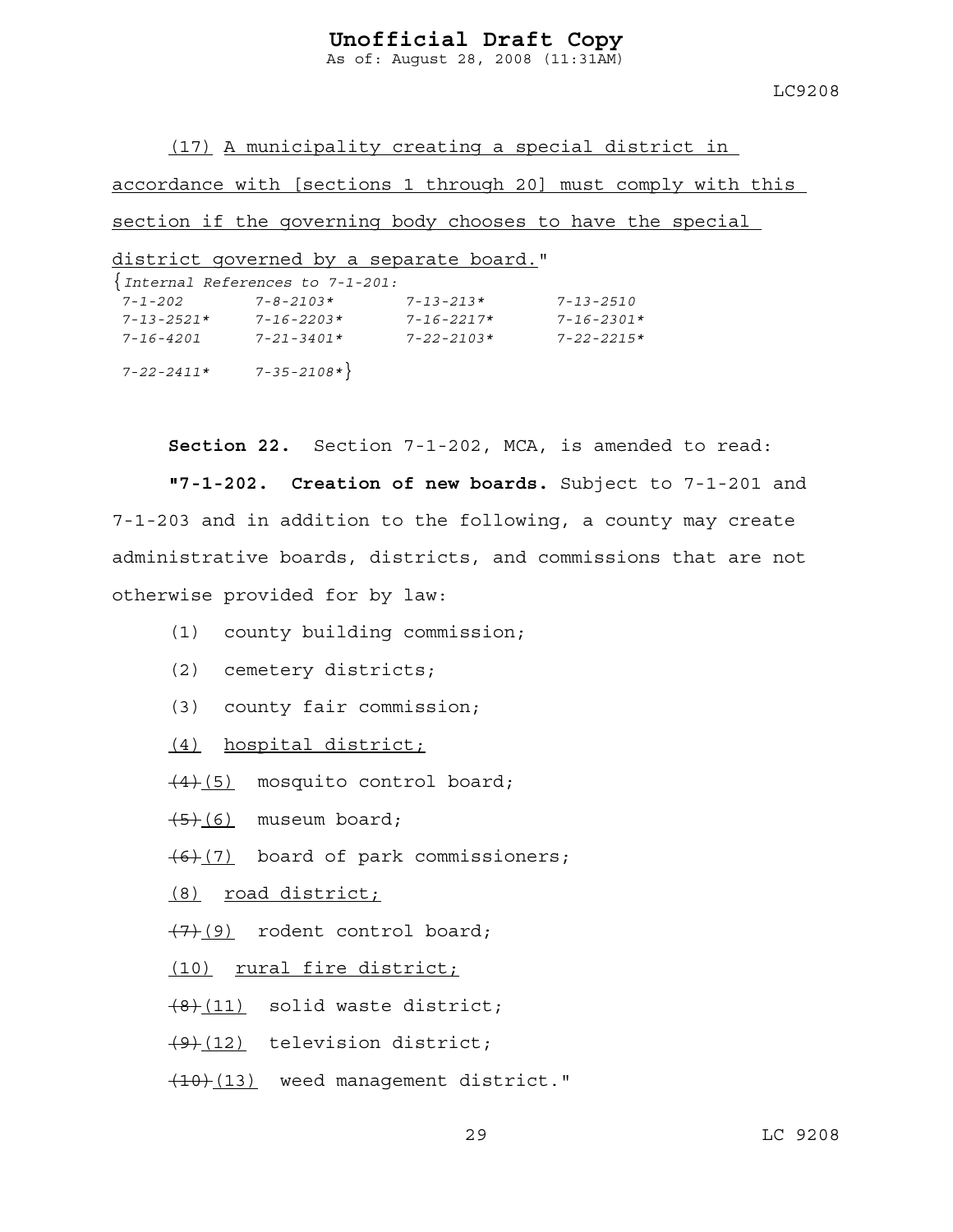As of: August 28, 2008 (11:31AM)

LC9208

|                  | $\{Internal References to 7-1-202:\}$ |                  |                  |
|------------------|---------------------------------------|------------------|------------------|
| 7-1-201          | $7 - 1 - 201$                         | $7 - 8 - 2103*$  | $7 - 13 - 213*$  |
| $7 - 13 - 2521*$ | $7 - 16 - 2203*$                      | $7 - 16 - 2217*$ | $7 - 16 - 2301*$ |
| $7 - 21 - 3401*$ | $7 - 22 - 2103*$                      | $7 - 22 - 2215*$ | $7 - 22 - 2411*$ |
| $7 - 35 - 2108*$ |                                       |                  |                  |

**Section 23.** Section 7-2-4734, MCA, is amended to read: **"7-2-4734. Standards to be met before annexation can occur.** A municipal governing body may extend the municipal corporate limits to include any area that meets the following standards:

(1) The area must be contiguous to the municipality's boundaries at the time the annexation proceeding is begun.

(2) No part of the area may be included within the boundary of another incorporated municipality.

(3) The area must be included within and the proposed annexation must conform to a growth policy adopted pursuant to Title 76, chapter 1.

(4) No part of the area may be included within the boundary, as existing at the inception of the attempted annexation, of any fire district organized under any of the provisions of part 21, former chapter 33, part 21, or [sections 1 through 20] if the fire district was originally organized at least 10 years prior to the inception of attempted annexation. However, a single-ownership piece of land may be transferred from a fire district to a municipality by annexation as provided in

7-33-2127 in accordance with this section."

{*Internal References to 7-2-4734: 7-2-4711 7-2-4712 7-2-4731 7-2-4741 7-2-4742 7-2-4742\**}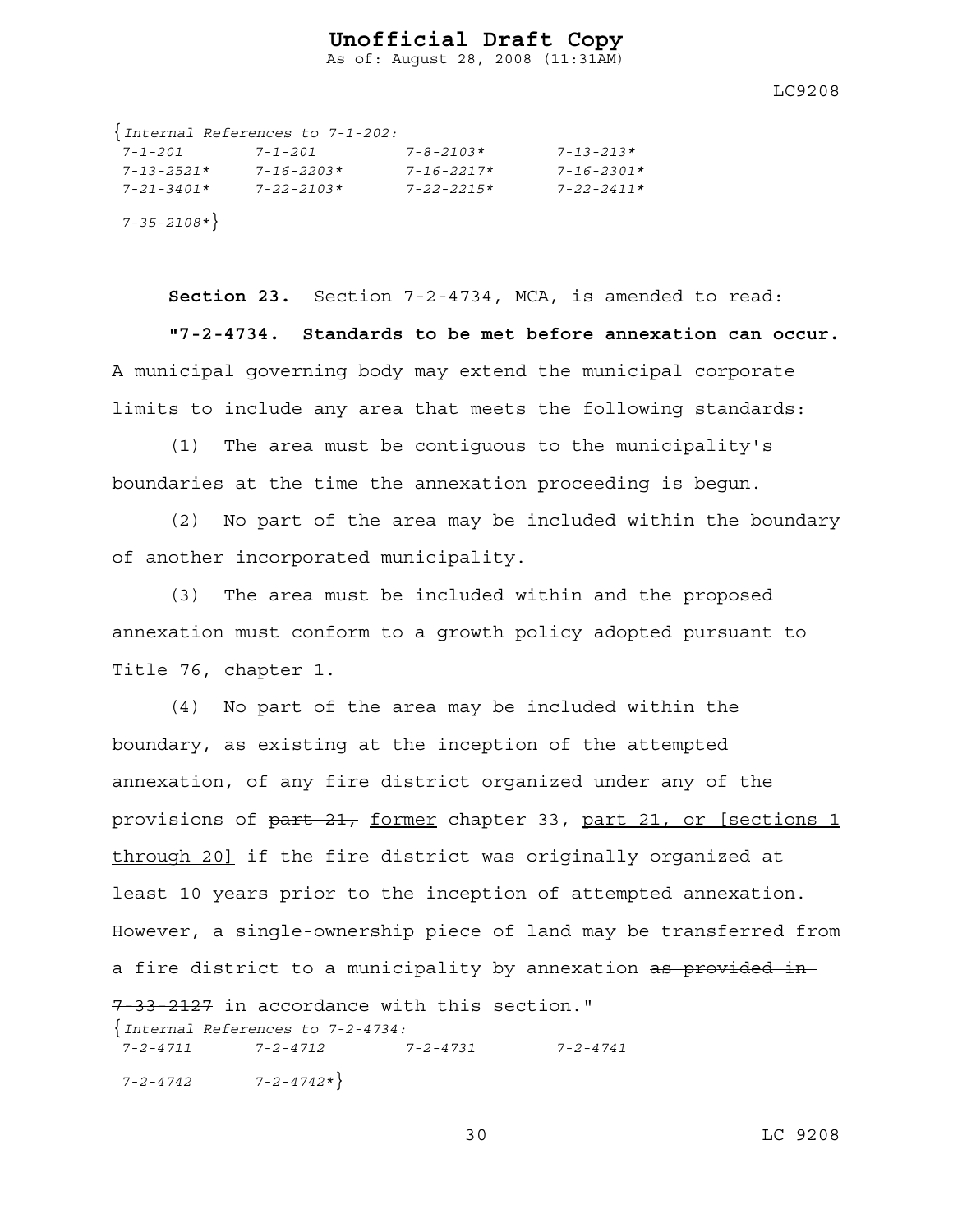As of: August 28, 2008 (11:31AM)

LC9208

**Section 24.** Section 7-3-122, MCA, is amended to read:

**"7-3-122. Definitions.** As used in 7-3-121 through 7-3-161, unless the context indicates otherwise, the following definitions apply:

(1) "Authority" means:

(a) a municipal or regional airport authority as provided in Title 67, chapter 11;

(b) a conservancy district as provided in Title 85, chapter 9;

(c) a conservation district as provided in Title 76, chapter 15;

(d) a drainage district as provided in Title 85, chapter 8;

(e) an irrigation district as provided in Title 85, chapter 7;

(f) a hospital district as provided in  $F$ itle 7, chapter 34, part 21 [sections 1 through 20];

(g) a flood control and water conservation district as provided in Title 76, chapter 5, part 11;

(h) a county water and sewer district as provided in Title 7, chapter 13, part 22; or

(i) an urban transportation district as provided in Title 7, chapter 14, part 2.

(2) "Finance administrator" means the individual responsible for the financial administration of the local government and generally means the county or city treasurer or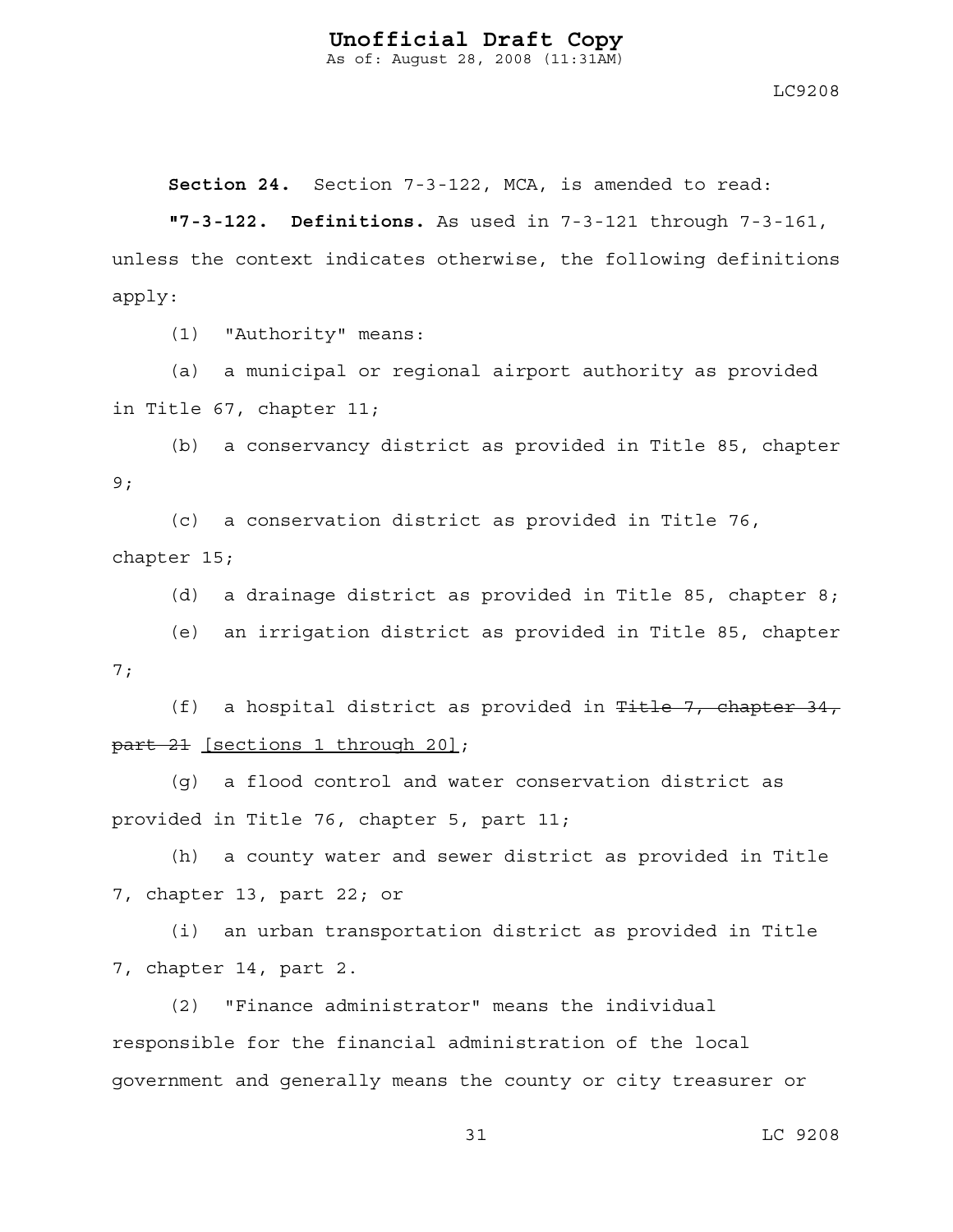As of: August 28, 2008 (11:31AM)

LC9208

town clerk unless the alternative form or governing body specifies a different individual.

(3) "Form of government" or "form" means one of the types of local government enumerated in 7-3-102 and the type of government described in 7-3-111.

(4) "Governing body" means the commission or the town meeting legislative body established in the alternative form of a local government under Title 7, chapter 3, parts 1 through 7.

(5) "Local improvement district" means an improvement district in which property is assessed to pay for specific capital improvements benefiting the assessed property.

(6) "Plan of government" has the meaning provided in  $7 - 1 - 4121$ .

(7) "Records administrator" means the individual responsible for keeping the public records of the local government and generally means the county, city, or town clerk unless the alternative form or governing body specifies a different individual.

(8) "Subordinate service district" means a special district within a local government in which certain services are provided and in which taxes may be levied to finance the services." {*Internal References to 7-3-122: 7-3-121\* 7-3-122\* 7-3-124\* 7-3-124\* 7-3-154\* 7-3-193*}

**Section 25.** Section 7-3-1345, MCA, is amended to read: **"7-3-1345. Fire department.** (1) The fire department of the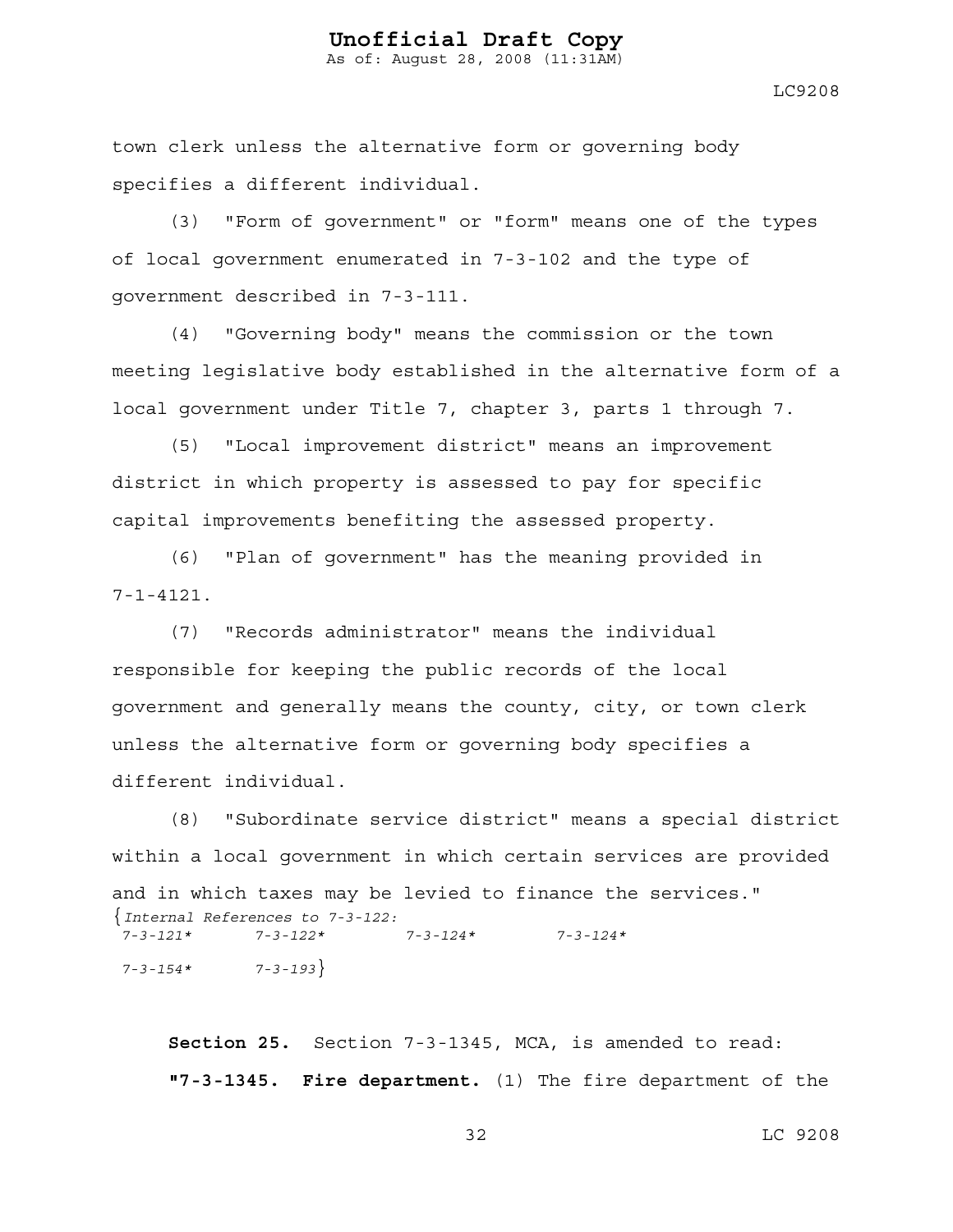LC9208

municipality is in the charge of a director, who shall be is the chief thereof of the department and who shall manage and control the department in the manner prescribed by the ordinances of the municipality.

(2) (a) Notwithstanding any other provision of law, the adoption of a consolidated county municipal government shall have has no effect on the existence, rights, or duties of any voluntary fire department or fire district created and legally in existence pursuant to the provisions of parts 21 and 23 of chapter 33, part 23, or former chapter 33, part 21.

(b) Nothing in this part or part Part 12 or this part shall may not be construed to prohibit the creation of voluntary fire departments or fire districts pursuant to the provisions of parts 21 and 23 of chapter 33, part 23, within consolidated county municipalities.

(c) Voluntary fire departments or fire districts within consolidated county municipalities may only be organized, created, supported, financed, dissolved, and managed and their boundaries may only be changed pursuant to the provisions of parts 21 and 23 of chapter 33, part 23. These organizations may enter mutual aid agreements as provided by 7 33 2108." {*Internal References to 7-3-1345:* 

 *37-60-101*}

**Section 26.** Section 7-4-2711, MCA, is amended to read: **"7-4-2711. County attorney to be legal adviser of county**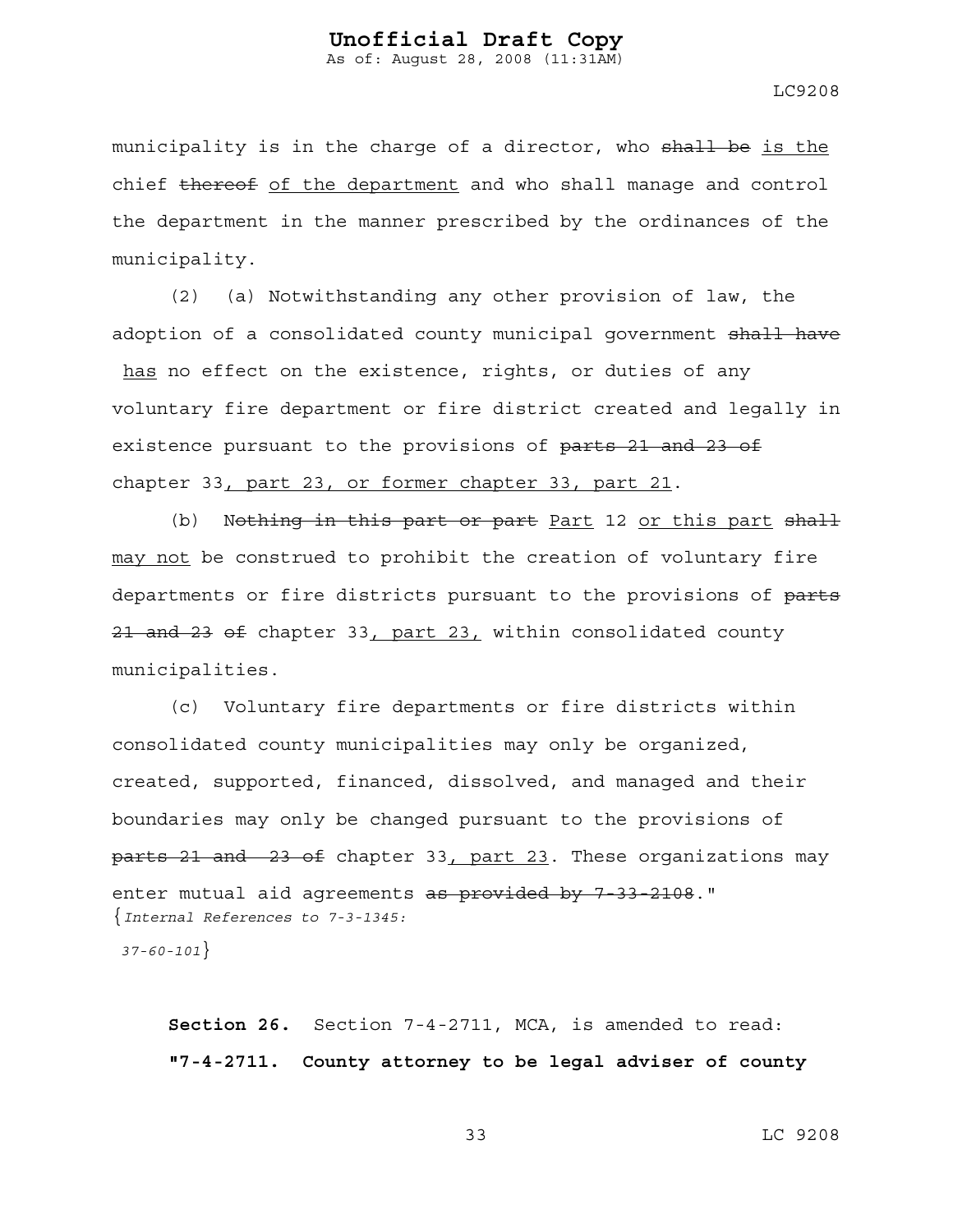LC9208

**and other subdivisions.** (1) The county attorney is the legal adviser of the board of county commissioners. The county attorney shall attend their meetings when required and shall attend and oppose all claims and accounts against the county that are unjust or illegal. The county attorney shall defend all suits brought against the county.

(2) The county attorney shall:

(a) give, when required and without fee, an opinion in writing to the county, district, and township town officers on matters relating to the duties of their respective offices;

(b) act as counsel, without fee, for fire districts and fire service areas in unincorporated territories, or towns,  $-$ or villages within the county;

(c) when requested by a conservation district pursuant to 76-15-319, act as counsel, without fee;

(d) when requested by a weed district pursuant to 7-22-2103, act as counsel, without fee; and

(e) when requested by a county hospital board pursuant to 7 34 2115, act as counsel, without fee, unless the legal action requested involves the county commissioners."

{*Internal References to 7-4-2711: None.*}

**Section 27.** Section 7-6-204, MCA, is amended to read:

**"7-6-204. Crediting of interest -- exceptions.** (1) Interest paid and collected on deposits or investments must be credited to the general fund of the county, city, or town to whose credit the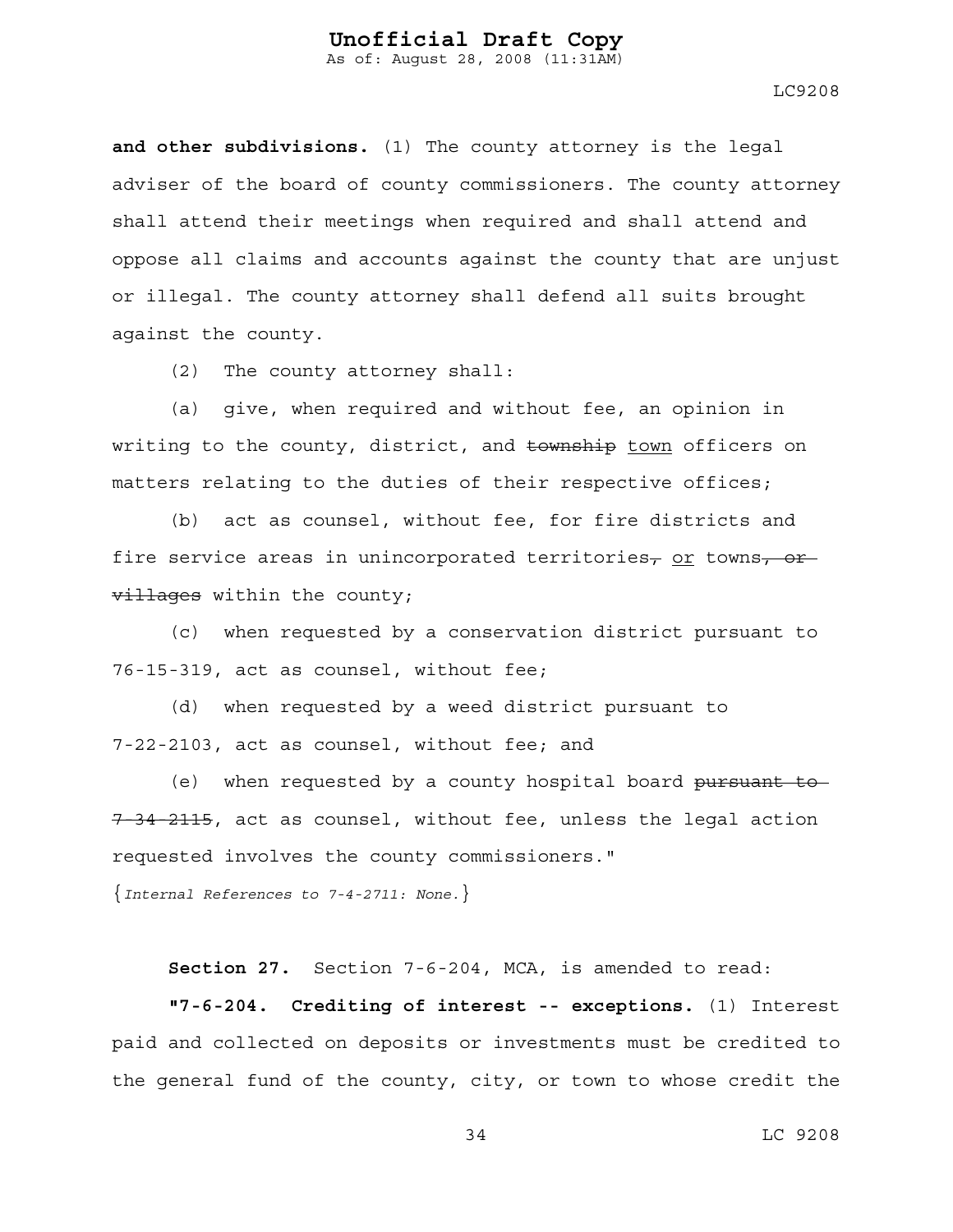As of: August 28, 2008 (11:31AM)

LC9208

funds are deposited unless otherwise provided:

- (a) by law;
- (b) by terms of a gift, grant, or donation; or
- (c) by subsections (2) and (3).

(2) Subject to subsection (1), interest paid and collected on the deposits or investments of the funds of a volunteer fire district or department organized in an unincorporated area under Title 7, former chapter 33, part  $21<sub>L</sub>$  or under chapter 33, part 23, or under [sections 1 through 20] or of a fire service area or county fire department must be credited to the account of that fire district, service area, or department.

(3) Subject to subsection (1), interest paid and collected on the deposits or investments of any fund separately created and accounted for by a county, city, or town may be credited to the separately created fund proportionately to each fund's participation in the deposit or investment." {*Internal References to 7-6-204:* 

 *7-6-2701 7-7-2112*}

**Section 28.** Section 7-6-621, MCA, is amended to read:

**"7-6-621. Volunteer firefighters' disability income insurance authorized -- voted levy -- fund.** (1) Disability income insurance, as defined in 33-1-235, purchased for volunteer firefighters must provide that:

(a) payments or benefits are paid only for an injury received as a volunteer firefighter; and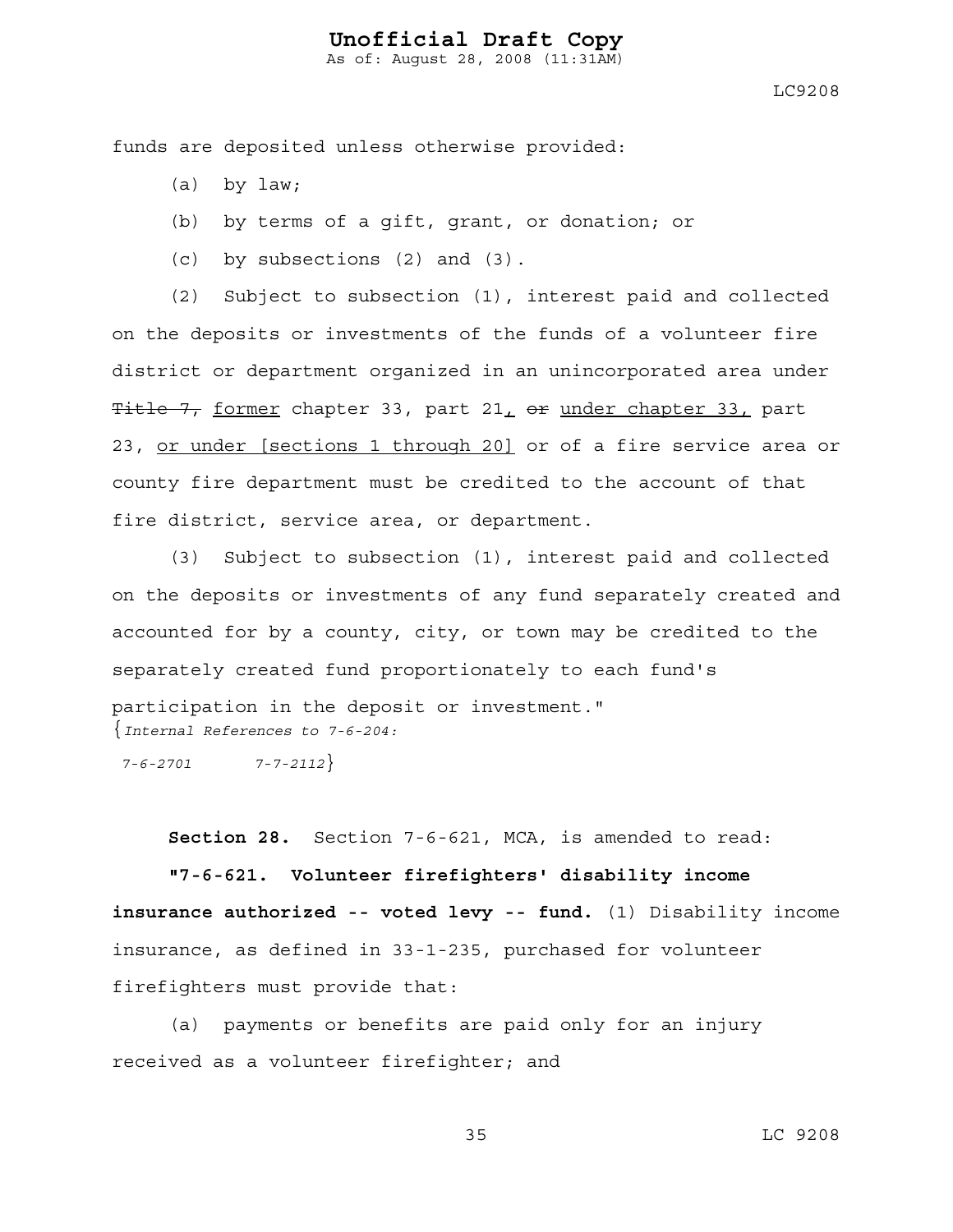LC9208

(b) the duration of payments or benefits may not exceed the lesser of 1 year or until the treating physician determines that the beneficiary is no longer disabled.

(2) If the voters have approved a levy for the purchase of volunteer firefighters' disability income insurance, the governing body of a local government entity may establish a volunteer firefighters' disability income insurance account. The governing body may hold money in the account for any time period considered appropriate by the governing body. Money held in the account may not be considered as cash balance for the purpose of reducing mill levies.

(3) Money may be expended from the account to purchase disability income insurance coverage meeting the provisions of subsection (1) for volunteer firefighters organized or deployed pursuant to any of the provisions of Title 7, chapter 33, former part 21, parts 21 22 through 24 or 41.

(4) Money in the account must be invested as provided by law. Interest and income from the investment of money in the account must be credited to the account." {*Internal References to 7-6-621: 7-33-2109 7-33-2209 7-33-2403 7-33-4109 7-33-4111*}

**Section 29.** Section 7-6-2512, MCA, is amended to read:

**"7-6-2512. County tax levy for health care facilities.** (1) Subject to 15-10-420, the board of county commissioners may, annually at the time of levying county taxes, fix and levy a tax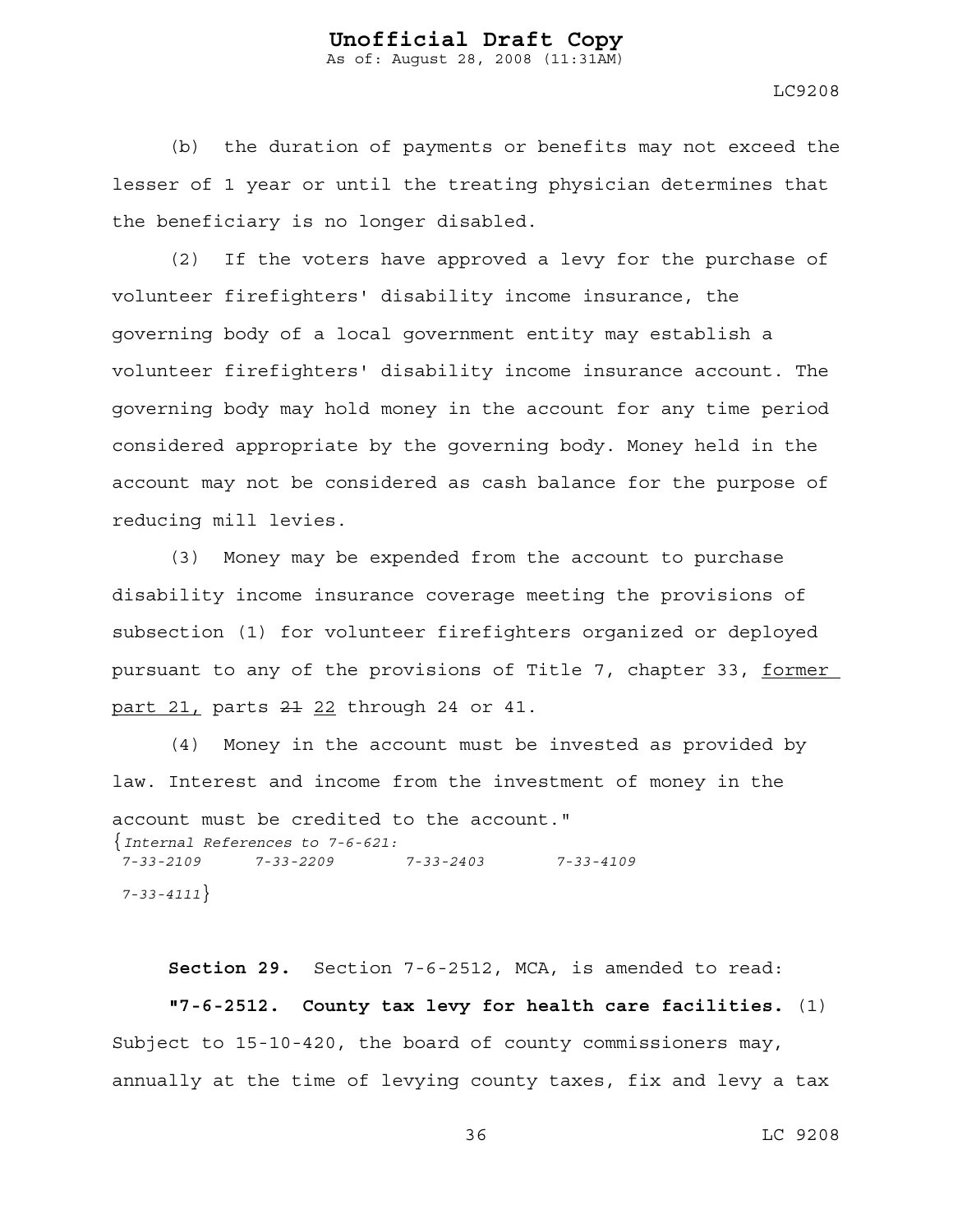LC9208

upon all property within the county to erect, furnish, equip, expand, improve, maintain, and operate county-owned or county-operated health care facilities created under 7-8-2102, 7-34-2201, and 7-34-2502. "Health care facilities" as used in this section has the meaning as defined in 7-34-2201. If a hospital district is created under former provisions of Title 7, chapter 34, part 21, or [sections 1 through 20], the mill levy authorized by this section may not be imposed on property within that hospital district.

(2) If a county issues bonds under 7-34-2411 to finance or refinance the costs of a health care facility, the board of county commissioners may eovenant to levy the tax authorized by this section during the term of the bonds, to the extent necessary, and to apply the collections of the tax to the costs of erecting, furnishing, equipping, expanding, improving, maintaining, and operating the health care facility or facilities of the county or the payment of principal of or interest on the bonds. The pledge of the taxes to the payment of the bonds may not cause the bonds to be considered indebtedness of the county for the purpose of any statutory limitation or restriction. The pledge may be made by the board only upon authorization of a majority of the electors of the county voting on the pledge at a general or special election as provided in 7-34-2414." {*Internal References to 7-6-2512:* 

 *7-6-2527 7-34-2411 7-34-2411 7-34-2414*}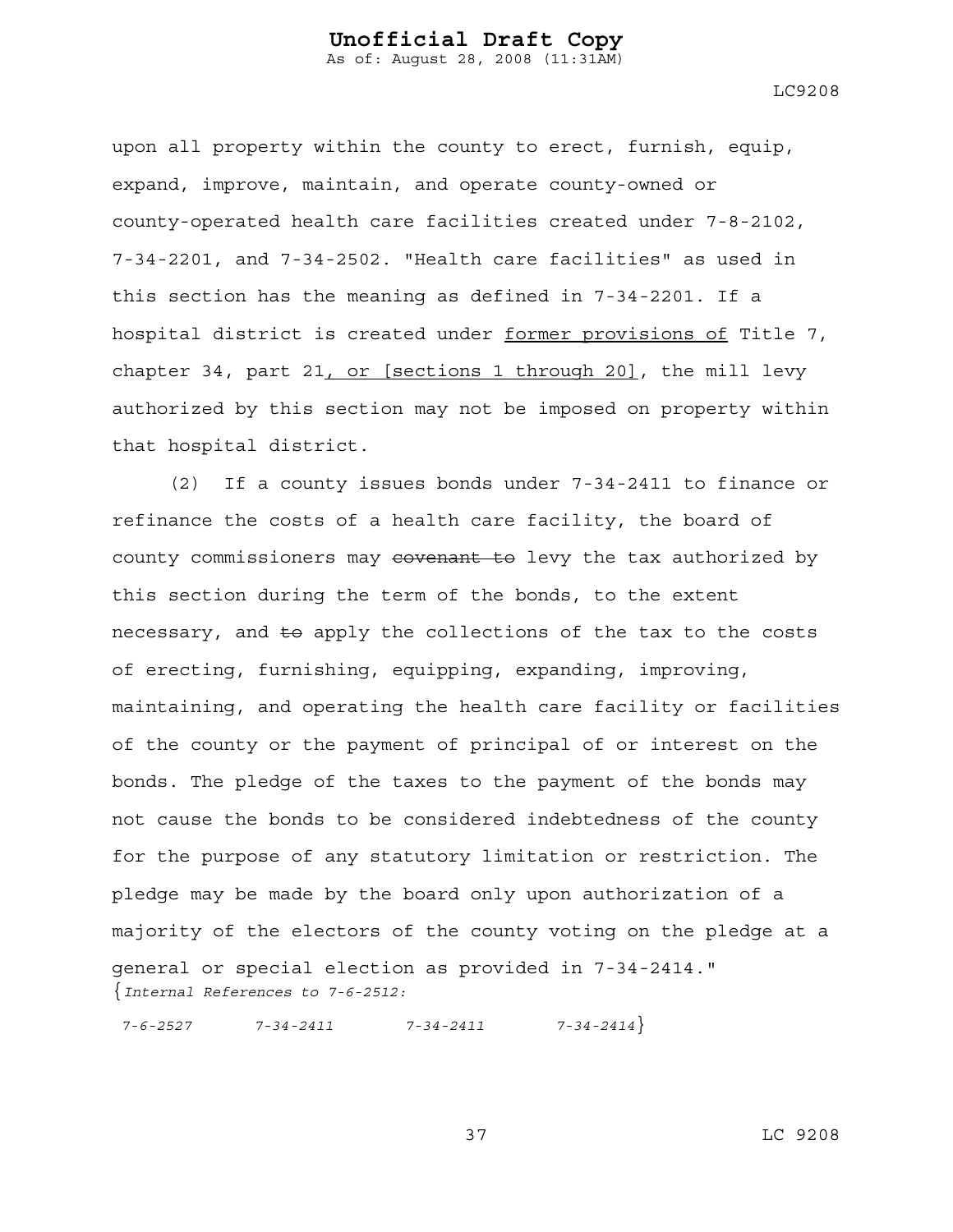As of: August 28, 2008 (11:31AM)

LC9208

**Section 30.** Section 7-6-2527, MCA, is amended to read:

**"7-6-2527. Taxation -- public and governmental purposes.** A county may impose a property tax levy for any public or governmental purpose not specifically prohibited by law. Public and governmental purposes include but are not limited to:

(1) district court purposes as provided in 7-6-2511;

(2) county-owned or county-operated health care facility purposes as provided in 7-6-2512;

(3) county law enforcement services and maintenance of county detention center purposes as provided in 7-6-2513 and search and rescue units as provided in 7-32-235;

(4) multijurisdictional service purposes as provided in 7 11 1106 [section 13];

(5) transportation services for senior citizens and persons with disabilities as provided in 7-14-111;

(6) support for a port authority as provided in 7-14-1132;

(7) county road, bridge, and ferry purposes as provided in 7-14-2101, 7-14-2501, 7-14-2502, 7-14-2503, 7-14-2801, and 7-14-2807;

(8) recreational, educational, and other activities of the elderly as provided in 7-16-101;

(9) purposes of county fair activities, parks, cultural facilities, and any county-owned civic center, youth center, recreation center, or recreational complex as provided in 7-16-2102, and 7-16-2109<del>, and 7-21-3410</del>;

(10) programs for the operation of licensed day-care centers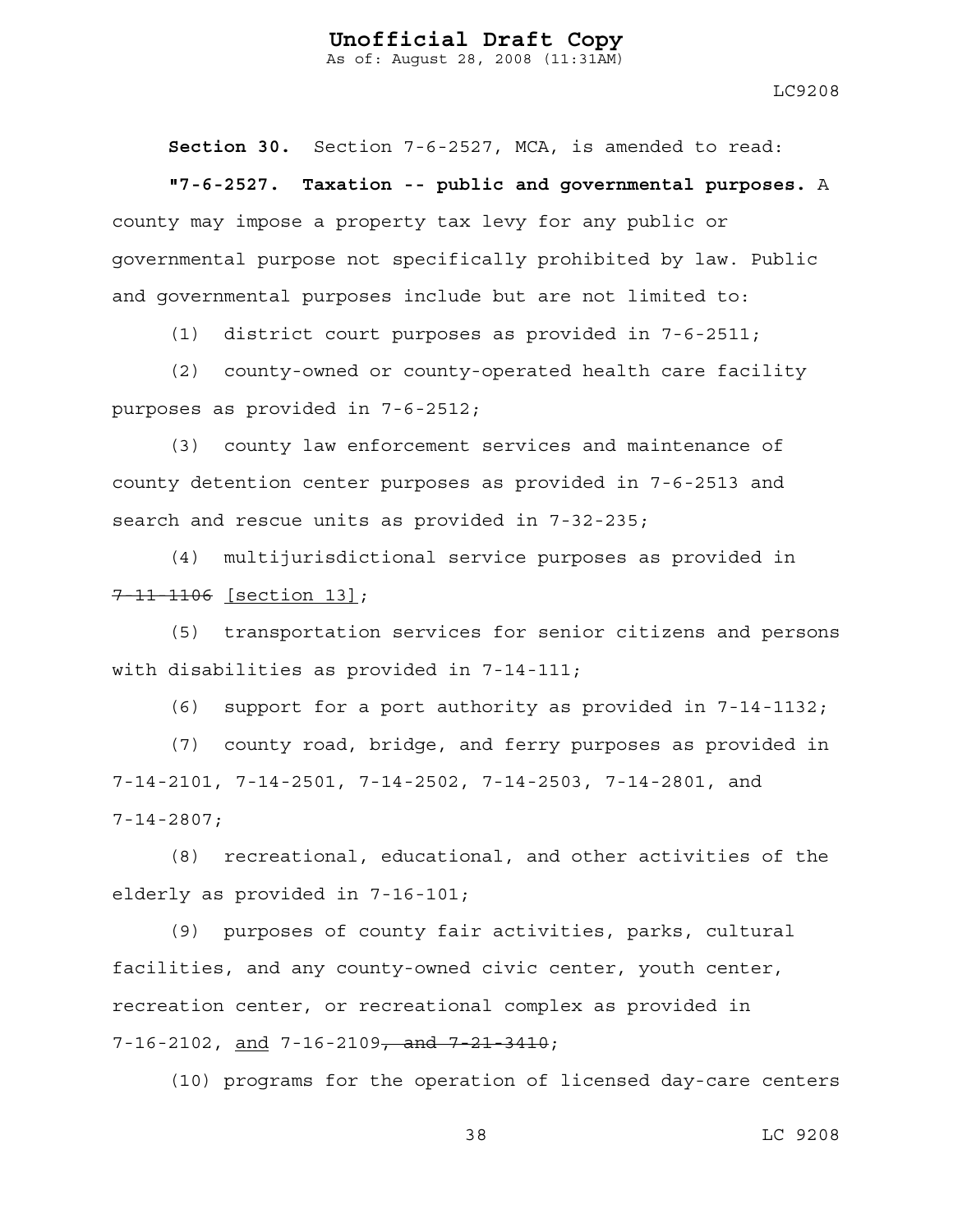As of: August 28, 2008 (11:31AM)

and homes as provided in 7-16-2108 and 7-16-4114;

(11) support for a museum, facility for the arts and the humanities, collection of exhibits, or a museum district as provided in 7-16-2205 special districts;

 (12) extension work in agriculture and home economics as provided in 7-21-3203;

(13) weed control and management purposes as provided in 7-22-2142;

(14) insect control programs as provided in 7-22-2306;

(15) fire control as provided in 7-33-2209;

(16) ambulance service as provided in 7-34-102;

(17) public health purposes as provided in 50-2-111 and  $50 - 2 - 114;$ 

(18) public assistance purposes as provided in 53-3-115;

(19) indigent assistance purposes as provided in 53-3-116;

(20) developmental disabilities facilities as provided in 53-20-208;

(21) mental health services as provided in 53-21-1010;

(22) airport purposes as provided in 67-10-402 and 67-11-302;

(23) purebred livestock shows and sales as provided in 81-8-504;

(24) economic development purposes as provided in 90-5-112; and

(25) prevention programs, including programs that reduce substance abuse."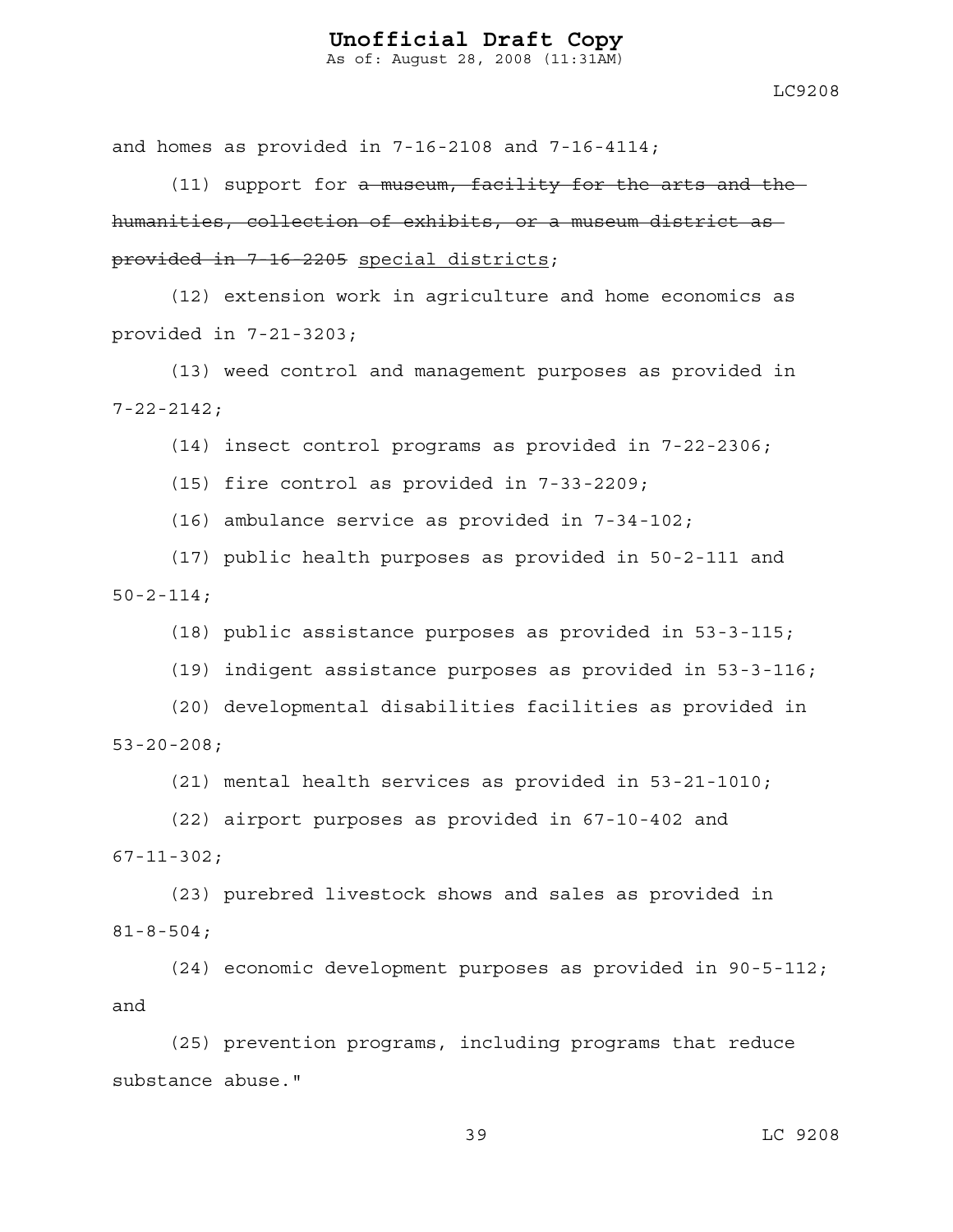LC9208

{*Internal References to 7-6-2527: 7-1-2103 7-1-4123*}

**Section 31.** Section 7-7-2101, MCA, is amended to read:

**"7-7-2101. Limitation on amount of county indebtedness.** (1) A county may not issue bonds or incur other indebtedness for any purpose in an amount, including existing indebtedness, that in the aggregate exceeds 2.5% of the total assessed value of taxable property, determined as provided in 15-8-111, within the county, as ascertained by the last assessment for state and county taxes.

(2) Except as provided in  $7-7-2402$  and  $7-21-3413$ , a county may not incur indebtedness or liability for any single purpose to an amount exceeding \$500,000 without the approval of a majority of the electors of the county voting at an election as provided by law.

(3) This section does not apply to the acquisition of conservation easements as set forth in Title 76, chapter 6." {*Internal References to 7-7-2101:* 

 *7-7-2203 7-7-2402*}

**Section 32.** Section 7-11-1102, MCA, is amended to read:

**"7-11-1102. Services that may be provided.** (1) A multijurisdictional service district may provide only those services that are authorized to be provided by local governments.

(2) The services that a multijurisdictional service district may provide are:

(a) recreation programs other than park and recreation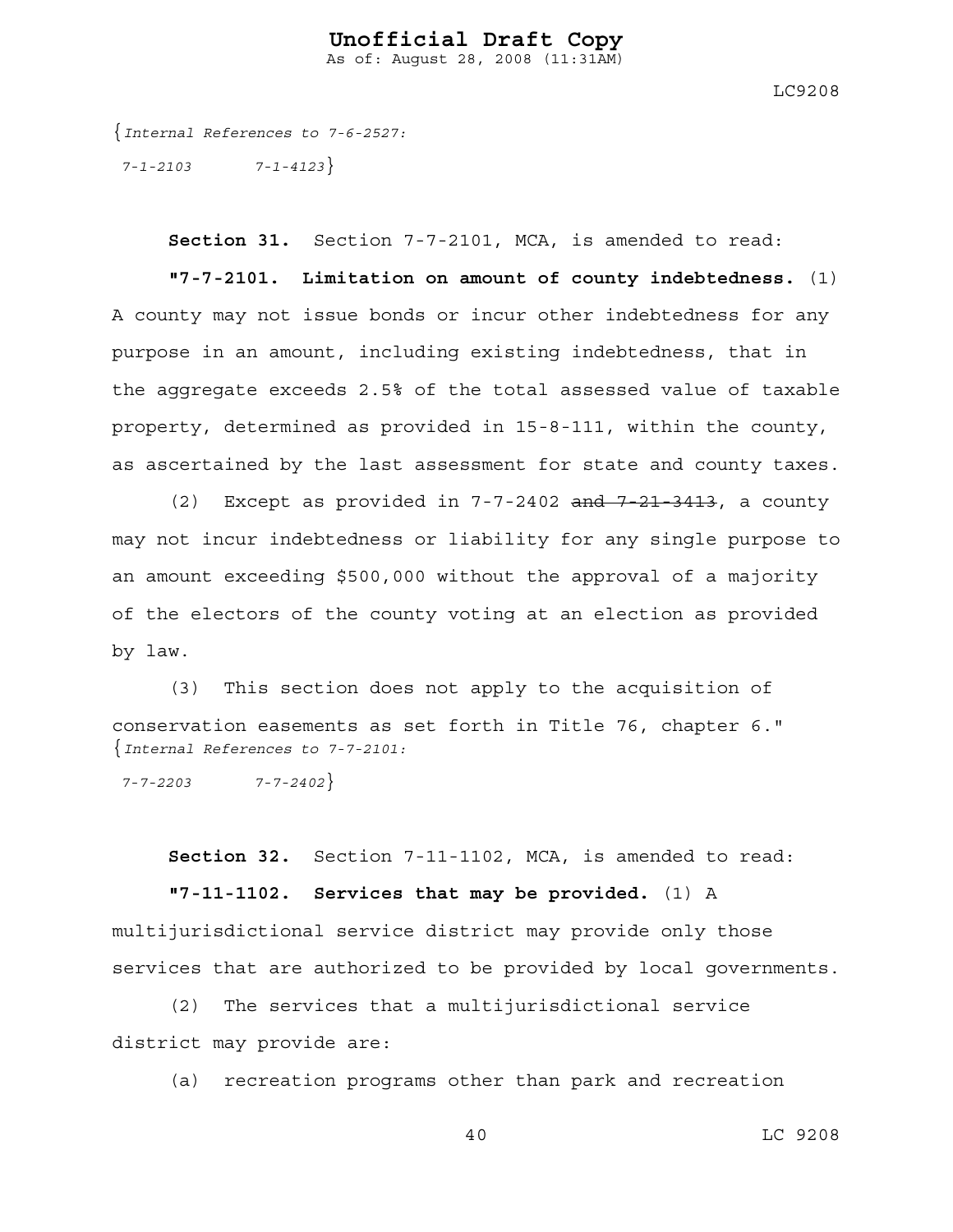As of: August 28, 2008 (11:31AM)

programs in a county park district established under Title 7, chapter 16, part 24 [sections 1 through 20];

- (b) road, street, and highway maintenance;
- (c) libraries;
- (d) jails;
- (e) dog control programs;
- (f) ambulance service;
- (g) dispatch service;
- (h) protection of human health and the environment,

including scenic concerns and recreational activities for areas requiring or involving environmental reclamation;

(i) health services and health department functions; and

(j) maintenance or provision of any public infrastructure facility, project, or service."

{*Internal References to 7-11-1102: None.*}

**Section 33.** Section 7-11-1112, MCA, is amended to read:

**"7-11-1112. Financing.** (1) Subject to 15-10-420, local governments organizing a multijurisdictional service district are authorized to levy property taxes in an amount not to exceed that authorized for the district in  $7-11-1106$  accordance with [section 5] and to appropriate funds derived from other than general tax revenues for the operation of the district. Subject to 15-10-420, property taxes levied for a library established under this part as a multijurisdictional service must be added to taxes levied under 22-1-304.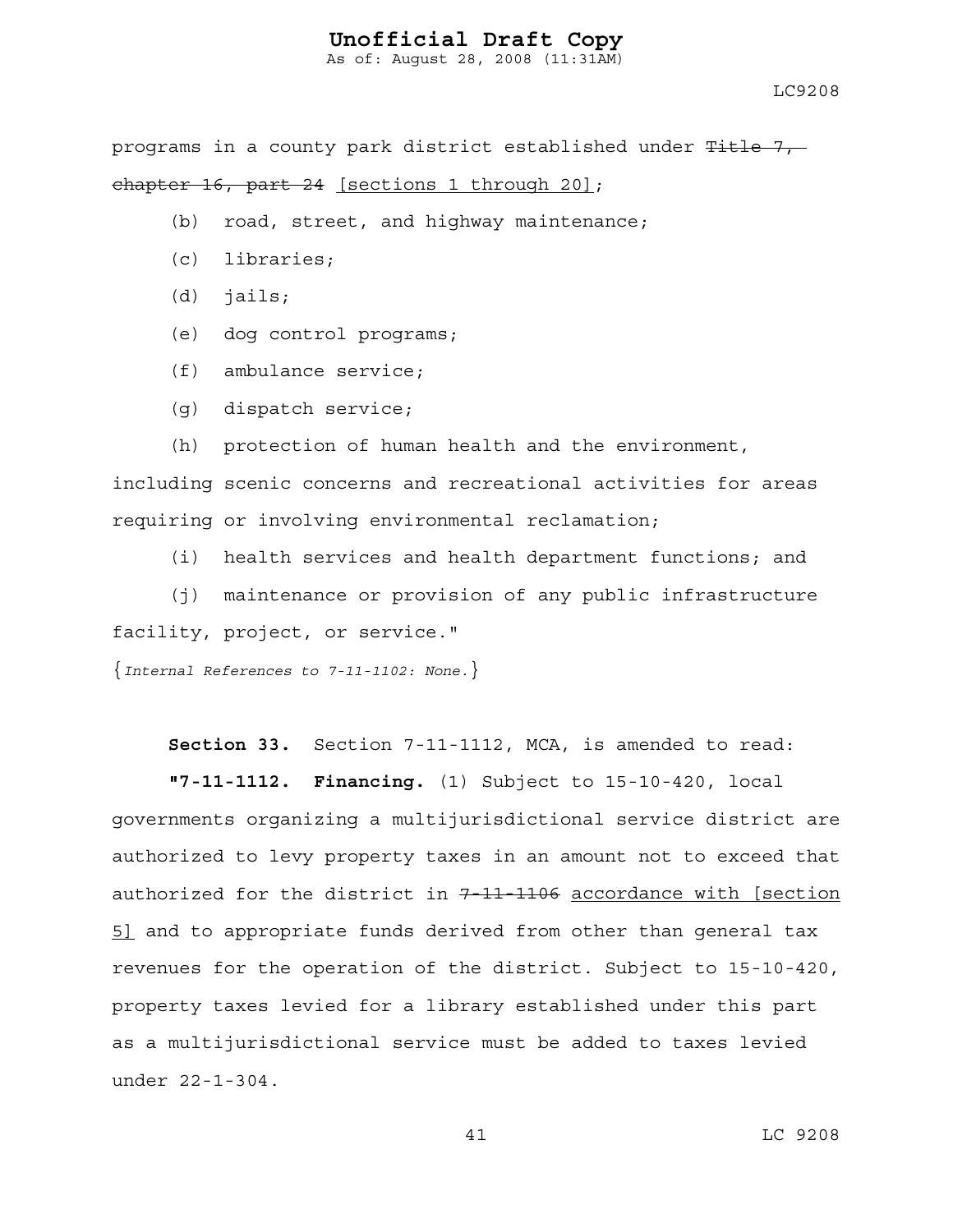As of: August 28, 2008 (11:31AM)

LC9208

(2) A property tax levied for the purpose of financing the district must, for all agricultural property having an area greater than 10 acres, be levied only on the principal residential dwelling, if any, on the property."

{*Internal References to 7-11-1112: None.*}

**Section 34.** Section 7-13-2511, MCA, is amended to read:

**"7-13-2511. Prohibition on operation of cable TV systems.** A television district organized under [sections 1 through 20] or the former provision of this part may not perform any acts or take any steps to construct or operate community antenna systems, commonly known and referred to as cable TV systems." {*Internal References to 7-13-2511: None.*}

**Section 35.** Section 7-13-2512, MCA, is amended to read:

**"7-13-2512. Authorization for FM translator.** (1) A television district may construct and operate a broadcast FM translator facility (88 to 108 megahertz) as provided in this section.

(2) (a) A request to provide FM translator services may be initiated by a petition signed by at least 51% of the registered electors who are residents of the television district and presented to the board of county commissioners which that initially established the district. The petition<sub>7</sub> and its filing<sub>7</sub> and  $\frac{1}{10}$  processing, and the public hearing are governed by 7-13-2503, 7-13-2504, and 7-13-2505 [sections 3, 5, and 6].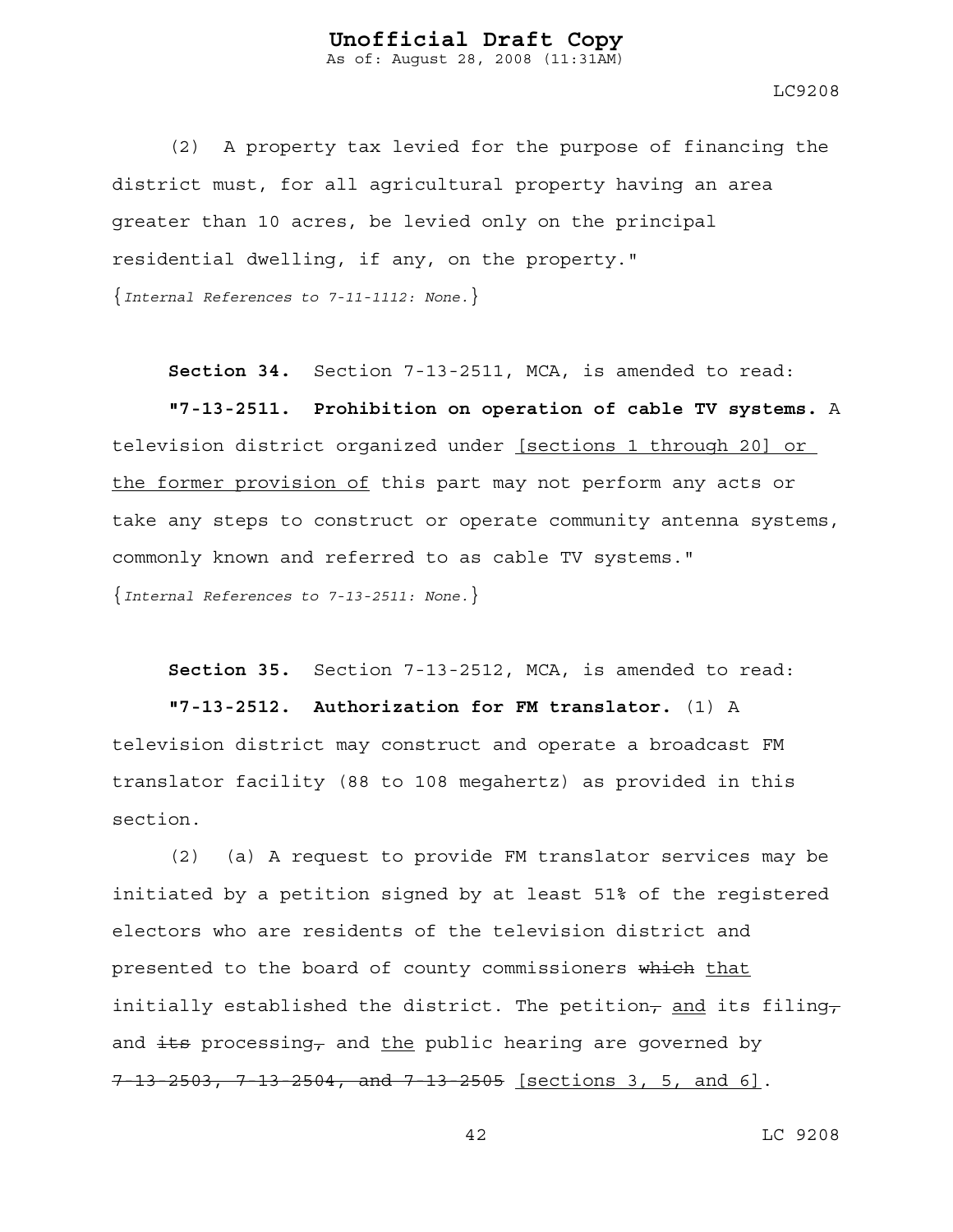As of: August 28, 2008 (11:31AM)

(b) Upon receiving a certified petition, the board of county commissioners shall give notice and hold a hearing as provided in 7-13-2506 and 7-13-2507. After the hearing, the board of county commissioners shall approve or deny the petition by resolution. If the county commissioners approve the decision is to approve the petition is approved, the resolution shall must authorize the board of trustees of the district to provide the requested services and shall must describe the proposed system, including the type of construction, proposed location, and estimated costs." {*Internal References to 7-13-2512:* 

 *7-13-2510*}

**Section 36.** Section 7-14-2138, MCA, is amended to read: **"7-14-2138. Prosecution by county attorney.** (1) The county attorney, upon complaint of the road supervisor, county surveyor, or any other person, shall prosecute all actions provided in parts 21 through 26 and 28 in the name of the state of Montana.

(2) All penalties, except those paid to a justice's court, shall must be paid into the general fund of the county." {*Internal References to 7-14-2138: None.*}

**Section 37.** Section 7-16-2105, MCA, is amended to read:

**"7-16-2105. Acquisition of land by county for public recreational or cultural purposes.**  $\left\{\frac{1}{1}\right\}$  A county may acquire, by purchase, grant, deed, gift, devise, condemnation pursuant to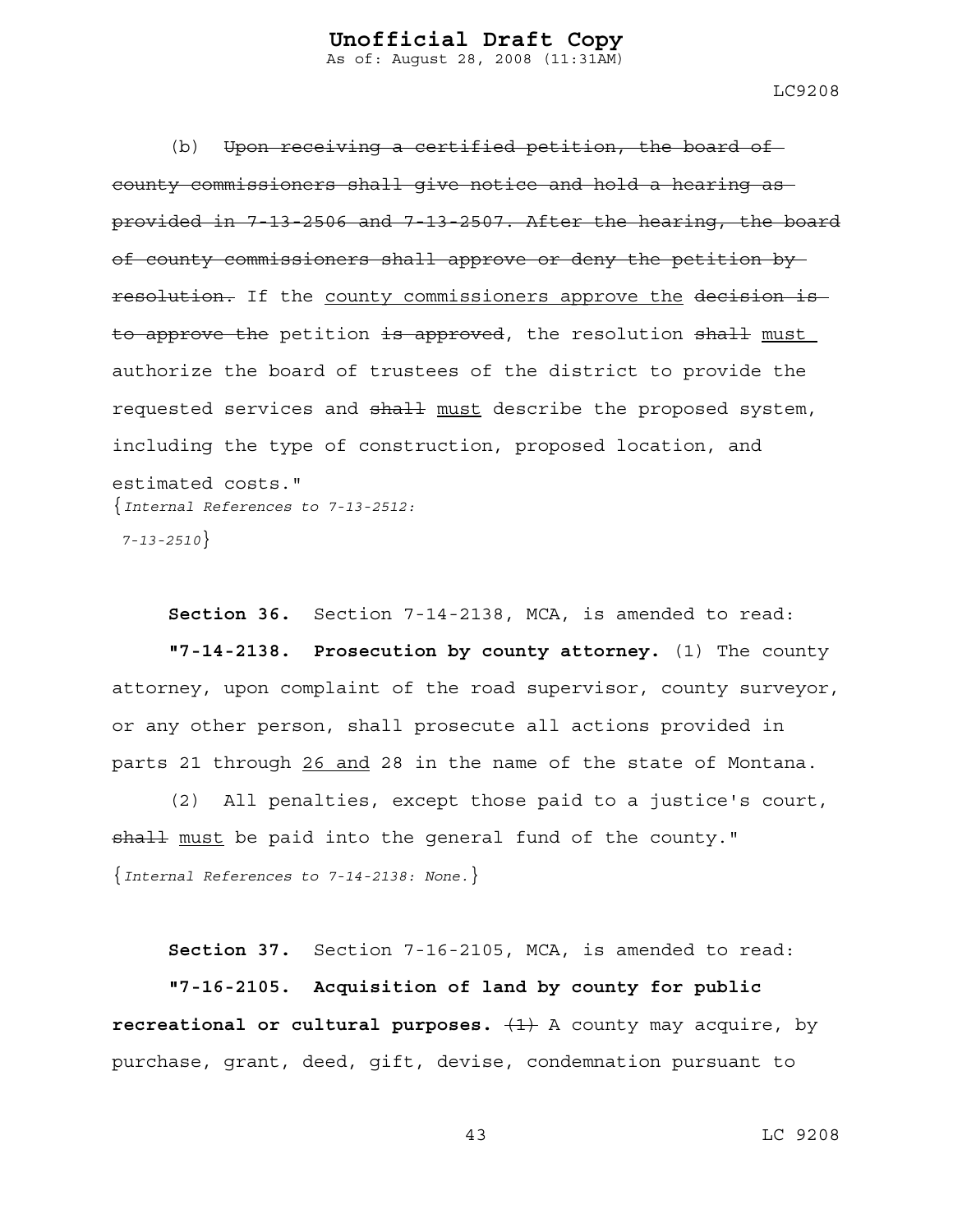As of: August 28, 2008 (11:31AM)

LC9208

Title 70, chapter 30, or otherwise, lands suitable for public camping, public recreational purposes, civic centers, youth centers, museums, recreational centers, and any combination of the enumerated uses. A county may lease the land tracts, each of which must be situated so that it offers ready access to a public highway.

(2) This section may not be construed as amending or repealing 7-16-2201 through 7-16-2203." {*Internal References to 7-16-2105:* 

 *7-16-2106 70-30-102*}

**Section 38.** Section 7-16-2109, MCA, is amended to read: **"7-16-2109. Single tax for county fair activities, county parks, and certain cultural, social, and recreational facilities -- restriction.** (1) Subject to 15-10-420 and except as provided in subsection (2), the county commissioners of a county who have levied taxes pursuant to both 7-16-2102 and 7-21-3410 may combine the two taxes that levy with any fees assessed in accordance with [section 15] into a single  $\frac{1}{2}$  assessment for the purpose of maintaining, operating, and equipping county fair activities, county parks, cultural facilities, and any county-owned civic center, youth center, recreation center, recreational complex, or any combination of purposes, activities, and facilities. The money collected may be distributed among the activities and facilities as determined by the county commissioners.

(2) (a) The board of county commissioners shall submit the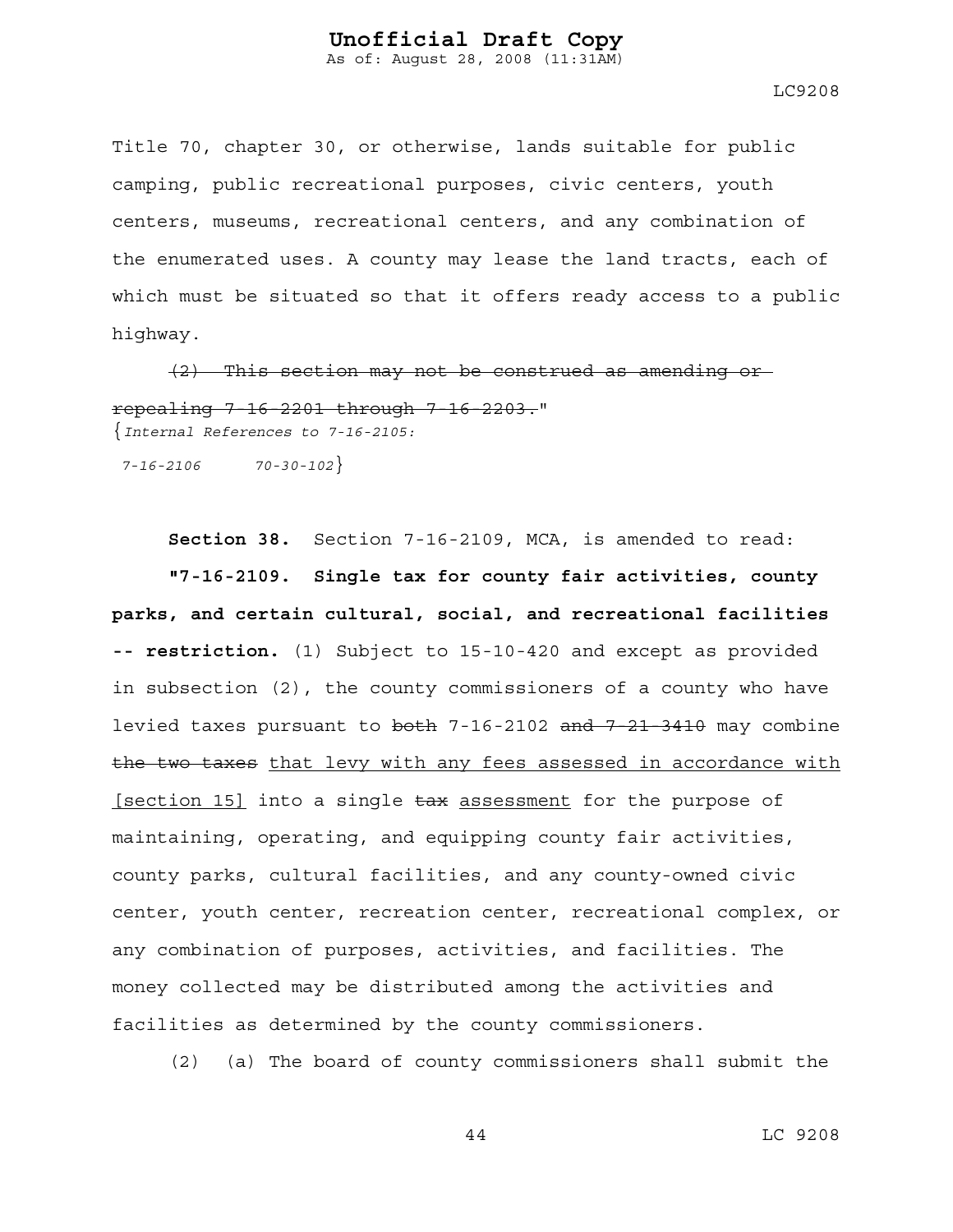LC9208

question of imposing or continuing the imposition of the single tax assessment provided for in subsection (1) to the electors of the county at the next general election if a petition requesting a vote on the single tax assessment, signed by at least 15% of the resident taxpayers of the county, is filed with the county clerk at least 90 days prior to the date of the general election.

(b) The question must be submitted as provided in 15-10-425.

(c) The board of county commissioners shall  $\frac{1}{1}$  to  $\frac{1}{1}$ collect the assessment if the imposition or continued imposition of the single tax assessment is approved by a majority of the electors voting on the question." {*Internal References to 7-16-2109: 7-6-2527*}

**Section 39.** Section 7-21-3411, MCA, is amended to read: **"7-21-3411. Restriction on use of appropriation or tax**  money. No portion An amount of the appropriation or tax levy provided for in 7-21-3410 shall or assessment for a county fair district or a multiple county fair district may not be expended for horseracing." {*Internal References to 7-21-3411: 7-21-3406\* 7-21-3457\**}

**Section 40.** Section 7-22-2512, MCA, is amended to read: **"7-22-2512. Financing of vertebrate pest management program -- tax.** (1) A governing body may: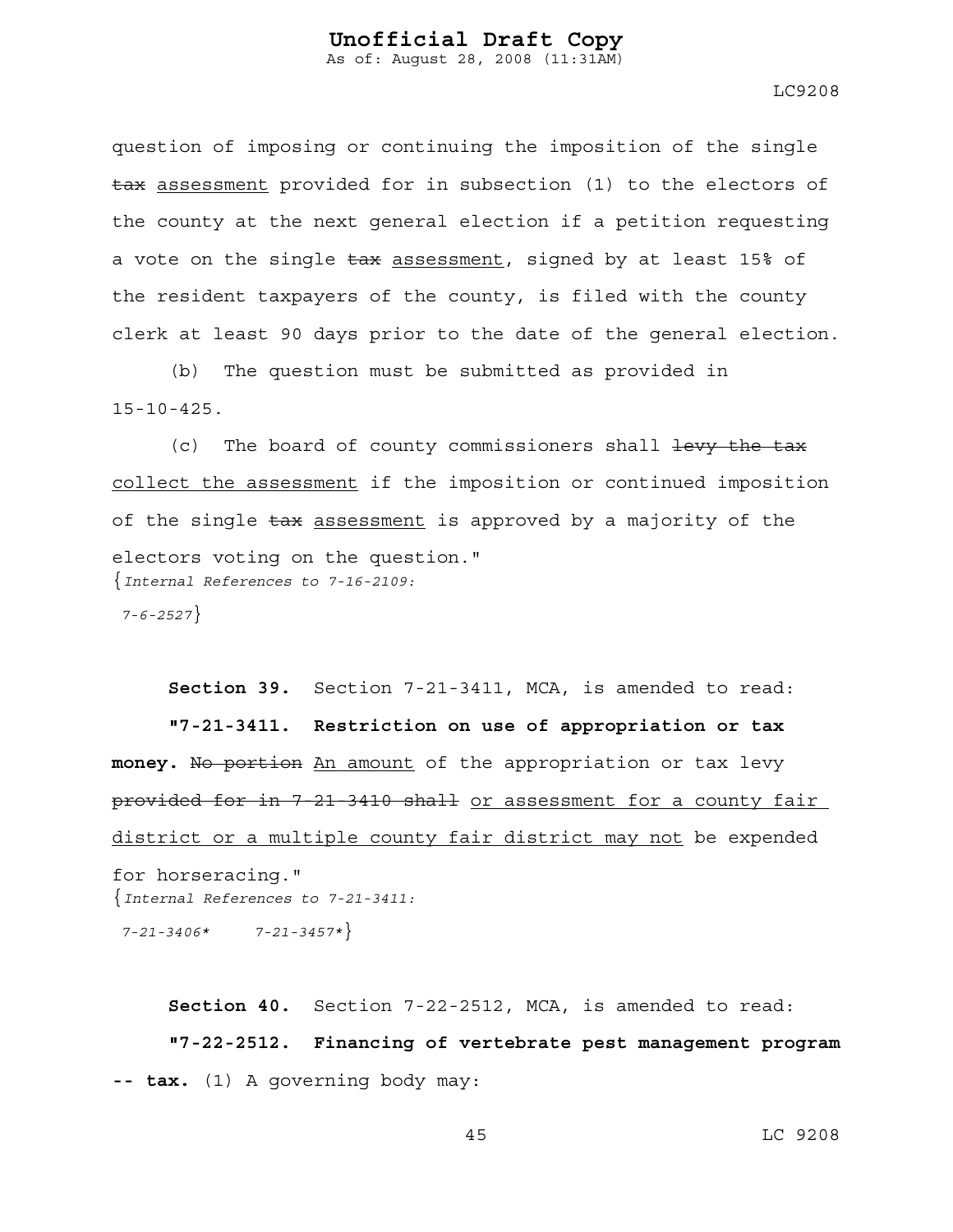LC9208

(a) appropriate from the county general fund an amount to fund vertebrate pest management and transfer it to the county vertebrate pest management fund; and

(b) subject to 15-10-420, levy a vertebrate pest management tax on the taxable valuation of all agricultural, horticultural, grazing, and timber lands and their improvements. Land within a rodent control district may not be taxed in any given year under both  $7-22-2222$  [section 15] and this section for the control of rodents as defined in 7-22-2207. Land within a rodent control district may be taxed under this section only in a dollar amount that is proportional to the part of the vertebrate pest program's projected fiscal year budget that is allocated to the management and suppression of vertebrate pests other than rodents.

(2) The tax provided for in subsection (1) must be collected as other county taxes and credited to the county vertebrate pest management fund."

{*Internal References to 7-22-2512: None.*}

**Section 41.** Section 7-33-2403, MCA, is amended to read:

**"7-33-2403. Operation of fire service area -- voted levy for volunteer firefighters' disability income insurance.** (1) Whenever the board of county commissioners has established a fire service area, the commissioners may:

(a) govern and manage the affairs of the area;

(b) appoint five qualified trustees to govern and manage the affairs of the area; or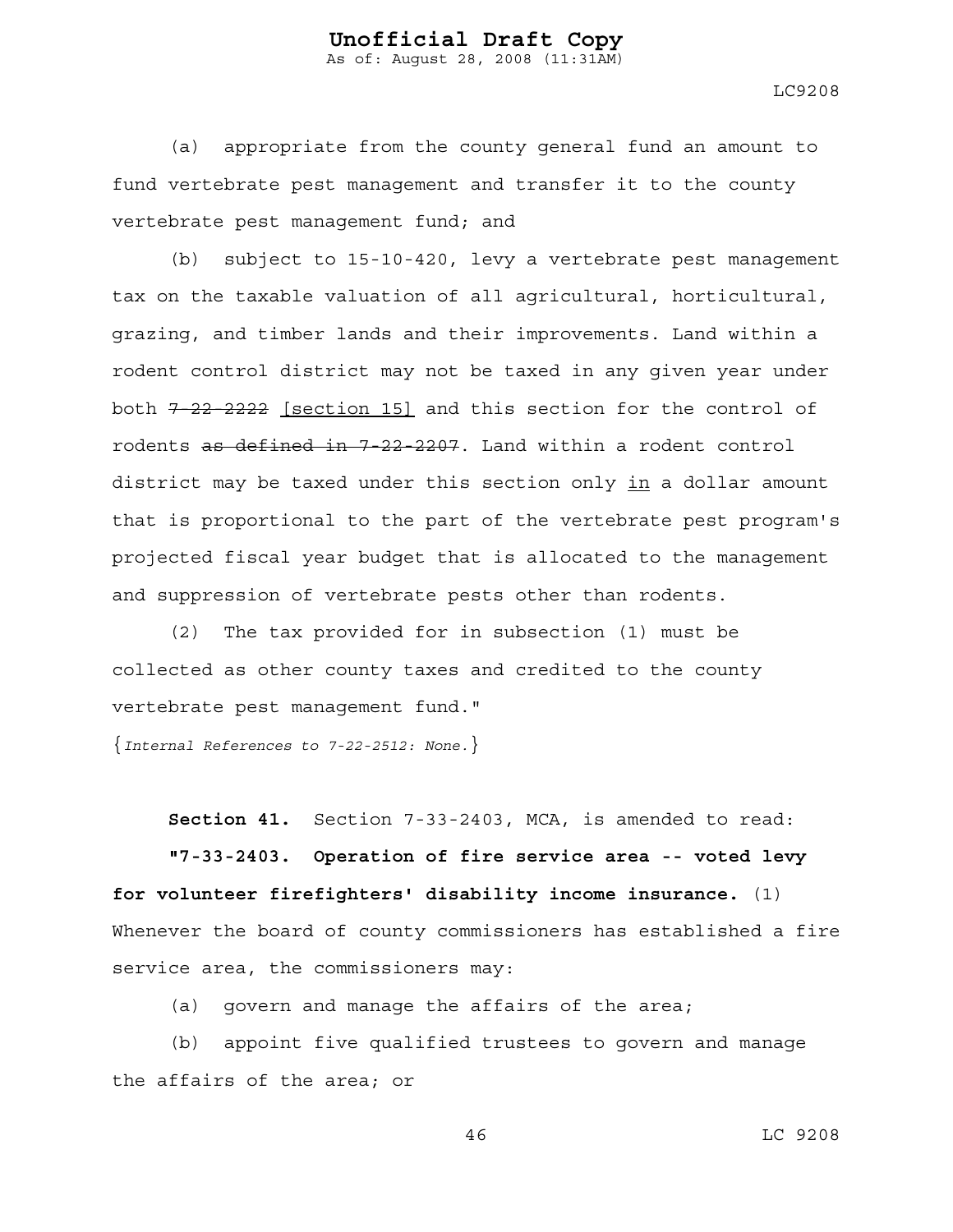As of: August 28, 2008 (11:31AM)

LC9208

(c) authorize the election of five qualified trustees to govern and manage the affairs of the area. The term of office and procedures for nomination and election are the same as those provided for election of rural fire district trustees in 7-33-2106 in [section 12] and Title 7, chapter 1, part 2.

(2) Subject to 15-10-425, the commissioners may levy a tax upon all property within the county for the purpose of buying disability income insurance coverage for volunteer firefighters deployed within the fire service area as provided in 7-6-621.

(3) If the commissioners appoint trustees under subsection  $(1)$ , the provisions of 7-33-2105 apply and 7-33-2106 applies whether the trustees are elected or appointed, except that

 $(3)$  the The trustees shall prepare annual budgets and request a schedule of rates for the budget." {*Internal References to 7-33-2403:* 

 *7-33-2404*}

**Section 42.** Section 7-34-2102, MCA, is amended to read:

**"7-34-2102. Definitions.** As used in this part Title 50, 53- 6-106, and 90-7-104, unless the context requires otherwise, the following definitions apply:

(1) "Hospital facilities" means a hospital or a hospital-related facility, including outpatient centers for primary care, outpatient centers for surgical services, rehabilitation facilities, long-term care facilities, infirmaries, and health care facilities, all as defined in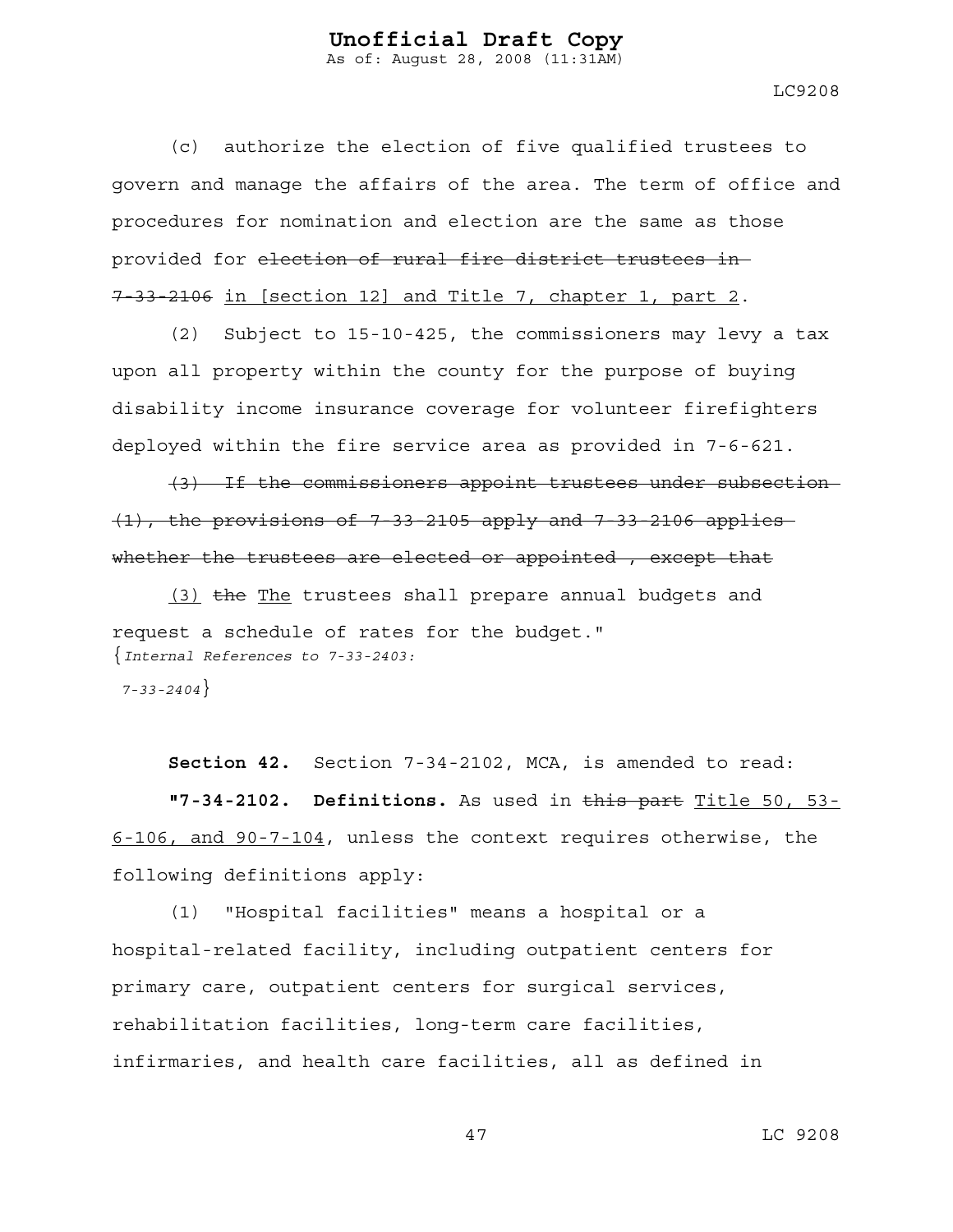As of: August 28, 2008 (11:31AM)

LC9208

50-5-101. The term includes public health centers.

(2) "Public health center" means a publicly owned facility providing health services, including laboratories, clinics, and

administrative offices."

| $\{Internal References to 7-34-2102:\}$ |           |                |                |  |  |
|-----------------------------------------|-----------|----------------|----------------|--|--|
| 7-34-2201                               | 50-10-101 | 50-16-701      | 50-60-205      |  |  |
| 50-60-301                               | 50-78-103 | $53 - 6 - 106$ | $90 - 7 - 104$ |  |  |

**Section 43.** Section 7-34-2122, MCA, is amended to read:

**"7-34-2122. Powers of district.** A hospital district has all powers provided in [sections 1 through 20] necessary and convenient to the acquisition, betterment, operation, maintenance, and administration of hospital facilities that its board of trustees considers necessary and expedient. In addition to the general grant of powers, a hospital district, acting by its board of trustees, may:

(1) employ nursing, administrative, and other personnel, legal counsel, engineers, architects, accountants, and other qualified persons, who may be paid for their services by monthly salaries, hourly wages, and pension benefits or by fees that may be agreed upon;

(2) cause reports, plans, studies, and recommendations to be prepared;

(3) lease, purchase, and contract for the purchase of real and personal property by option, contract for deed, or otherwise and acquire real or personal property by gift;

(4) lease or construct, equip, furnish, and maintain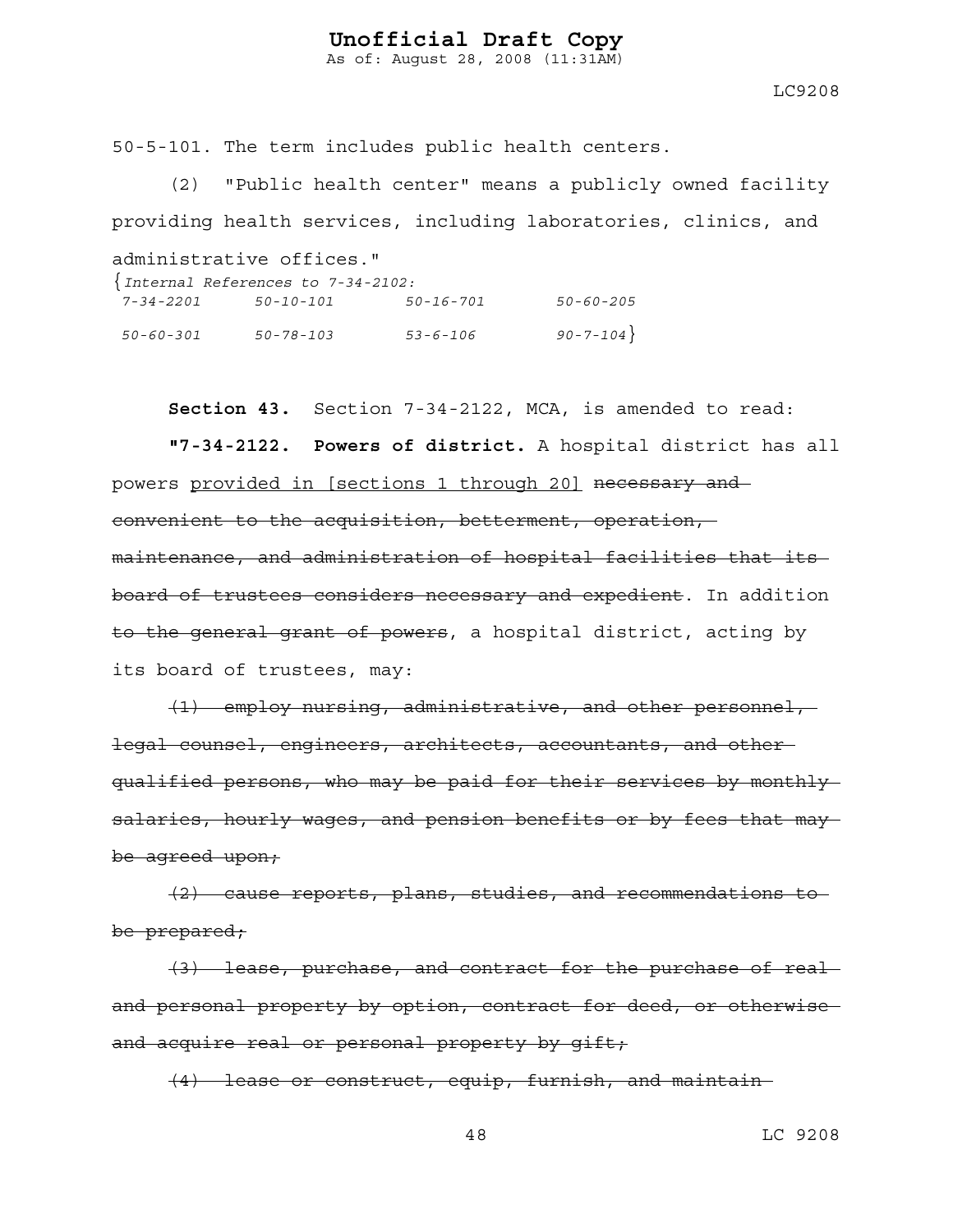As of: August 28, 2008 (11:31AM)

necessary buildings and grounds;

(5) adopt, by resolution, rules for the operation and administration of hospital facilities under its control and for the admission of persons to the facilities;

(6) impose by resolution and collect charges for all services and facilities provided and made available by it;

(7) subject to 15-10-420, levy taxes as prescribed in this part;

(8) borrow money by the issuance of its bonds as prescribed in this part;

#### (9) borrow money by the issuance of notes;

 $(10)(1)$  procure insurance against liability of the district or its officers and employees, or both, for torts committed within the scope of their official duties, whether governmental or proprietary, and against damage to or destruction of any of its facilities, equipment, or other property; and

(11) sell or lease any of its facilities or equipment as may be considered expedient;

 $(12)$  cause audits to be made of its accounts, books, vouchers, and funds by competent public accountants; and

 $\overline{(13)(2)}$  provide educational benefits to qualified individuals, including the payment of tuition, room and board, educational materials, and stipends and the repayment of student loans in return for an agreement by those persons to provide services to the district."

{*Internal References to 7-34-2122: None.*}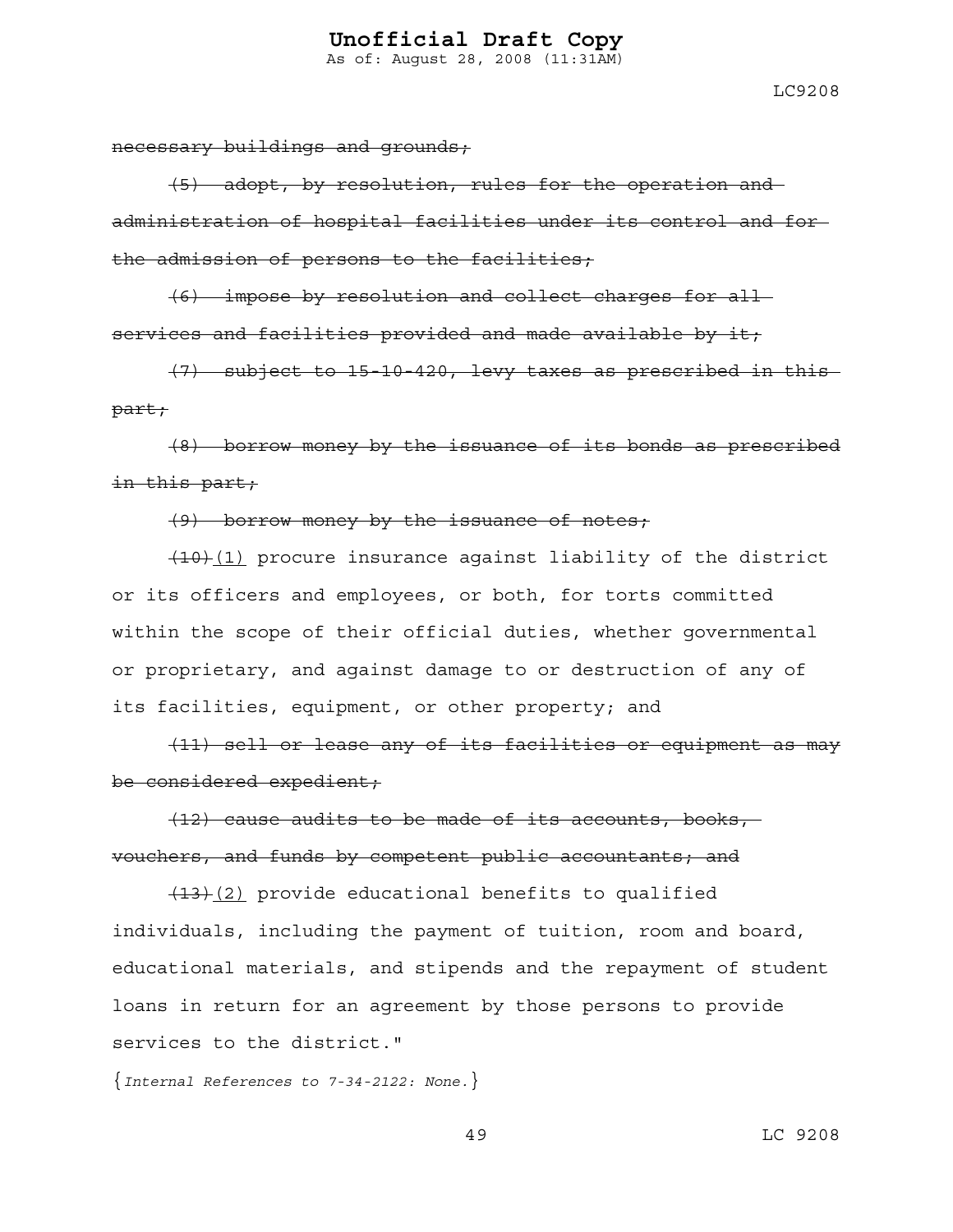LC9208

**Section 44.** Section 7-34-2201, MCA, is amended to read:

**"7-34-2201. Erection and management of county health care facilities -- definition -- provision of health care services.** (1) The board of county commissioners has jurisdiction and power, under the limitations and restrictions prescribed by law, to erect, furnish, equip, expand, improve, and maintain health care facilities and to provide health care services in those facilities as permitted by law.

(2) The board of county commissioners of a county that has or may acquire title to a site and building or buildings suitable for county health care purposes has jurisdiction and power, under the limitations and restrictions prescribed by law, to erect, furnish, equip, expand, improve, maintain, and operate the building or buildings for health care purposes as provided by this section.

(3) As used in parts  $21$  and 23 through 25 and this part, unless the context clearly requires otherwise, the term "health care facility" means a hospital, a medical assistance facility, a critical access hospital, a hospice, an end-stage renal dialysis facility, an outpatient center for surgical services, an outpatient center for primary care, a rehabilitation facility, a long-term care facility, or an adult day-care center, as defined in 50-5-101, a public health center, as defined in 7-34-2102, or any combination and related medical facilities, including offices for physicians or other health care professionals providing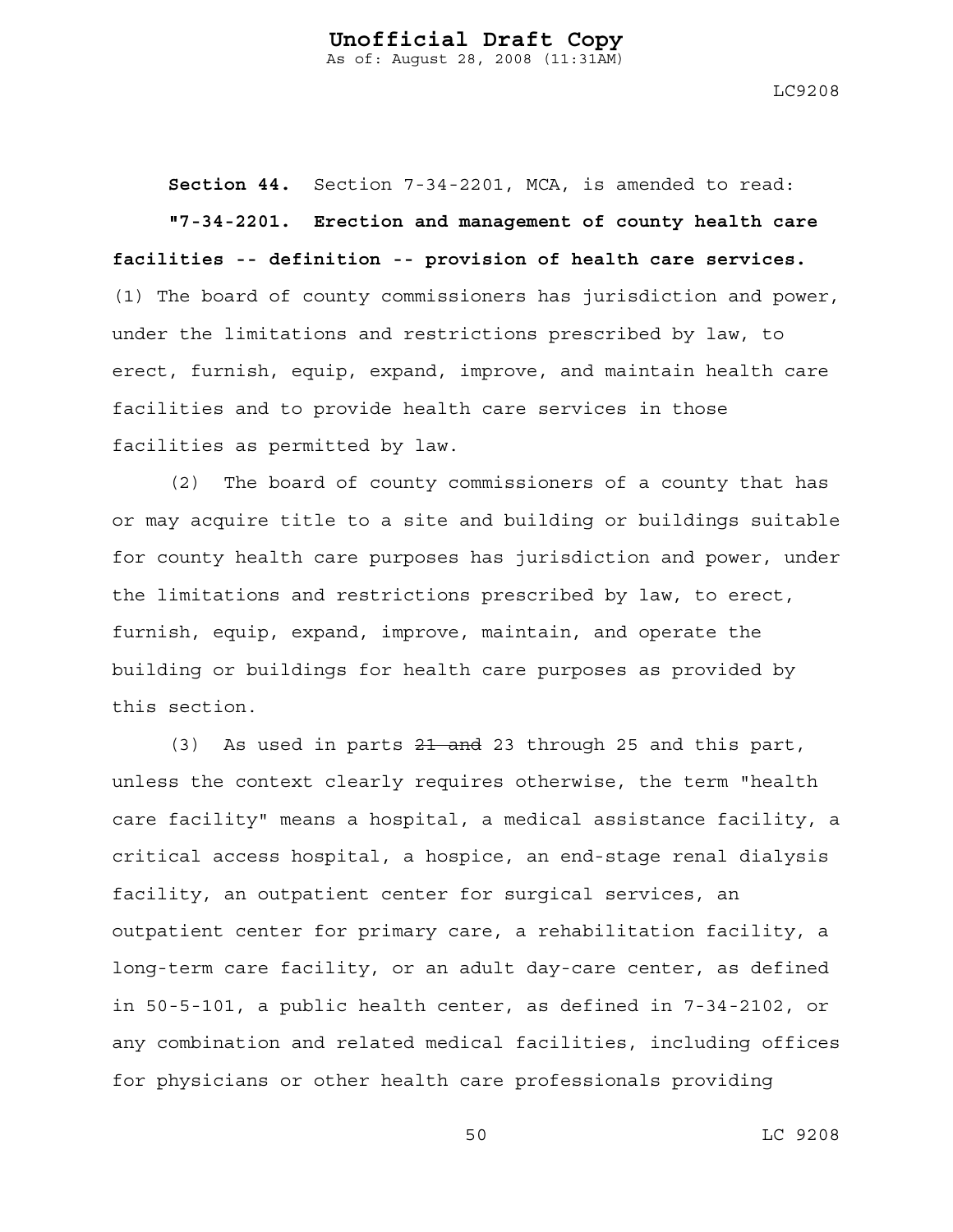As of: August 28, 2008 (11:31AM)

LC9208

outpatient, rehabilitative, emergency, nursing, or preventive care." {*Internal References to 7-34-2201: 7-6-2512 7-6-2512 7-34-2401 7-34-2411*}

**Section 45.** Section 7-34-2417, MCA, is amended to read: **"7-34-2417. Health care facility tax levy authorized.** If the bonds are not paid or are not expected to be paid from ordinary revenue of the facility, a county that has issued bonds under 7-34-2411 for a health care facility may, subject to 15-10-420, levy taxes on the taxable value of all taxable property within the county in the manner provided for public hospital districts under 7-34-2133." {*Internal References to 7-34-2417: 7-34-2411 7-34-2415\* 7-34-2415\* 7-34-2416\** 

 *7-34-2418*}

**Section 46.** Section 10-3-202, MCA, is amended to read:

**"10-3-202. Mutual aid -- cooperation.** (1) Political subdivisions and governmental fire agencies organized under Title 7, chapter 33, or [sections 1 through 20] must be encouraged and assisted by the division to conclude mutual aid arrangements with other public and private agencies within this state or any other state or the United States pursuant to Title 10, chapter 3, part 11, for reciprocal aid and assistance in coping with incidents, emergencies, and disasters.

(2) In reviewing disaster and emergency plans and programs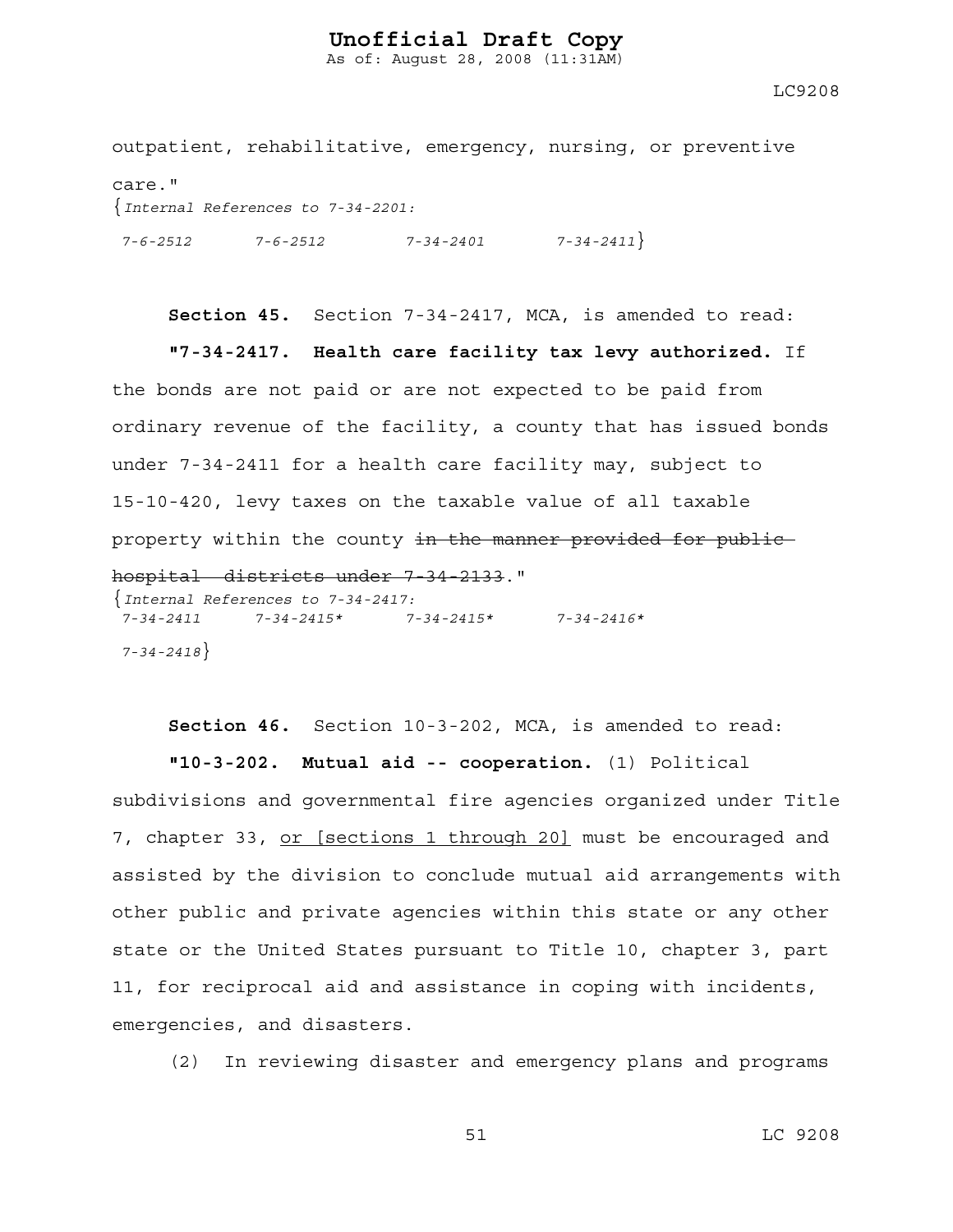LC9208

of political subdivisions, the division shall consider whether they contain adequate provisions for the reciprocal mutual aid.

(3) Local and interjurisdictional disaster and emergency agencies may assist in negotiation of reciprocal mutual aid agreements between the governor and the adjoining states,  $\{$ including foreign states or provinces $\}$ , or political subdivisions of adjoining states and shall carry out arrangements of any of the agreements relating to the local and political subdivision.

(4) In providing assistance under parts 1 through 4 of this chapter, state departments and agencies shall cooperate to the fullest extent possible with each other and with local governments and relief agencies such as the American red cross. Parts 1 through 4 of this chapter do not list or in any way affect the responsibilities of the American red cross under its congressional charter." {*Internal References to 10-3-202:* 

 *10-3-209*}

**Section 47.** Section 10-3-209, MCA, is amended to read: **"10-3-209. Political subdivision requests for assistance - application to fire districts, fire service areas, and fire companies in unincorporated places -- immunity.** (1) If an incident, emergency, or disaster occurs in a political subdivision that has not concluded a mutual aid agreement pursuant to 10-3-202, the local or interjurisdictional agency,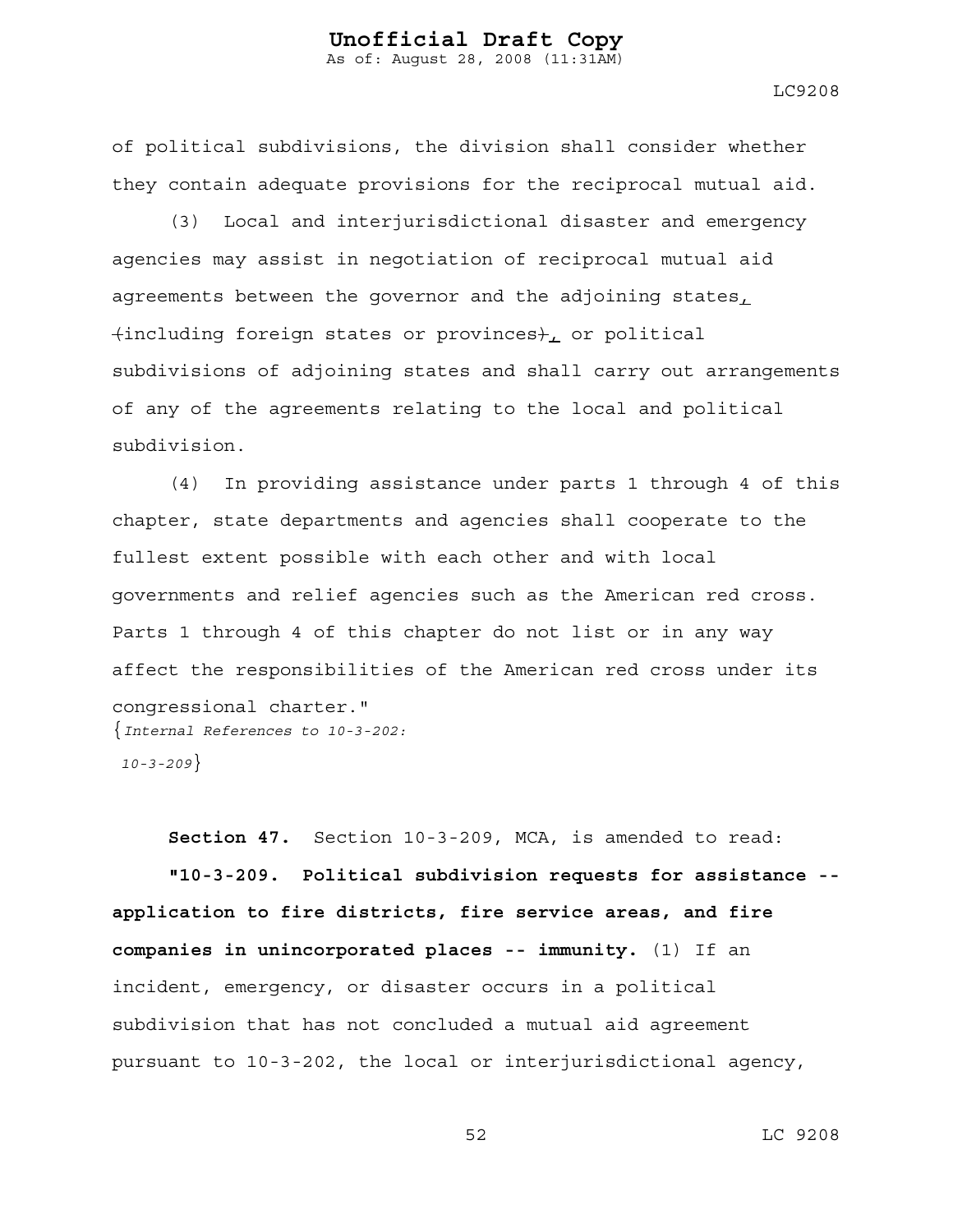As of: August 28, 2008 (11:31AM)

LC9208

incident commander, or principal executive officer of the political subdivision may request assistance from another public or private agency.

(2) (a) The following individuals or entities may request assistance with an incident, emergency, or disaster if a mutual aid agreement has not been concluded for protection of the area within the jurisdiction of these individuals or entities:

(i) the trustees of a rural fire district created pursuant to former Title 7, chapter 33, part 21, or [sections 1 through 20], a representative of the trustees, or an incident commander for the district;

(ii) the chief of a rural fire company organized pursuant to 7-33-2311 or an incident commander for the chief;

(iii) the governing body of a fire service area created pursuant to Title 7, chapter 33, part 24, a representative of the governing body, or an incident commander for the area.

(b) A request for assistance by an individual or entity under subsection  $(2)(a)$  may be made to any of the following:

(i) a fire district;

(ii) an unincorporated municipality;

(iii) an incorporated municipality;

(iv) a state agency;

(v) a private fire prevention agency;

(vi) an agency of the federal government;

(vii) a fire service area;

(viii) the governing body of a political subdivision; or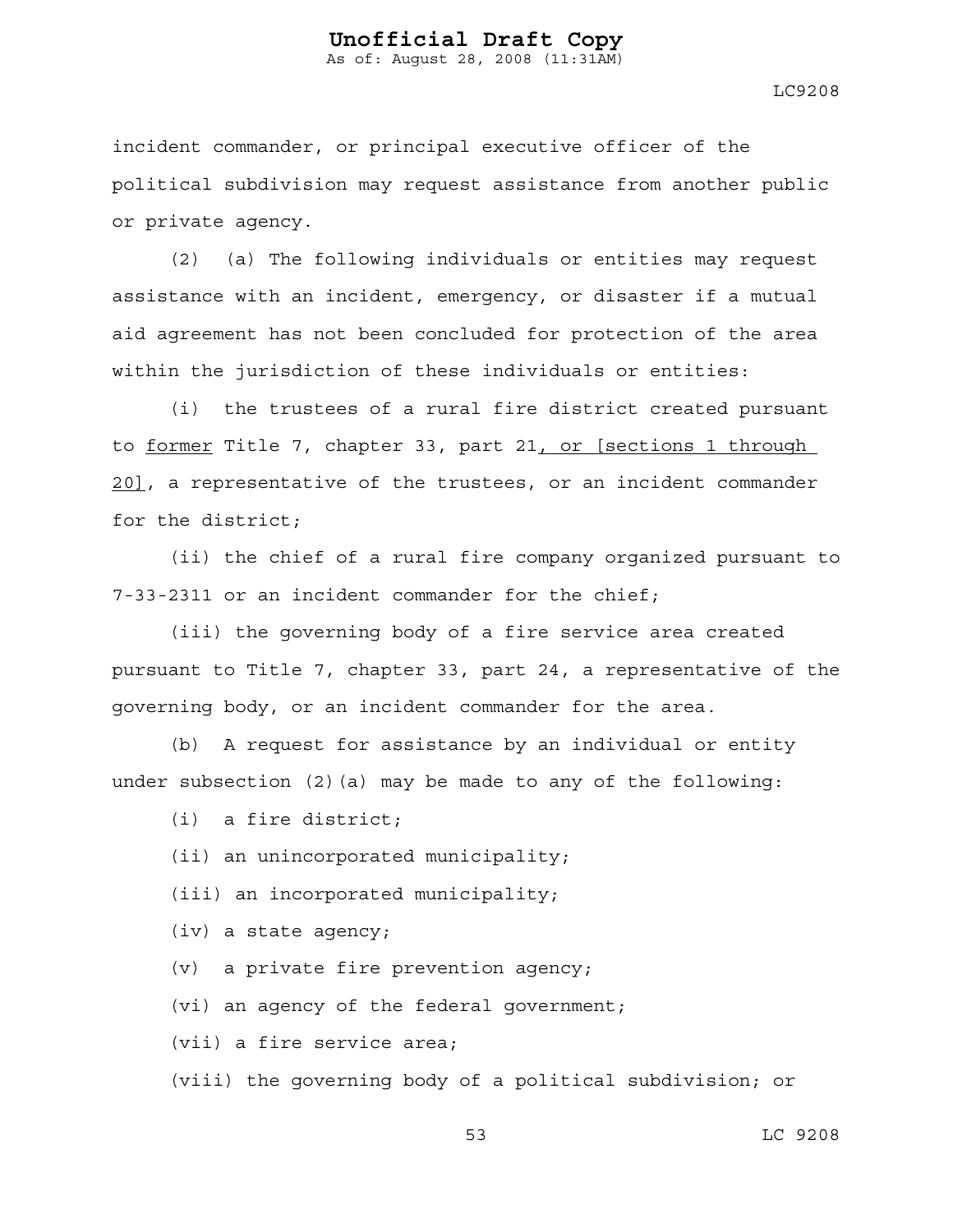As of: August 28, 2008 (11:31AM)

LC9208

(ix) the governing bodies of fire protection services, emergency medical care providers, and local government subdivisions of any other state or the United States pursuant to part 11 of this chapter.

(3) A public or private agency receiving a request pursuant to subsection (1) or (2) shall determine if it will provide the requested assistance or if it will provide other assistance and shall inform the requesting local or interjurisdictional agency, principal executive officer, incident commander, or other individual or entity making the request, as soon as possible, of that determination. The nature and extent of assistance provided by a public or private agency may be determined only by that public or private agency.

(4) The incident commander of the local or interjurisdictional agency making a request for assistance has overall responsibility for command of the resources provided by a public or private agency responding to a request. However, operational control of individual pieces of equipment and personnel furnished by the responding public or private agency remains with that agency.

(5) This section does not waive an immunity or limitation on liability applicable to any of the following entities or individuals requesting or receiving assistance pursuant to this section:

- (a) a fire district;
- (b) a fire service area;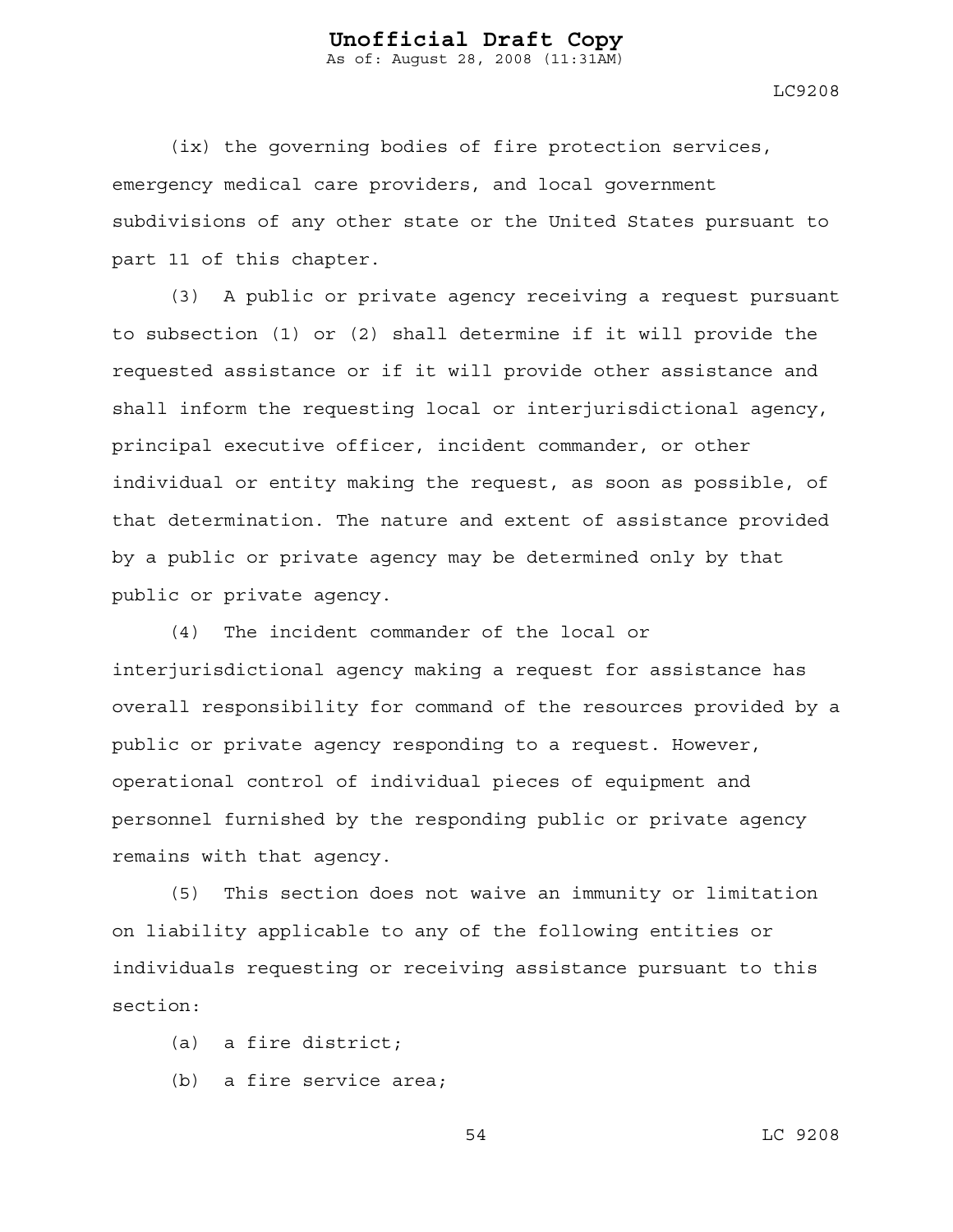As of: August 28, 2008 (11:31AM)

LC9208

(c) a fire company;

(d) an unincorporated municipality, or town, or village;

(e) a political subdivision; or

(f) an agent, employee, representative, or volunteer of an entity listed in this subsection." {*Internal References to 10-3-209:* 

| lucernal References to 10-3-209: |                 |                 |                |  |  |  |
|----------------------------------|-----------------|-----------------|----------------|--|--|--|
| 7-33-2108                        | 7-33-2202       | $7 - 33 - 2208$ | 7-33-2208      |  |  |  |
| 7-33-2405                        | $7 - 33 - 4112$ | $10 - 3 - 902$  | $10 - 3 - 902$ |  |  |  |

**Section 48.** Section 10-3-902, MCA, is amended to read:

**"10-3-902. Policy -- purpose.** (1) It is the policy of the state that:

(a) available resources should be made available whenever possible and practical to minimize the negative impacts of disasters and emergencies, regardless of the political jurisdiction in this state within which the disaster or emergency occurs and regardless of the political jurisdictions from which a request for assistance arises or from which or to which the resources are made available;

(b) agreements, either formal or informal, written or oral, between or among political subdivisions of this state, that exist or are entered into for the purpose of providing mutual aid in the event of a disaster or emergency should remain options for political subdivisions and should not be infringed upon or in any way affected by the provisions of this part; and

(c) in particular, the provisions of this part do not affect any mutual aid agreement, either formal or informal,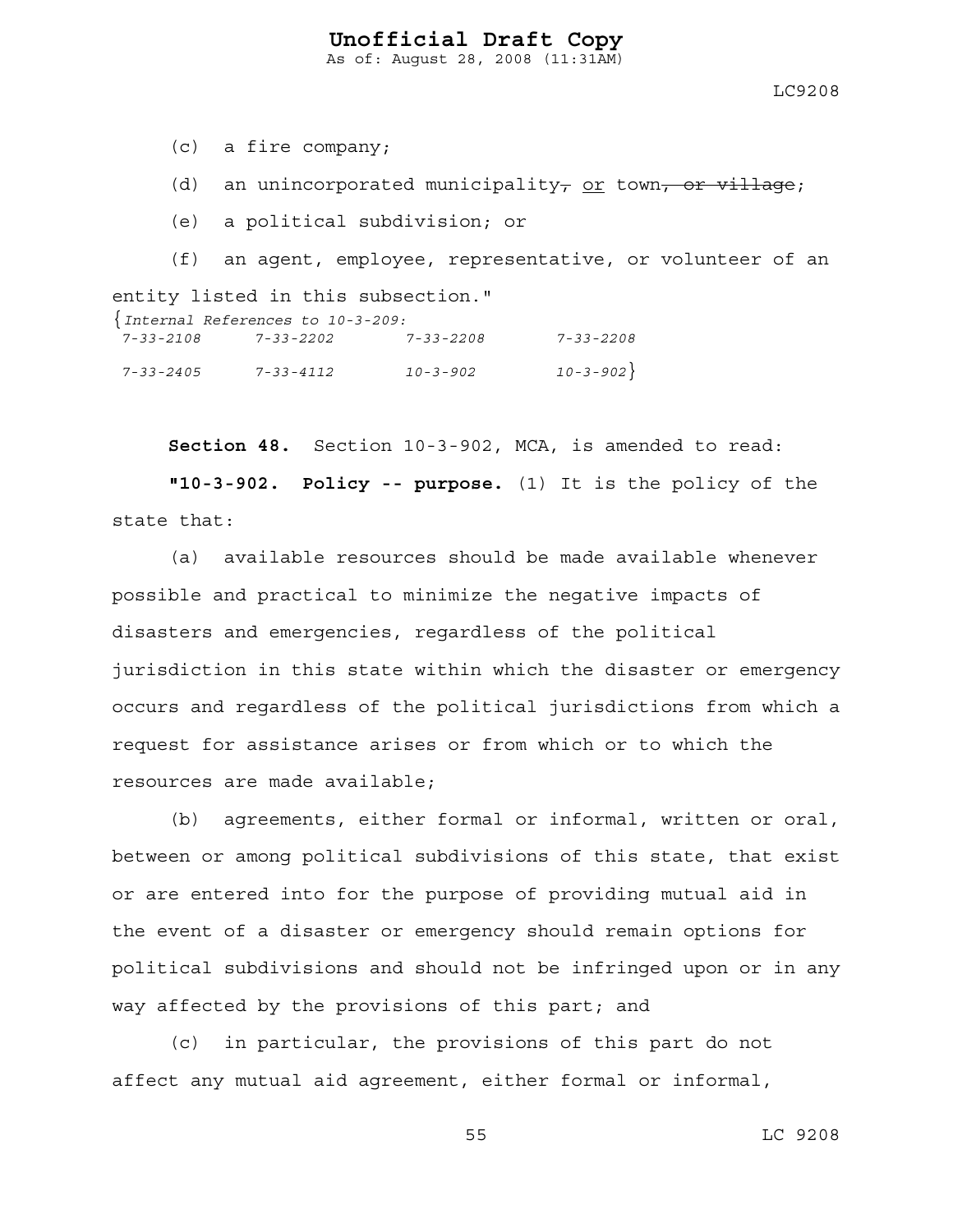As of: August 28, 2008 (11:31AM)

LC9208

written or oral, that is made or that may be made pursuant to Title 7, chapter 33, [sections 1 through 20], 10-3-209, or 10-3-703 or a request for assistance or aid or assistance or aid provided or received pursuant to Title 7, chapter 33, 10-3-209, or 10-3-703.

(2) It is the purpose of this part to:

(a) establish an effective and efficient mutual aid system in which a political jurisdiction can choose to participate that can operate separate from yet integrated with other freestanding mutual aid systems or agreements;

(b) provide to political jurisdictions in the state another option for establishing mutual aid agreements and for requesting, providing, and receiving mutual aid; and

(c) allow political jurisdictions maximum flexibility to protect life and property through mutual aid agreements." {*Internal References to 10-3-902: None.*}

**Section 49.** Section 10-3-1103, MCA, is amended to read:

**"10-3-1103. Definitions.** As used in this part, unless the context requires otherwise, the following definitions apply:

(1) "Emergency medical care provider" means a local government subdivision or other entity, whether public or private, licensed by the state to provide emergency medical services pursuant to Title 50, chapter 6.

(2) "Fire protection service" means a governmental fire agency organized under Title 7, chapter 33, or [sections 1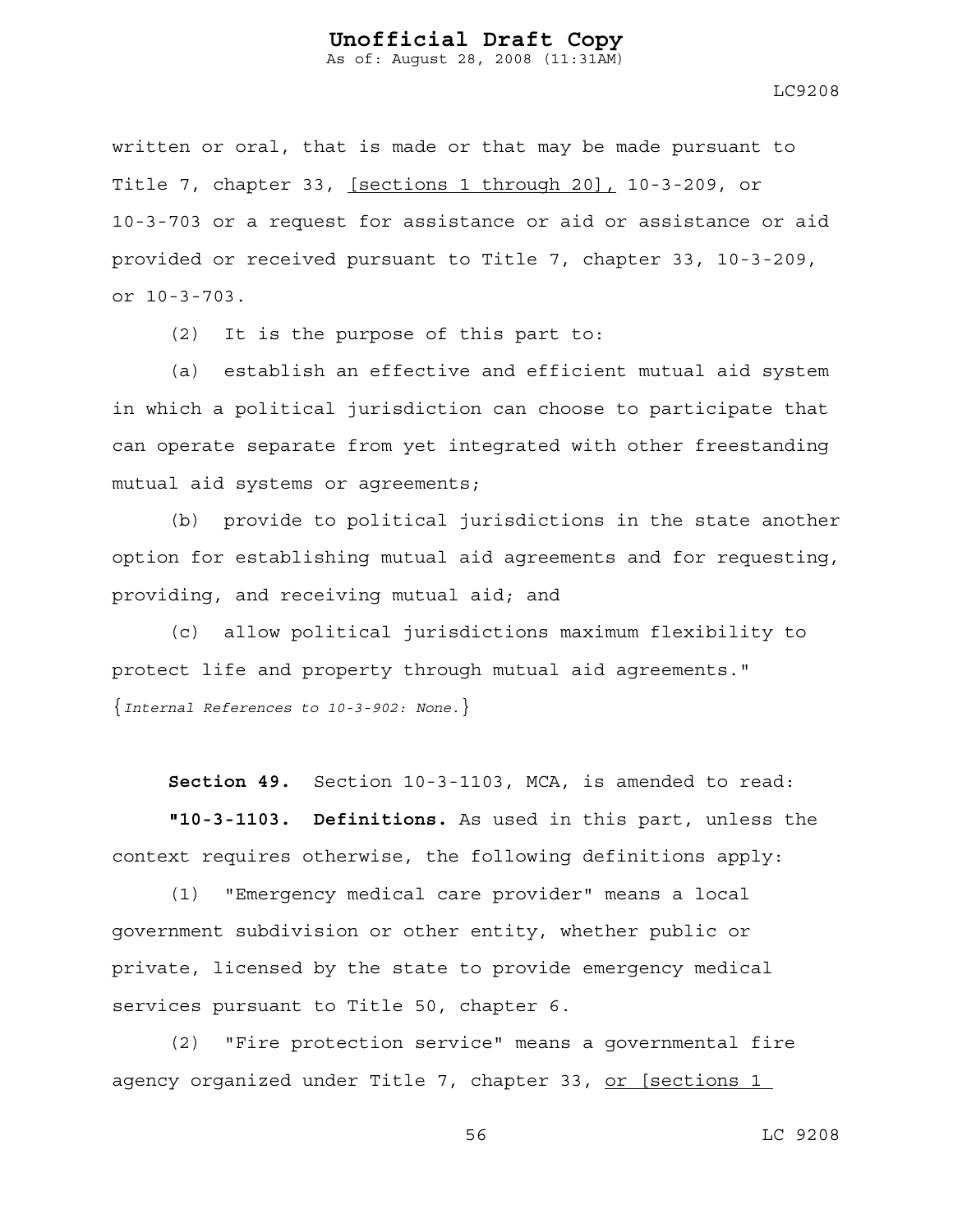As of: August 28, 2008 (11:31AM)

LC9208

through 20] or another fire suppression entity organized under the laws of this state, any other state, or an agency of the government of the United States.

(3) "Local government subdivision" means the local governmental entity, other than state government, including but not limited to incorporated towns and cities, townships, and counties.

(4) "Mutual aid agreement" or "agreement" means an agreement, consistent with the purposes of this part, by one or more fire protection services, emergency medical care providers, or local government subdivisions of this state with one or more fire protection services, emergency medical care providers, or local government subdivisions of any other state or the United States.

(5) "Party emergency service" means a fire protection service, emergency medical care provider, local government subdivision, or agency of the United States that is a party to a mutual aid agreement as provided in this part."

{*Internal References to 10-3-1103: None.*}

**Section 50.** Section 15-6-201, MCA, is amended to read:

**"15-6-201. Governmental, charitable, and educational categories -- exempt property.** (1) The following categories of property are exempt from taxation:

- (a) except as provided in 15-24-1203, the property of:
- (i) the United States, except: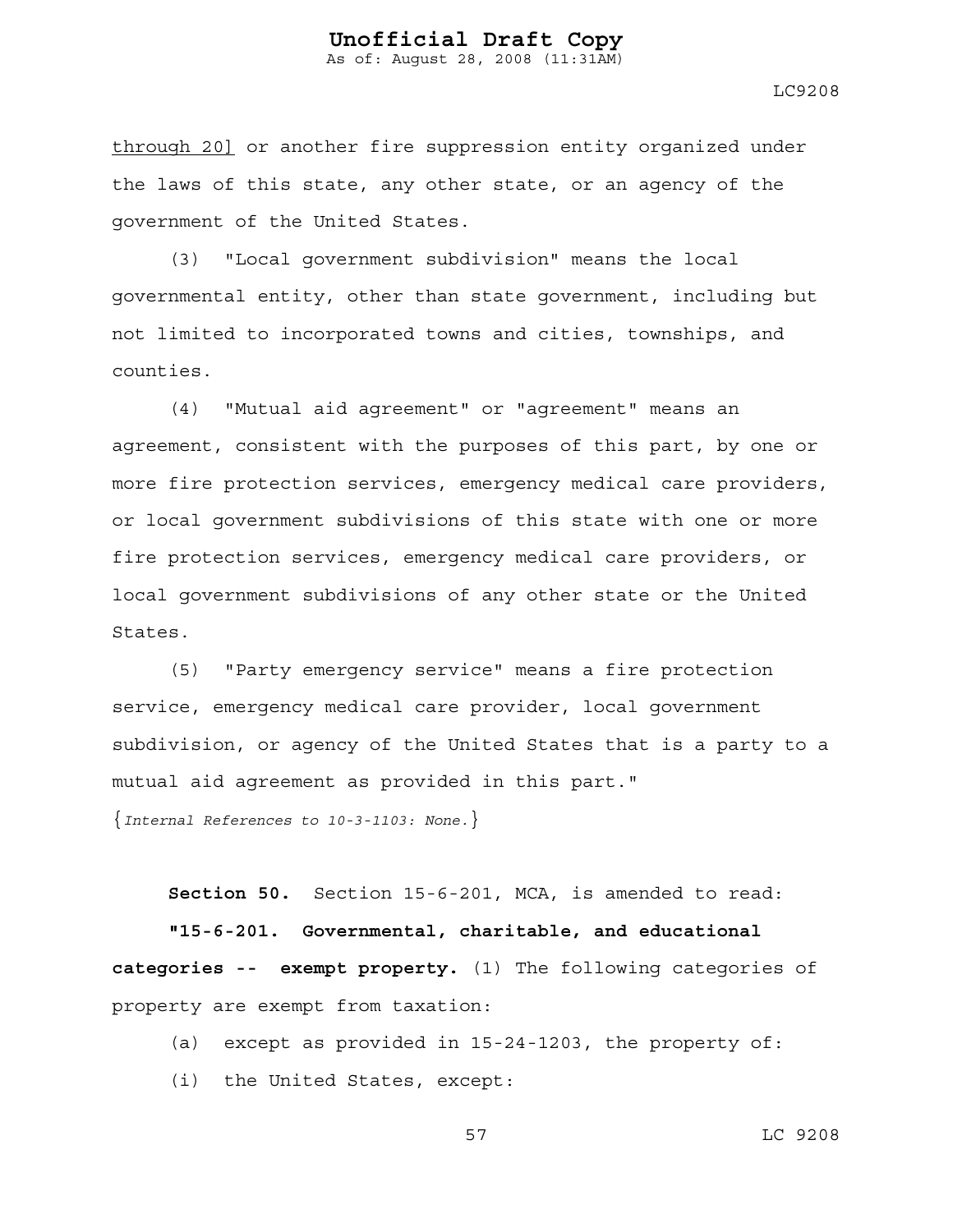As of: August 28, 2008 (11:31AM)

LC9208

(A) if congress passes legislation that allows the state to tax property owned by the federal government or an agency created by congress; or

(B) as provided in 15-24-1103;

(ii) the state, counties, cities, towns, and school districts;

(iii) irrigation districts organized under the laws of Montana and not operated for gain or profit;

(iv) municipal corporations;

(v) public libraries; and

(vi) rural fire districts and other entities providing fire protection under Title 7, chapter 33, or [sections 1 through 20];

(b) buildings and furnishings in the buildings that are owned by a church and used for actual religious worship or for residences of the clergy, not to exceed one residence for each member of the clergy, together with the land that the buildings occupy and adjacent land reasonably necessary for convenient use of the buildings, which must be identified in the application, and all land and improvements used for educational or youth recreational activities if the facilities are generally available for use by the general public but may not exceed 15 acres for a church or 1 acre for a clergy residence after subtracting any area required by zoning, building codes, or subdivision requirements;

(c) property owned and used exclusively for agricultural and horticultural societies not operated for gain or profit;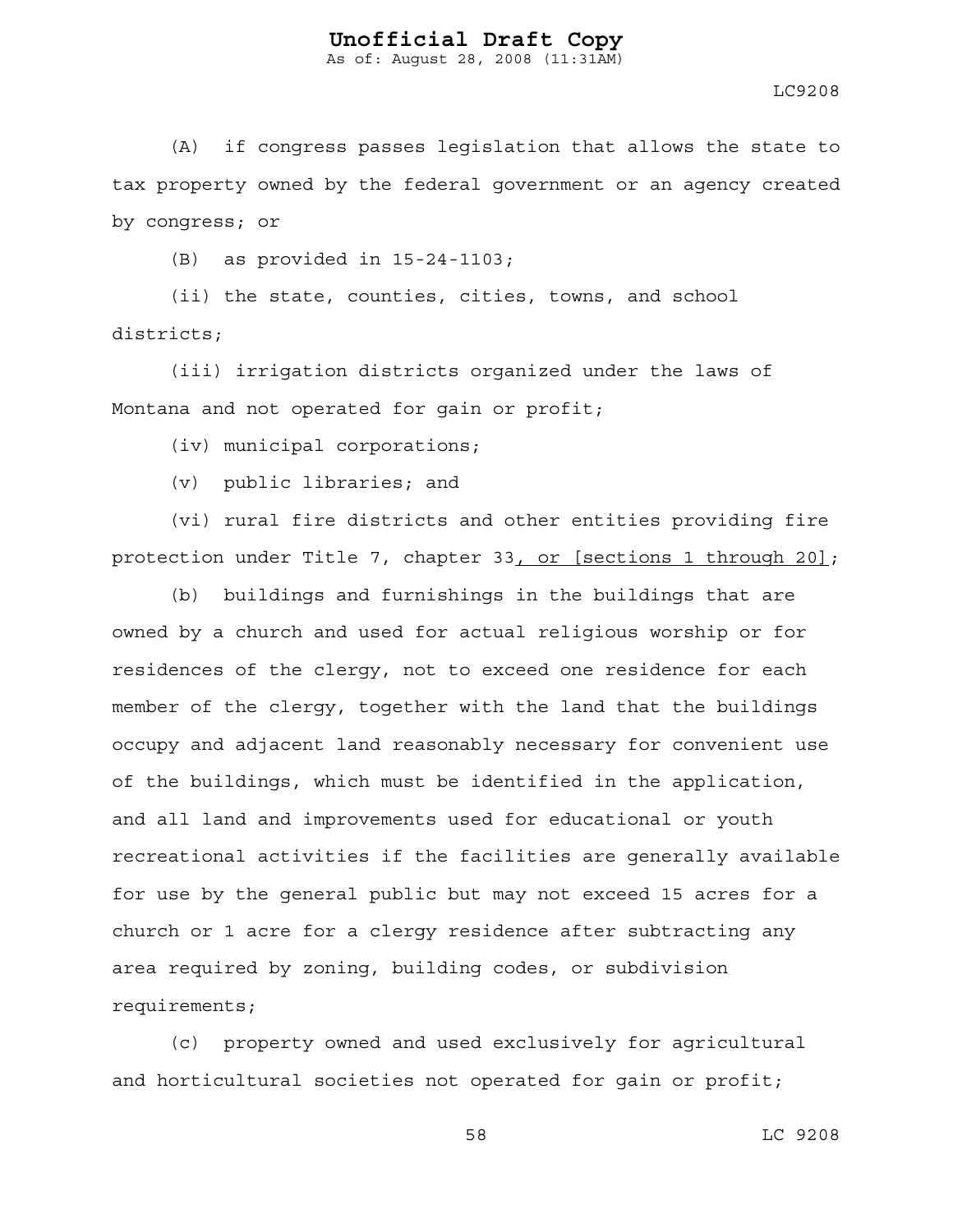LC9208

(d) property, not to exceed 80 acres, which must be legally described in the application for the exemption, used exclusively for educational purposes, including dormitories and food service buildings for the use of students in attendance and other structures necessary for the operation and maintenance of an educational institution that:

(i) is not operated for gain or profit;

(ii) has an attendance policy; and

(iii) has a definable curriculum with systematic instruction;

(e) property used exclusively for nonprofit health care facilities, as defined in 50-5-101, licensed by the department of public health and human services and organized under Title 35, chapter 2 or 3. A health care facility that is not licensed by the department of public health and human services and organized under Title 35, chapter 2 or 3, is not exempt.

(f) property that is:

(i) owned and held by an association or corporation organized under Title 35, chapter 2, 3, 20, or 21;

(ii) devoted exclusively to use in connection with a cemetery or cemeteries for which a permanent care and improvement fund has been established as provided for in Title 35, chapter 20, part 3; and

(iii) not maintained and not operated for gain or profit;

(g) subject to subsection (2), property that is owned or property that is leased from a federal, state, or local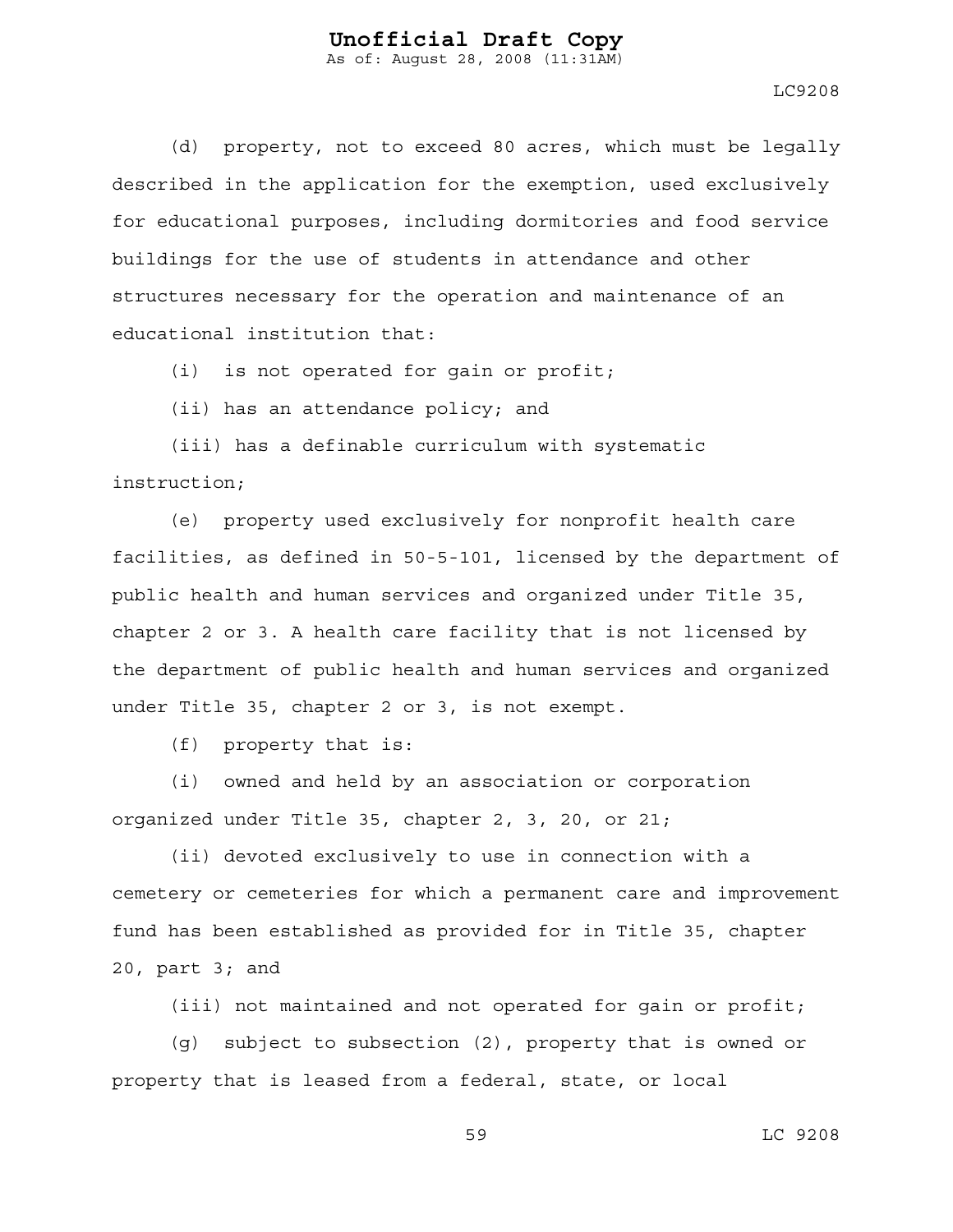As of: August 28, 2008 (11:31AM)

LC9208

governmental entity by institutions of purely public charity if the property is directly used for purely public charitable purposes;

(h) evidence of debt secured by mortgages of record upon real or personal property in the state of Montana;

(i) public museums, art galleries, zoos, and observatories that are not operated for gain or profit;

(j) motor vehicles, land, fixtures, buildings, and improvements owned by a cooperative association or nonprofit corporation organized to furnish potable water to its members or customers for uses other than the irrigation of agricultural land;

(k) the right of entry that is a property right reserved in land or received by mesne conveyance (exclusive of leasehold interests), devise, or succession to enter land with a surface title that is held by another to explore, prospect, or dig for oil, gas, coal, or minerals;

(l) (i) property that is owned and used by a corporation or association organized and operated exclusively for the care of persons with developmental disabilities, persons with mental illness, or persons with physical or mental impairments that constitute or result in substantial impediments to employment and that is not operated for gain or profit; and

(ii) property that is owned and used by an organization owning and operating facilities that are for the care of the retired, aged, or chronically ill and that are not operated for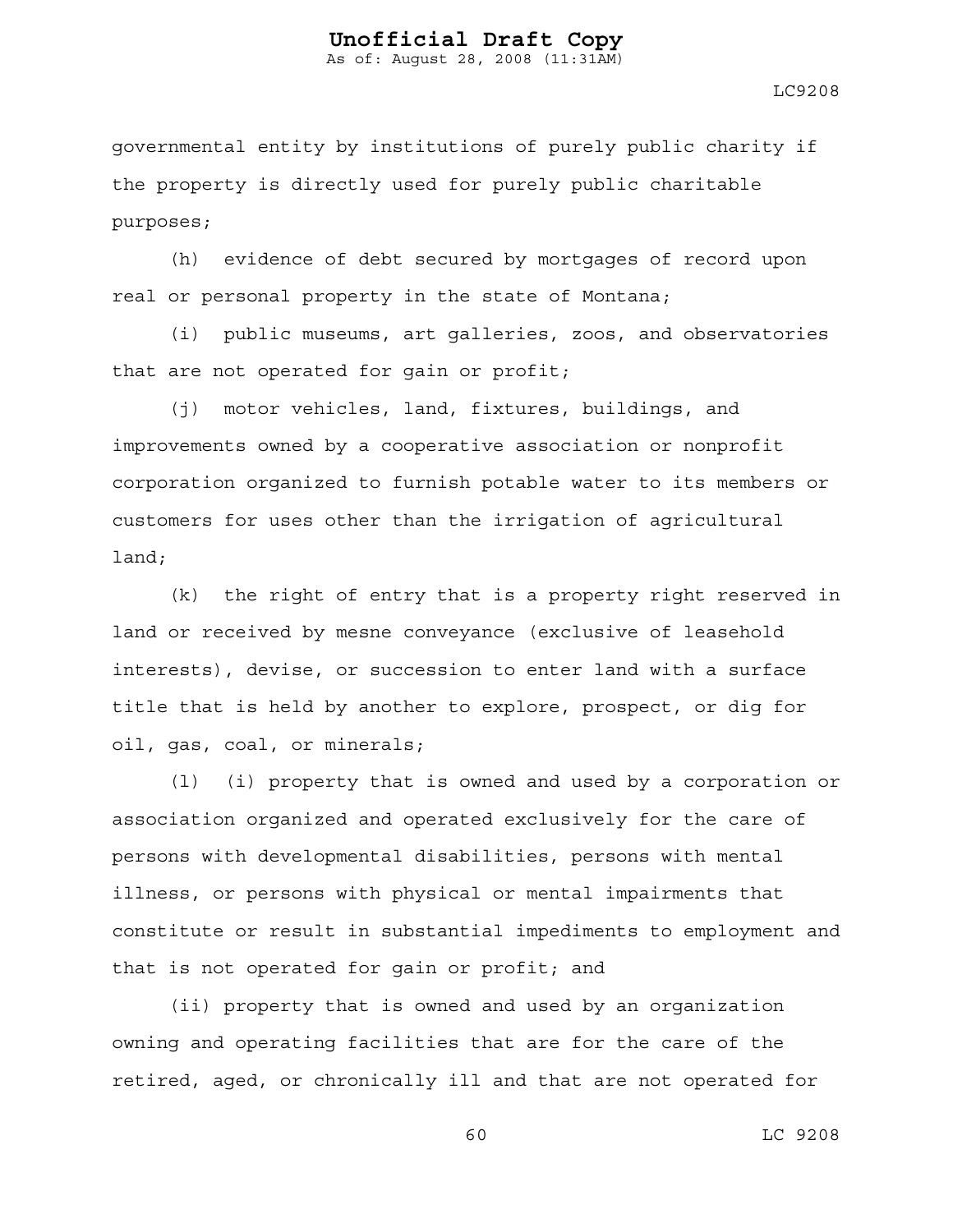LC9208

gain or profit; and

property owned by a nonprofit corporation that is organized to provide facilities primarily for training and practice for or competition in international sports and athletic events and that is not held or used for private or corporate gain or profit. For purposes of this subsection (1)(m), "nonprofit corporation" means an organization that is exempt from taxation under section 501(c) of the Internal Revenue Code and incorporated and admitted under the Montana Nonprofit Corporation Act.

(2) (a) For the purposes of subsection (1)(b), the term "clergy" means, as recognized under the federal Internal Revenue Code:

(i) an ordained minister, priest, or rabbi;

(ii) a commissioned or licensed minister of a church or church denomination that ordains ministers if the person has the authority to perform substantially all the religious duties of the church or denomination;

(iii) a member of a religious order who has taken a vow of poverty; or

(iv) a Christian Science practitioner.

(b) For the purposes of subsection (1)(g):

(i) the term "institutions of purely public charity" includes any organization that meets the following requirements:

(A) The organization offers its charitable goods or services to persons without regard to race, religion, creed, or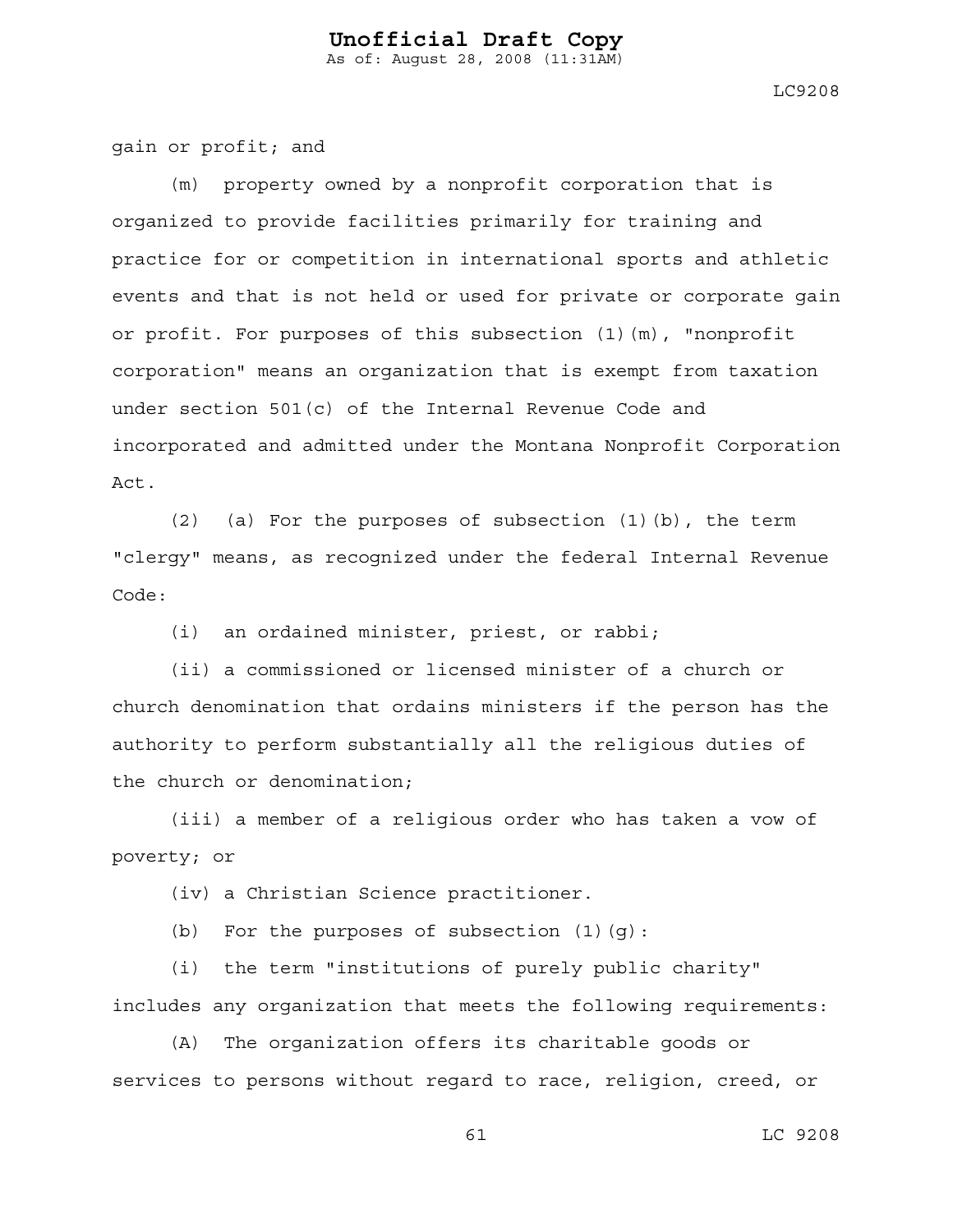LC9208

gender and qualifies as a tax-exempt organization under the provisions of section  $501(c)(3)$ , Internal Revenue Code, as amended.

(B) The organization accomplishes its activities through absolute gratuity or grants. However, the organization may solicit or raise funds by the sale of merchandise, memberships, or tickets to public performances or entertainment or by other similar types of fundraising activities.

(ii) agricultural property owned by a purely public charity is not exempt if the agricultural property is used by the charity to produce unrelated business taxable income as that term is defined in section 512 of the Internal Revenue Code, 26 U.S.C. 512. A public charity claiming an exemption for agricultural property shall file annually with the department a copy of its federal tax return reporting any unrelated business taxable income received by the charity during the tax year, together with a statement indicating whether the exempt property was used to generate any unrelated business taxable income.

(iii) up to 15 acres of property owned by a purely public charity is exempt at the time of its purchase even if the property must be improved before it can directly be used for its intended charitable purpose. If the property is not directly used for the charitable purpose within 8 years of receiving an exemption under this section or if the property is sold or transferred before it entered direct charitable use, the exemption is revoked and the property is taxable. In addition to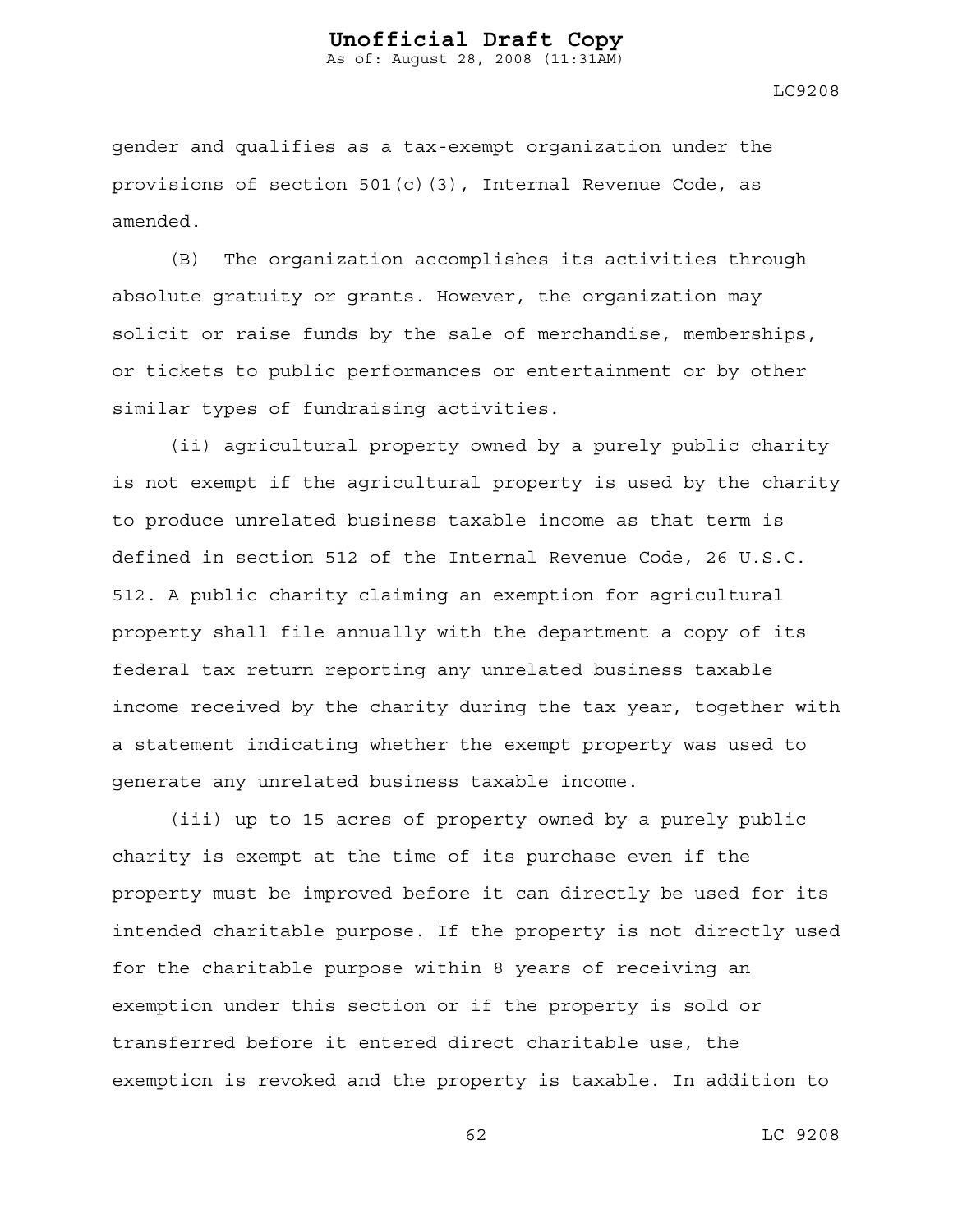LC9208

taxes due for the first year that the property becomes taxable, the owner of the property shall pay an amount equal to the amount of the tax due that year times the number of years that the property was tax-exempt under this section. The amount due is a lien upon the property and when collected must be distributed by the treasurer to funds and accounts in the same ratio as property tax collected on the property is distributed. At the time the exemption is granted, the department shall file a notice with the clerk and recorder in the county in which the property is located. The notice must indicate that an exemption pursuant to this section has been granted. The notice must describe the penalty for default under this section and must specify that a default under this section will create a lien on the property by operation of law. The notice must be on a form prescribed by the

department.

(iv) not more than 160 acres may be exempted by a purely public charity under any exemption originally applied for after December 31, 2004. An application for exemption under this section must contain a legal description of the property for which the exemption is requested.

(c) For the purposes of subsection (1)(i), the term "public museums, art galleries, zoos, and observatories" means governmental entities or nonprofit organizations whose principal purpose is to hold property for public display or for use as a museum, art gallery, zoo, or observatory. The exempt property includes all real and personal property owned by the public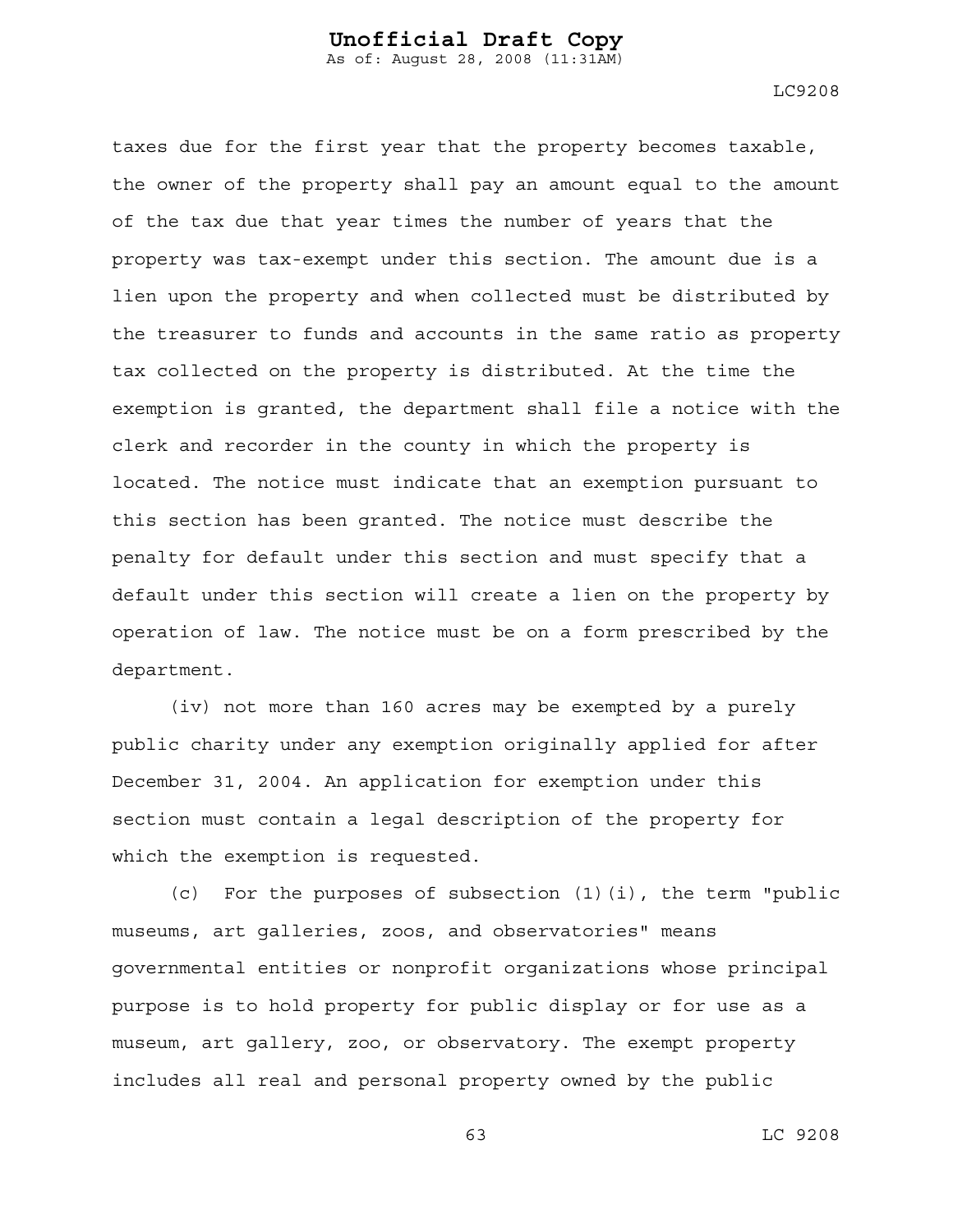As of: August 28, 2008 (11:31AM)

LC9208

museum, art gallery, zoo, or observatory that is reasonably necessary for use in connection with the public display or observatory use. Unless the property is leased for a profit to a governmental entity or nonprofit organization by an individual or for-profit organization, real and personal property owned by other persons is exempt if it is:

(i) actually used by the governmental entity or nonprofit organization as a part of its public display;

(ii) held for future display; or

(iii) used to house or store a public display." {*Internal References to 15-6-201:* 

 *41-3-201 61-3-321 61-10-214*}

**Section 51.** Section 20-15-403, MCA, is amended to read:

**"20-15-403. Applications of other school district** 

**provisions.** (1) When the term "school district" appears in the following sections outside of Title 20, the term includes community college districts and the provisions of those sections applicable to school districts apply to community college districts: 2-9-101, 2-9-111, 2-9-316, 2-16-114, 2-16-602, 2-16-614, 2-18-703, 7-3-1101, 7-6-2604, 7-6-2801, 7-7-123,  $7-8-2214$ ,  $7-8-2216$ ,  $7-11-103$ ,  $7-12-4106$ ,  $7-13-110$ ,  $7\overline{+13-210}$ , 7-15-4206, 10-1-703, 15-1-101, 15-6-204, 15-16-101, 15-16-605, 15-70-301, 17-5-101, 17-5-202, 17-6-103, 17-6-204, 17-6-213, 17-7-201, 18-1-201, 18-2-101, 18-2-103, 18-2-113, 18-2-114, 18-2-401, 18-2-404, 18-2-432, 18-5-205, 19-1-102, 19-1-811,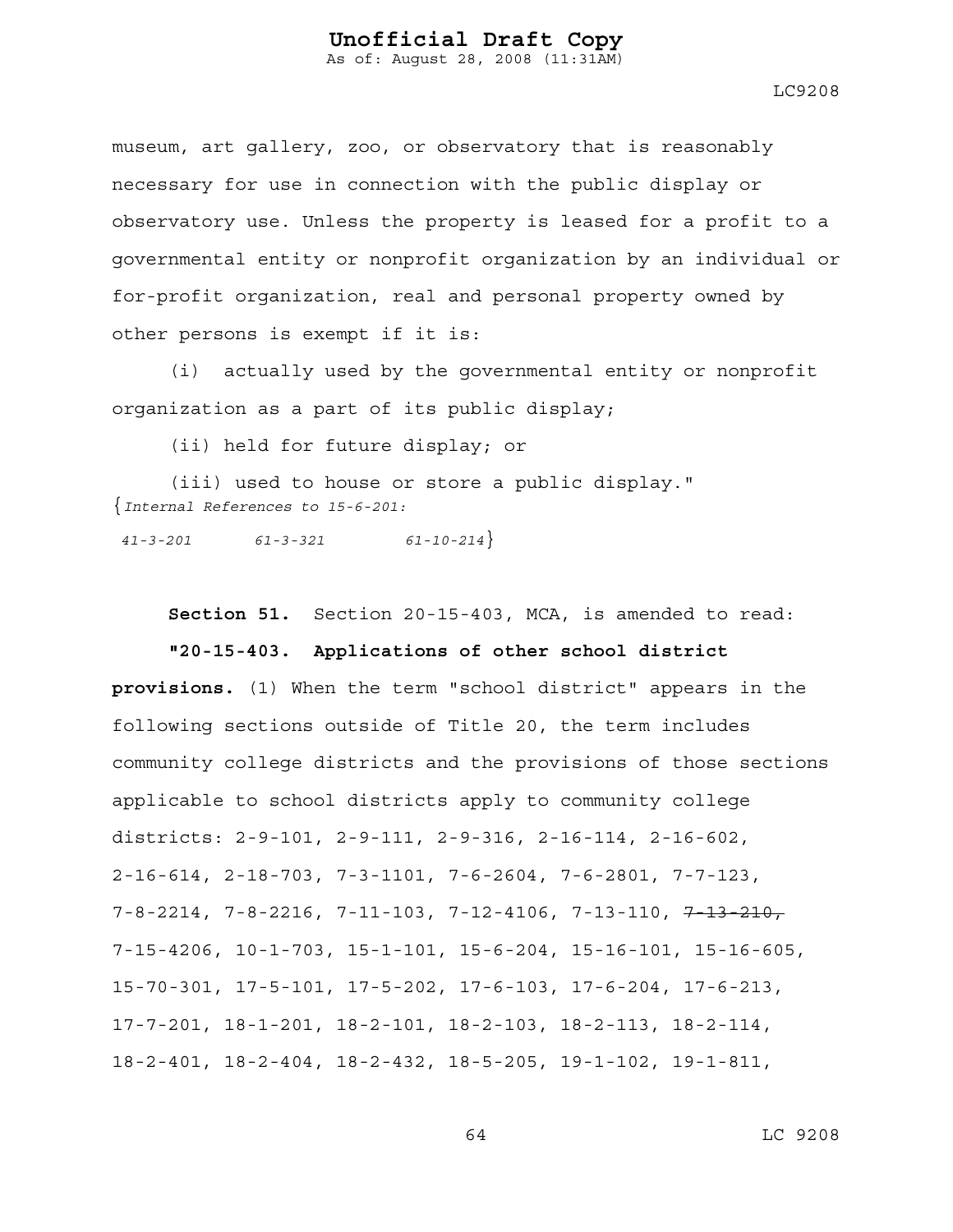As of: August 28, 2008 (11:31AM)

22-1-309, 25-1-402, 27-18-406, 33-20-1104, 39-3-104, 39-4-107, 39-31-103, 39-31-304, 39-71-116, 39-71-117, 39-71-2106, 40-6-237, 49-3-101, 49-3-102, 52-2-617, 53-20-304, 82-10-201 through 82-10-203, 85-7-2158, and 90-6-208 and Rules 4D(2)(g) and 15(c), M.R.Civ.P., as amended.

(2) When the term "school district" appears in a section outside of Title 20 but the section is not listed in subsection (1), the school district provision does not apply to a community college district."

{*Internal References to 20-15-403: None.*}

**Section 52.** Section 40-6-402, MCA, is amended to read:

**"40-6-402. Definitions.** As used in this part, the following definitions apply:

(1) "Child-placing agency" means an agency licensed under Title 52, chapter 8, part 1.

(2) "Court" means a court of record in a competent jurisdiction and, in Montana, means a district court or a tribal court.

(3) "Department" means the department of public health and human services provided for in 2-15-2201.

(4) "Emergency services provider" means:

(a) a uniformed or otherwise identifiable employee of a fire department, hospital, or law enforcement agency when the individual is on duty inside the premises of the fire department, hospital, or law enforcement agency; or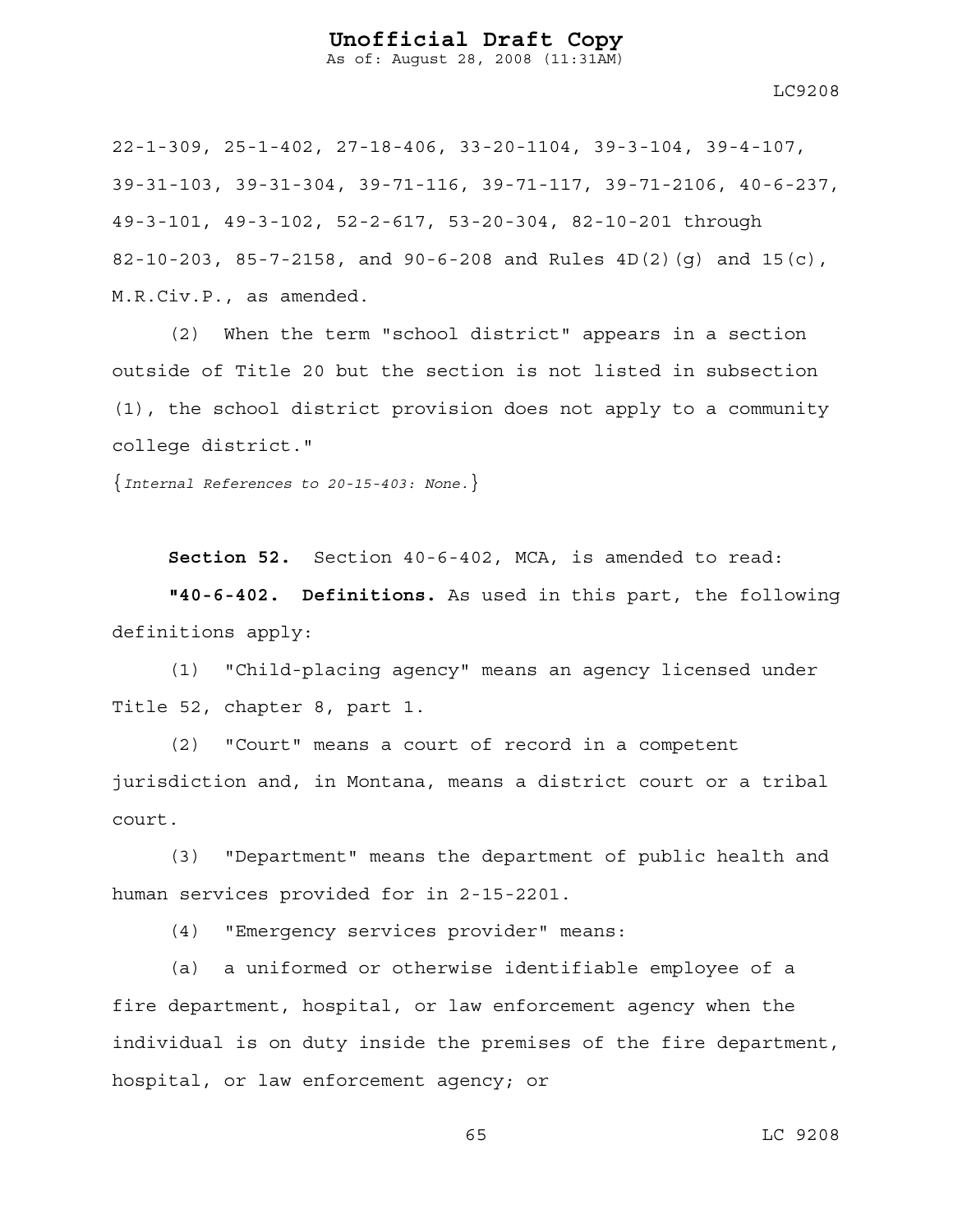As of: August 28, 2008 (11:31AM)

(b) any law enforcement officer, as defined in 7-32-201, who is in uniform or is otherwise identifiable.

(5) "Fire department" means a governmental fire agency organized under Title 7, chapter 33, or [sections 1 through 20].

(6) "Gross negligence" means conduct so reckless as to demonstrate a substantial lack of concern for whether an injury results.

(7) "Guardian ad litem" means a person appointed to represent a newborn under Title 41, chapter 3.

(8) "Hospital" has the meaning provided in 50-5-101.

(9) "Law enforcement agency" means a police department, a sheriff's office, a detention center as defined in 7-32-2241, or a correctional institution as defined in 45-2-101.

(10) "Newborn" means an infant who a physician reasonably believes to be no more than 30 days old.

(11) "Surrender" means to leave a newborn with an emergency services provider without expressing an intent to return for the newborn."

{*Internal References to 40-6-402:* 

 *41-3-102 41-3-102*}

**Section 53.** Section 46-18-261, MCA, is amended to read:

**"46-18-261. Recovery of suppression and investigation expenses for fires caused by arson.** (1) A person convicted of arson, negligent arson, or solicitation of or conspiracy to commit arson or negligent arson may be ordered, as part of the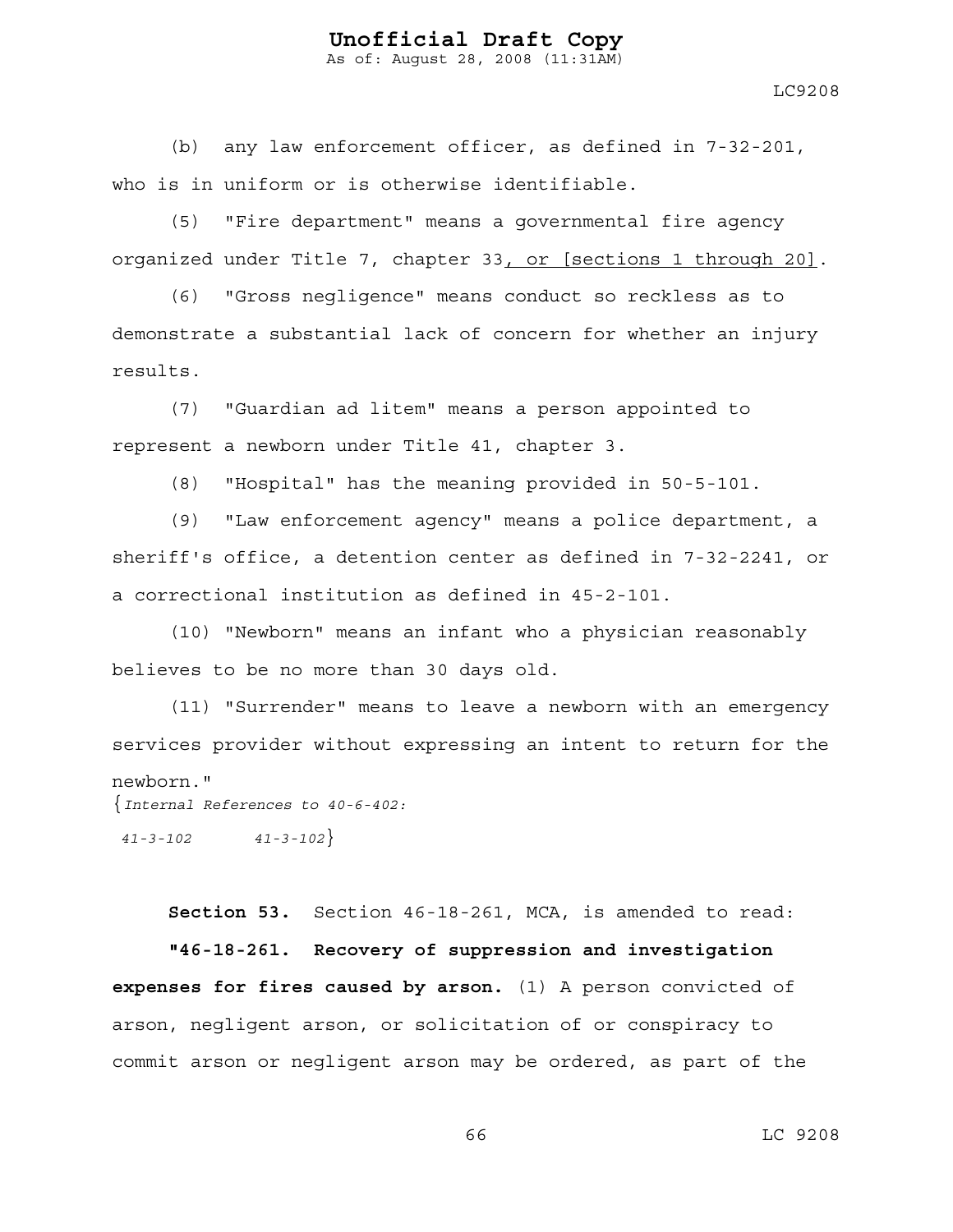LC9208

sentence, to reimburse law enforcement agencies, governmental fire agencies organized under Title 7, chapter 33, or [sections 1 through 20] and the state for the cost of suppressing and investigating a fire that occurred during the commission of the crime.

(2) The court may order a person doing a presentence investigation and report to include documentation of the costs of suppressing and investigating the fire and of the defendant's ability to pay and may receive evidence concerning the matters at the time of sentencing.

(3) The court shall specify the amount, method, and time of payment, which may include but is not limited to installment payments. The court may order a probation officer or other appropriate officer attached to or working closely with the court in the administration of justice to supervise payment and report any default to the court.

(4) Upon petition by the offender and after a hearing, the payment may be modified. Agencies receiving payment at that time must be notified of and allowed to participate in the hearing.

(5) This section does not limit the right of a law enforcement agency or governmental fire agency to recover from the offender in a civil action, but the findings in the sentencing hearing and the fact that payment of costs was part of the sentence are inadmissible in and have no legal effect on the merits of a civil action. Costs paid by the offender must be deducted from a recovery awarded in a civil action."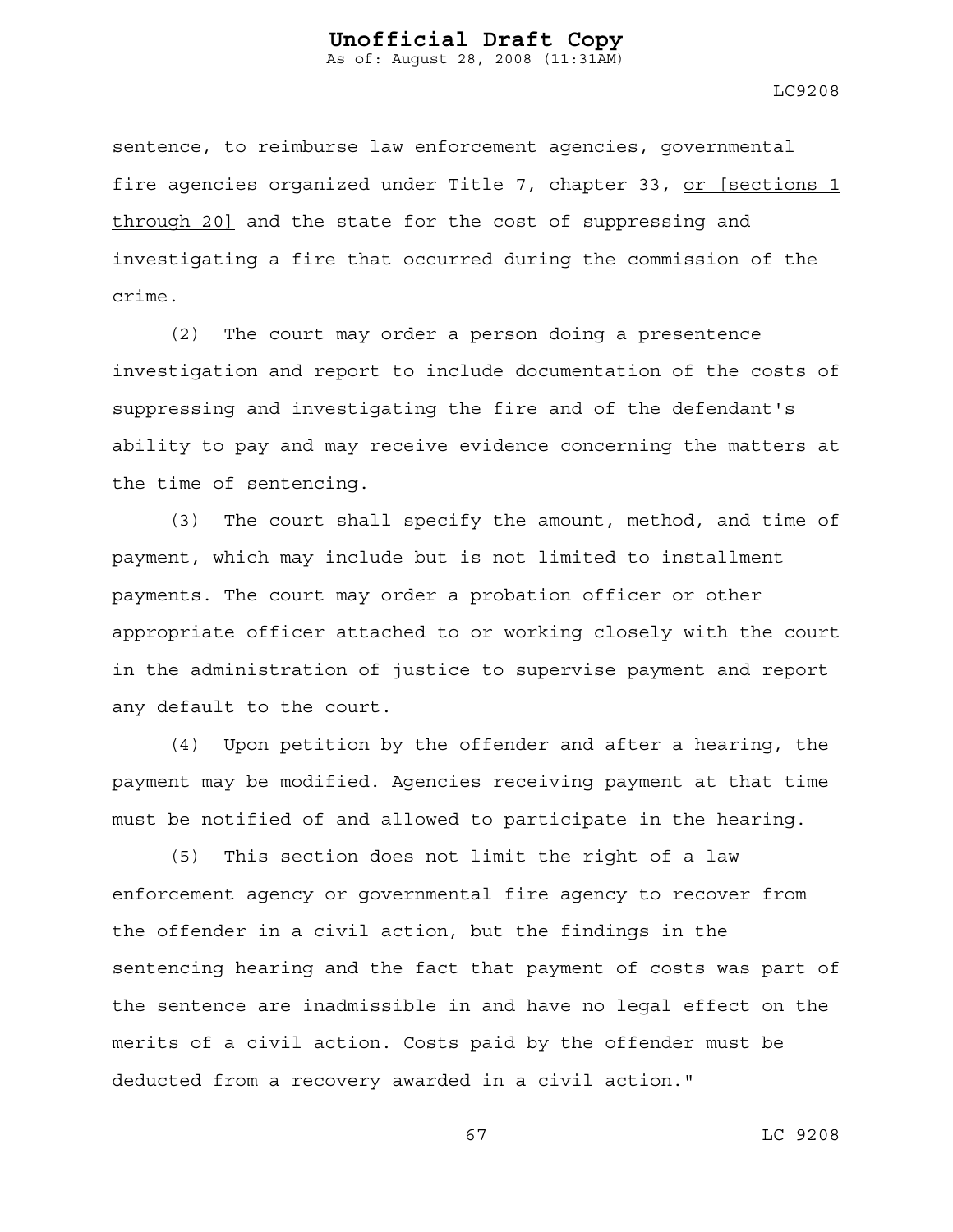LC9208

{*Internal References to 46-18-261: None.*}

**Section 54.** Section 50-78-102, MCA, is amended to read:

**"50-78-102. Definitions.** As used in this chapter, the following definitions apply:

(1) "Chemical manufacturer" means an employer in codes 31 through 33, as defined in the North American Industry Classification System Manual, with a workplace where chemicals are produced for use or distribution.

(2) "Chemical name" means the scientific designation of a chemical in accordance with the nomenclature system developed by the international union of pure and applied chemistry or the chemical abstracts service rules of nomenclature or a name that will clearly identify the chemical for the purpose of conducting a hazard evaluation.

(3) "Common name" means any designation or identification, such as code name, code number, trade name, brand name, or generic name, used to identify a chemical other than by its chemical name.

(4) "Department" means the department of environmental quality provided for in Title 2, chapter 15, part 35.

(5) "Designated representative" means:

(a) the individual or organization to whom an employee gives written authorization to exercise the employee's rights under this chapter; or

(b) a recognized or certified collective bargaining agent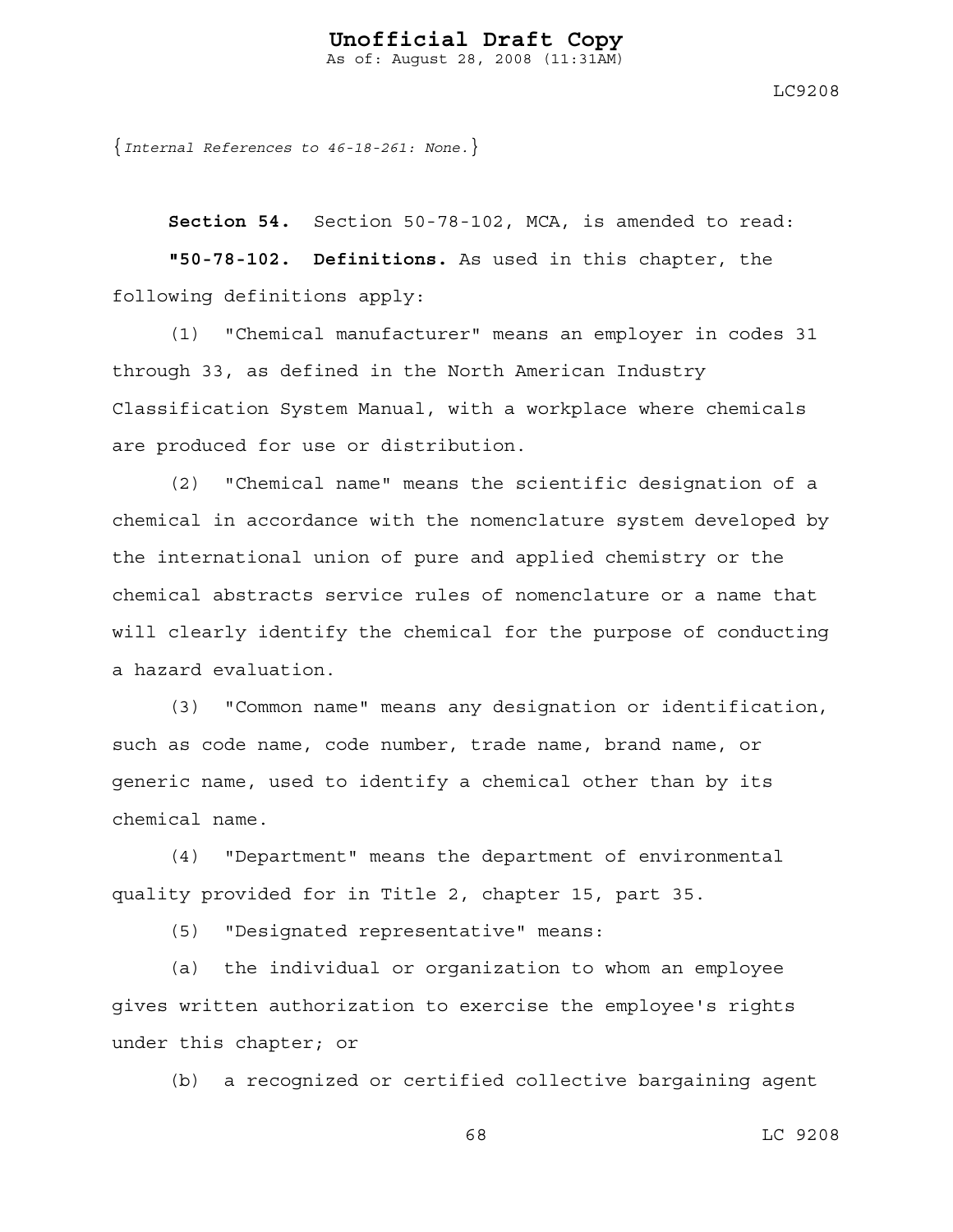LC9208

who is automatically a designated representative without regard to written employee authorization.

(6) "Distributor" means a business, other than a chemical manufacturer, that supplies hazardous chemicals to other distributors or to employers.

(7) "Employee" means a person who may be exposed to hazardous chemicals in the workplace under normal operating conditions or possible emergencies.

(8) "Employer" means a person, firm, corporation, partnership, association, governmental agency, or other entity that is engaged in business or providing services and that employs workers.

(9) "Exposure" means ingestion, inhalation, absorption, or other contact in the workplace with a hazardous chemical and includes potential, accidental, or possible exposure.

(10) "Hazardous chemical" means, except as provided in 50-78-103:

(a) any element, chemical compound, or mixture of elements or compounds that is a physical hazard or health hazard, as defined by subsection (c) of the OSHA standard, and that has been identified as such by the federal occupational safety and health administration or the manufacturer and has been filed with the federal occupational safety and health administration;

(b) any hazardous chemical, as defined by subsection  $(d)$  (3) of the OSHA standard; or

(c) any emitter of ionizing radiation.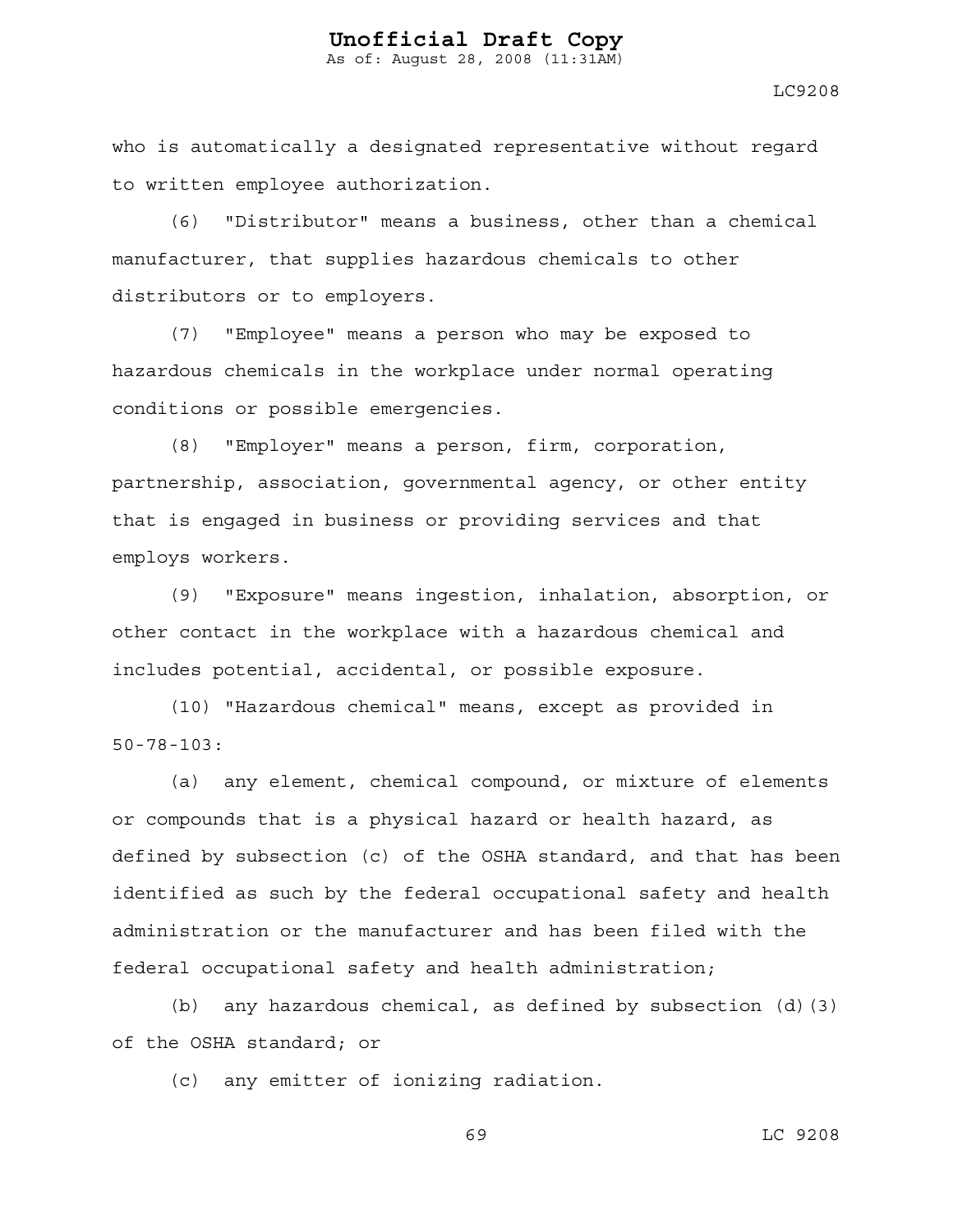LC9208

(11) "Label" means any written, printed, or graphic material displayed on or affixed to containers of hazardous chemicals.

(12) "Local fire chief" means the chief of a governmental fire agency organized under Title 7, chapter 33, or [sections 1 through 20] or the chief's designee.

(13) "Manufacturing employer" means an employer with a workplace classified in codes 31 through 33 of the North American Industry Classification System who manufactures, uses, or stores a hazardous chemical.

(14) "Material safety data sheet" means a document prepared in accordance with the requirements of the OSHA standard and containing chemical hazard and safe handling information.

(15) "Nonmanufacturing employer" means an employer with a workplace classified in a North American Industry Classification System code other than 31 through 33.

(16) "OSHA standard" means the hazard communication standard issued by the federal occupational safety and health administration, codified under 29 CFR 1910.1200.

(17) "Trade secret" means a confidential formula, pattern, process, device, or information, including chemical name or other unique chemical identifier, that is used in an employer's business and that gives the employer an opportunity to obtain an advantage over competitors.

(18) "Work area" means a room or defined space in a workplace where hazardous chemicals are produced, used, or stored and where employees are present.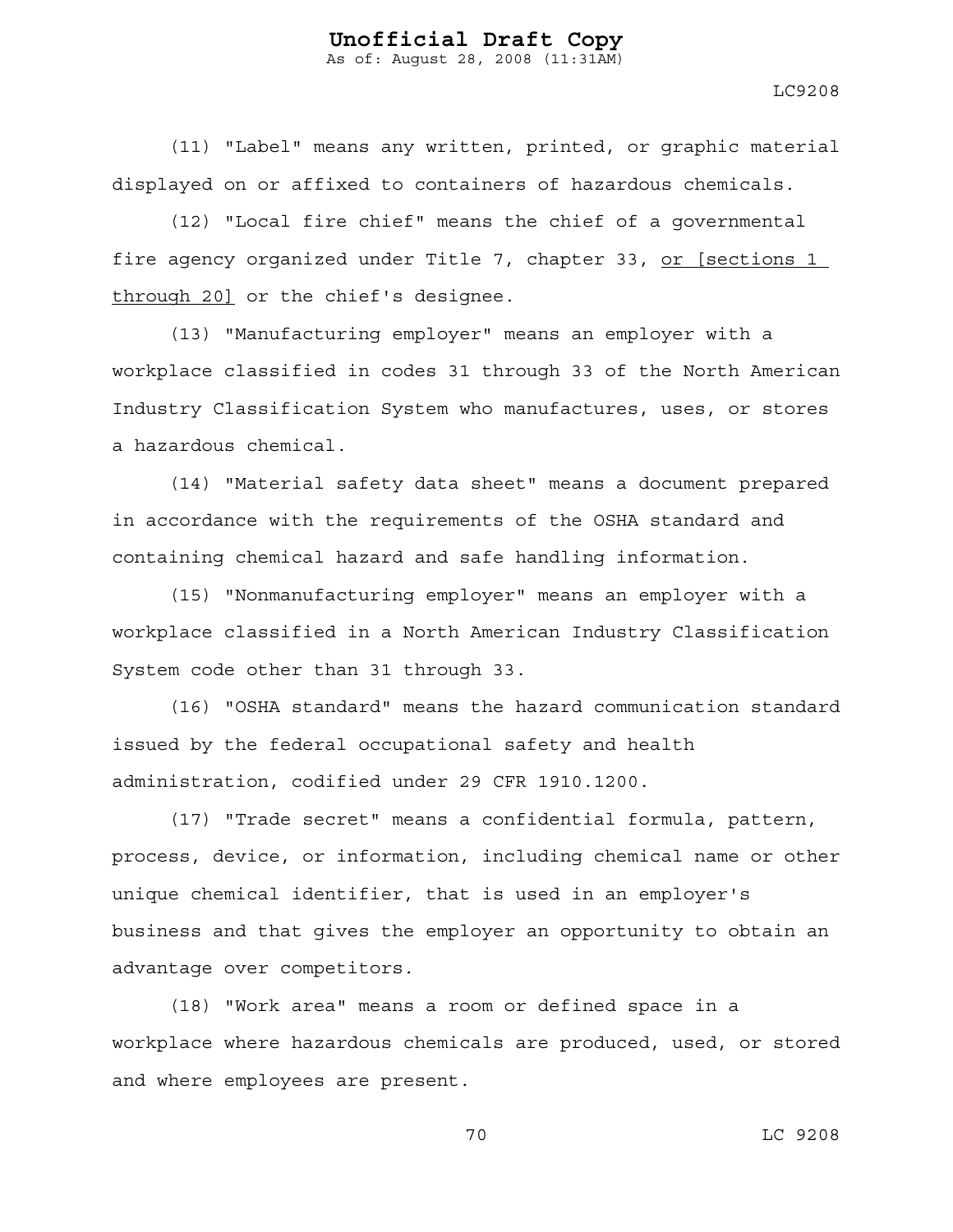LC9208

(19) "Workplace" means an establishment at one geographical location containing one or more work areas.

(20) "Workplace chemical list" means the list of hazardous chemicals developed under subsection (e)(1)(i) of the OSHA standard or under this chapter."

{*Internal References to 50-78-102: None.*}

**Section 55.** Section 53-30-503, MCA, is amended to read:

**"53-30-503. Definitions.** As used in this part, the following definitions apply:

(1) "Corporation" means an entity organized and existing pursuant to Title 35, chapter 1 or 2, and approved or designated by a local governmental entity.

(2) "Department" means the department of corrections.

(3) "Interlocal cooperation commission" means a commission established in accordance with Title 7, chapter 11, part 2.

(4) "Local governmental entity" means:

(a) a local governmental unit;

(b) a multijurisdictional service district; or

(c) an interlocal cooperation commission.

(5) "Multijurisdictional service district" means a district established in accordance with Title 7, chapter 11, part 11 [sections 1 through 20].

(6) "Regional correctional facility" means a facility for the housing of persons charged with or convicted of a criminal offense that is a joint detention center and correctional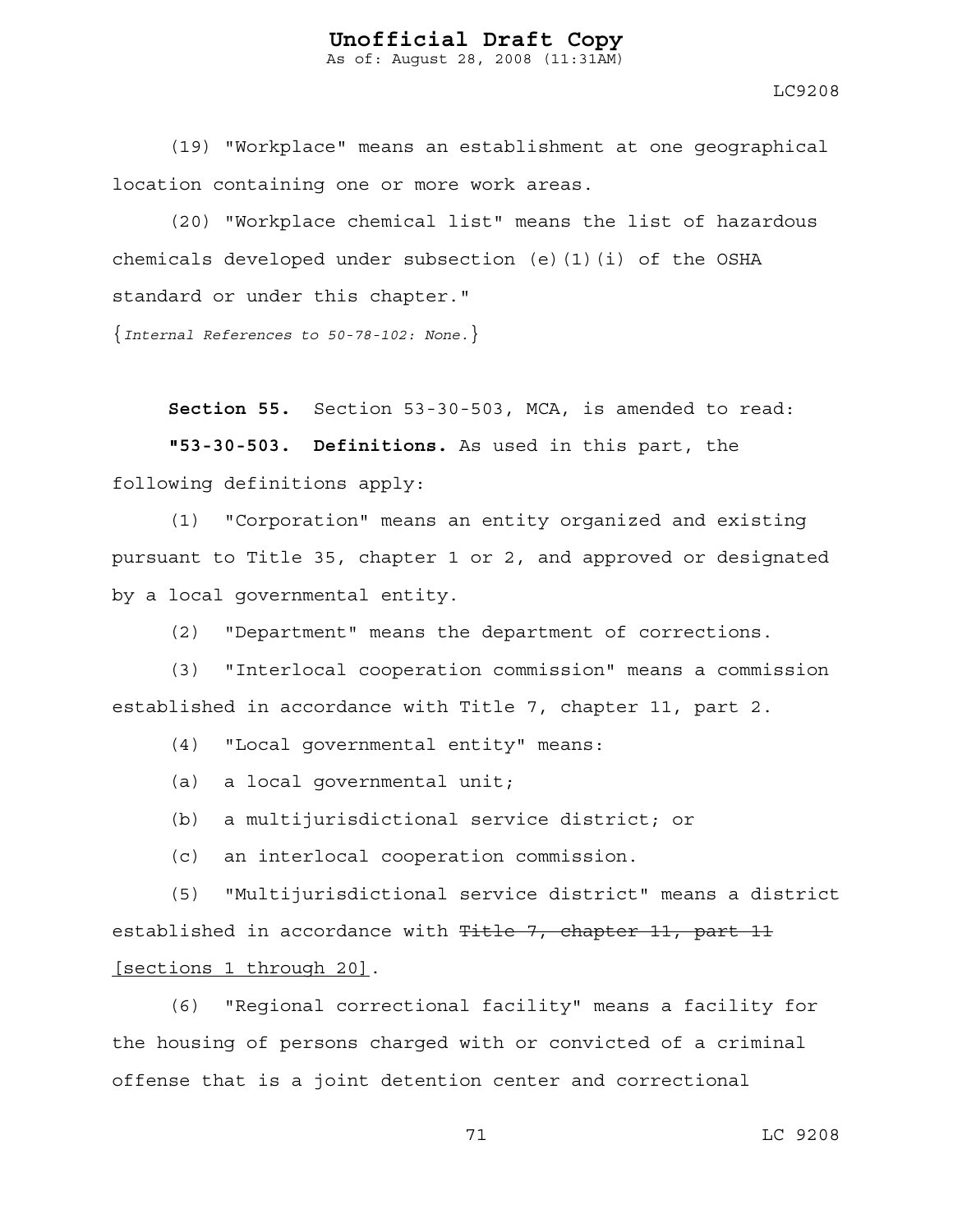As of: August 28, 2008 (11:31AM)

LC9208

facility and that is designed, constructed, or operated under this part by a local governmental entity, a corporation, the department, or any combination of a local governmental entity, a corporation, and the department."

{*Internal References to 53-30-503: None.*}

**Section 56.** Section 61-8-102, MCA, is amended to read:

**"61-8-102. Uniformity of interpretation -- definitions.** (1) Interpretation of this chapter in this state must be as consistent as possible with the interpretation of similar laws in other states.

(2) As used in this chapter, unless the context requires otherwise, the following definitions apply:

(a) "Authorized emergency vehicle" means a vehicle of a governmental fire agency organized under Title 7, chapter 33, or [sections 1 through 20], an ambulance, and an emergency vehicle designated or authorized by the department.

(b) "Bicycle" means:

(i) a vehicle propelled solely by human power upon which any person may ride and that has two tandem wheels and a seat height of more than 25 inches from the ground when the seat is raised to its highest position, except scooters and similar devices; or

(ii) a vehicle equipped with two or three wheels, foot pedals to permit muscular propulsion, and an independent power source providing a maximum of 2 brake horsepower. If a combustion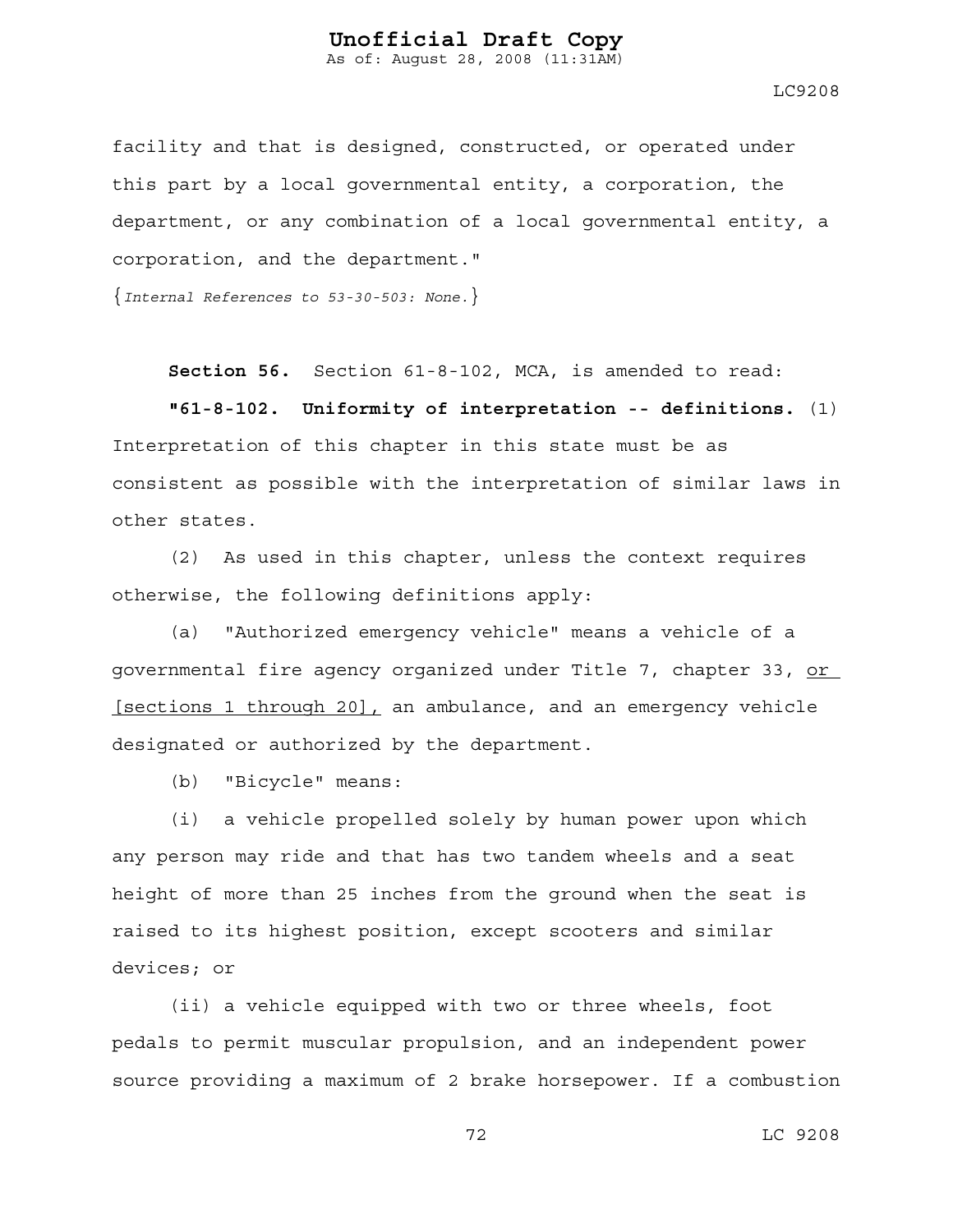LC9208

engine is used, the maximum piston or rotor displacement may not exceed 3.05 cubic inches, 50 centimeters, regardless of the number of chambers in the power source. The power source may not be capable of propelling the device, unassisted, at a speed exceeding 30 miles an hour, 48.28 kilometers an hour, on a level surface. The device must be equipped with a power drive system that functions directly or automatically only and does not require clutching or shifting by the operator after the drive system is engaged.

(c) "Business district" means the territory contiguous to and including a highway when within any 600 feet along a highway there are buildings in use for business or industrial purposes, including but not limited to hotels, banks, office buildings, railroad stations, and public buildings that occupy at least 300 feet of frontage on one side or 300 feet collectively on both sides of the highway.

(d) "Controlled-access highway" means a highway, street, or roadway in respect to which owners or occupants of abutting lands and other persons have no legal right of access to or from the highway, street, or roadway except at the points and in the manner as determined by the public authority having jurisdiction over the highway, street, or roadway.

(e) "Crosswalk" means:

(i) that part of a roadway at an intersection included within the connections of the lateral lines of the sidewalks on opposite sides of the highway measured from the curbs or, in the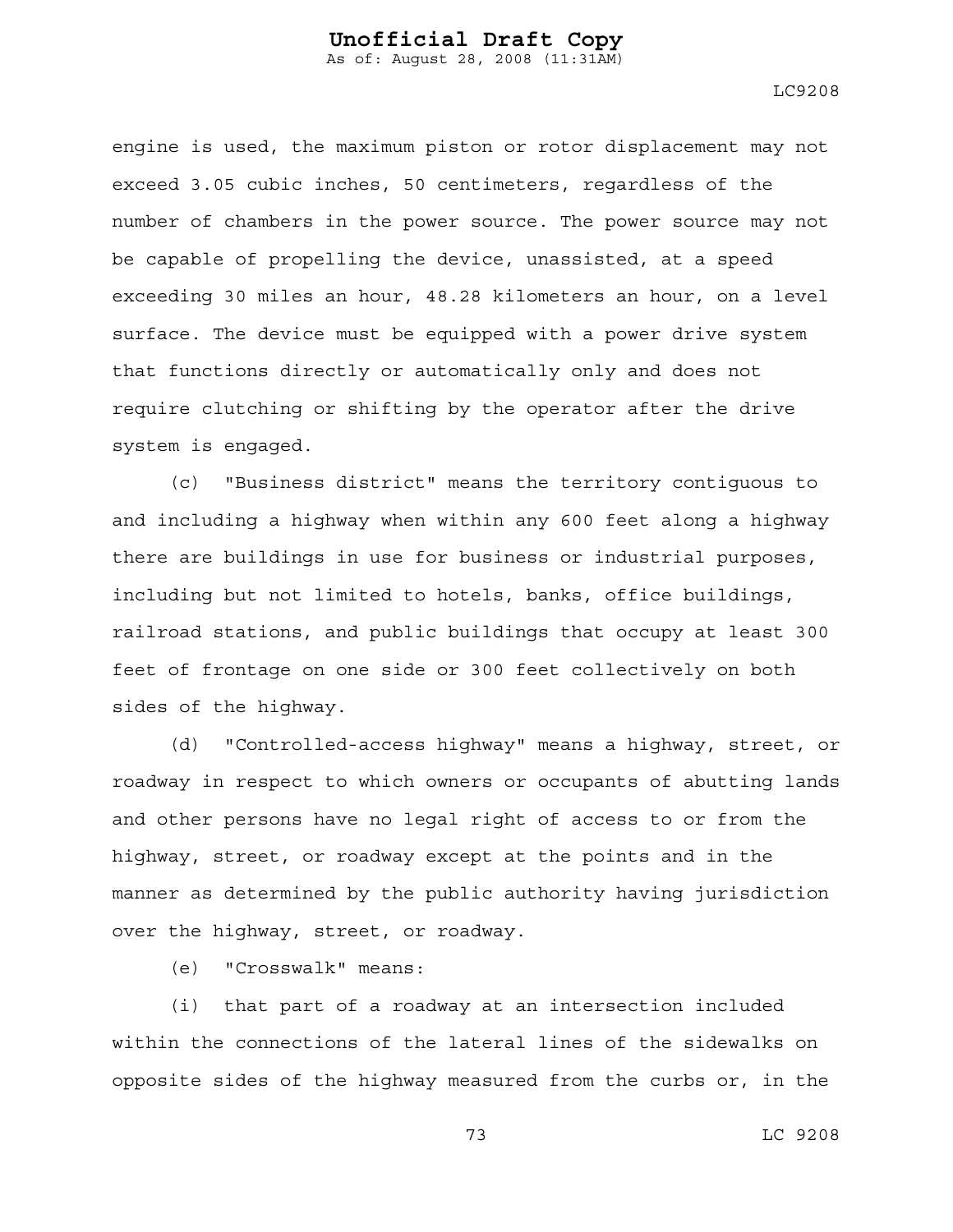LC9208

absence of curbs, from the edges of the traversable roadway;

(ii) any portion of a roadway at an intersection or elsewhere distinctly indicated for pedestrians crossing by lines or other markings on the surface.

(f) "Flag person" means a person who directs, controls, or alters the normal flow of vehicular traffic upon a street or highway as a result of a vehicular traffic hazard then present on that street or highway. This person, except a uniformed traffic enforcement officer exercising the officer's duty as a result of a planned vehicular traffic hazard, must be equipped as required by the rules of the department of transportation.

(g) "Highway" has the meaning provided in 61-1-101, but includes ways that have been or are later dedicated to public use.

(h) "Ignition interlock device" means ignition equipment that:

(i) analyzes the breath to determine blood alcohol concentration;

(ii) is approved by the department pursuant to 61-8-441; and

(iii) is designed to prevent a motor vehicle from being operated by a person who has consumed a specific amount of an alcoholic beverage.

(i) (i) "Intersection" means the area embraced within the prolongation or connection of the lateral curb lines or if there are no curb lines then the lateral boundary lines of the roadways of two highways that join one another at or approximately at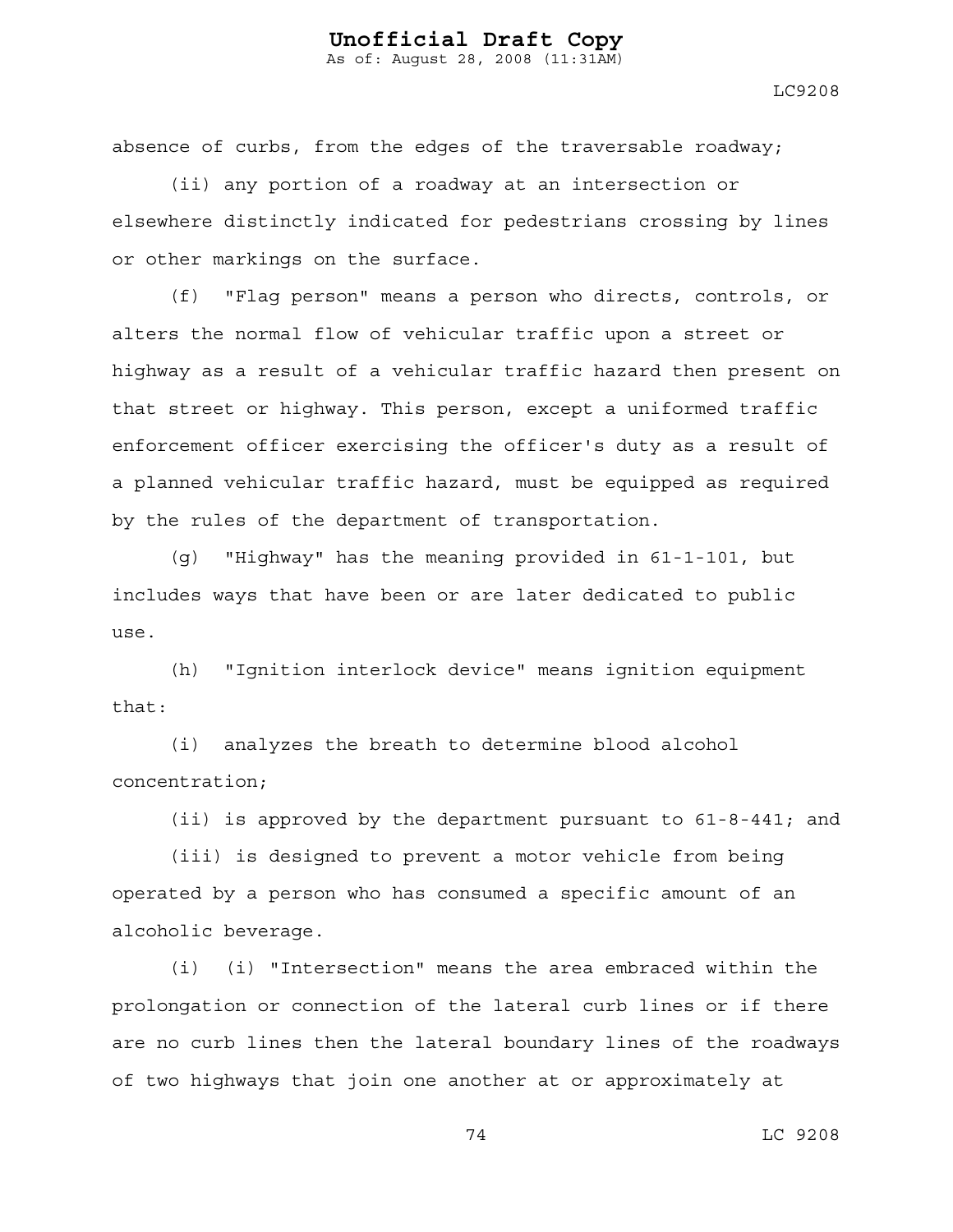As of: August 28, 2008 (11:31AM)

LC9208

right angles or the area within which vehicles traveling upon different highways joining at any other angle may come in conflict.

(ii) When a highway includes two roadways 30 feet or more apart, then every crossing of each roadway of the divided highway by an intersecting highway must be regarded as a separate intersection. If the intersecting highways also include two roadways 30 feet or more apart, then every crossing of two roadways of the highways must be regarded as a separate intersection.

(j) "Local authorities" means every county, municipal, and other local board or body having authority to enact laws relating to traffic under the constitution and laws of this state.

(k) "Noncommercial motor vehicle" or "noncommercial vehicle" means any motor vehicle or combination of motor vehicles that is not included in the definition of commercial motor vehicle in 61-1-101 and includes but is not limited to the vehicles listed in 61-1-101(8)(b).

(l) "Official traffic control devices" means all signs, signals, markings, and devices not inconsistent with this title that are placed or erected by authority of a public body or official having jurisdiction for the purpose of regulating, warning, or guiding traffic.

(m) "Pedestrian" means any person on foot or any person in a manually or mechanically propelled wheelchair or other low-powered, mechanically propelled vehicle designed specifically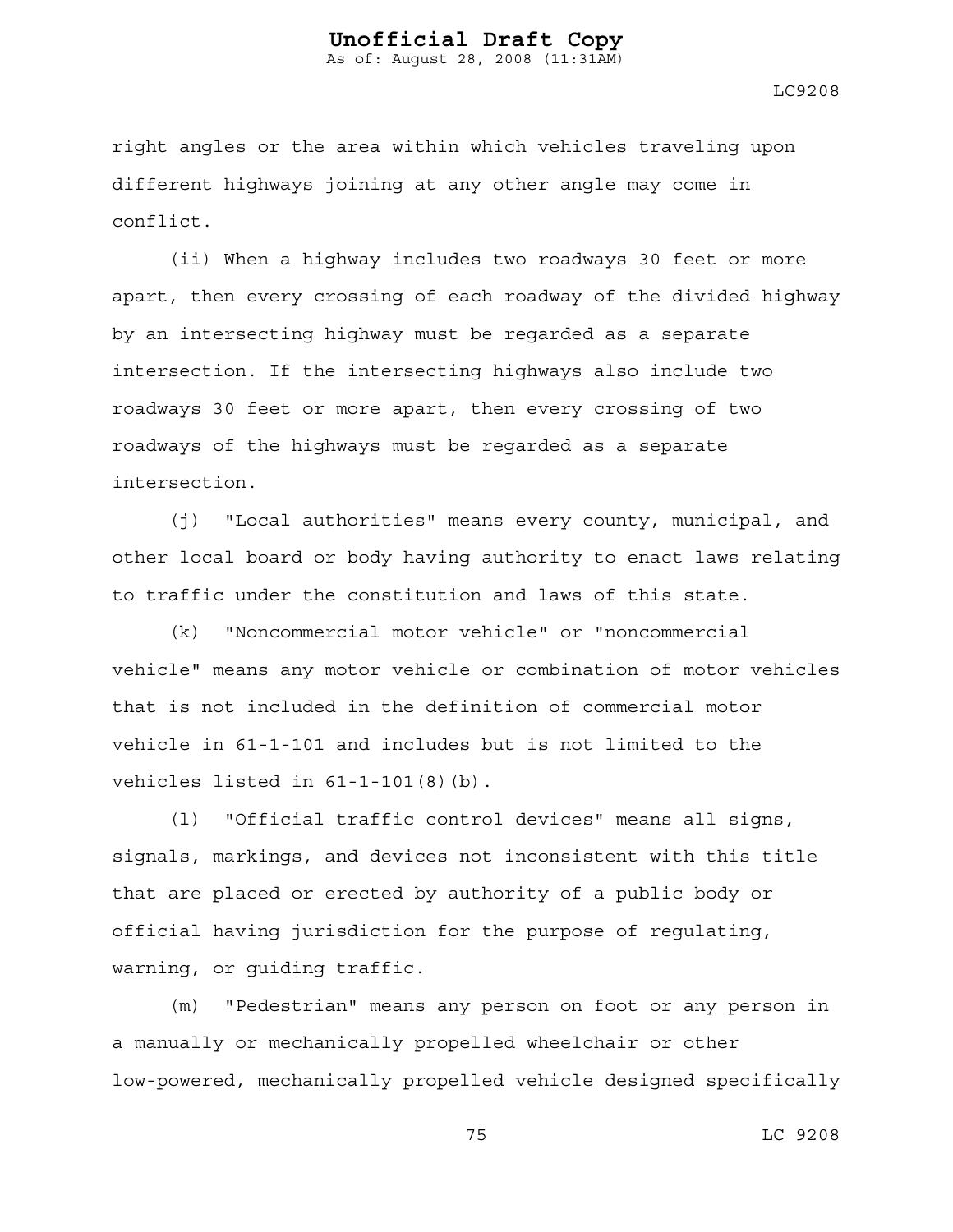As of: August 28, 2008 (11:31AM)

LC9208

for use by a physically disabled person.

(n) "Police vehicle" means a vehicle used in the service of any law enforcement agency.

(o) "Private road" or "driveway" means a way or place in private ownership and used for vehicular travel by the owner and those having express or implied permission from the owner, but not by other persons.

(p) "Residence district" means the territory contiguous to and including a highway not comprising a business district when the property on the highway for a distance of 300 feet or more is primarily improved with residences or residences and buildings in use for business.

(q) "Right-of-way" means the privilege of the immediate use of the roadway.

(r) "School bus" has the meaning provided in 20-10-101.

(s) "Sidewalk" means that portion of a street that is between the curb lines or the lateral lines of a roadway and the adjacent property lines and that is intended for use by pedestrians.

(t) "Traffic control signal" means a device, whether manually, electrically, or mechanically operated, by which traffic is alternately directed to stop and to proceed.

(u) "Urban district" means the territory contiguous to and including any street that is built up with structures devoted to business, industry, or dwelling houses situated at intervals of less than 100 feet for a distance of one-fourth mile or more."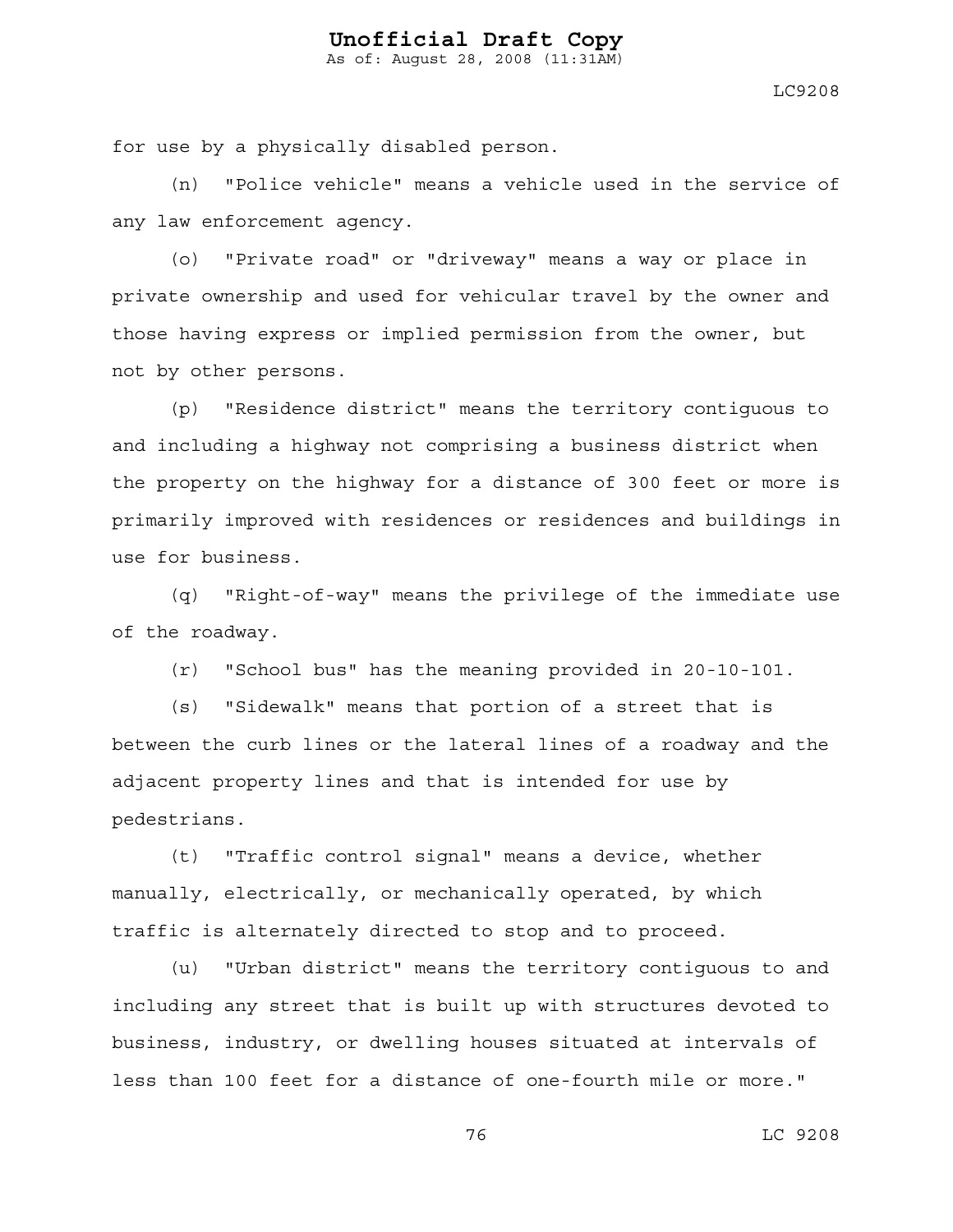As of: August 28, 2008 (11:31AM)

LC9208

|                 | $\{Internal References to 61-8-102:\}$ |                |                 |
|-----------------|----------------------------------------|----------------|-----------------|
| $15 - 6 - 219$  | $33 - 23 - 204$                        | $45 - 5 - 205$ | $61 - 1 - 101$  |
| $61 - 1 - 101$  | $61 - 1 - 101$                         | $61 - 8 - 380$ | $61 - 8 - 605$  |
| $61 - 9 - 102$  | $61 - 9 - 102$                         | $61 - 9 - 102$ | $61 - 9 - 103$  |
| $61 - 9 - 402$  | $61 - 9 - 406$                         | $61 - 9 - 415$ | $61 - 10 - 123$ |
| $61 - 12 - 101$ | $61 - 12 - 101$                        |                |                 |

**Section 57.** Section 70-30-102, MCA, is amended to read: **"70-30-102. Public uses enumerated.** Subject to the provisions of this chapter, the right of eminent domain may be exercised for the following public uses:

(1) all public uses authorized by the government of the United States;

(2) public buildings and grounds for the use of the state and all other public uses authorized by the legislature of the state;

(3) public buildings and grounds for the use of any county, city, town, or school district;

(4) canals, aqueducts, flumes, ditches, or pipes conducting water, heat, or gas for the use of the inhabitants of any county, city, or town;

(5) projects to raise the banks of streams, remove obstructions from streambanks, and widen, deepen, or straighten stream channels;

(6) water and water supply systems as provided in Title 7, chapter 13, part 44;

(7) roads, streets, alleys, controlled-access facilities, and other publicly owned buildings and facilities for the benefit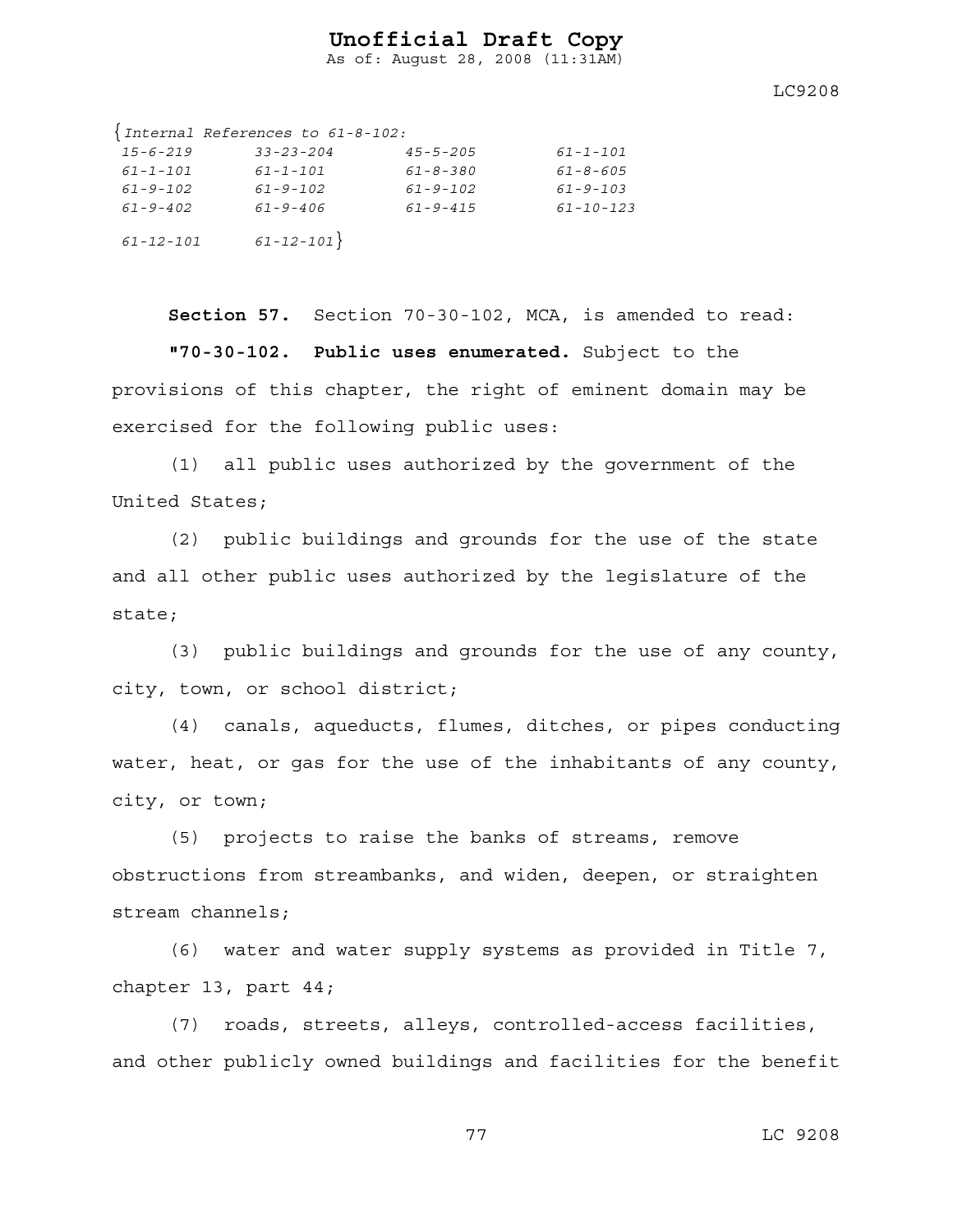As of: August 28, 2008 (11:31AM)

LC9208

of a county, city, or town or the inhabitants of a county, city, or town;

(8) acquisition of road-building material as provided in 7-14-2123;

(9) stock lanes as provided in 7-14-2621;

(10) parking areas as provided in 7-14-4501 and 7-14-4622;

(11) airport purposes as provided in 7-14-4801, 67-2-301, 67-7-210, and Title 67, chapters 10 and 11;

(12) urban renewal projects as provided in Title 7, chapter 15, parts 42 and 43, except that private property may be acquired for urban renewal through eminent domain only if the property is determined to be a blighted area, as defined in 7-15-4206(2)(a),  $(2)(h)$ ,  $(2)(k)$ , or  $(2)(n)$ , and may not be acquired for urban renewal through eminent domain if the purpose of the project is to increase government tax revenue;

(13) housing authority purposes as provided in Title 7, chapter 15, part 44;

(14) county recreational and cultural purposes as provided in 7-16-2105;

(15) city or town athletic fields and civic stadiums as provided in 7-16-4106;

(16) county cemetery purposes as provided in pursuant to 7-35-2201 [section 12], cemetery association purposes as provided in 35-20-104, and state veterans' cemetery purposes as provided in 10-2-604;

(17) preservation of historical or archaeological sites as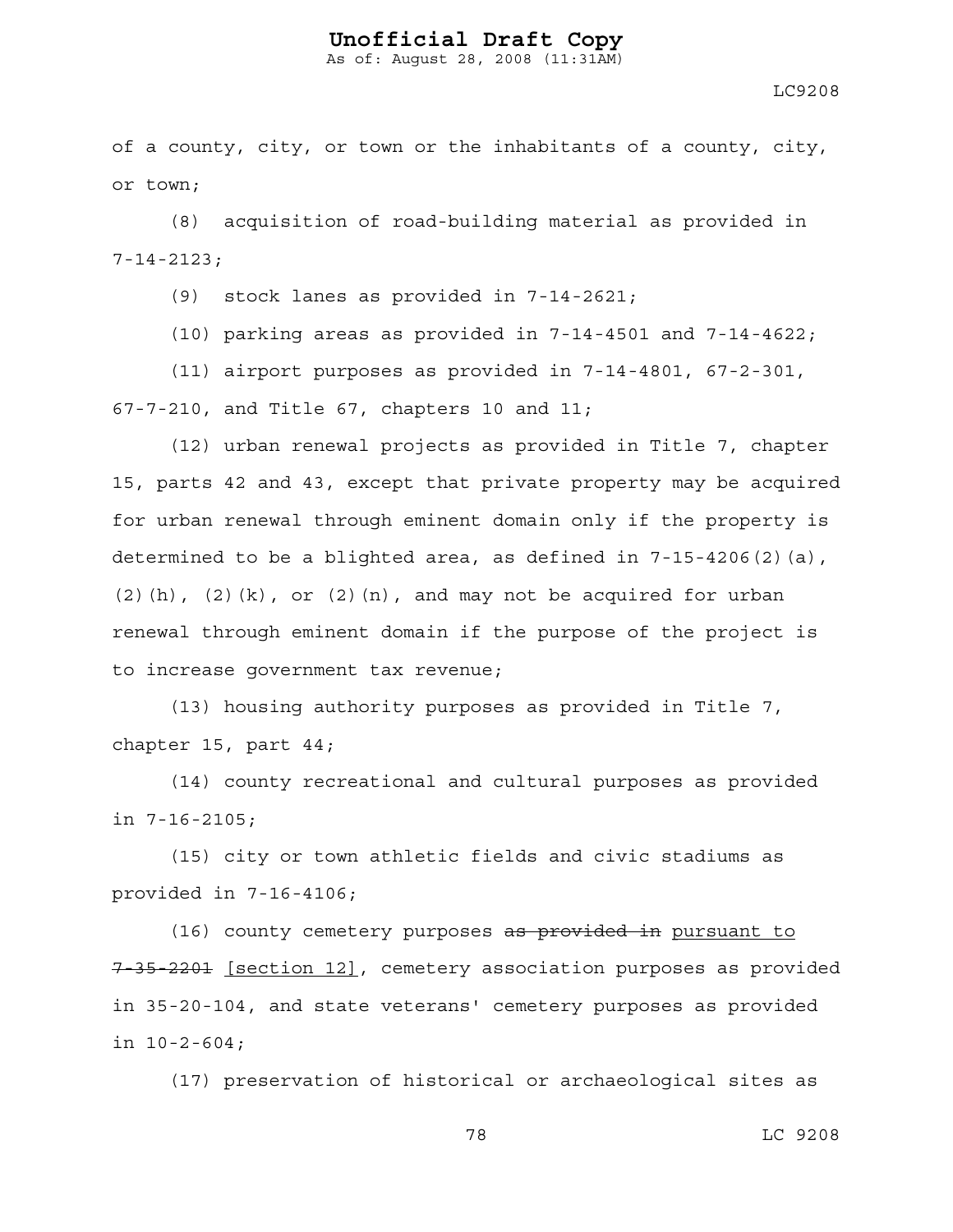As of: August 28, 2008 (11:31AM)

LC9208

provided in 23-1-102 and 87-1-209(2);

(18) public assistance purposes as provided in 53-2-201;

(19) highway purposes as provided in 60-4-103 and 60-4-104;

(20) common carrier pipelines as provided in 69-13-104;

(21) water supply, water transportation, and water treatment systems as provided in 75-6-313;

(22) mitigation of the release or threatened release of a hazardous or deleterious substance as provided in 75-10-720;

(23) the acquisition of nonconforming outdoor advertising as provided in 75-15-123;

(24) screening for or the relocation or removal of junkyards, motor vehicle graveyards, motor vehicle wrecking facilities, garbage dumps, and sanitary landfills as provided in 75-15-223;

(25) water conservation and flood control projects as provided in 76-5-1108;

(26) acquisition of natural areas as provided in 76-12-108;

(27) acquisition of water rights for the natural flow of water as provided in 85-1-204;

(28) property and water rights necessary for waterworks as provided in 85-1-209 and 85-7-1904;

(29) conservancy district purposes as provided in 85-9-410;

(30) wharves, docks, piers, chutes, booms, ferries, bridges, private roads, plank and turnpike roads, and railroads;

(31) canals, ditches, flumes, aqueducts, and pipes for:

(a) supplying mines, mills, and smelters for the reduction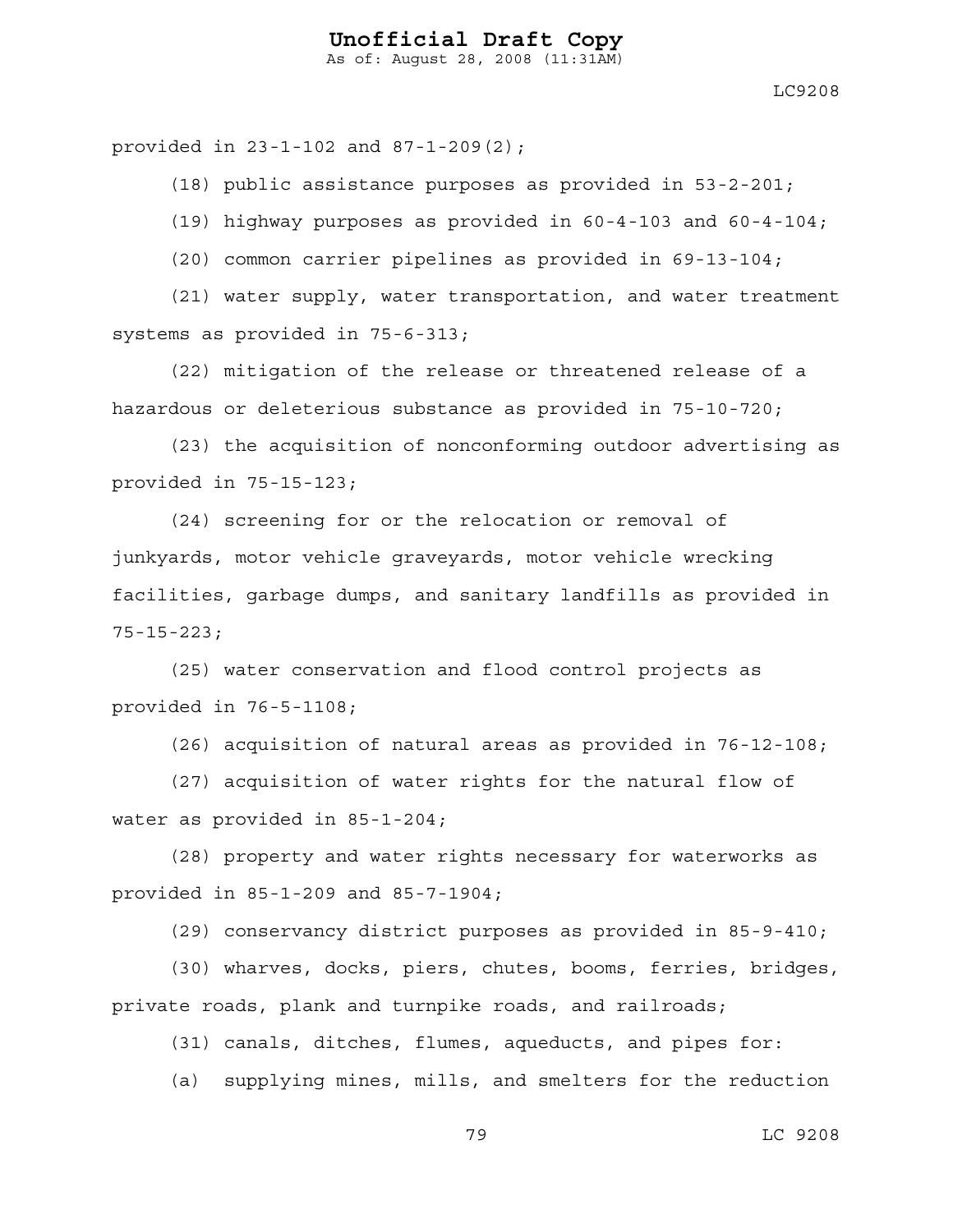LC9208

of ores;

(b) supplying farming neighborhoods with water and drainage;

(c) reclaiming lands; and

(d) floating logs and lumber on streams that are not navigable;

(32) sites for reservoirs necessary for collecting and storing water. However, reservoir sites must possess a public use demonstrable to the district court as the highest and best use of the land.

(33) roads, tunnels, and dumping places for working mines, mills, or smelters for the reduction of ores;

(34) outlets, natural or otherwise, for the flow, deposit, or conduct of tailings or refuse matter from mines, mills, and smelters for the reduction of ores;

(35) an occupancy in common by the owners or the possessors of different mines of any place for the flow, deposit, or conduct of tailings or refuse matter from their several mines, mills, or smelters for reduction of ores and sites for reservoirs necessary for collecting and storing water for the mines, mills, or smelters. However, the reservoir sites must possess a public use demonstrable to the district court as the highest and best use of the land.

(36) private roads leading from highways to residences or farms;

(37) telephone or electrical energy lines, except that local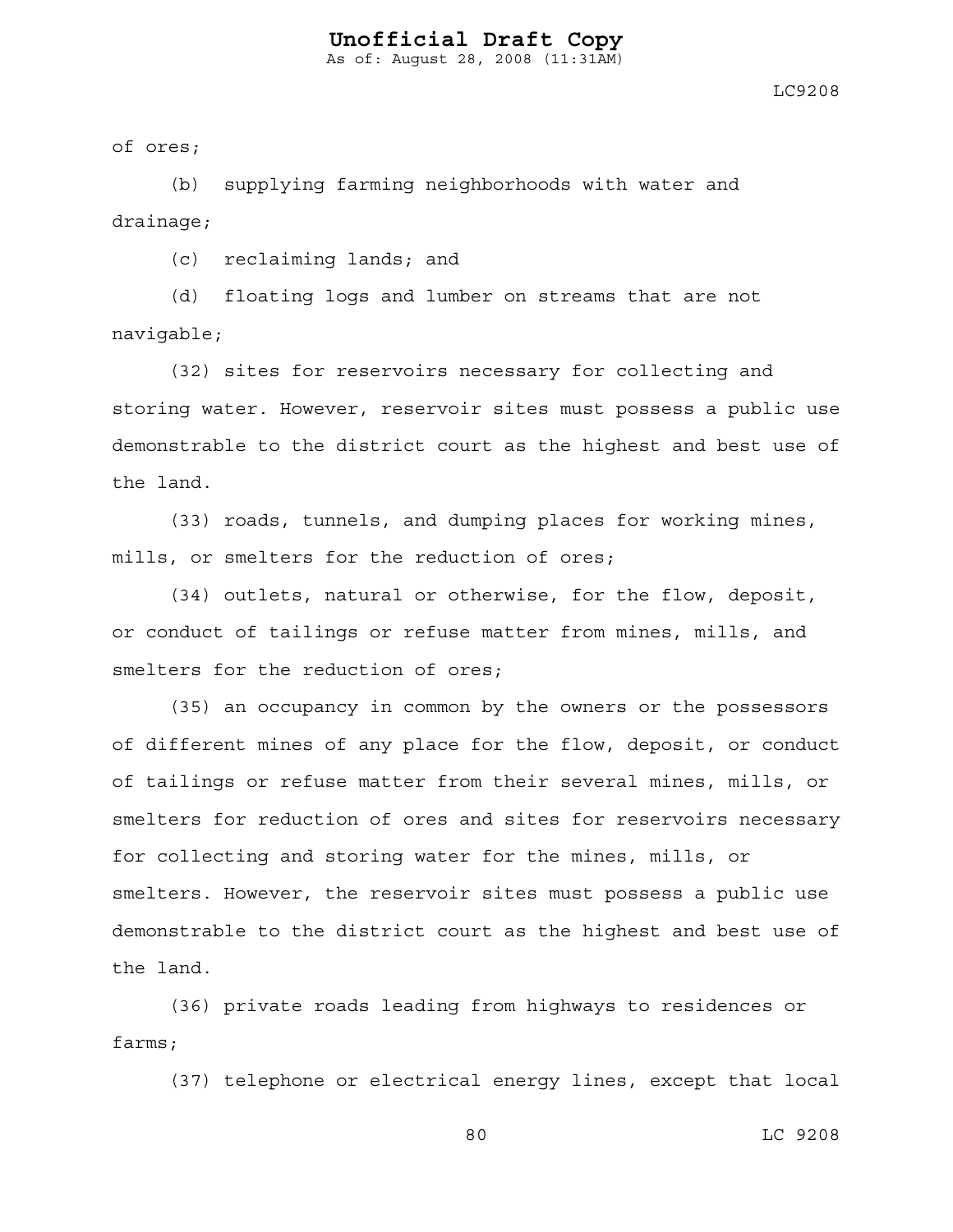LC9208

government entities as defined in 2-7-501, municipal utilities, or competitive electricity suppliers may not use this chapter to acquire existing telephone or electrical energy lines and appurtenant facilities owned by a public utility or cooperative for the purpose of transmitting or distributing electricity or providing telecommunications services;

(38) telegraph lines;

(39) sewerage of any:

(a) county, city, or town or any subdivision of a county, city, or town, whether incorporated or unincorporated;

(b) settlement consisting of not less than 10 families; or

(c) public buildings belonging to the state or to any college or university;

(40) tramway lines;

(41) logging railways;

(42) temporary logging roads and banking grounds for the transportation of logs and timber products to public streams, lakes, mills, railroads, or highways for a time that the court or judge may determine. However, the grounds of state institutions may not be used for this purpose.

(43) underground reservoirs suitable for storage of natural gas;

(44) projects to mine and extract ores, metals, or minerals owned by the condemnor located beneath or upon the surface of property where the title to the surface vests in others. However, the use of the surface of property for strip mining or open-pit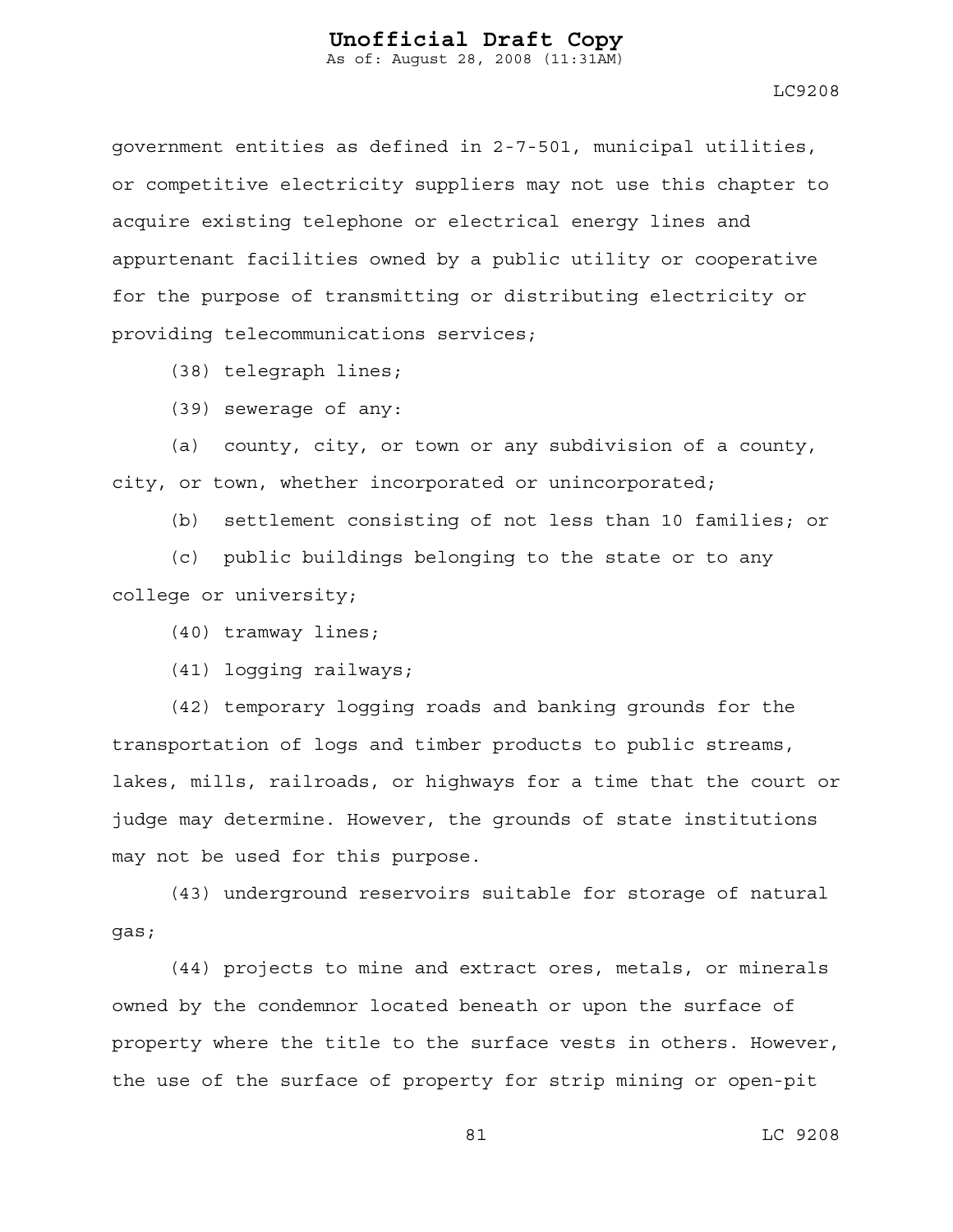As of: August 28, 2008 (11:31AM)

LC9208

mining of coal (i.e., any mining method or process in which the strata or overburden is removed or displaced in order to extract the coal) is not a public use, and eminent domain may not be exercised for this purpose.

(45) projects to restore and reclaim lands that were strip mined or underground mined for coal and not reclaimed in accordance with Title 82, chapter 4, part 2, and to abate or control adverse effects of strip or underground mining on those lands." {*Internal References to 70-30-102: 7-5-4106 7-15-4206 15-7-202 70-30-103 70-30-111 77-2-101*}

**Section 58.** Section 76-13-104, MCA, is amended to read:

**"76-13-104. Functions of department -- rulemaking.** (1) The department has the duty to ensure the protection of land under state and private ownership and to suppress wildfires on land under state and private ownership. No fees may be collected for this purpose except fees provided for in 76-13-201.

(2) (a) The department shall adopt rules to protect the natural resources of the state, especially the natural resources owned by the state, from destruction by fire and for that purpose, in declared emergencies, may employ personnel and incur other expenses when necessary.

(b) The department may adopt and enforce reasonable rules for the purpose of enforcing and accomplishing the provisions and purposes of part 2 and this part.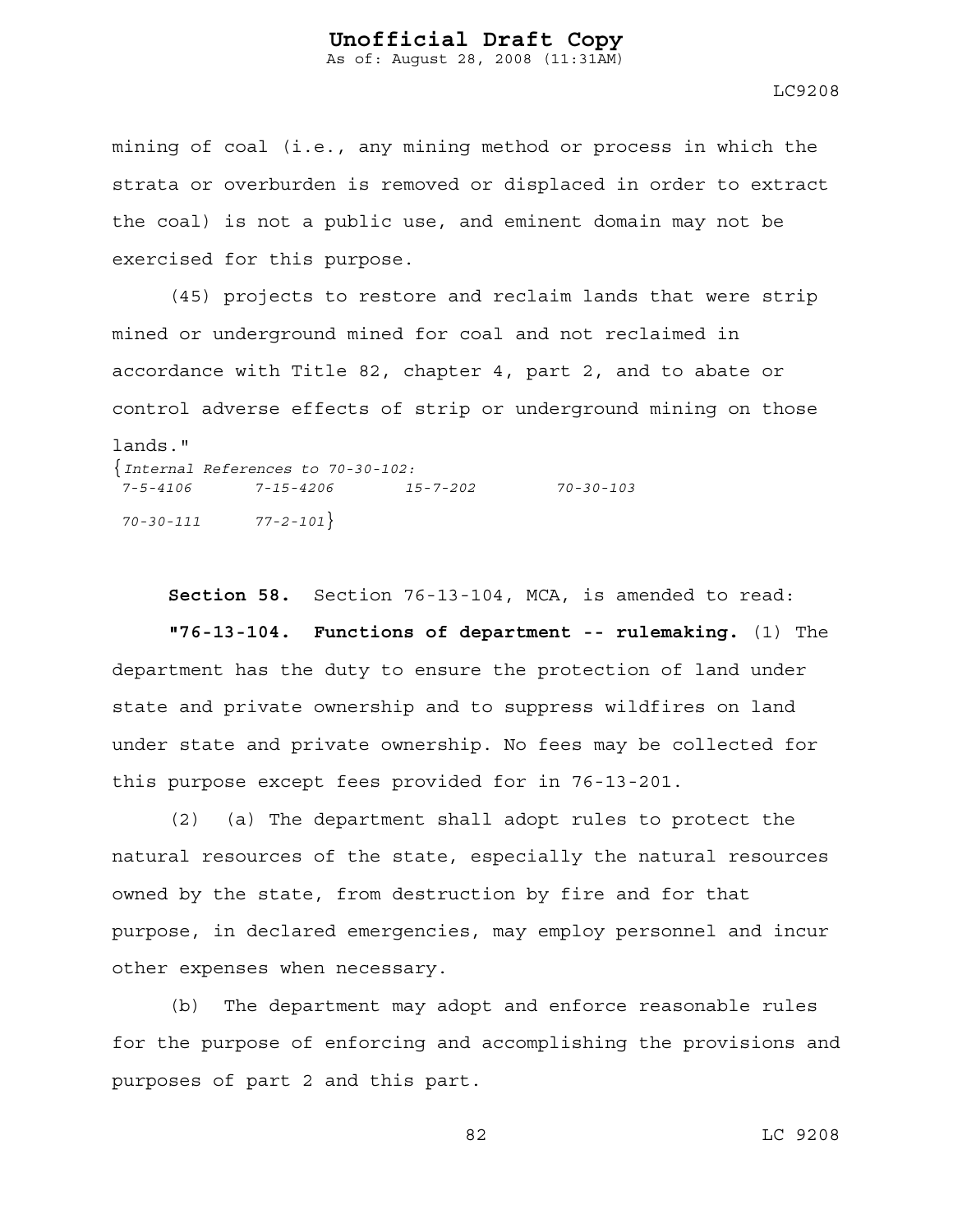LC9208

(3) The duty imposed on the department under this section is not exclusive to the department and does not absolve private property owners or local governmental fire agencies organized under Title 7, chapter 33, or [sections 1 through 20] from any fire protection or suppression responsibilities.

(4) The department may give technical and practical advice concerning forest, range, water, and soil conservation and the establishment and maintenance of woodlots, windbreaks, shelterbelts, and fire protection.

(5) The department shall cooperate with all public and other agencies in the development, protection, and conservation of the forest, range, and water resources in this state.

(6) The department shall establish and maintain wildland fire control training programs.

(7) The department shall appoint firewardens in the number and localities that it considers necessary, subject to confirmation by the local county government, and shall adopt rules prescribing the qualifications and duties of firewardens that are in addition to those provided in 76-13-116.

(8) By October 1, 2008, the The department shall adopt rules addressing development within the wildland-urban interface, including but not limited to:

(a) best practices for development within the wildland-urban interface; and

(b) criteria for providing grant and loan assistance to local government entities to encourage adoption of best practices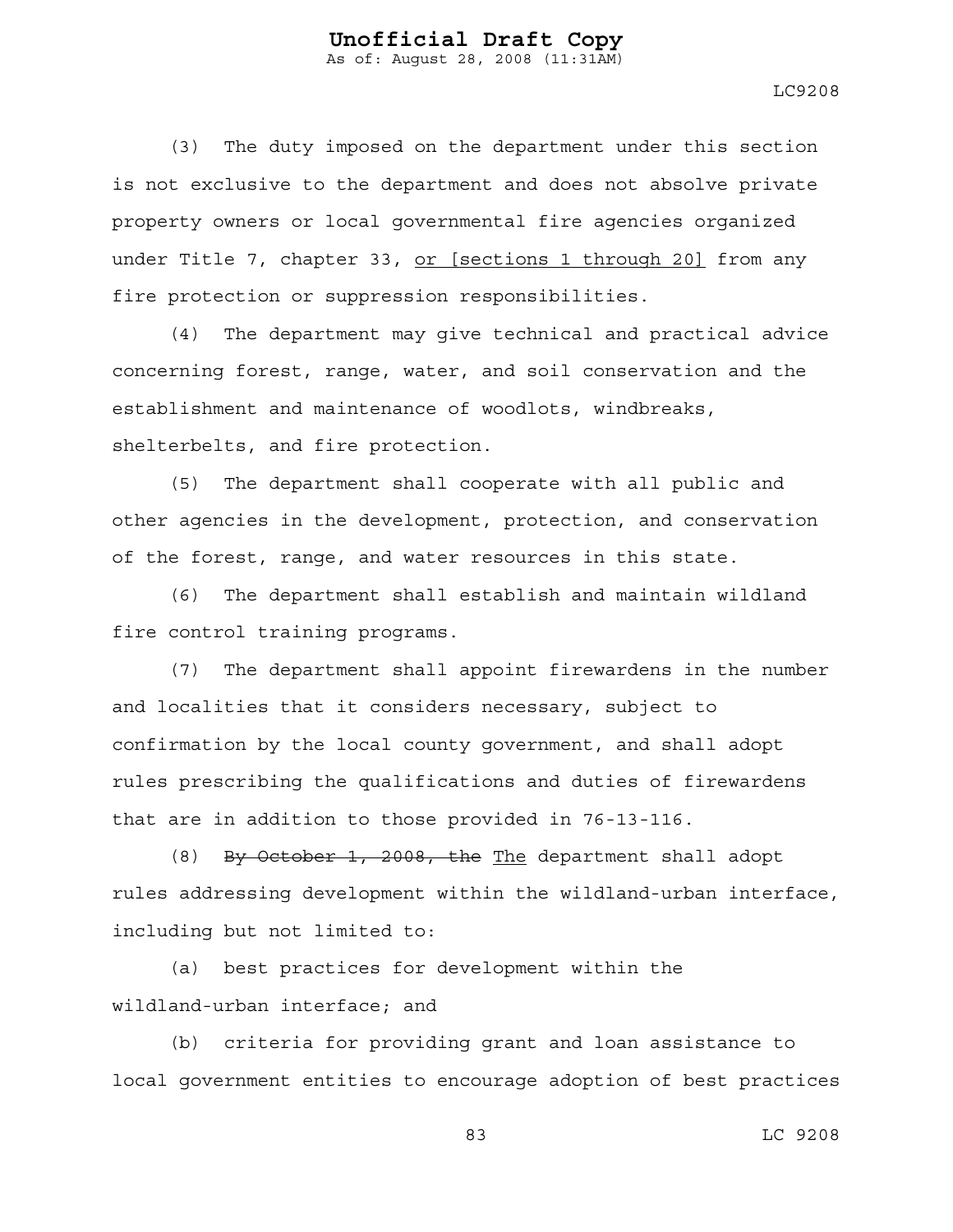LC9208

for development within the wildland-urban interface." {*Internal References to 76-13-104:* 

 *76-13-116*}

NEW SECTION. **Section 59. {standard} Repealer.** Sections 7- 11-1101, 7-11-1105, 7-11-1106, 7-11-1107, 7-11-1111, 7-12-4001, 7-13-201, 7-13-202, 7-13-203, 7-13-204, 7-13-205, 7-13-206, 7-13- 207, 7-13-208, 7-13-209, 7-13-210, 7-13-211, 7-13-212, 7-13-213, 7-13-215, 7-13-216, 7-13-217, 7-13-218, 7-13-231, 7-13-232, 7-13- 233, 7-13-234, 7-13-235, 7-13-236, 7-13-237, 7-13-301, 7-13-302, 7-13-303, 7-13-304, 7-13-305, 7-13-306, 7-13-307, 7-13-308, 7-13- 309, 7-13-310, 7-13-311, 7-13-2501, 7-13-2502, 7-13-2503, 7-13- 2504, 7-13-2505, 7-13-2506, 7-13-2507, 7-13-2508, 7-13-2509, 7- 13-2510, 7-13-2521, 7-13-2527, 7-13-2528, 7-13-2529, 7-13-2541, 7-13-2542, 7-14-2701, 7-14-2702, 7-14-2703, 7-14-2704, 7-14-2705, 7-14-2706, 7-14-2707, 7-14-2708, 7-14-2709, 7-14-2710, 7-14-2711, 7-14-2712, 7-14-2713, 7-14-2714, 7-14-2715, 7-14-2716, 7-14-2717, 7-14-2718, 7-14-2719, 7-14-2720, 7-14-2721, 7-14-2731, 7-14-2732, 7-14-2733, 7-14-2734, 7-14-2735, 7-14-2736, 7-14-2737, 7-14-2738, 7-14-2739, 7-14-2740, 7-14-2741, 7-14-2742, 7-14-2743, 7-14-2744, 7-14-2745, 7-14-2746, 7-14-2751, 7-14-2752, 7-14-2753, 7-14-2754, 7-14-2755, 7-14-2756, 7-14-2757, 7-14-2758, 7-14-2759, 7-14-2760, 7-14-2761, 7-14-2762, 7-14-2763, 7-14-2901, 7-14-2902, 7-14-2903, 7-14-2907, 7-14-2908, 7-16-2201, 7-16-2202, 7-16-2203, 7-16-2205, 7-16-2211, 7-16-2212, 7-16-2213, 7-16-2214, 7-16-2215, 7-16-2216,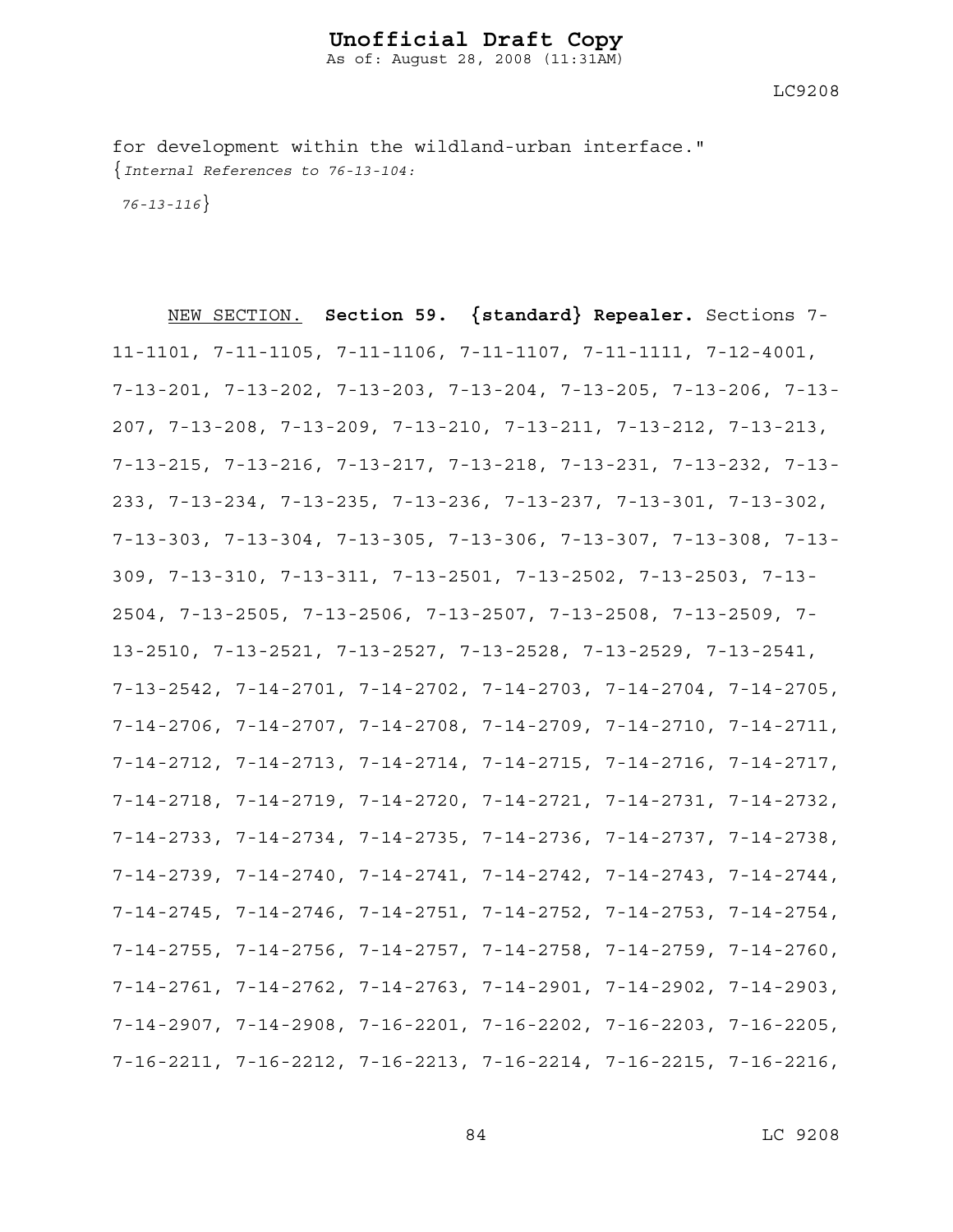As of: August 28, 2008 (11:31AM)

| $7-16-2217$ , $7-16-2218$ , $7-16-2219$ , $7-16-2401$ , $7-16-2402$ , $7-16-2403$ , |  |  |
|-------------------------------------------------------------------------------------|--|--|
| 7-16-2411, 7-16-2412, 7-16-2413, 7-16-2421, 7-16-2422, 7-16-2423,                   |  |  |
| 7-16-2431, 7-16-2433, 7-16-2441, 7-16-2442, 7-16-2443, 7-21-3401,                   |  |  |
| $7-21-3406$ , $7-21-3407$ , $7-21-3408$ , $7-21-3409$ , $7-21-3410$ , $7-21-3412$ , |  |  |
| $7-21-3413$ , $7-21-3421$ , $7-21-3422$ , $7-21-3423$ , $7-21-3424$ , $7-21-3425$ , |  |  |
| 7-21-3426, 7-21-3427, 7-21-3428, 7-21-3429, 7-21-3430, 7-21-3431,                   |  |  |
| 7-21-3432, 7-21-3433, 7-21-3434, 7-21-3435, 7-21-3451, 7-21-3452,                   |  |  |
| 7-21-3453, 7-21-3454, 7-21-3455, 7-21-3456, 7-21-3457, 7-21-3458,                   |  |  |
| 7-22-2207, 7-22-2208, 7-22-2209, 7-22-2210, 7-22-2211, 7-22-2212,                   |  |  |
| 7-22-2213, 7-22-2214, 7-22-2215, 7-22-2216, 7-22-2221, 7-22-2222,                   |  |  |
| 7-22-2223, 7-22-2224, 7-22-2225, 7-22-2226, 7-22-2231, 7-22-2232,                   |  |  |
| 7-22-2233, 7-22-2401, 7-22-2402, 7-22-2403, 7-22-2405, 7-22-2408,                   |  |  |
| $7-22-2409$ , $7-22-2410$ , $7-22-2411$ , $7-22-2415$ , $7-22-2416$ , $7-22-2417$ , |  |  |
| 7-22-2418, 7-22-2419, 7-22-2420, 7-22-2431, 7-22-2432, 7-22-2433,                   |  |  |
| 7-22-2434, 7-22-2441, 7-22-2442, 7-22-2443, 7-22-2444, 7-22-2445,                   |  |  |
| $7-22-2446$ , $7-22-2447$ , $7-22-2448$ , $7-33-2101$ , $7-33-2102$ , $7-33-2103$ , |  |  |
| $7-33-2104$ , $7-33-2105$ , $7-33-2106$ , $7-33-2107$ , $7-33-2108$ , $7-33-2109$ , |  |  |
| 7-33-2110, 7-33-2111, 7-33-2120, 7-33-2125, 7-33-2126, 7-33-2127,                   |  |  |
| 7-33-2128, 7-33-2129, 7-33-2141, 7-33-2142, 7-33-2143, 7-33-2144,                   |  |  |
| $7-34-2101$ , $7-34-2103$ , $7-34-2104$ , $7-34-2105$ , $7-34-2106$ , $7-34-2107$ , |  |  |
| $7-34-2108$ , $7-34-2109$ , $7-34-2110$ , $7-34-2111$ , $7-34-2112$ , $7-34-2113$ , |  |  |
| $7-34-2114$ , $7-34-2115$ , $7-34-2116$ , $7-34-2117$ , $7-34-2118$ , $7-34-2119$ , |  |  |
| $7-34-2120$ , $7-34-2121$ , $7-34-2123$ , $7-34-2131$ , $7-34-2132$ , $7-34-2133$ , |  |  |
| 7-34-2137, 7-34-2138, 7-34-2151, 7-34-2152, 7-34-2153, 7-34-2154,                   |  |  |
| 7-34-2155, 7-34-2156, 7-34-2157, 7-34-2158, 7-34-2159, 7-34-2160,                   |  |  |
| $7-34-2161$ , $7-34-2162$ , $7-34-2163$ , $7-34-2164$ , $7-35-101$ , $7-35-102$ ,   |  |  |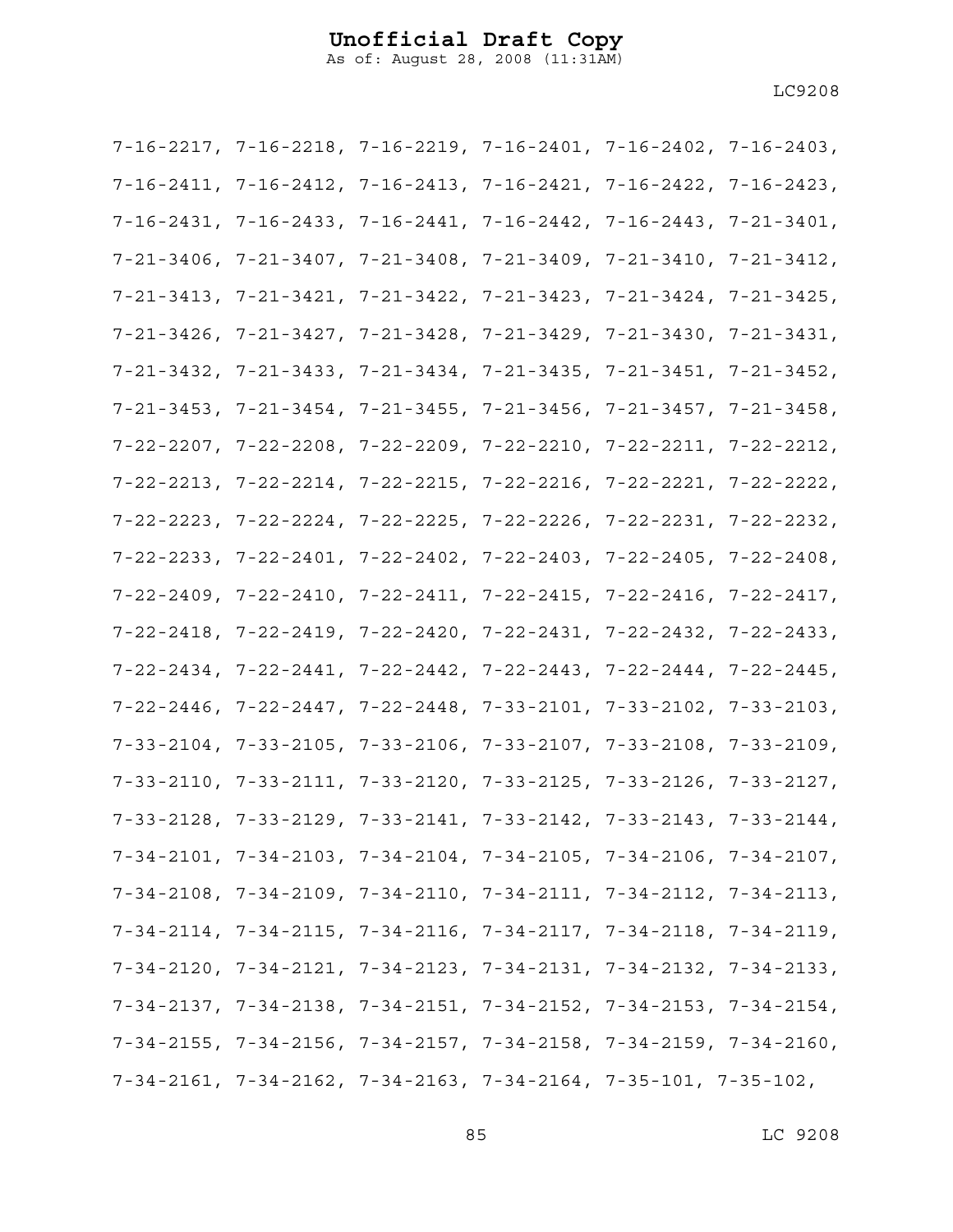As of: August 28, 2008 (11:31AM)

7-35-2101, 7-35-2102, 7-35-2103, 7-35-2104, 7-35-2105, 7-35-2106, 7-35-2107, 7-35-2108, 7-35-2109, 7-35-2110, 7-35-2111, 7-35-2112, 7-35-2113, 7-35-2114, 7-35-2115, 7-35-2116, 7-35-2121, 7-35-2122, 7-35-2123, 7-35-2124, 7-35-2125, 7-35-2201, 7-35-2202, 7-35-4101, 7-35-4103, 7-35-4105, 7-35-4106, 7-35-4107, 7-35-4108, AND 7-35- 4109, MCA, are repealed. {*Internal References to 7-11-1101: None. Internal References to 7-11-1105: None. Internal References to 7-11-1106: 7-6-2527 7-11-1112 Internal References to 7-11-1107: None. Internal References to 7-11-1111: None. Internal References to 7-12-4001: None. Internal References to 7-13-201: None. Internal References to 7-13-202: None. Internal References to 7-13-203: 7-13-303\* Internal References to 7-13-204: 7-13-303\* Internal References to 7-13-205: 7-13-217 7-13-303\* Internal References to 7-13-206: 7-13-303\* Internal References to 7-13-207: 7-13-303\* Internal References to 7-13-208: 7-13-209 7-13-212 7-13-231 7-13-303\* Internal References to 7-13-209: 7-13-210 7-13-231 7-13-303\* Internal References to 7-13-210: 7-13-303\* 20-15-403 Internal References to 7-13-211: 7-13-212 7-13-231 7-13-231 7-13-303\* Internal References to 7-13-212: 7-13-217 7-13-303 Internal References to 7-13-213: 7-13-202 Internal References to 7-13-215: None. Internal References to 7-13-216: None. Internal References to 7-13-217: None. Internal References to 7-13-218: None. Internal References to 7-13-231: 7-13-307\* Internal References to 7-13-232: 7-13-231 7-13-307\* Internal References to 7-13-233: 7-13-236 7-13-307 Internal References to 7-13-234: None. Internal References to 7-13-235: None. Internal References to 7-13-236: None. Internal References to 7-13-237: None. Internal References to 7-13-301: None. Internal References to 7-13-302: None. Internal References to 7-13-303: None. Internal References to 7-13-304: None. Internal References to 7-13-305: 7-13-302 Internal References to 7-13-306: None. Internal References to 7-13-307: 7-13-308*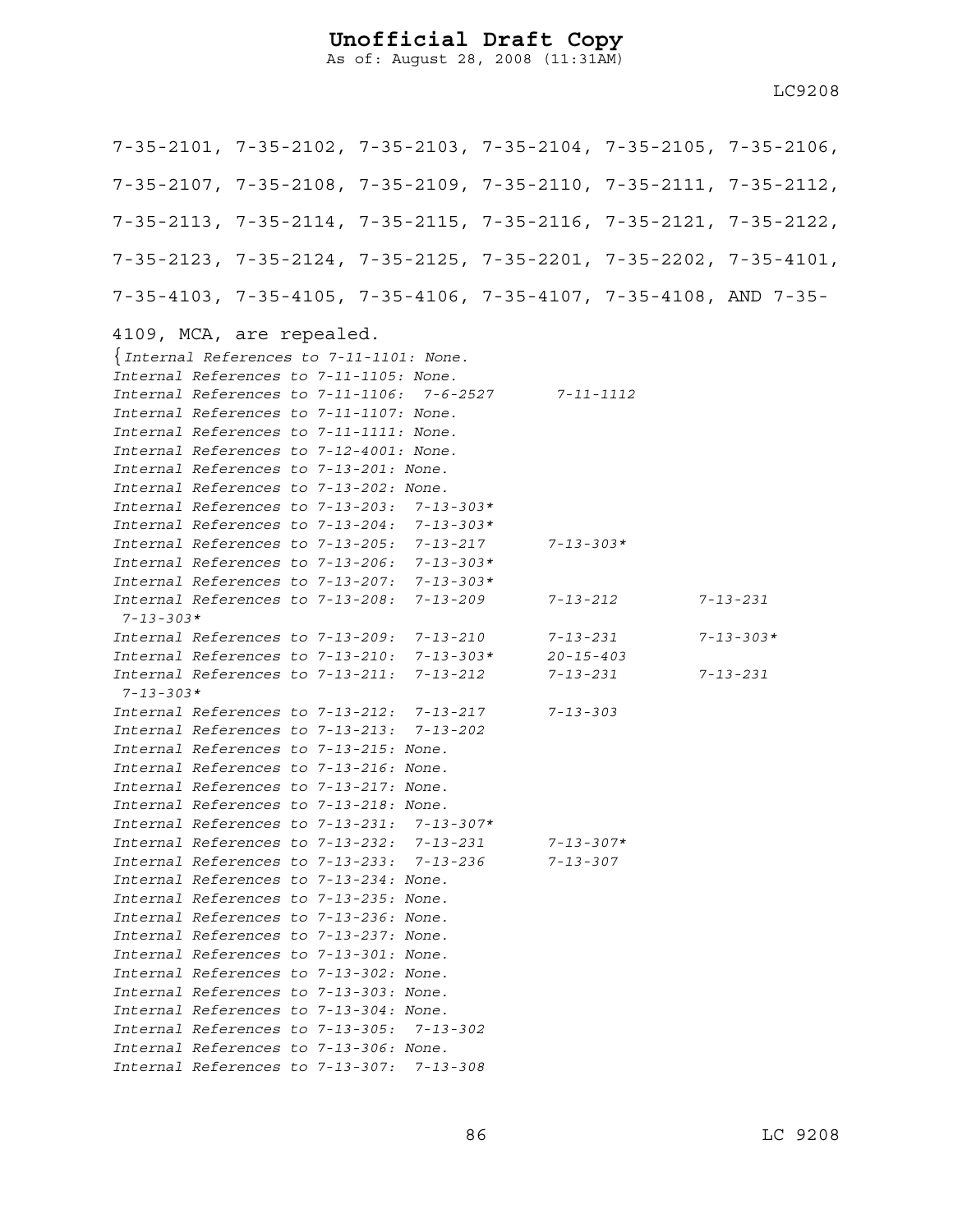As of: August 28, 2008 (11:31AM)

LC9208

*Internal References to 7-13-2506: 7-13-2504 7-13-2512 7-13-2541\** 

|  | Internal References to 7-13-308: None.      |                                             |            |
|--|---------------------------------------------|---------------------------------------------|------------|
|  | Internal References to 7-13-309: None.      |                                             |            |
|  | Internal References to 7-13-310: None.      |                                             |            |
|  | Internal References to 7-13-311: None.      |                                             |            |
|  | Internal References to 7-13-2501: None.     |                                             |            |
|  | Internal References to 7-13-2502: None.     |                                             |            |
|  | Internal References to 7-13-2503: 7-13-2512 |                                             |            |
|  |                                             | Internal References to 7-13-2504: 7-13-2512 | 7-13-2541* |
|  | Internal References to 7-13-2505: 7-13-2512 |                                             | 7-13-2541* |
|  | Internal References to 7-13-2506: 7-13-2504 |                                             | 7-13-2512  |
|  |                                             | Internal References to 7-13-2507: 7-13-2512 | 7-13-2541  |
|  | Internal References to 7-13-2508: None.     |                                             |            |
|  | Internal References to 7-13-2509: None.     |                                             |            |
|  | Internal References to 7-13-2510: None.     |                                             |            |
|  | Internal References to 7-13-2521: None.     |                                             |            |
|  | Internal References to 7-13-2527: 7-13-2528 |                                             |            |
|  | Internal References to 7-13-2528: None.     |                                             |            |
|  | Internal References to 7-13-2529: None.     |                                             |            |
|  | Internal References to 7-13-2541: None.     |                                             |            |
|  | Internal References to 7-13-2542: None.     |                                             |            |
|  | Internal References to 7-14-2701: None.     |                                             |            |
|  | Internal References to 7-14-2702: 7-14-2701 |                                             |            |
|  | Internal References to 7-14-2703: None.     |                                             |            |
|  | Internal References to 7-14-2704: None.     |                                             |            |
|  | Internal References to 7-14-2705: None.     |                                             |            |
|  | Internal References to 7-14-2706: None.     |                                             |            |
|  | Internal References to 7-14-2707: None.     |                                             |            |
|  | Internal References to 7-14-2708: None.     |                                             |            |
|  | Internal References to 7-14-2709: None.     |                                             |            |
|  | Internal References to 7-14-2710: None.     |                                             |            |
|  | Internal References to 7-14-2711: None.     |                                             |            |
|  | Internal References to 7-14-2712: None.     |                                             |            |
|  | Internal References to 7-14-2713: None.     |                                             |            |
|  | Internal References to 7-14-2714: None.     |                                             |            |
|  | Internal References to 7-14-2715: None.     |                                             |            |
|  | Internal References to 7-14-2716: None.     |                                             |            |
|  | Internal References to 7-14-2717: None.     |                                             |            |
|  | Internal References to 7-14-2718: None.     |                                             |            |
|  | Internal References to 7-14-2719: None.     |                                             |            |
|  | Internal References to 7-14-2720: 7-14-2746 |                                             |            |
|  | Internal References to 7-14-2721: None.     |                                             |            |
|  | Internal References to 7-14-2731: None.     |                                             |            |
|  | Internal References to 7-14-2732: None.     |                                             |            |
|  | Internal References to 7-14-2733: None.     |                                             |            |
|  | Internal References to 7-14-2734: None.     |                                             |            |
|  | Internal References to 7-14-2735: None.     |                                             |            |
|  | Internal References to 7-14-2736: None.     |                                             |            |
|  | Internal References to 7-14-2737: None.     |                                             |            |
|  | Internal References to 7-14-2738: None.     |                                             |            |
|  | Internal References to 7-14-2739: None.     |                                             |            |
|  | Internal References to 7-14-2740: None.     |                                             |            |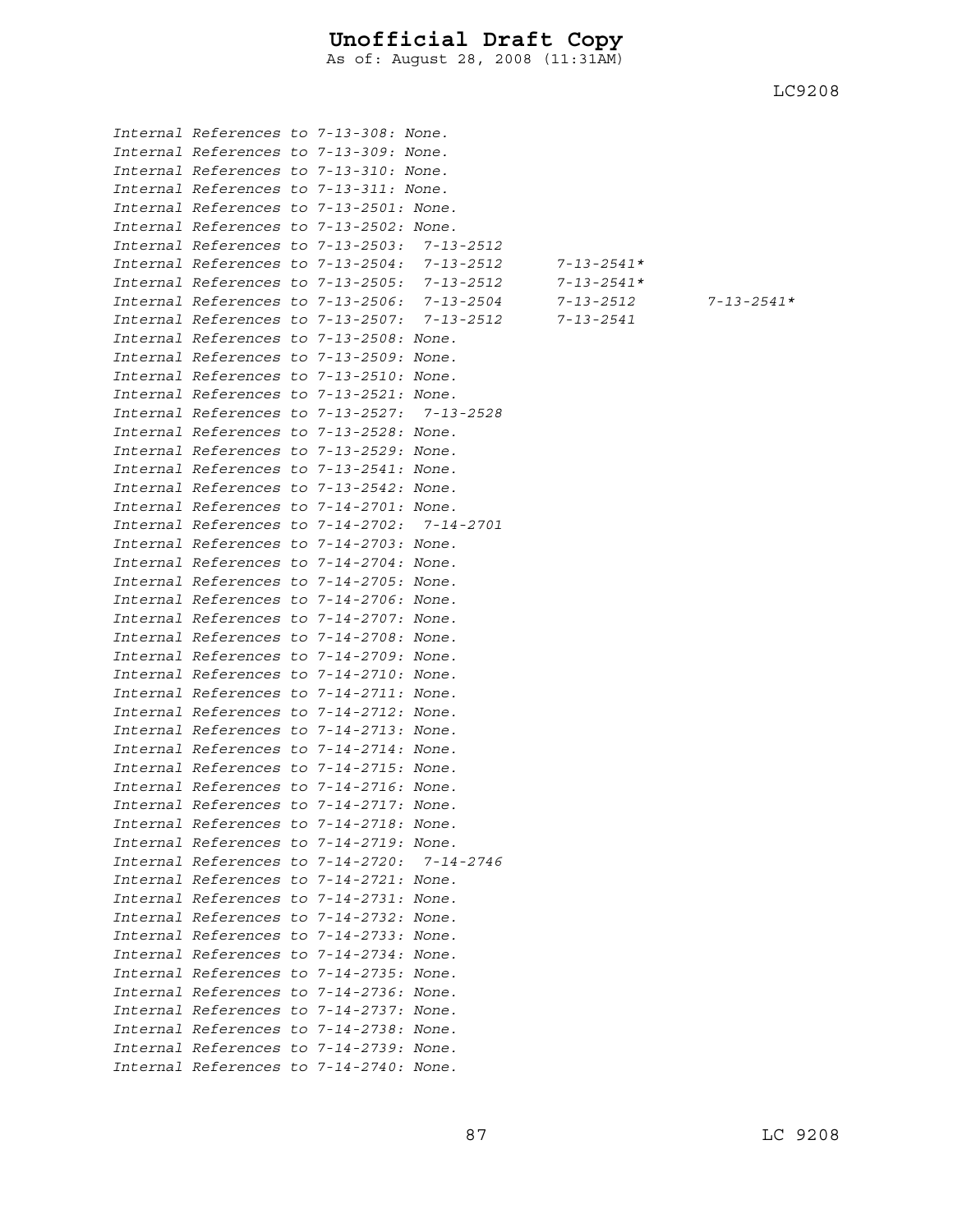As of: August 28, 2008 (11:31AM)

|                 | Internal References to 7-14-2741: None.     |  |                                             |                  |                  |
|-----------------|---------------------------------------------|--|---------------------------------------------|------------------|------------------|
|                 | Internal References to 7-14-2742: None.     |  |                                             |                  |                  |
|                 | Internal References to 7-14-2743: None.     |  |                                             |                  |                  |
|                 | Internal References to 7-14-2744: None.     |  |                                             |                  |                  |
|                 | Internal References to 7-14-2745: None.     |  |                                             |                  |                  |
|                 | Internal References to 7-14-2746: None.     |  |                                             |                  |                  |
|                 | Internal References to 7-14-2751: None.     |  |                                             |                  |                  |
|                 | Internal References to 7-14-2752: None.     |  |                                             |                  |                  |
|                 | Internal References to 7-14-2753: None.     |  |                                             |                  |                  |
|                 | Internal References to 7-14-2754: None.     |  |                                             |                  |                  |
|                 | Internal References to 7-14-2755: None.     |  |                                             |                  |                  |
|                 | Internal References to 7-14-2756: 7-14-2758 |  |                                             |                  |                  |
|                 | Internal References to 7-14-2757: 7-14-2758 |  |                                             |                  |                  |
|                 | Internal References to 7-14-2758: None.     |  |                                             |                  |                  |
|                 | Internal References to 7-14-2759: None.     |  |                                             |                  |                  |
|                 | Internal References to 7-14-2760: None.     |  |                                             |                  |                  |
|                 | Internal References to 7-14-2761: None.     |  |                                             |                  |                  |
|                 | Internal References to 7-14-2762: None.     |  |                                             |                  |                  |
|                 | Internal References to 7-14-2763: None.     |  |                                             |                  |                  |
|                 | Internal References to 7-14-2901: None.     |  |                                             |                  |                  |
|                 | Internal References to 7-14-2902: None.     |  |                                             |                  |                  |
|                 | Internal References to 7-14-2903:           |  | 7-14-2907                                   |                  |                  |
|                 | Internal References to 7-14-2907:           |  | 7-14-2908                                   |                  |                  |
|                 | Internal References to 7-14-2908:           |  | $7 - 14 - 2907$                             |                  |                  |
|                 | Internal References to 7-16-2201:           |  | $7 - 16 - 2105*$                            |                  |                  |
|                 | Internal References to 7-16-2202:           |  | $7 - 16 - 2105*$                            | $7 - 16 - 2205$  | $7 - 16 - 2218$  |
| $7 - 16 - 2218$ |                                             |  |                                             |                  |                  |
|                 | Internal References to 7-16-2203:           |  | $7 - 16 - 2105$                             |                  |                  |
|                 | Internal References to 7-16-2205:           |  | 7-6-2527                                    | 7-16-2214        | $7 - 16 - 2215$  |
|                 | $7 - 16 - 2218$ $7 - 16 - 2218$             |  |                                             |                  |                  |
|                 | Internal References to 7-16-2211:           |  | $7 - 16 - 2205*$                            | $7 - 16 - 2218*$ |                  |
|                 | Internal References to 7-16-2212:           |  | $7 - 16 - 2205*$                            | 7-16-2216        | $7 - 16 - 2218*$ |
|                 | Internal References to 7-16-2213:           |  | $7 - 16 - 2205*$                            | 7-16-2215        | $7 - 16 - 2218*$ |
|                 | Internal References to 7-16-2214:           |  | $7 - 16 - 2205*$                            | 7-16-2216        | $7 - 16 - 2218*$ |
|                 | Internal References to 7-16-2215:           |  | $7 - 16 - 2205*$                            | $7 - 16 - 2211$  | $7 - 16 - 2218*$ |
|                 | Internal References to 7-16-2216:           |  | $7 - 16 - 2205*$                            | $7 - 16 - 2218*$ |                  |
|                 | Internal References to 7-16-2217:           |  | $7 - 16 - 2205*$                            | $7 - 16 - 2205$  | $7 - 16 - 2218*$ |
|                 | Internal References to 7-16-2218:           |  | $7 - 16 - 2205*$                            | 7-16-2218*       |                  |
|                 |                                             |  | Internal References to 7-16-2219: 7-16-2205 | 7-16-2218        |                  |
|                 | Internal References to 7-16-2401: None.     |  |                                             |                  |                  |
|                 | Internal References to 7-16-2402: None.     |  |                                             |                  |                  |
|                 | Internal References to 7-16-2403: None.     |  |                                             |                  |                  |
|                 | Internal References to 7-16-2411: None.     |  |                                             |                  |                  |
|                 | Internal References to 7-16-2412: None.     |  |                                             |                  |                  |
|                 | Internal References to 7-16-2413: None.     |  |                                             |                  |                  |
|                 | Internal References to 7-16-2421: None.     |  |                                             |                  |                  |
|                 | Internal References to 7-16-2422: None.     |  |                                             |                  |                  |
|                 | Internal References to 7-16-2423: None.     |  |                                             |                  |                  |
|                 |                                             |  | Internal References to 7-16-2431: 7-16-2423 | $7 - 16 - 2423$  |                  |
|                 |                                             |  | Internal References to 7-16-2433: 7-16-2443 |                  |                  |
|                 | Internal References to 7-16-2441: None.     |  |                                             |                  |                  |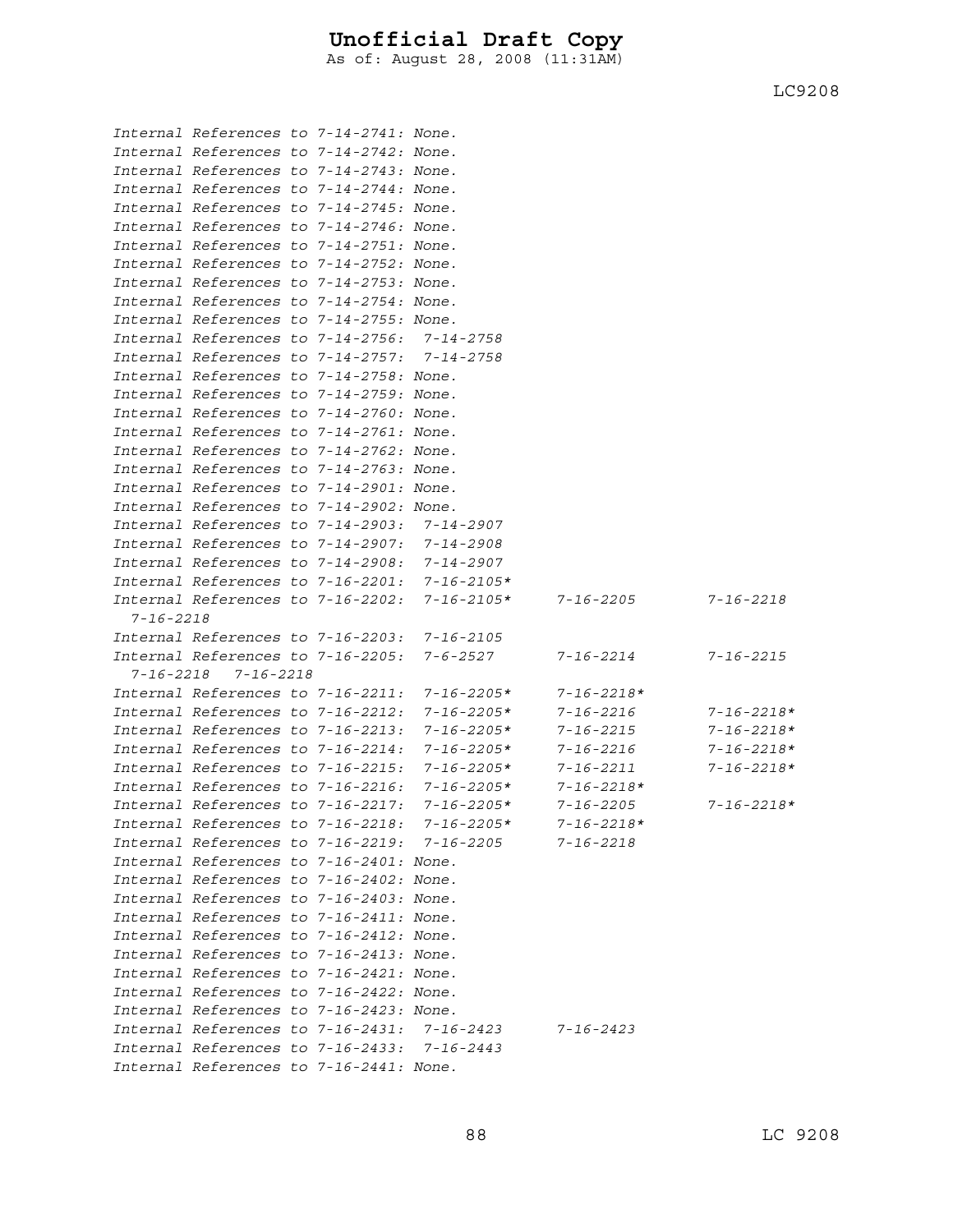As of: August 28, 2008 (11:31AM)

| Internal References to 7-16-2442: None.     |  |                                                |                  |                  |
|---------------------------------------------|--|------------------------------------------------|------------------|------------------|
| Internal References to 7-16-2443: None.     |  |                                                |                  |                  |
| Internal References to 7-21-3401: None.     |  |                                                |                  |                  |
| Internal References to 7-21-3406: None.     |  |                                                |                  |                  |
|                                             |  |                                                |                  |                  |
| Internal References to 7-21-3407:           |  | $7 - 21 - 3406*$                               |                  |                  |
| Internal References to 7-21-3408:           |  | 7-21-3406*                                     |                  |                  |
| Internal References to 7-21-3409:           |  | 7-21-3406*                                     |                  |                  |
| Internal References to 7-21-3410:           |  | 7-6-2527                                       | $7 - 16 - 2109$  | $7 - 21 - 3406*$ |
| $7 - 21 - 3411$ $7 - 21 - 3457*$            |  |                                                |                  |                  |
| Internal References to 7-21-3412:           |  | $7 - 21 - 3406*$                               | 7-21-3457        |                  |
| Internal References to 7-21-3413:           |  | 7-7-2101                                       | $7 - 21 - 3406$  |                  |
| Internal References to 7-21-3421:           |  | $7 - 21 - 3424*$                               |                  |                  |
| Internal References to 7-21-3422:           |  | $7 - 21 - 3424*$                               |                  |                  |
| Internal References to 7-21-3423:           |  | 7-21-3424                                      |                  |                  |
| Internal References to 7-21-3424: None.     |  |                                                |                  |                  |
| Internal References to 7-21-3425: None.     |  |                                                |                  |                  |
| Internal References to 7-21-3426: None.     |  |                                                |                  |                  |
| Internal References to 7-21-3427: 7-21-3426 |  |                                                |                  |                  |
| Internal References to 7-21-3428: None.     |  |                                                |                  |                  |
| Internal References to 7-21-3429: None.     |  |                                                |                  |                  |
| Internal References to 7-21-3430: None.     |  |                                                |                  |                  |
| Internal References to 7-21-3431: None.     |  |                                                |                  |                  |
| Internal References to 7-21-3432:           |  | 7-21-3433                                      |                  |                  |
| Internal References to 7-21-3433: 7-21-3434 |  |                                                |                  |                  |
| Internal References to 7-21-3434: None.     |  |                                                |                  |                  |
| Internal References to 7-21-3435: None.     |  |                                                |                  |                  |
| Internal References to 7-21-3451:           |  | $7 - 21 - 3458*$                               |                  |                  |
| Internal References to 7-21-3452:           |  | $7 - 21 - 3458*$                               |                  |                  |
| Internal References to 7-21-3453:           |  | $7 - 21 - 3458*$                               |                  |                  |
| Internal References to 7-21-3454:           |  | $7 - 21 - 3452$                                | $7 - 21 - 3458*$ |                  |
| Internal References to 7-21-3455:           |  | $7 - 21 - 3458*$                               |                  |                  |
| Internal References to 7-21-3456:           |  | $7 - 21 - 3458*$                               |                  |                  |
| Internal References to 7-21-3457:           |  | $7 - 21 - 3458*$                               |                  |                  |
| Internal References to 7-21-3458:           |  | $7 - 21 - 3458$                                |                  |                  |
| Internal References to 7-22-2207:           |  | $7 - 22 - 2512$                                |                  |                  |
| Internal References to 7-22-2208: None.     |  |                                                |                  |                  |
| Internal References to 7-22-2209: None.     |  |                                                |                  |                  |
|                                             |  |                                                |                  |                  |
| Internal References to 7-22-2210: None.     |  |                                                |                  |                  |
|                                             |  | Internal References to 7-22-2211: $7-22-2231*$ |                  |                  |
|                                             |  | Internal References to 7-22-2212: 7-22-2211    | $7 - 22 - 2231*$ |                  |
|                                             |  | Internal References to $7-22-2213: 7-22-2231*$ |                  |                  |
| Internal References to 7-22-2214: 7-22-2231 |  |                                                |                  |                  |
| Internal References to 7-22-2215: None.     |  |                                                |                  |                  |
| Internal References to 7-22-2216: None.     |  |                                                |                  |                  |
| Internal References to 7-22-2221: 7-22-2207 |  |                                                |                  |                  |
| Internal References to 7-22-2222: 7-22-2512 |  |                                                |                  |                  |
| Internal References to 7-22-2223: None.     |  |                                                |                  |                  |
| Internal References to 7-22-2224:           |  | $7 - 22 - 2209$                                | 7-22-2225        |                  |
|                                             |  | Internal References to 7-22-2225: 7-22-2209    | $7 - 22 - 2223$  |                  |
| Internal References to 7-22-2226: 7-22-2223 |  |                                                |                  |                  |
| Internal References to 7-22-2231: None.     |  |                                                |                  |                  |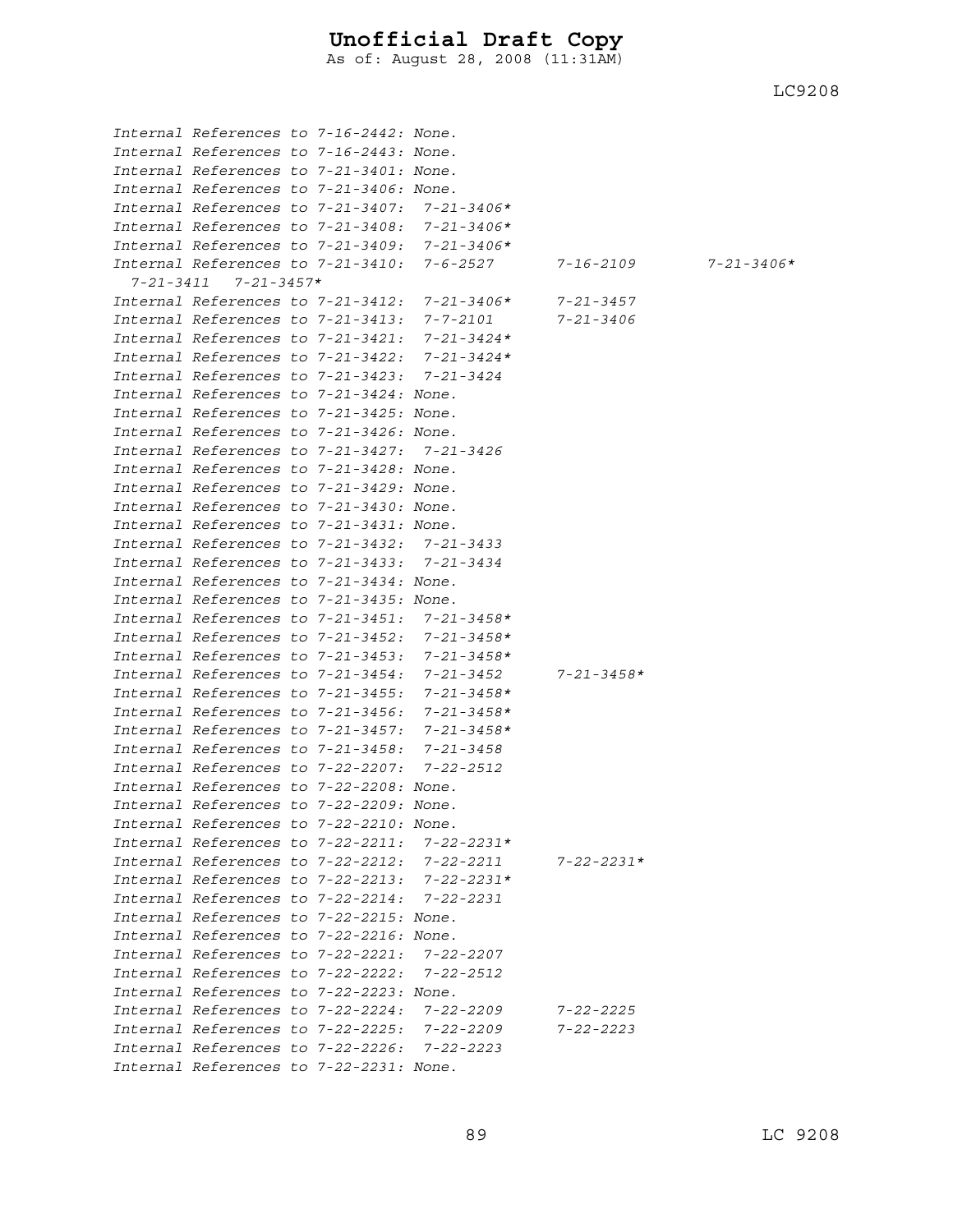As of: August 28, 2008 (11:31AM)

|                 | Internal References to 7-22-2232: None.     |  |                                              |                  |                  |
|-----------------|---------------------------------------------|--|----------------------------------------------|------------------|------------------|
|                 | Internal References to 7-22-2233: None.     |  |                                              |                  |                  |
|                 | Internal References to 7-22-2401: None.     |  |                                              |                  |                  |
|                 | Internal References to 7-22-2402: None.     |  |                                              |                  |                  |
|                 |                                             |  | Internal References to 7-22-2403: 7-22-2410  | $7 - 22 - 2442$  |                  |
|                 | Internal References to 7-22-2405: None.     |  |                                              |                  |                  |
|                 | Internal References to 7-22-2408: None.     |  |                                              |                  |                  |
|                 | Internal References to 7-22-2409: 7-22-2408 |  |                                              |                  |                  |
|                 | Internal References to 7-22-2410: None.     |  |                                              |                  |                  |
|                 | Internal References to 7-22-2411: None.     |  |                                              |                  |                  |
|                 | Internal References to 7-22-2415: None.     |  |                                              |                  |                  |
|                 | Internal References to 7-22-2416: None.     |  |                                              |                  |                  |
|                 | Internal References to 7-22-2418: None.     |  |                                              |                  |                  |
|                 | Internal References to 7-22-2417: None.     |  |                                              |                  |                  |
|                 | Internal References to 7-22-2419: None.     |  |                                              |                  |                  |
|                 | Internal References to 7-22-2420: None.     |  |                                              |                  |                  |
|                 | Internal References to 7-22-2431: None.     |  |                                              |                  |                  |
|                 | Internal References to 7-22-2432: None.     |  |                                              |                  |                  |
|                 | Internal References to 7-22-2433: None.     |  |                                              |                  |                  |
|                 | Internal References to 7-22-2434: None.     |  |                                              |                  |                  |
|                 | Internal References to 7-22-2441: None.     |  |                                              |                  |                  |
|                 | Internal References to 7-22-2442: 7-22-2443 |  |                                              |                  |                  |
|                 | Internal References to 7-22-2443: None.     |  |                                              |                  |                  |
|                 | Internal References to 7-22-2444: None.     |  |                                              |                  |                  |
|                 | Internal References to 7-22-2445: None.     |  |                                              |                  |                  |
|                 | Internal References to 7-22-2446: 7-22-2447 |  |                                              |                  |                  |
|                 | Internal References to 7-22-2447: None.     |  |                                              |                  |                  |
|                 | Internal References to 7-22-2448: None.     |  |                                              |                  |                  |
|                 |                                             |  | Internal References to 7-33-2101: 7-33-2128* |                  |                  |
|                 |                                             |  | Internal References to 7-33-2102: 7-33-2128* |                  |                  |
|                 | Internal References to 7-33-2103:           |  | 7-33-2128                                    |                  |                  |
|                 | Internal References to 7-33-2104:           |  | $7 - 33 - 2120*$                             |                  |                  |
|                 | Internal References to 7-33-2105:           |  | 7-33-2109                                    | 7-33-2120*       | $7 - 33 - 2403$  |
|                 | Internal References to 7-33-2106:           |  | 7-33-2120                                    | 7-33-2403        | $7 - 33 - 2403$  |
|                 | Internal References to 7-33-2107:           |  | $7 - 33 - 2105$                              |                  |                  |
|                 | Internal References to 7-33-2108: 7-3-1345  |  |                                              |                  |                  |
|                 | Internal References to 7-33-2109: 7-33-2105 |  |                                              |                  |                  |
|                 | Internal References to 7-33-2110: None      |  |                                              |                  |                  |
|                 | Internal References to 7-33-2111: None.     |  |                                              |                  |                  |
|                 | Internal References to 7-33-2120: None.     |  |                                              |                  |                  |
|                 | Internal References to 7-33-2125: None.     |  |                                              |                  |                  |
|                 | Internal References to 7-33-2126: None.     |  |                                              |                  |                  |
|                 | Internal References to 7-33-2127: 7-2-4734  |  |                                              |                  |                  |
|                 | Internal References to 7-33-2128: None.     |  |                                              |                  |                  |
|                 | Internal References to 7-33-2129: None.     |  |                                              |                  |                  |
|                 | Internal References to 7-33-2141: None.     |  |                                              |                  |                  |
|                 |                                             |  | Internal References to 7-33-2142: 7-33-2126  | 7-33-2127        | $7 - 33 - 2141*$ |
| $7 - 33 - 2144$ |                                             |  |                                              |                  |                  |
|                 |                                             |  | Internal References to 7-33-2143: 7-33-2127  | $7 - 33 - 2141*$ |                  |
|                 | Internal References to 7-33-2144: 7-33-2141 |  |                                              |                  |                  |
|                 | Internal References to 7-34-2101: None.     |  |                                              |                  |                  |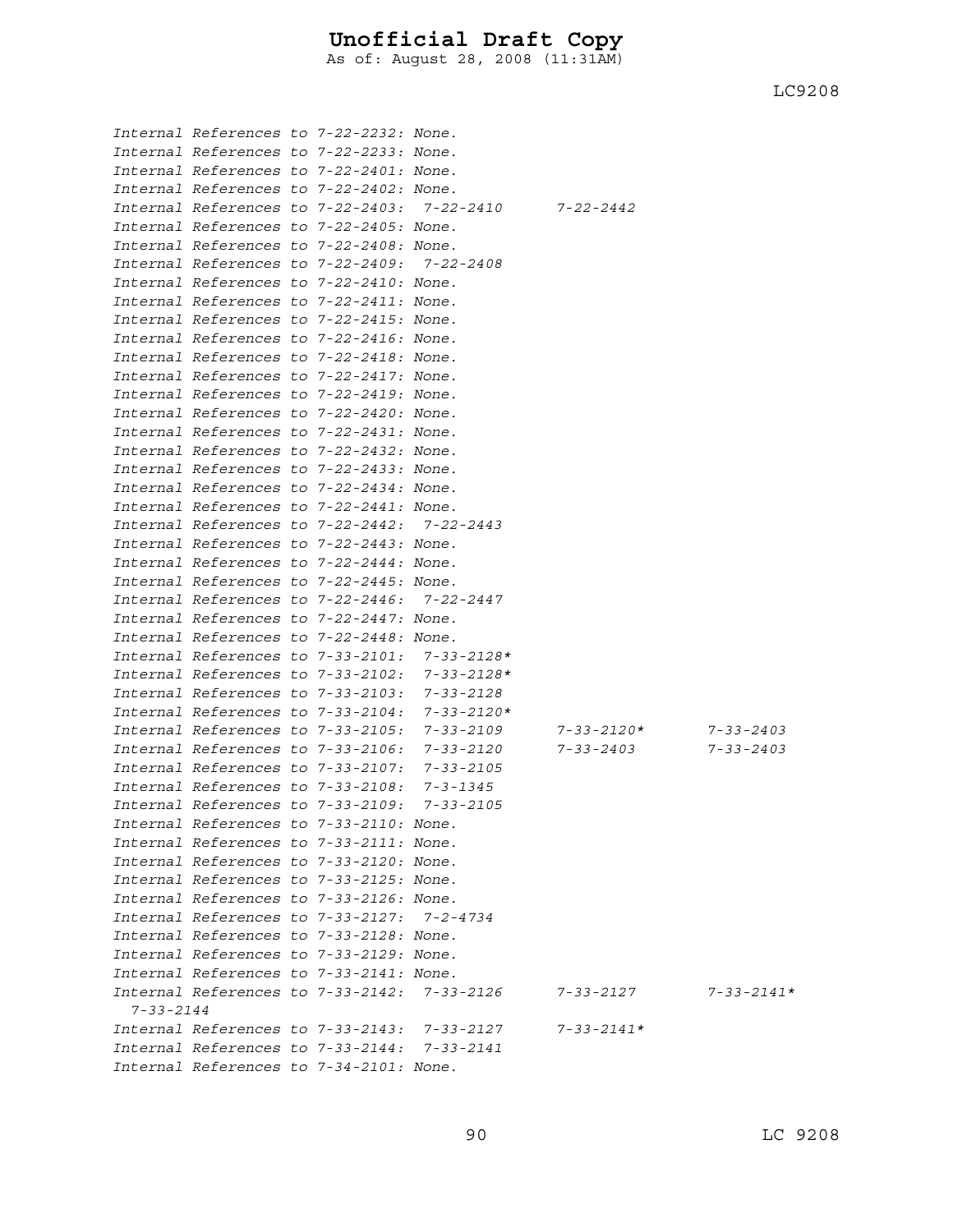As of: August 28, 2008 (11:31AM)

| Internal References to 7-34-2103: None.     |  |                                                        |                                                                 |  |
|---------------------------------------------|--|--------------------------------------------------------|-----------------------------------------------------------------|--|
| Internal References to 7-34-2104: None.     |  |                                                        |                                                                 |  |
| Internal References to 7-34-2105: None.     |  |                                                        |                                                                 |  |
|                                             |  | Internal References to 7-34-2106: 7-34-2107 7-34-2109* |                                                                 |  |
|                                             |  | Internal References to 7-34-2107: 7-34-2109*           |                                                                 |  |
| Internal References to 7-34-2108: 7-34-2109 |  |                                                        |                                                                 |  |
| Internal References to 7-34-2109: None.     |  |                                                        |                                                                 |  |
| Internal References to 7-34-2110: None.     |  |                                                        |                                                                 |  |
| Internal References to 7-34-2111: None.     |  |                                                        |                                                                 |  |
| Internal References to 7-34-2112: None.     |  |                                                        |                                                                 |  |
| Internal References to 7-34-2113: None.     |  |                                                        |                                                                 |  |
| Internal References to 7-34-2114: None.     |  |                                                        |                                                                 |  |
| Internal References to 7-34-2115: 7-4-2711  |  |                                                        |                                                                 |  |
| Internal References to 7-34-2116: None.     |  |                                                        |                                                                 |  |
| Internal References to 7-34-2117: 7-34-2116 |  |                                                        |                                                                 |  |
| Internal References to 7-34-2118: None.     |  |                                                        |                                                                 |  |
| Internal References to 7-34-2119: None.     |  |                                                        |                                                                 |  |
| Internal References to 7-34-2120: None.     |  |                                                        |                                                                 |  |
| Internal References to 7-34-2121: None.     |  |                                                        |                                                                 |  |
| Internal References to 7-34-2123: None.     |  |                                                        |                                                                 |  |
| Internal References to 7-34-2131: None.     |  |                                                        |                                                                 |  |
| Internal References to 7-34-2132: 7-34-2133 |  |                                                        |                                                                 |  |
|                                             |  |                                                        | Internal References to 7-34-2133: 7-34-2131 7-34-2131 7-34-2417 |  |
| Internal References to 7-34-2137: None.     |  |                                                        |                                                                 |  |
| Internal References to 7-34-2138: None.     |  |                                                        |                                                                 |  |
| Internal References to 7-34-2151: None.     |  |                                                        |                                                                 |  |
| Internal References to 7-34-2152: None.     |  |                                                        |                                                                 |  |
| Internal References to 7-34-2153: None.     |  |                                                        |                                                                 |  |
| Internal References to 7-34-2154: None.     |  |                                                        |                                                                 |  |
| Internal References to 7-34-2155: None.     |  |                                                        |                                                                 |  |
|                                             |  | Internal References to 7-34-2156: 7-34-2156*           |                                                                 |  |
|                                             |  | Internal References to 7-34-2157: 7-34-2156*           |                                                                 |  |
|                                             |  | Internal References to 7-34-2158: 7-34-2156*           |                                                                 |  |
|                                             |  | Internal References to 7-34-2159: 7-34-2156*           |                                                                 |  |
| Internal References to 7-34-2160: 7-34-2156 |  |                                                        |                                                                 |  |
| Internal References to 7-34-2161: None.     |  |                                                        |                                                                 |  |
| Internal References to 7-34-2162: 7-34-2163 |  |                                                        |                                                                 |  |
| Internal References to 7-34-2163: None.     |  |                                                        |                                                                 |  |
| Internal References to 7-34-2164: None.     |  |                                                        |                                                                 |  |
| Internal References to 7-35-101: 7-35-2202  |  |                                                        |                                                                 |  |
| Internal References to 7-35-102: None.      |  |                                                        |                                                                 |  |
| Internal References to 7-35-2101:           |  | $7 - 35 - 2109*$                                       |                                                                 |  |
| Internal References to 7-35-2102:           |  | $7 - 35 - 2109*$                                       |                                                                 |  |
| Internal References to 7-35-2103:           |  | $7 - 35 - 2109*$                                       |                                                                 |  |
| Internal References to 7-35-2104:           |  | $7 - 35 - 2109*$                                       |                                                                 |  |
| Internal References to 7-35-2105:           |  | $7 - 35 - 2109*$                                       |                                                                 |  |
| Internal References to 7-35-2106:           |  | $7 - 35 - 2109*$                                       |                                                                 |  |
| Internal References to 7-35-2107:           |  | $7 - 35 - 2109*$                                       |                                                                 |  |
| Internal References to 7-35-2108:           |  | $7 - 35 - 2109*$                                       |                                                                 |  |
| Internal References to 7-35-2109:           |  | $7 - 35 - 2109*$                                       |                                                                 |  |
| Internal References to 7-35-2110:           |  | $7 - 35 - 2109*$                                       |                                                                 |  |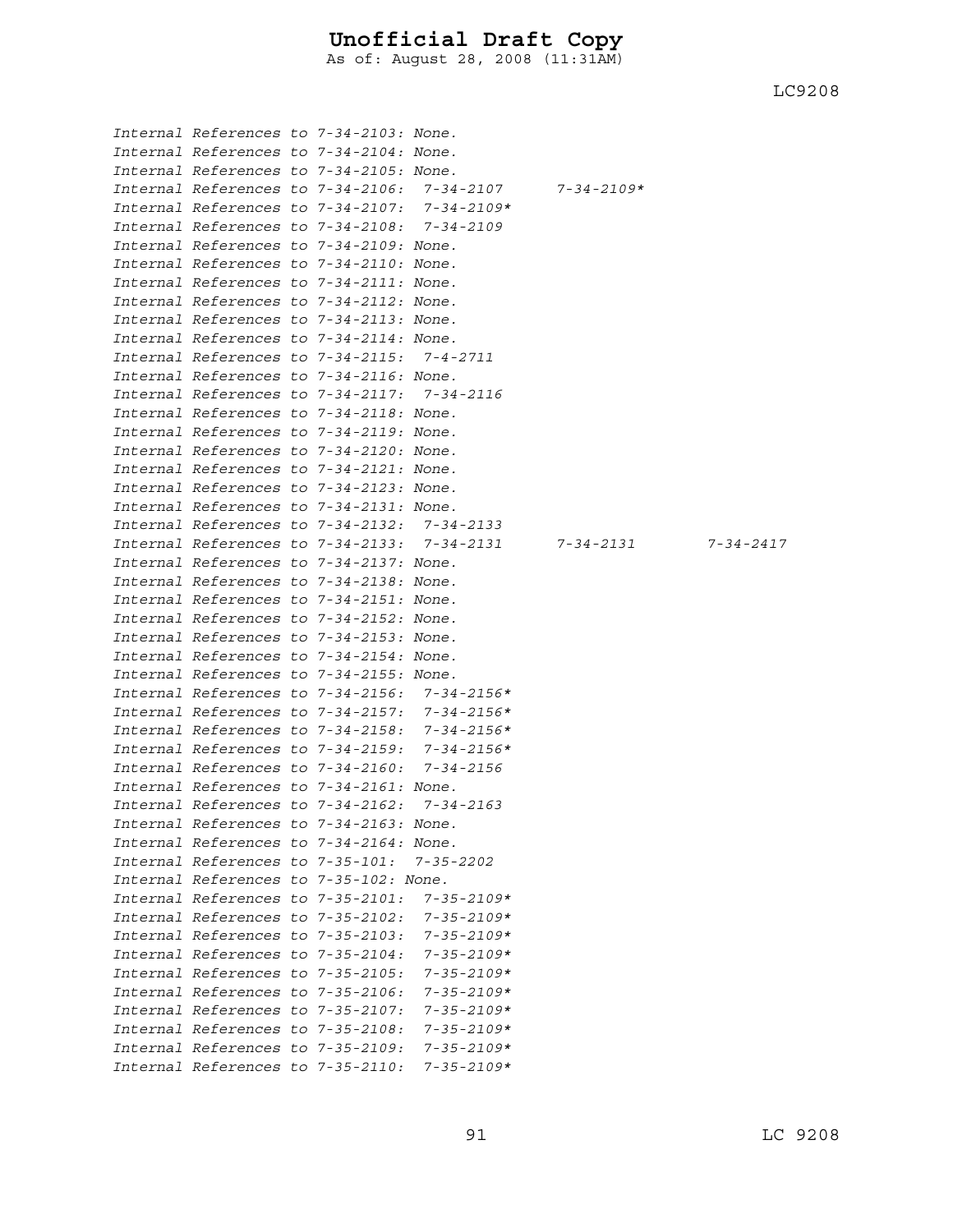As of: August 28, 2008 (11:31AM)

LC9208

|                                         |  | Internal References to $7-35-2111: 7-35-2109*$ |           |                 |
|-----------------------------------------|--|------------------------------------------------|-----------|-----------------|
| Internal References to 7-35-2112:       |  | 7-35-2109*                                     | 7-35-2111 |                 |
| Internal References to 7-35-2113:       |  | $7 - 35 - 2109*$                               |           |                 |
| Internal References to 7-35-2114:       |  | $7 - 35 - 2109*$                               |           |                 |
| Internal References to 7-35-2115:       |  | $7 - 35 - 2109*$                               |           |                 |
| $Internal$ References to $7-35-2116$    |  | $7 - 35 - 2109*$                               |           |                 |
| Internal References to 7-35-2121:       |  | $7 - 35 - 2109*$                               |           |                 |
| Internal References to 7-35-2122:       |  | $7 - 35 - 2109*$                               |           |                 |
| Internal References to 7-35-2123:       |  | $7 - 35 - 2109*$                               |           |                 |
| Internal References to 7-35-2124:       |  | 7-35-2109*                                     |           |                 |
| Internal References to 7-35-2125:       |  | 7-35-2109                                      |           |                 |
|                                         |  | Internal References to 7-35-2201: 7-35-2202    | 7-35-2202 | $70 - 30 - 102$ |
| Internal References to 7-35-2202: None. |  |                                                |           |                 |
| Internal References to 7-35-4101: None. |  |                                                |           |                 |
| Internal References to 7-35-4103: None. |  |                                                |           |                 |
| Internal References to 7-35-4105: None. |  |                                                |           |                 |
| Internal References to 7-35-4106: None. |  |                                                |           |                 |
| Internal References to 7-35-4107: None. |  |                                                |           |                 |
| Internal References to 7-35-4108: None. |  |                                                |           |                 |
| Internal References to 7-35-4109: None. |  |                                                |           |                 |

NEW SECTION. **Section 60. {standard} Codification instruction.** [Sections 1 through 20] are intended to be codified as an integral part of Title 7, and the provisions of Title 7 apply to [sections 1 through 20].

#### NEW SECTION. **Section 61. {standard} Saving clause.**

[Sections 1 through 20] do not affect rights and duties that matured, penalties that were incurred, or proceedings that were begun before July 1, 2009.

NEW SECTION. **Section 62. Transition.** By July 1, 2011, in accordance with the provisions of [section 10], legal descriptions and boundary maps for all existing special districts must be completed and submitted to the department of revenue by